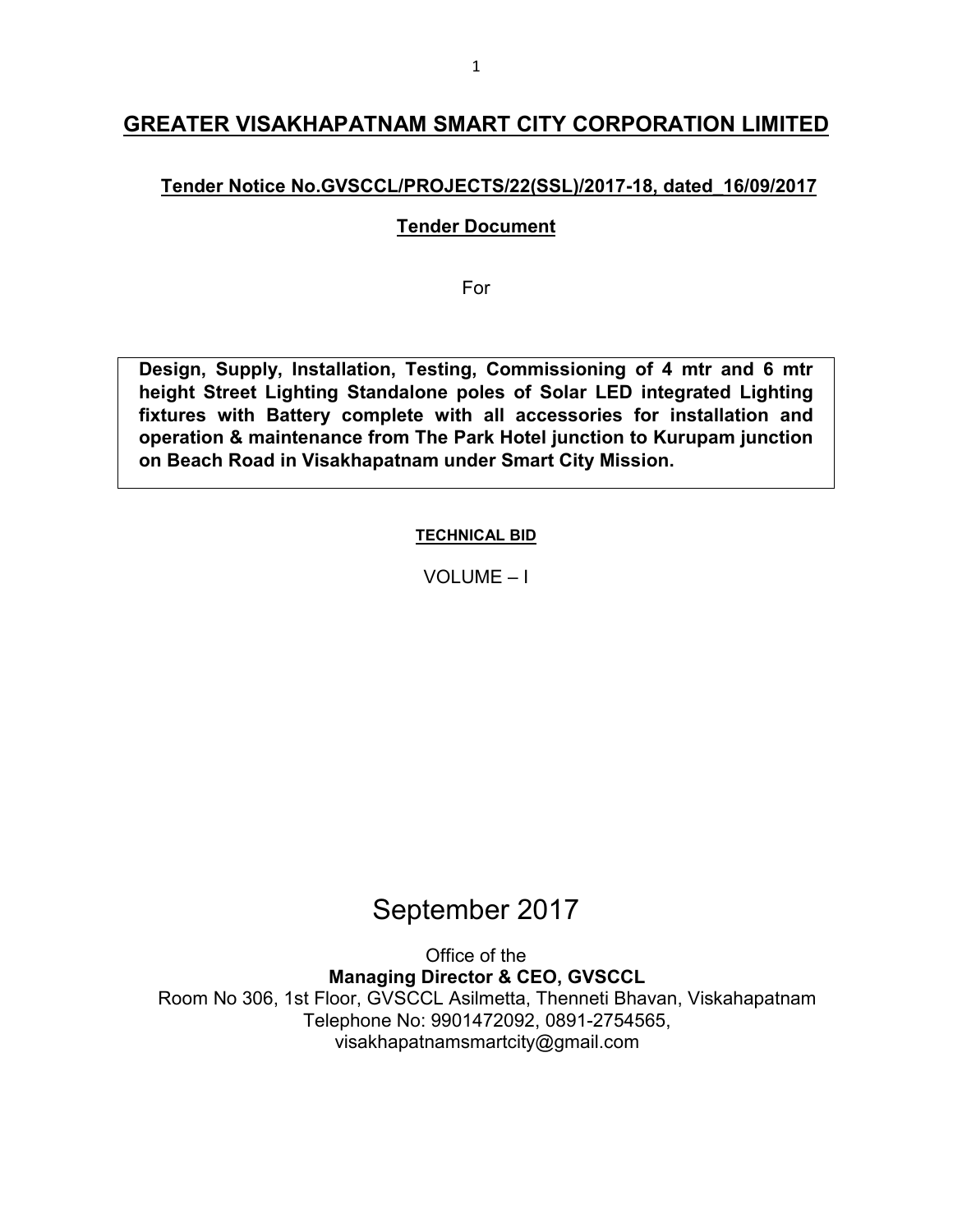#### **SECTION-I NOTICE INVITING TENDERS (NIT) GREATER VISAKHAPATNAM SMART CITY CORPORATION LIMITED VISAKHAPATNAM**

#### **Tender Notice No.GVSCCL/PROJECTS/22(SSL)/2017-18, dated 16/09/2017**

**Tender Type**: **Open**

**Name of work: Design, Supply, Installation, Testing, Commissioning of 4 mtr and 6 mtr height Street Lighting Standalone poles of Solar LED integrated Lighting fixtures with Battery complete with all accessories for installation and operation & maintenance from The Park Hotel junction to Kurupam Junction on Beach Road in Visakhapatnam under Smart City Mission.** 

#### **NIT DETAILS**

| 1.             | <b>Department Name</b>                | Greater Visakhapatnam Smart City Corporation<br>Limited                                                                                                                                                                                                                                                                                                                                                                                        |
|----------------|---------------------------------------|------------------------------------------------------------------------------------------------------------------------------------------------------------------------------------------------------------------------------------------------------------------------------------------------------------------------------------------------------------------------------------------------------------------------------------------------|
| 2.             | Circle / Division Name                | MD & CEO, GVSCCL                                                                                                                                                                                                                                                                                                                                                                                                                               |
| 3.             | <b>Tender Number</b>                  | GVSCCL/PROJECTS/22(SSL)/2017-18, dated<br>16/09/2017                                                                                                                                                                                                                                                                                                                                                                                           |
| 4.             | <b>Tender Subject</b>                 | Supply,<br>Installation,<br>Testing,<br>Design,<br>Commissioning of 4 mtr and 6 mtr height Street<br>Lighting<br><b>Standalone</b><br>poles of Solar<br><b>LED</b><br>integrated Lighting fixtures with Battery complete<br>with all accessories for installation and operation<br>& maintenance from The Park Hotel junction to<br><b>Beach</b><br>Kurupam<br><b>Junction</b><br>Road<br>on<br>in.<br>Visakhapatnam under Smart City Mission. |
| 5.             | <b>Estimated Contract Value (INR)</b> | Rs. 2,62,87,120/-                                                                                                                                                                                                                                                                                                                                                                                                                              |
| 6.             | Period of Completion                  | 5 months                                                                                                                                                                                                                                                                                                                                                                                                                                       |
| 7 <sub>1</sub> | Form of Contract                      | <b>LUMPSUM</b>                                                                                                                                                                                                                                                                                                                                                                                                                                 |
| 8.             | <b>Tender Type</b>                    | Open                                                                                                                                                                                                                                                                                                                                                                                                                                           |
| 9.             | <b>Tender Category</b>                | Works - Electrical                                                                                                                                                                                                                                                                                                                                                                                                                             |
| 10             | <b>EMD</b>                            | Rs. 2,62,871/- along with tender                                                                                                                                                                                                                                                                                                                                                                                                               |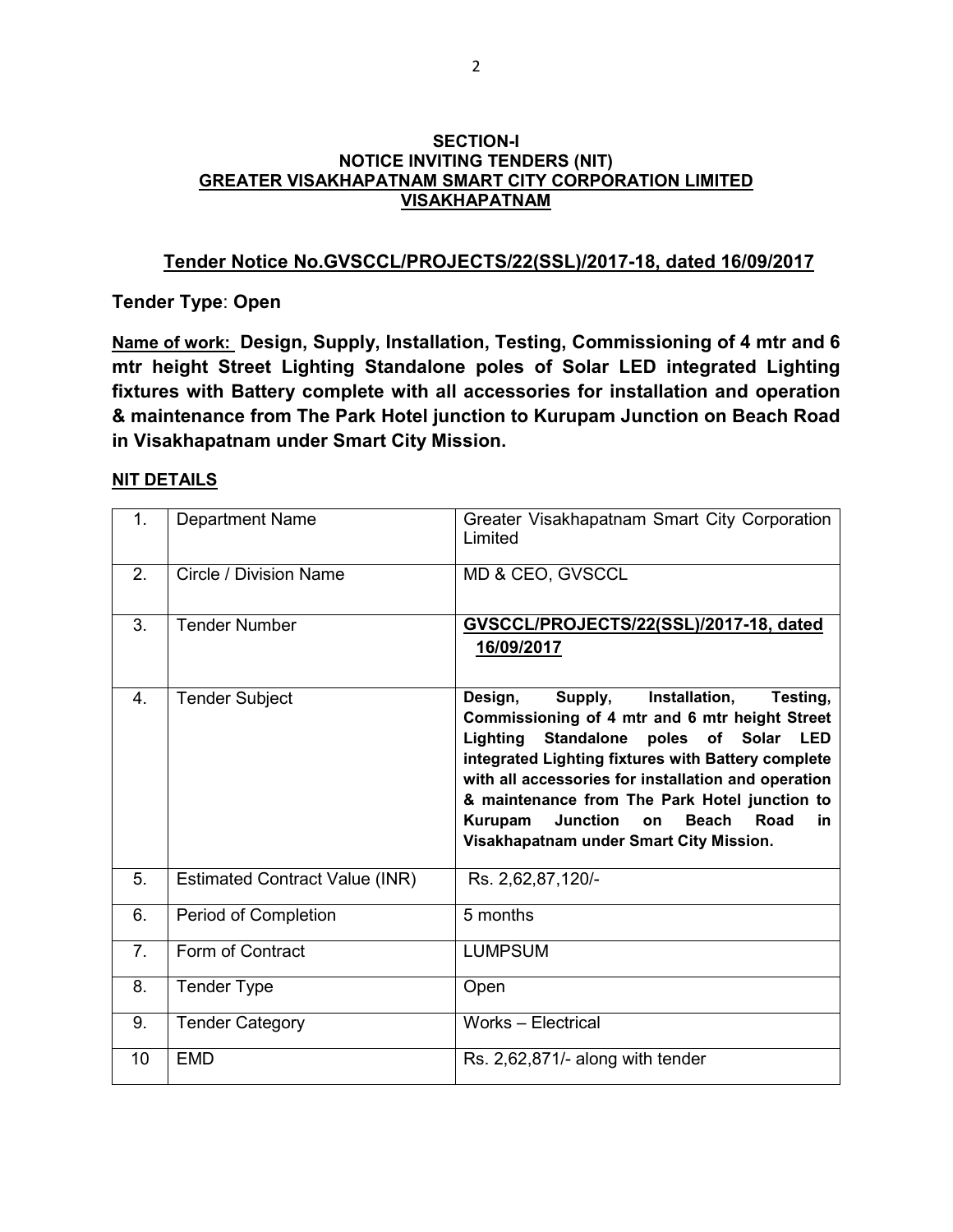| 11. | EMD / Bid Security Payable to                                                              | Unconditional & irrevocable Bank Guarantee<br>in the standard format in favour of The<br>Managing Director, Greater Visakhapatnam<br>Smart City Corporation Limited payable at<br>Visakhapatnam to be obtained from any<br>Government owned Public Sector Bank or any<br>scheduled commercial bank and 1 % of the<br>estimate contract value of work along with bid<br>documents. |
|-----|--------------------------------------------------------------------------------------------|-----------------------------------------------------------------------------------------------------------------------------------------------------------------------------------------------------------------------------------------------------------------------------------------------------------------------------------------------------------------------------------|
| 12. | <b>Transaction fee</b>                                                                     | Rs. 11,800/- [Transaction fee of Rs.10,000 +<br>Goods & Service<br>Tax<br>18.00%<br>$\omega$<br>on.<br>transaction fee                                                                                                                                                                                                                                                            |
| 13. | Transaction fee payable to                                                                 | Vupadhi Techno Services Pvt. Ltd payable at<br>Hyderabad<br>through<br>electronic<br>payment<br>gateway service on e-procurement platform.                                                                                                                                                                                                                                        |
|     | <b>Tender Dates:</b>                                                                       |                                                                                                                                                                                                                                                                                                                                                                                   |
| 14. | Bid document downloading start<br>date                                                     | Dt: 16-09-2017, 5:00P.M.                                                                                                                                                                                                                                                                                                                                                          |
| 15. | Bid document downloading end<br>date                                                       | Dt: 05-10-2017, 3:00 P.M.                                                                                                                                                                                                                                                                                                                                                         |
| 16. | Pre Bid meeting                                                                            | N.A.                                                                                                                                                                                                                                                                                                                                                                              |
| 17. | Last date & time for submission of<br><b>Bids</b>                                          | Dt: 05-10-2017, 5:00 P.M.                                                                                                                                                                                                                                                                                                                                                         |
| 18. | Bid validity period                                                                        | 120 Days                                                                                                                                                                                                                                                                                                                                                                          |
| 19. | Pre-Qualification / Technical bid<br>opening date (Qualification and<br>Eligibility stage) | Dt: 05-10-2017, 5:30 P.M.                                                                                                                                                                                                                                                                                                                                                         |
| 20. | Price Bid Opening Date                                                                     | Dt: $10-10-2017$ , 11.00 A.M.                                                                                                                                                                                                                                                                                                                                                     |
|     | <b>Other Details:</b>                                                                      |                                                                                                                                                                                                                                                                                                                                                                                   |
| 21. | <b>Officer inviting Bids</b>                                                               | MD & CEO, GVSCCL                                                                                                                                                                                                                                                                                                                                                                  |
| 22. | Bid opening authority                                                                      | MD & CEO, GVSCCL                                                                                                                                                                                                                                                                                                                                                                  |
| 23  | <b>Address&amp; Contact Details</b>                                                        | <b>Managing Director &amp; CEO, GVSCCL</b><br>Room No 306, 1st Floor, GVSCCL Asilmetta,<br>Thenneti Bhavan, Viskahapatnam<br>Telephone No: 7729995934,<br>0891-2754565, email -<br>visakhapatnamsmartcity@gmail.com                                                                                                                                                               |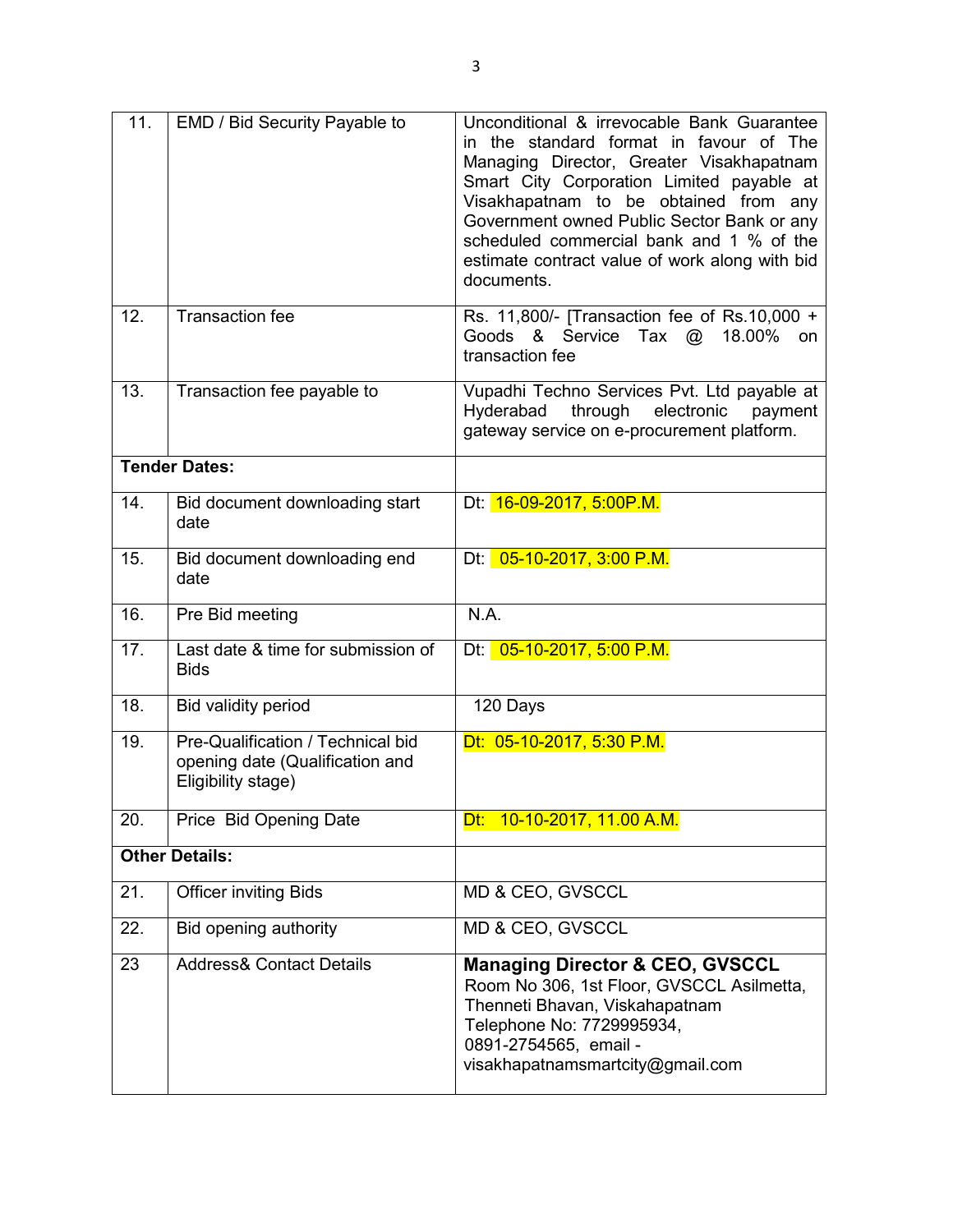| $\overline{24}$ . | <b>Eligibility Criterion:</b>                                                                         |                                                                                                                                                                                                                                                                                                                                                       |
|-------------------|-------------------------------------------------------------------------------------------------------|-------------------------------------------------------------------------------------------------------------------------------------------------------------------------------------------------------------------------------------------------------------------------------------------------------------------------------------------------------|
|                   | The eligibility criteria for the above Tender are as follows:                                         |                                                                                                                                                                                                                                                                                                                                                       |
|                   | <b>GENERAL:</b>                                                                                       |                                                                                                                                                                                                                                                                                                                                                       |
|                   | appropriate eligible class as per the G.O's specified in Electrical                                   | 1. Contracting firms having registration with Government of Andhra Pradesh in                                                                                                                                                                                                                                                                         |
|                   | (i) G.O.Ms.No.94,I&CAD(PW-COD)Dept.,dt:1.7.2003.                                                      | (ii) G.O.MS.No.130 I&CAD(Irrigation)Dept., dt:22-05-07 And "A" or "B" Grade                                                                                                                                                                                                                                                                           |
|                   | <b>Electrical license</b><br>iii) GO Ms No.178, I&CAD(PW-Cod)Dept, Dt:27.09.1997.                     |                                                                                                                                                                                                                                                                                                                                                       |
|                   | iv) GO Ms No.22, T.R&B (BIII) Dept, Dt:06.02.1998                                                     |                                                                                                                                                                                                                                                                                                                                                       |
|                   | v) GO Ms No.8, T.R&B (R1) Dept, Dt:08.01.2003                                                         |                                                                                                                                                                                                                                                                                                                                                       |
|                   | vi) GO Ms No.242, T.R&B, Dt:25.04.2016.<br>vii) GO Ms No.372, Dt:28.09.2012 of MA&UD (K1) Department. |                                                                                                                                                                                                                                                                                                                                                       |
|                   |                                                                                                       | viii) The corresponding valid registrations of other states will also be accepted.                                                                                                                                                                                                                                                                    |
|                   | system using which they can submit their bids online.                                                 | 2. The bidders need to register on the electronic procurement market place of<br>Government of A.P. that is www.apeprocurement .gov.in. On registration on the "e"<br>procurement market place they will be provided with a user ID and password by the                                                                                               |
|                   | referred to as bidder. In case of Joint Venture:                                                      | 3. The bids are limited to those individuals, firms, companies and joint ventures who<br>meet the following qualification and the eligibility requirements and here in after<br>i) One of the JV partner should have a valid registration with the government of<br>Andhra Pradesh and the total members of the Joint venture should not be more than |
|                   | two.<br>individual responsibilities.                                                                  | ii) The Joint venture partners should have a legally valid agreement for joint and                                                                                                                                                                                                                                                                    |
|                   | tenderer.                                                                                             | 4. OEM or their accredited/authorized stockiest, dealers are eligible to quote, for<br>which scanned copies as proof of OEM or authorization certificate / letter<br>specifically, for the instant tender case, as the case may be, submitted by the                                                                                                  |
|                   | dealer, the tenderer shall submit ISO certificates of their OEM.                                      | 5. Scanned copies of ISO: 9001 certificate & ISO: 14001 certificate/ Factory License<br>are to be submitted by every firm. In case the tenderer is an accredited/authorized                                                                                                                                                                           |
|                   | GST registration number as a proof.                                                                   | 6. Tenderer (OEM or accredited/authorized partners) shall submit scanned copy of                                                                                                                                                                                                                                                                      |
|                   | having EN-40-6 certification.                                                                         | 7. Scanned copies of CE certificate in respect of the offered product with light pole                                                                                                                                                                                                                                                                 |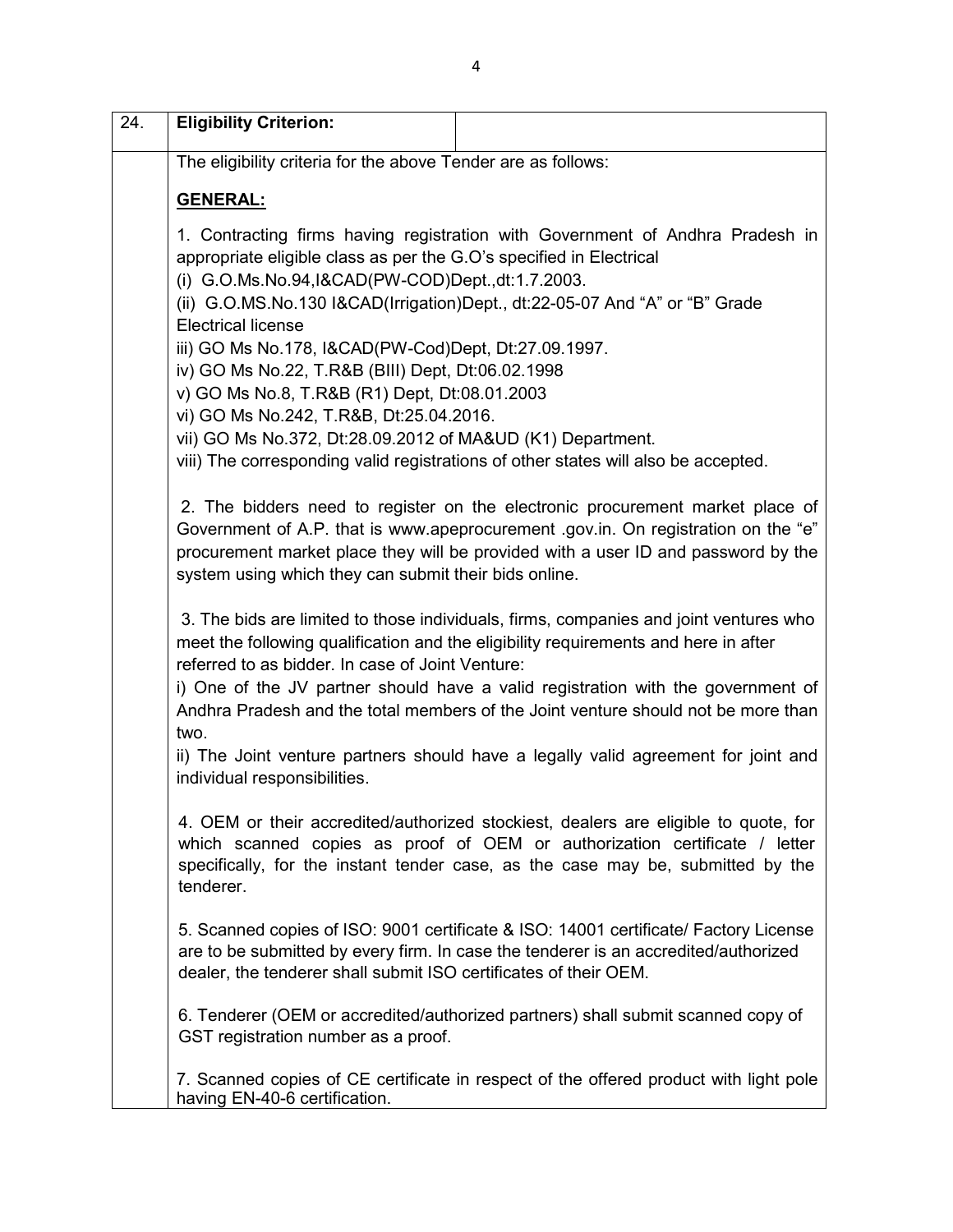8. Scanned copy of Bank Guarantee of earnest money deposit in prescribed format.

9.The Tenderer should submit, scanned copy of Undertaking.

10. The bidder should have local working office in visakhapatnam

11. The bidder should submit the authorization letter from OEM company for participating in the tender

#### **Pre-qualification criteria:**

Tenderer should be the OEM or their accredited / authorized partner of Solar LED Street Light / System for the last 5 years, scanned copies of which should be submitted through e-tendering system. If the tenderer is accredited/authorized partner, the OEM who accredited/authorized the Tenderer for participation should be OEM for the last at least three years. The tenderer has to obtain a certificate of participation from the OEM for participating in the particular tender. No bid will be accepted if the tenderer fails to submit this certificate of participation. Bidder can submit authorization of only one OEM & in case authorization of more than one OEM is submitted then the bidder would be out rightly rejected.

The tenderer should have successfully executed three supply orders of Solar LED Street Light / System each of value not less than 40% of the estimated cost put to tender *OR* two similar supply orders of Solar LED Street Light / System each of value not less than 60% of the estimated cost put to tender *OR* one similar supply order of Solar LED Street Light / System along of value not less than 80% of the estimated cost put to tender during the last three years and should enclose documents in support of their claim, scanned copies of which should be submitted through e-tendering system. In case the tenderer is an accredited/authorized partner, the tenderer shall submit back up support certificate of its OEM to which the partner has been accredited / authorized for the instant tender and the capability of executing supply orders may also be of the OEM to which the partner has been accredited /authorized for the instant tender.

The Bidder should submit sample of solar panel integrated pole and LED light fixtures prior opening date and time of the financial bid or else the bid shall be rejected and not considered

The bidder should upload Photometry Test (LM 79 Report) and LM80 compliance certificate to be adhered by the LED manufacturer. LED data sheet should comprise of lumen output, junction temperature, pad temperature, thermal resistance, and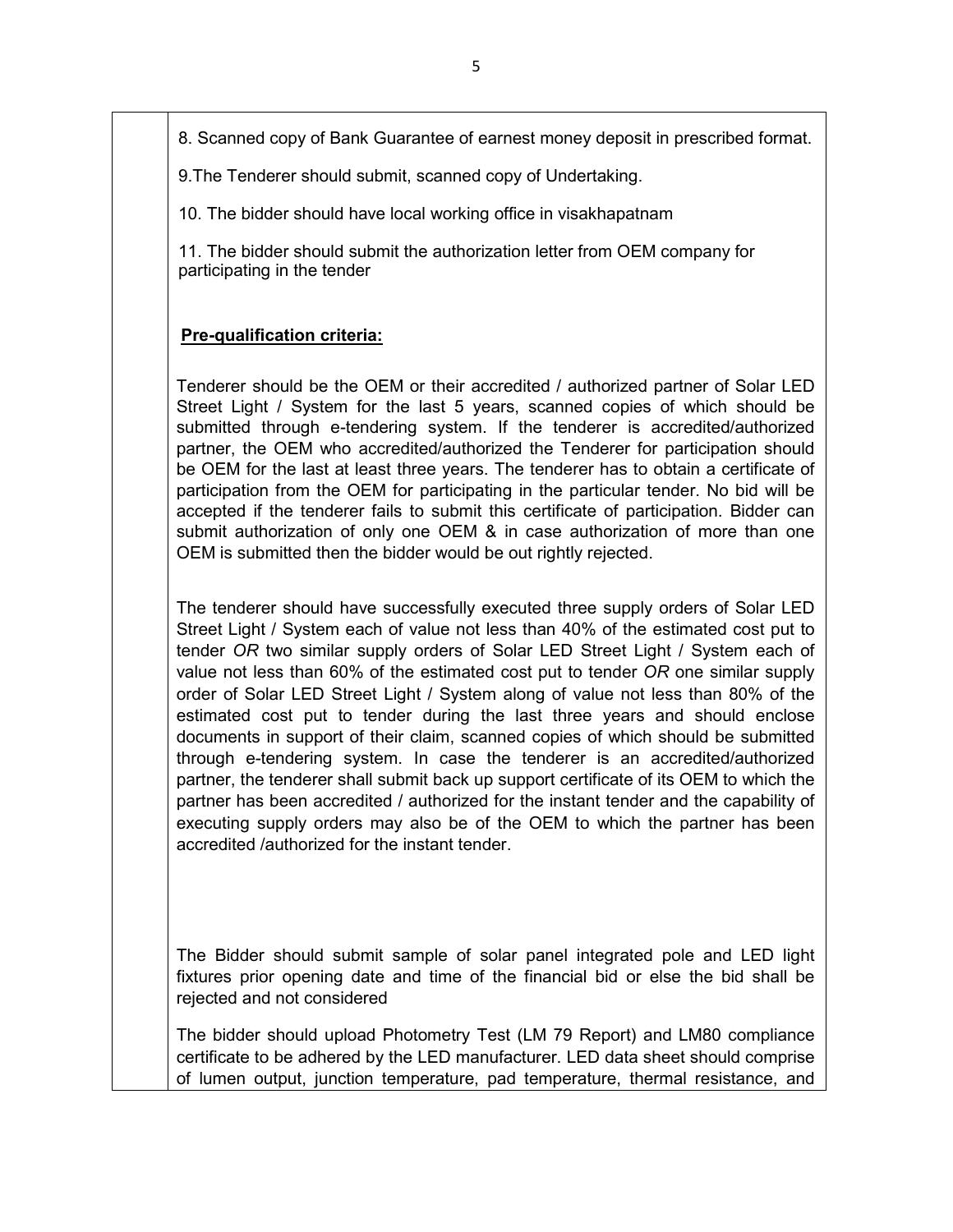LED drive current.

Luminaire should be tested as per BIS 10322 standards and following Test Reports should be submitted: Heat Resistance Test, Thermal Test, Ingress Protection Test, Drop Test, Vibration Test, Electrical / Insulation Resistance Test, Endurance Test, Humidity Test, Photometry Test (LM 79 Report), Electronics Test.

Bidder should upload Relevant LED Luminaire data sheets and Type test certificates indicating compliance to the technical specifications.

Bidder should upload Lighting design report indicating the Average illuminance (lux), uniformity, maximum and minimum values. Polar curve of the light fitting indicating the light distribution capability of luminaire as per the conditions.

Performance Warranty: The Manufacturer will also provide 5 years performance warranty for LED's and 5 years warranty for the electronic driver against any manufacturing defects (Under standard operating conditions). The same shall be included in the technical bid and any deviation to the same can be suitable cause for rejection of bid.

OEM should have in house lighting laboratory to carry out all testing required as per Indian Standards with a valid NABL certificate

OEM should be  $> 200$  crs. T/O with a net worth of  $> 80$  crs. & should be operating in India for past 10 years with a valid ISO 9001 certificate.

OEM should have their own Services & Systems support team to advise on the installation & manage services/spares too in long run.

4. a) The bidder should enclose experience certificates in support of technical criteria issued by the Engineer – In - charge of the State / Central Government departments / Undertakings not below the rank of Executive Engineer or Equivalent officer and counter signed by the Superintending Engineer.

The experience certificates furnished should clearly indicate the date of commencement of work, period of completion as per agreement and actual date of completion and quantities executed financial year-wise and payments made financial year-wise.

#### **5. Financial Requirement:**

a. The prime contractor or JV group should have executed similar type of works (Street lights/Solar Street lights/Lighting Systems/Solar based lighting systems) costing not less than **Rs. 3,15,44,544/-** in any one financial year during the last ten financial years updated by giving 10% simple weightage per year to bring them to **2016-17** price level. In case of Joint venture similar works of the partners combined together will be considered.

The bidder or the OEM partner should produce liquid asset / credit facilities / Net Worth / Solvency certificates from any Indian Nationalized / Scheduled Banks of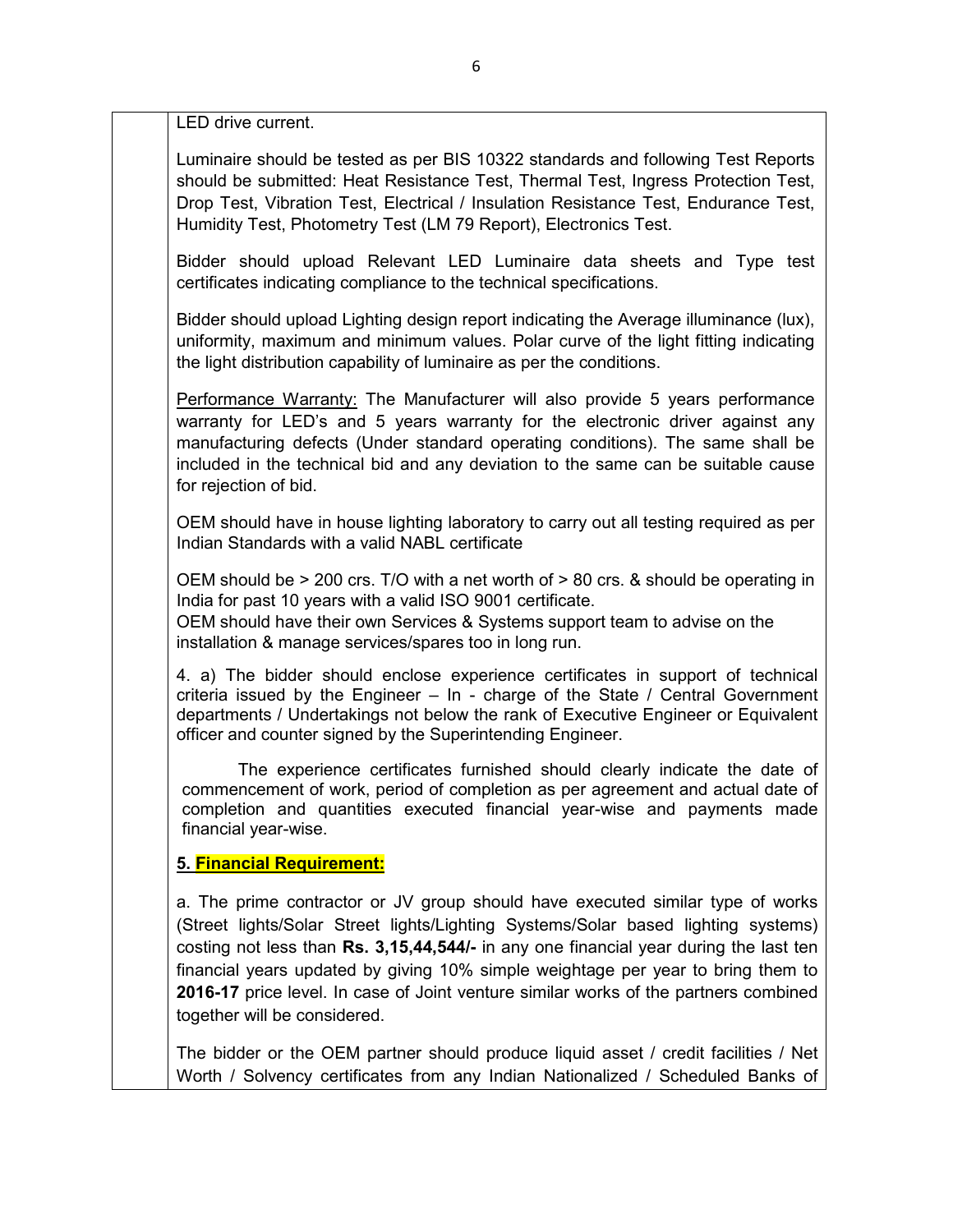|     | value not less than Rs.1000 lakhs.                                                                                                                                                                                                                                                                                                                           |
|-----|--------------------------------------------------------------------------------------------------------------------------------------------------------------------------------------------------------------------------------------------------------------------------------------------------------------------------------------------------------------|
|     | iii) In case of Joint venture the eligibility criteria will be considered on the basis of<br>combined resources of the partners.                                                                                                                                                                                                                             |
|     | iv) Detailed eligibility criteria are stipulated in the bid documents. The bids which do<br>not fulfill the eligibility criteria will not be considered.                                                                                                                                                                                                     |
|     | c. Assessed available Bid capacity as per formula (2AN-B) should be greater than<br>estimated contract value of Rs. 2,62,87,120/- assessed by the Department.                                                                                                                                                                                                |
|     | A= Maximum Value of the similar nature of works executed in any one year during<br>the last ten years (updated 2016-17 price level) taking into account the completed<br>as well as works in progress.                                                                                                                                                       |
|     | N= Number of years prescribed for completion of the works for which tenders are<br>invited.                                                                                                                                                                                                                                                                  |
|     | Value of existing commitments and ongoing works (and the estimated value<br>$B =$<br>of work(s) which is likely to be awarded even though the letter of acceptance has not<br>been approved by GVSCCL) to be completed during the period of completion of<br>works for which tenders are invited.                                                            |
| 25. | List of documents to be enclosed along with the offer (Technical Bid):                                                                                                                                                                                                                                                                                       |
|     | a) As explained in Eligibility criteria                                                                                                                                                                                                                                                                                                                      |
| 26. | <b>Bid Submission</b>                                                                                                                                                                                                                                                                                                                                        |
|     | a. Intending Bidders can contact office of the The Managing Director, Smart City,<br>Visakhapatnam for any clarification, information on any working day during working<br>hours.                                                                                                                                                                            |
|     | b. The Bidder would be required to register on the e-procurement market place<br>www.apeprocurement.gov.in and submit their bids online. The department will not<br>accept any bid submitted in the paper form. Bidders are requested to submit the bids<br>in two stages:                                                                                   |
|     | Stage-I: Eligibility and Technical bid stage.                                                                                                                                                                                                                                                                                                                |
|     | Stage-II Financial bid stage.                                                                                                                                                                                                                                                                                                                                |
|     | c. The first stage will cover the qualifications, eligibility details and the technical bid.<br>The Bidder shall upload documents in support of the above. The bidder shall submit<br>price bid online under second stage which may include proposals for financing to<br>cover part of the scope of the work as per bid documents before the bid submission |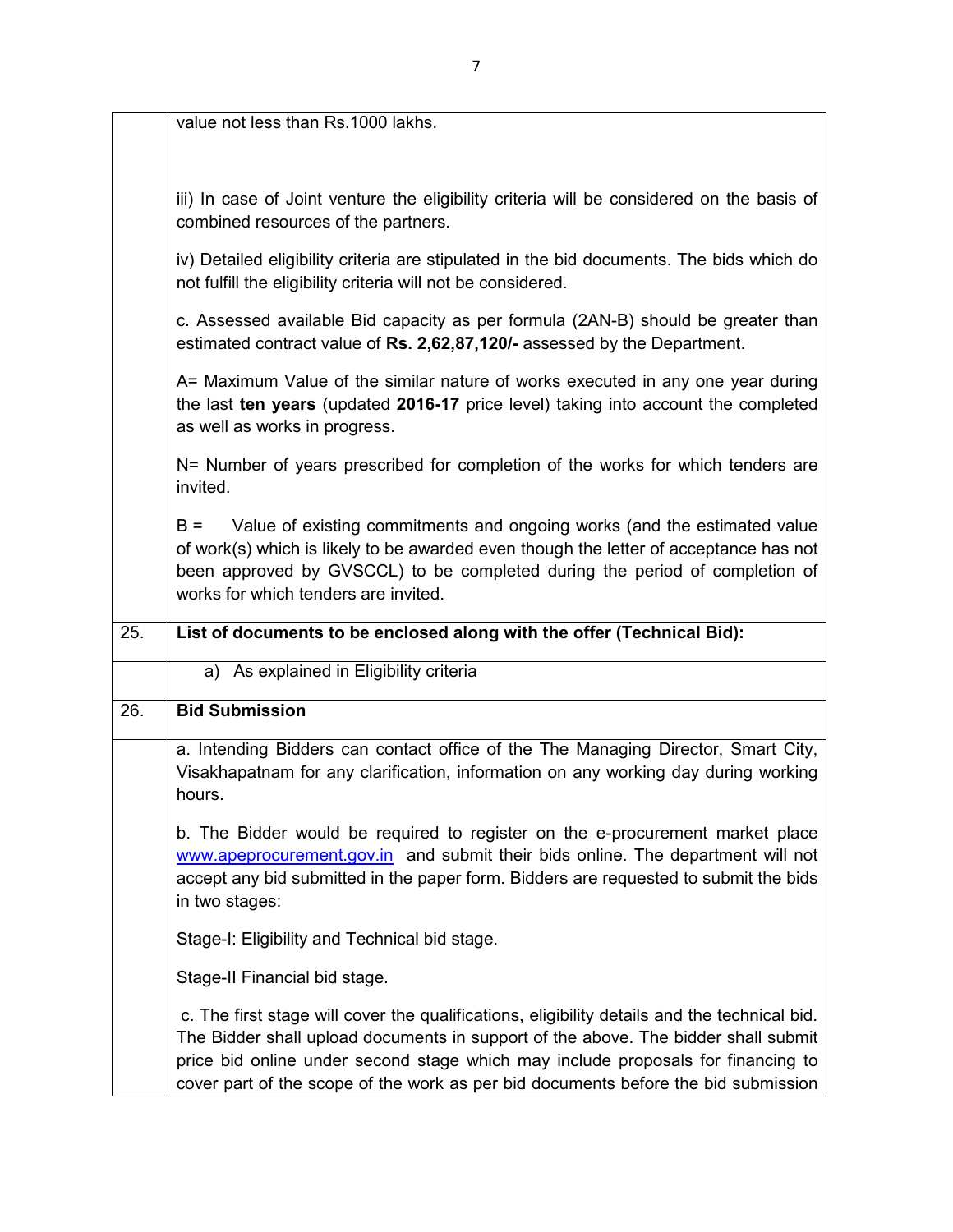|                   | closing date.                                                                                                                                                                                                                                                                            |
|-------------------|------------------------------------------------------------------------------------------------------------------------------------------------------------------------------------------------------------------------------------------------------------------------------------------|
|                   | d. The detailed procedure for bid submission is described in the bid documents.                                                                                                                                                                                                          |
|                   | e. Bidders shall submit a declaration without any reservation whatsoever that the<br>submitted eligibility and qualification details, Techno-Commercial bid and financial<br>bid are without any deviations and are strictly in conformity with the documents<br>issued by the Employer. |
|                   | f. Declaration should be given by the bidder for the correctness of the credentials<br>submitted by him.                                                                                                                                                                                 |
|                   | g. The Bidders shall sign on the documents (such as EMD, transaction fee payable<br>at Vupadhi Techno Services Pvt. Ltd etc.) uploaded by him, owing responsibility for<br>their correctness/authenticity.                                                                               |
|                   | 1. For registration and online bid submission bidders may contract HELPDESK of<br>M/s. Vupadhi Techno Services Pvt. Ltd on https://tender.apeprocurement.gov.in                                                                                                                          |
|                   | 2. The employer reserves the right to relax the conditions if required for eligibility of<br>the bidders in the public interest. The bidder(s) shall not have any right to question<br>the decision taken by the Employer in this regard.                                                |
|                   | 3. The bidders shall submit a written power of attorney authorizing the signatory of<br>the bid to commit on behalf of the bidder.                                                                                                                                                       |
| $\overline{27}$ . | <b>General Terms &amp; Conditions:</b>                                                                                                                                                                                                                                                   |
|                   | The details and certificates are to be furnished as per the pro-forma available in<br>1.<br>the tender schedules.                                                                                                                                                                        |
|                   | The bidder should have the key and critical equipment (either owned or leased<br>2.<br>as mentioned in the tender document).                                                                                                                                                             |
|                   | The bidder is subjected to be disqualified and liable for black listing and<br>3.<br>forfeiture of EMD, if he is found to have misled or furnished false information in<br>the forms statements / certificates submitted in proof of qualification<br>requirements.                      |
|                   | Even while execution of the work, if found that the contractor had produced<br>4.<br>false / fake certificates of experience he will be liable for black listing and the<br>contract will be liable for termination and liable for forfeiture of EMD and all the<br>amounts due to him.  |
|                   | Bidders shall submit a declaration without any reservation what so ever that the<br>5.<br>submitted eligibility and qualification details, technical and financial bid are<br>without any deviations and are strictly in conformity with the documents issued                            |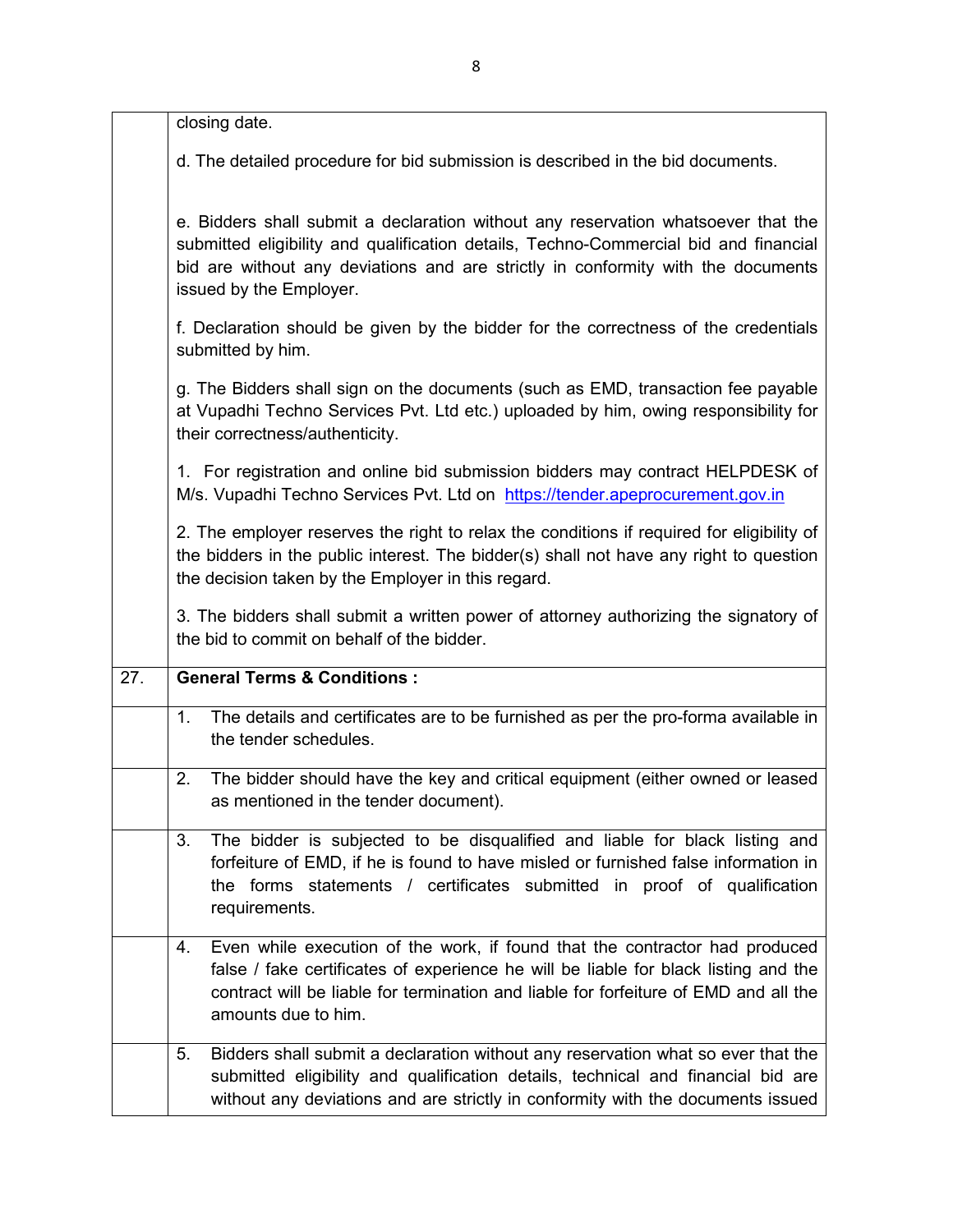|    | by the employer.                                                                                                                                                                                                                                                                                                                                                                                                                                       |
|----|--------------------------------------------------------------------------------------------------------------------------------------------------------------------------------------------------------------------------------------------------------------------------------------------------------------------------------------------------------------------------------------------------------------------------------------------------------|
|    |                                                                                                                                                                                                                                                                                                                                                                                                                                                        |
|    |                                                                                                                                                                                                                                                                                                                                                                                                                                                        |
|    | Declaration should be given for the credentials submitted by the bidder.<br>6.                                                                                                                                                                                                                                                                                                                                                                         |
|    | The employer reserves the right to relax the conditions if required for eligibility<br>7.<br>of the bidders in the public interest. The Bidder(s) shall not have any right to<br>question the decision taken by the employer in this regard.                                                                                                                                                                                                           |
|    | The bidder(s) shall submit a written power of attorney authorizing the signatory<br>8.<br>of the bid to commit for the bidder.                                                                                                                                                                                                                                                                                                                         |
| 28 | <b>Special Conditions:</b>                                                                                                                                                                                                                                                                                                                                                                                                                             |
|    | 1) Tenders are permitted with an excess upto maximum of 5% over the estimated<br>contract value. Bid validity is 120 days.                                                                                                                                                                                                                                                                                                                             |
|    | 2) In respect of tenders beyond 25% less than estimated contract value arrived by<br>the department, a Bank Guarantee for the difference between the tendered amount<br>and 75% of estimated contract value should be furnished at the time of agreement<br>as additional security deposit.                                                                                                                                                            |
|    | 3) Transaction Fees: The transaction fee of Rs.10,000/- + 18.00% Service Tax has<br>to be paid through electronic gate way payment system to M/s Vupadhi Techno<br>Services Pvt. Ltd by participating bidder at the time of bid submission.                                                                                                                                                                                                            |
|    | 4) e-procurement corpus fund: An e-procurement corpus fund of Rs.10,000/-<br>administered by APTS has to be paid by the successful bidder in the shape of<br>Demand Draft in favor of Managing Director, A.P. Technological Services at the time<br>of concluding the Agreement.                                                                                                                                                                       |
|    | 5) The e-procurement application is PK1 enabled and supports the digital certificates<br>issued by APTS, for signing the bids at the time of submission by contractor. The<br>contractor has to procure digital certificates issued by APTS Ltd., Hyderabad as per<br>the procedure. Digitally signed bids are to be submitted electronically through e-<br>procurement, without which the tender will not be considered for opening the Price<br>Bid. |
|    | 6) The bidders intend to know the procedure of bid submission on e-procurement<br>platform, suitable training will be given by M/s Vupadhi Techno Services Pvt. Ltd<br>Hyderabad.                                                                                                                                                                                                                                                                      |
|    | 7) GVSCCL reserves the right to cancel / alter the bid conditions at any time.                                                                                                                                                                                                                                                                                                                                                                         |
|    | 8) The bidder should submit a copy of valid GST registration certificate issued by the<br>GST registration authority.                                                                                                                                                                                                                                                                                                                                  |
|    | 9) In case of discrepancy between the price quoted online and in supporting<br>documents uploaded, and the price quoted in the template provided online only<br>would be considered for evaluation.                                                                                                                                                                                                                                                    |
|    | <b>Conformance Standards:</b><br>10. a): The bidders shall provide the following information and certifications<br>regarding the safety and durability of luminaries and proposed for use in the street                                                                                                                                                                                                                                                |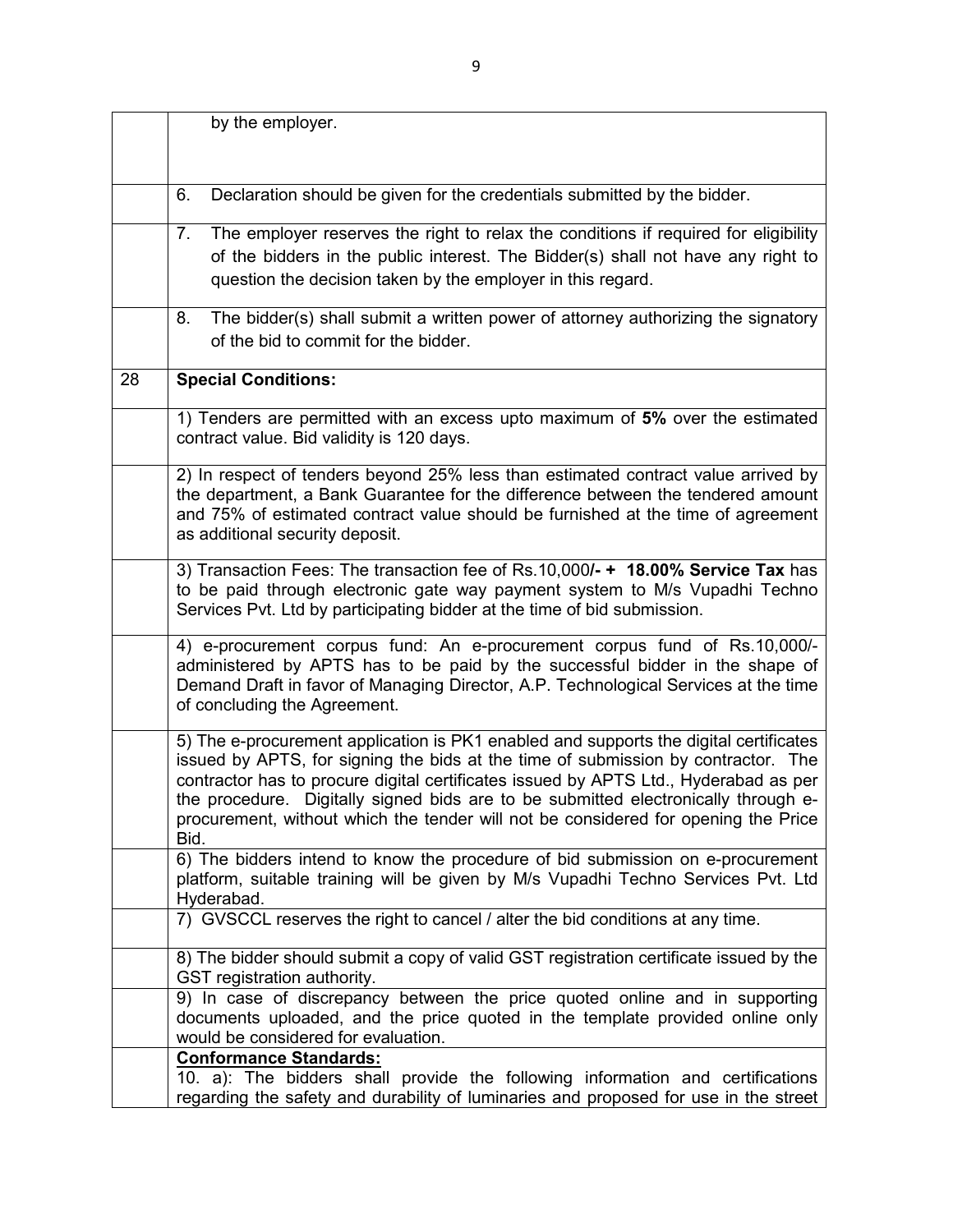|    | lighting including compliance with relevant standards.                                                                                                                                                                                                                                                                                                                                           |
|----|--------------------------------------------------------------------------------------------------------------------------------------------------------------------------------------------------------------------------------------------------------------------------------------------------------------------------------------------------------------------------------------------------|
|    | Average lighting level should be maintained at 23 Lux, minimum lux should be at<br>Ĺ.<br>least 10 lux in between two poles, with Uniformity minimum lux/average lux<br>should be $> 0.4$ & minimum lux/maximum lux should be $> 0.33$                                                                                                                                                            |
|    | ii.<br><b>Mounting height:</b> 6 meters for 45W and 4 meters for 25w above ground level                                                                                                                                                                                                                                                                                                          |
|    | Overhang: zero<br>Tilt : below 10 degree as per site condition.<br>Pole Spacing: 23 meters                                                                                                                                                                                                                                                                                                       |
|    | Road Width: 7.30 Meters main Carriageway on each side of median of 1.0 mts.                                                                                                                                                                                                                                                                                                                      |
|    | Width.<br>b) Complete specification for poles etc., can be seen in the bid document under<br>"Technical specifications"                                                                                                                                                                                                                                                                          |
|    | The PV module and the pole shall be an integrated system and Top mounted solar<br>panel is not acceptable.                                                                                                                                                                                                                                                                                       |
|    | Bidder should upload the relevant LED Luminaire data sheets and Type test<br>certificates indicating compliance to the technical specifications.                                                                                                                                                                                                                                                 |
|    | Bidder should upload Lighting design report indicating the Average illuminance (lux),<br>uniformity, maximum and minimum values. Polar curve of the light fitting indicating                                                                                                                                                                                                                     |
|    | the light distribution capability of luminaire as per the lighting requirements                                                                                                                                                                                                                                                                                                                  |
|    |                                                                                                                                                                                                                                                                                                                                                                                                  |
| 29 | <b>Scope of Work:</b><br>Design, Supply, Installation, Testing, Commissioning of 4 mtr and 6 mtr height<br>Street Lighting Standalone poles of Solar LED integrated Lighting fixtures with<br>Battery complete with all accessories for installation and operation &<br>maintenance from The Park Hotel junction to Kurupam Junction on Beach<br>Road in Visakhapatnam under Smart City Mission. |
|    | 1. The scope of work shown above is only indicative and detailed scope of work has<br>been described in the schedule-A of the Price Bid.                                                                                                                                                                                                                                                         |
|    | 2. The time for completion of the project is 5 months                                                                                                                                                                                                                                                                                                                                            |
|    | 3. Issue of bid document will not automatically construe the eligibility of the bidders<br>for participation in the subsequent bidding process and will be determined during<br>evaluation.                                                                                                                                                                                                      |
|    | 4. Department reserves the right to accept or reject any or all the bids without                                                                                                                                                                                                                                                                                                                 |
|    | assigning any reason whatsoever.<br>5. The dates stipulated in the NIT are firm and under no circumstances they will be                                                                                                                                                                                                                                                                          |
|    | relaxed unless officially extended.                                                                                                                                                                                                                                                                                                                                                              |
|    | 6. The bidders shall submit their tenders online. The department is not responsible<br>for any sort of difficulties / problems in the internet, website in submission of<br>tenders.                                                                                                                                                                                                             |
|    | 7. Other conditions can be seen in the bidding document which can be downloaded                                                                                                                                                                                                                                                                                                                  |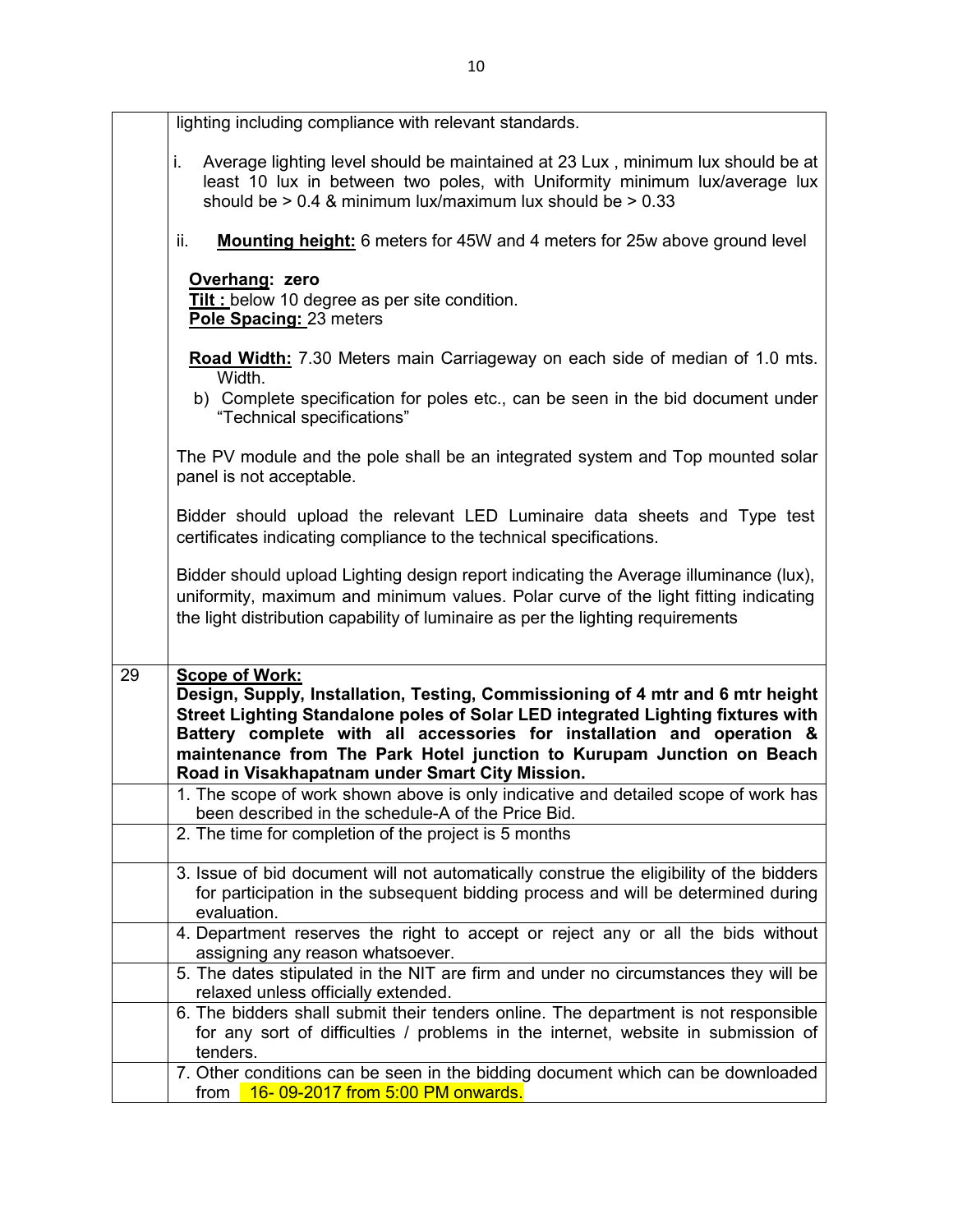|     | 8. All necessary permissions / clearances / approvals are to be processed and<br>obtained by the firm only. As a user agency this department will initiate the<br>proposals in respect of the above.                                                                                                                                                                                                                                                                                                                                                                                                                                                                                                                                                                                                                                                                                                                                                                                                                                     |
|-----|------------------------------------------------------------------------------------------------------------------------------------------------------------------------------------------------------------------------------------------------------------------------------------------------------------------------------------------------------------------------------------------------------------------------------------------------------------------------------------------------------------------------------------------------------------------------------------------------------------------------------------------------------------------------------------------------------------------------------------------------------------------------------------------------------------------------------------------------------------------------------------------------------------------------------------------------------------------------------------------------------------------------------------------|
| 30. | <b>PROCEEDURE FOR BID SUBMISSION</b><br>The bidder shall submit his response through bid submission to the tender on<br>eProcurement platform at www.eprocurement.gov.in by following the procedure<br>given below. The bidder would be required to register on the e-procurement market<br>place www.eprocurement.gov.in or https://tender.eprocurement.gov.in and submit<br>their bids online. No offline bids shall be entertained by the Tender Inviting Authority.<br>The bidders shall submit their eligibility and qualification documents, Technical bid,<br>Financial bid etc., in the standard formats prescribed in the Tender documents,<br>displayed in eProcurement web site. The bidders shall upload the scanned copies of<br>all the relevant certificates, documents etc., in support of their eligibility<br>criteria/technical bids in the eProcurement web site. The bidder shall sign on the<br>statements, documents, certificates, uploaded by him, owning responsibility for their<br>correctness/authenticity. |

#### **1.Registration with eProcurement platform:**

For registration and online bid submission bidders may contact HELP DESK of M/s Vupadhi Techno Services Pvt. Ltdwww.eprocurement.gov.in or https://tender.eprocurement.gov.in.

#### **2. Digital Certificate authentication:**

The bidder shall authenticate the bid with his Digital Certificate for submitting the bid electronically on eProcurement platform and the bids not authenticated by digital certificate of the bidder will not be accepted on the eProcurement platform. All the bidders need to obtain Digital Certificates from

**Vupadhi Techno Services Pvt. Ltd.,** 1st Floor, Ramky Grandiose, Sy. No: 136/2 & 4, Gachibowli, Hyderabad - 500032. Telangana State.

Phone No: **+91 40-39999700, 39999701, 39999703, 39999704** Mobile No: **+91 7337318401(On Weekdays from 9 AM to 8 PM. On Holidays, mobile support only from 9 AM to 6 PM.) ,** Fax No: **+91 40-39999702**

#### **3. Submission of Hard copies:**

After submission of bid online, the bidders are requested to submit the originals of BG towards EMD to the Tender Inviting Authority before opening of the price bid and the originals of other uploaded documents at the time of concluding agreement. **The bidder shall invariably furnish the original BG to the tender inviting authority before opening price bid either personally or through courier or by post and the receipt of the same within the stipulated time shall be the responsibility of bidder**. The department shall not take any responsibility for any delay or nonreceipt. If any of the documents furnished by the bidder is found to be false/fabricated/bogus, the bidder is liable for black listing, forfeiture of the EMD, cancellation of work and criminal prosecution.

The bidder is requested to get a confirmed acknowledgement from the Tender Inviting Authority as a proof of Hardcopies submission to avoid any discrepancy. The bidder has to attach the required documents after uploading the same as required by Tender Inviting Authority in its tender conditions.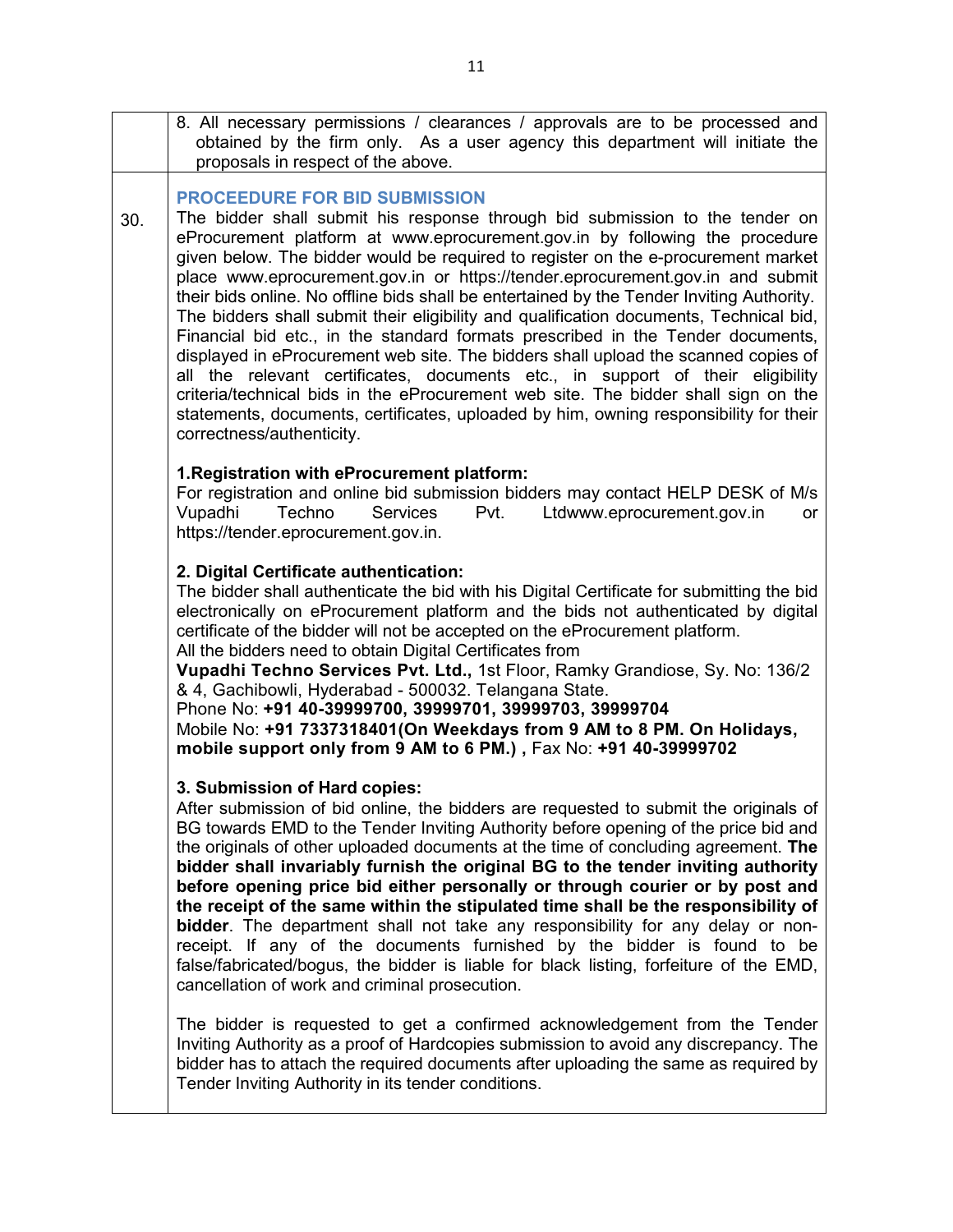#### **4. Deactivation of Bidders:**

The bidders found defaulting in submission of hard copies of original BG for EMD to the Tender Inviting Authority on or before the tender stipulated time for Price Bid Opening and other uploaded documents before concluding the agreement will be suspended / disqualified from participating in tenders on eProcurement platform for a period of 12 months from date of bid submission as per G.O Ms No 245 I&CAD Dept. dated 30-12-2005 and GO Ms No 155 I&CAD Dept. dated 23-08-2006 besides forfeiture of EMD. Other conditions as per tender document are applicable.

#### **5. Payment of Transaction Fee and EMD:**

It is mandatory for all the participating bidders to pay electronically the Transaction fee to M/s Vupadhi Techno Services Pvt. Ltd, through "Payment Gateway Service on E-Procurement platform ". The Electronic Payment Gateway accepts all Master and Visa cards issued by any bank and Direct Debit facility / Net Banking of ICICI Bank, HDFC to facilitate the transaction. This is in compliance as per G.O Ms No 13 IT & C Dept, dated 5-7-2006. A service tax of 18 % + Bank Charges for Credit Card Transaction of 1.85% on the transaction Amount payable to Vupadhi Techno Services Pvt. Ltd. Shall be applicable.

#### **6. Tender Document:**

The bidder is requested to download the tender document and read all the terms and conditions mentioned in the tender Document and seek clarification if in doubt from the Tender Inviting Authority. Any offline bid submission clause in the tender document shall not be considered.

The bidder has to keep track of any changes by viewing the addendum / Corrigendum's issued by the Tender Inviting Authority on time-to- time basis in the E-Procurement platform. The Department calling for tenders shall not be responsible for any claims/problems arising out of this.

#### **7. Bid Submission Acknowledgement:**

The user should complete all the processes and steps required for bid submission. The successful bid submission can be ascertained once acknowledgement is given by the system through bid submission number after completing all the process and steps. GOAP and Vupadhi Techno Services Pvt. Ltd is not responsible for incomplete bid submission by users. Users may also note that the incomplete bids will not be saved by the system and are not available for the Tender Inviting Authority for processing.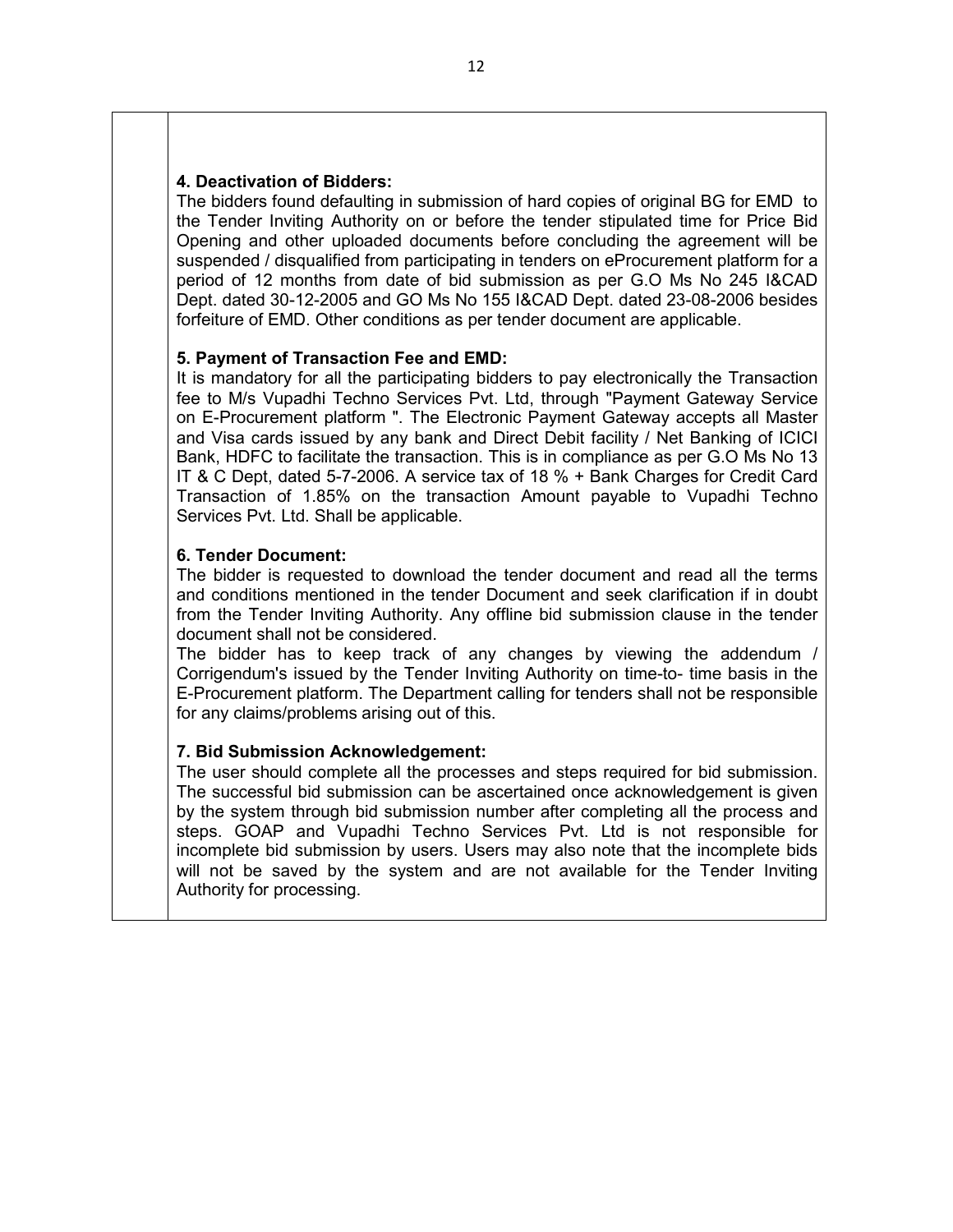#### **SECTION -II**

#### **INSTRUCTIONS TO TENDERERS**

#### **A – GENERAL**

**Name of work : Design, Supply, Installation, Testing, Commissioning of 4 mtr and 6 mtr height Street Lighting Standalone poles of Solar LED integrated Lighting fixtures with Battery complete with all accessories for installation and operation & maintenance from The Park Hotel junction to Kurupam Junction on Beach Road in Visakhapatnam under Smart City Mission.** 

The Managing Director, Greater Visakhapatnam Smart City Corporation Limited (GVSCCL) invites bids for the above work during the period, for which dates and time specified in the NIT and will be opened by the Managing Director, GVSCCL or his nominee at his office on the date and time mentioned in the NIT.

- 1.1 The intending Tenderers would be required to enroll themselves on the 'e'procurement market place at www.apeprocurement.gov.in.
- 1.2 The Tenders should be in the prescribed form invited on e-procurement by the Managing Director, *Greater Visakhapatnam Smart City Corporation Limited*  (As specified in NIT) that can be downloaded at free of cost from the web site www.apeprocurement.gov.in.
- 1.3 The dates stipulated in the tender notice are firm and under any circumstances they will not be relaxed unless officially extended.
- 1.4 The Tenderer should upload scanned copies of registration and produce attested copies of evidence of their registration in required class (As specified in NIT) before the date of opening of Price bid. Contractor should produce the originals of all documents for verification if asked for by the Competent Authority within (3) three days.
- 1.5 The Tender opening Authority will not consider any tender received after expiry of date and time fixed (As specified in NIT) for receipt of tenders.
- 1.6 Tenderers shall furnish declaration on Rs. 100/- Non judicial stamp paper that they have not been blacklisted in any department in Andhra Pradesh. Any wrong declaration in this regard which comes to notice at a later date will disqualify them and the Tenders so received will be rejected and the Tenderer black listed.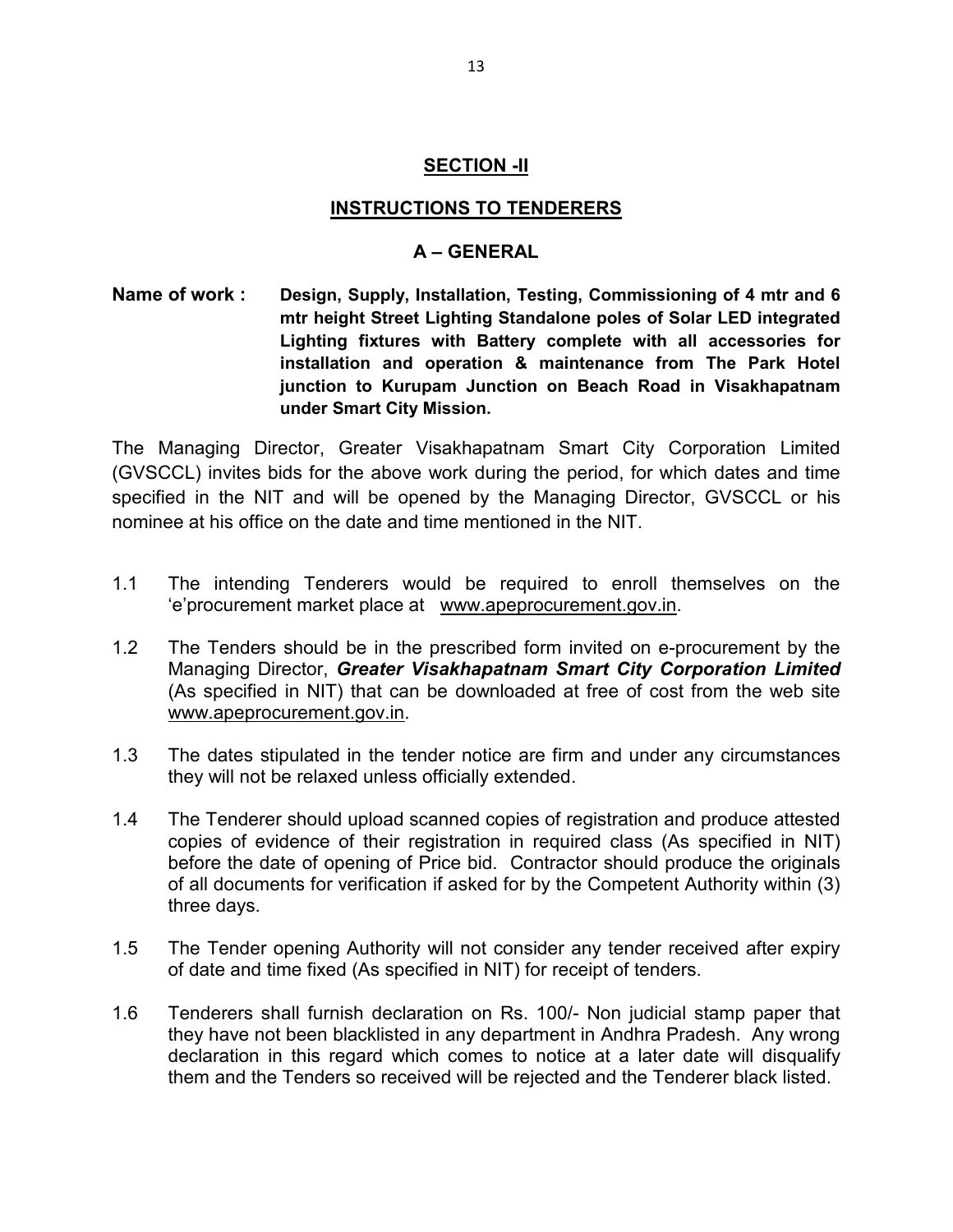- 1.7 Transaction fee: The Transaction fee of Rs.10,000**/- i.e** at 0.04% on ECV (Estimate Contract value ) of work with a cap of Rs. **10,000/-** for all works with ECV upto Rs 50 crores and Rs.**25,000/-** for works with ECV above Rs. 50crores + Service tax @ 18% on transaction fee shall be paid through Electronic Payment Gateway Service on E-Procurement platform.
- 1.8 Successful Tenderer shall pay, before entering into the agreement, the eProcurement fund of Rs.10,000**/- (plus GST@ 18%)** i.e., @ 0.04% on ECV with a cap of Rs. **10,000/-** for all works with ECV upto Rs 50 crores and Rs.**25,000/-** for works with ECV above Rs. 50crores + Service tax @ 15.00% on transaction fee in favour of Managing Director, APTS, in the form of DD payable at Hyderabad to sustain 'e' procurement initiatives, research and development of software application for automation for process in user departments.
- 1.9 The successful Tenderer is expected to complete the work within the time period specified in the NIT.
- 1.10 The bidder shall authenticate the bid with his digital certificate for submitting the bid electronically on eProcurement platform and the bids not authenticated by digital certificate of the bidder will not be accepted on the eProcurement platform.
- 1.11 The successful (L1) tenderer shall furnish the original hard copies of the documents / certificates/ statements up loaded by him before concluding agreement.
- 1.12 The tenderer shall invariably furnish the original BG to the tender inviting authority before opening, price bids either personally or through courier or by post and the receipt of the same within the stipulated time shall be the responsibility of the bidder. Department will not take any responsibility for any delay or non receipt.
- 1.13 The tenderers shall be required to furnish a declaration in online stating that the soft copies uploaded by them are genuine. Any incorrectness/ deviation noticed will be viewed seriously and apart from canceling the work duly forfeiting the EMD, criminal action will be initiated including suspension of business.

### **2. Tenderers / Firms eligible to Tender:**

- 2.1 The Tenderers / Firms who
	- i) Possess the valid registration in the class and category mentioned in the NIT and satisfies all the conditions therein.
	- ii) Are not blacklisted or debarred or suspended by the Government for whatever the reason, prohibiting them not to continue in the contracting business
	- iii) Have complied with the eligibility criteria specified in the NIT are the eligible Tenderers /Firms.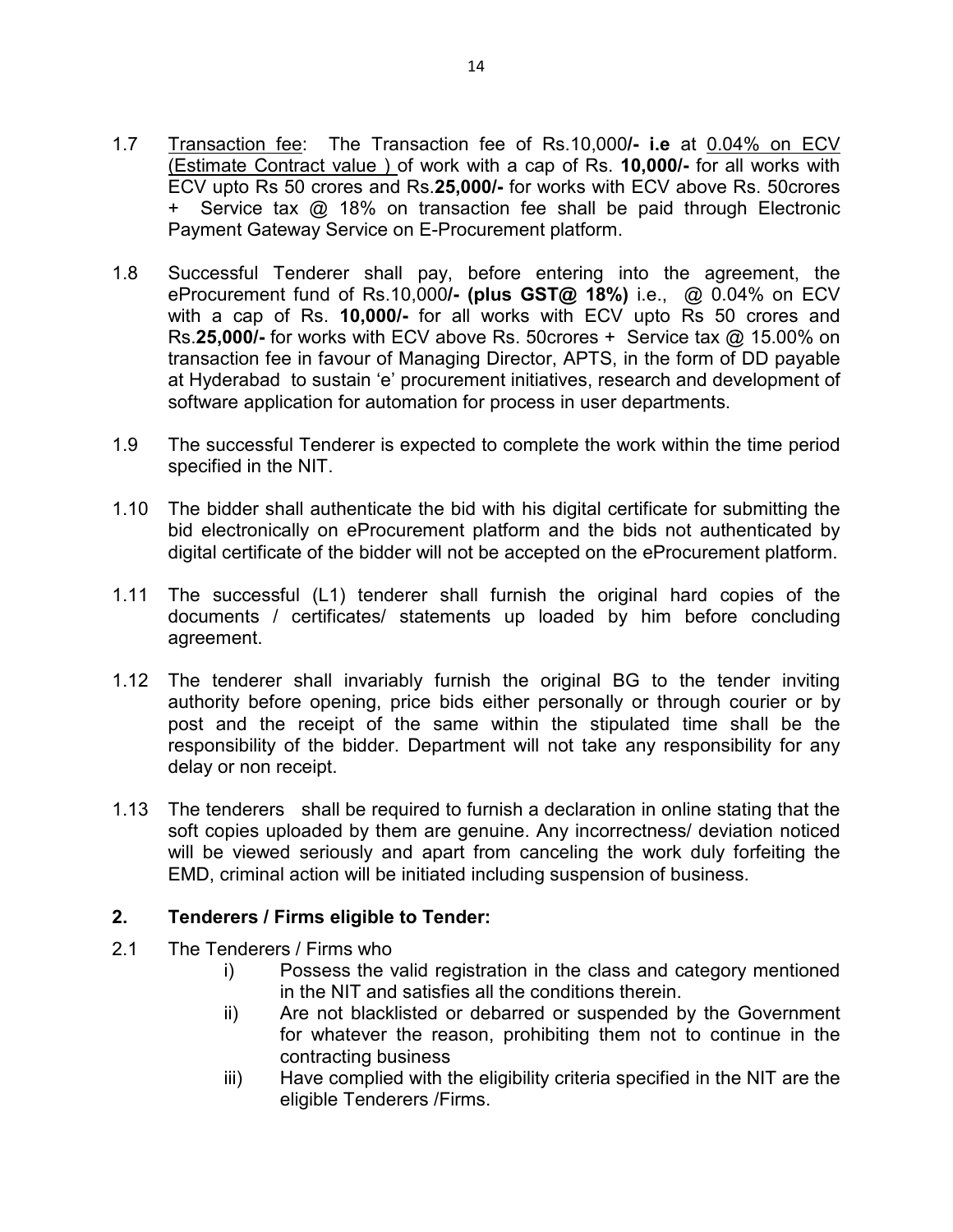#### 2.2 **Tenderers / Firms ineligible to Tender:**

- i) A retired officer of the Govt. of AP or Govt. of India executing works is disqualified from tendering for a period of two years from the date of retirement without the prior permission of the Government.
- ii) The Tenderer who has employed any retired officer as mentioned above shall be considered as an ineligible tenderer.
- iii) The contractor himself or any of his employee is found to be Gazetted Officer who retired from Government Service and had not obtained permission from the Government for accepting the contractor's employment within a period of 2 years from the date of his retirement.
- iv) The Contractor or any of his employees is found at any time after award of contract, to be such a person who had not obtained the permission of the Government as aforesaid before submission of the tender or engagement in the Contractor's service.
- v) Contractor shall not be eligible to tender for works in the division / circle where any of his near relatives are employed in the rank of Assistant Engineer or Assistant Executive Engineers and above on the Engineering side and Divisional Accounts Officer and above on the administrative side. The Contractor shall intimate the names of persons who are working with him in any capacity or are subsequently employed. He shall also furnish a list of Gazetted /Non-Gazetted, State Government Employees related to him. Failure to furnish such information tenderer is liable to be removed from the list of approved contractors and his contract is liable for cancellation.

#### **Note: Near relatives include**

- 1. Sons, step sons, daughters, and step daughters.
- 2. Son-in-law, and daughter-in-law.
- 3. Brother-in-law, and sister-in-law.
- 4. Brothers and Sisters.
- 5. Father and Mother.
- 6. Wife / Husband.
- 7. Father-in-law and Mother-in-law
- 8. Nephews, nieces, uncle and aunties
- 9. Cousins and
- 10. Any person residing with or dependent on the contractor.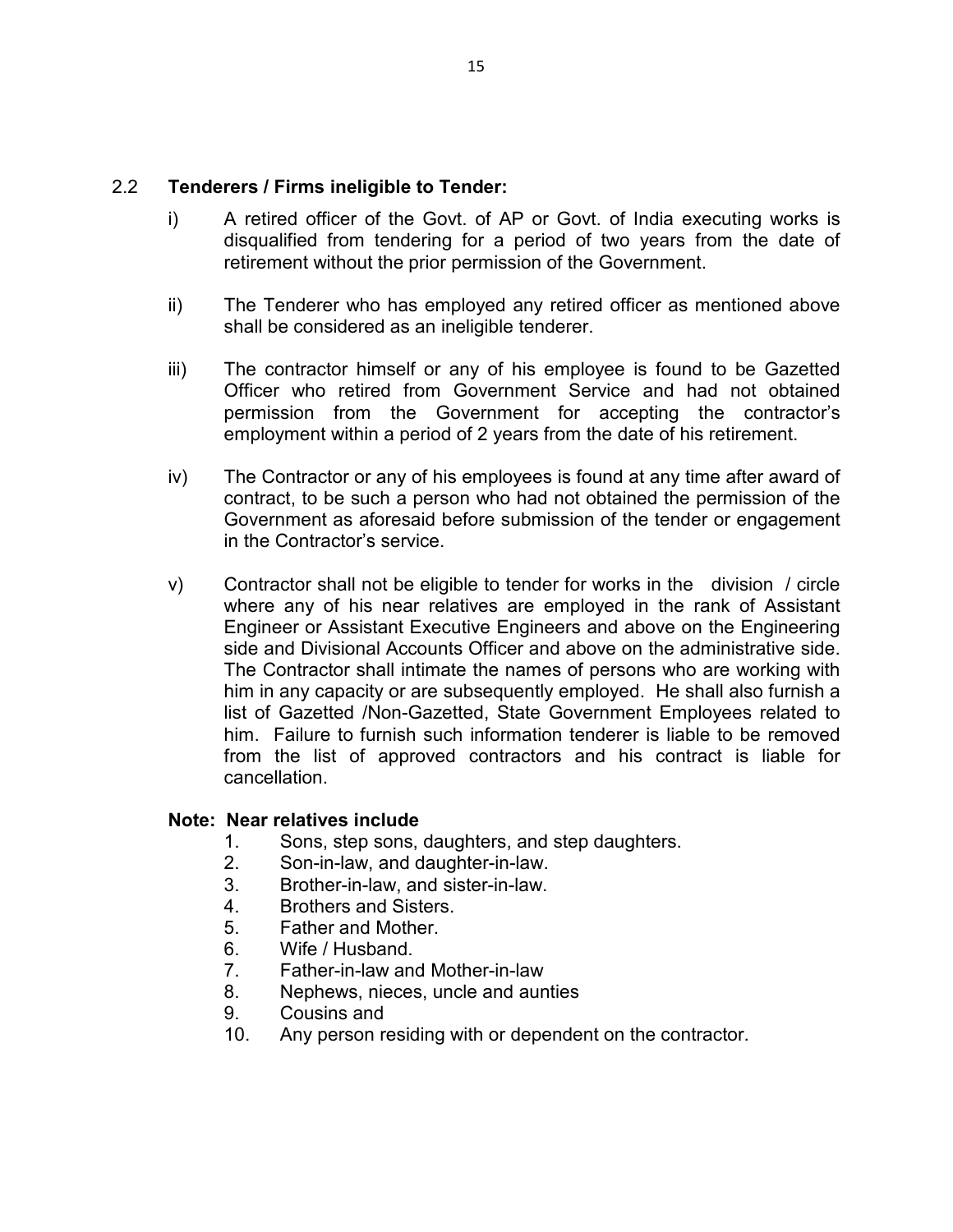### **3. Eligibility and Qualification requirements of the Tenderers**

- 3.1 The tenderer shall furnish the following particulars in the formats provided online and supported documentary evidence shall be uploaded. Attested copies of documents relating to the Registration of the firm, Partnership deed, Articles of Association, GST Tax Registration, Latest Income Tax Clearance certificate / latest IT return and PAN number from IT Department.
- **Note**: The Partnership firms, which are registered as Contractors shall intimate the change in partnership deed, if any, as per GO Ms No.58, I & CAD, dt.23.4.2002 within one month of such change. Failure to notify the change to the registration authority in time will entail the firms to forfeit their registration and their tender will be rejected. The intimation of change of partners if any and the acceptance by the Registration authority may be enclosed.

Availability of key personnel for administration / site management and execution viz., technical personnel required for the work (Statement-I);

Information regarding any litigation, with Government during the last five financial years, in which the Tenderer is involved in (Statement-II); if any.

Information on criminal record, if any (Statement III).

Affidavit in prescribed format

The tenders shall invariably furnish the information in the formats prescribed in the **Section-IV of Volume-I** of the Tender Schedule without which the tender schedule shall not be considered for evaluation.

### **3.2 Tenders from Joint Ventures are acceptable.**

# **Tenders submitted by a Joint Venture of two firms (One of the partner firm shall be manufacturer / OEM) as partners, shall comply with the following requirements:**

- (a) the tender, and in case of successful tender the Form of Agreement, shall be signed by all the Joint Venture Partners/Firms so as to be legally binding on all partners/firms of the Joint Venture;
- (b) one of the partners shall be nominated as being in-charge; and his authorization shall be evidenced by submitting a power of attorney signed by legally authorized signatories of all the partners;
- (c) the partner in charge shall be authorized to incur liabilities and receive instructions for and on behalf of any and all partners of the joint venture and the entire execution of the Contract including payment shall be done exclusively with the partner in charge;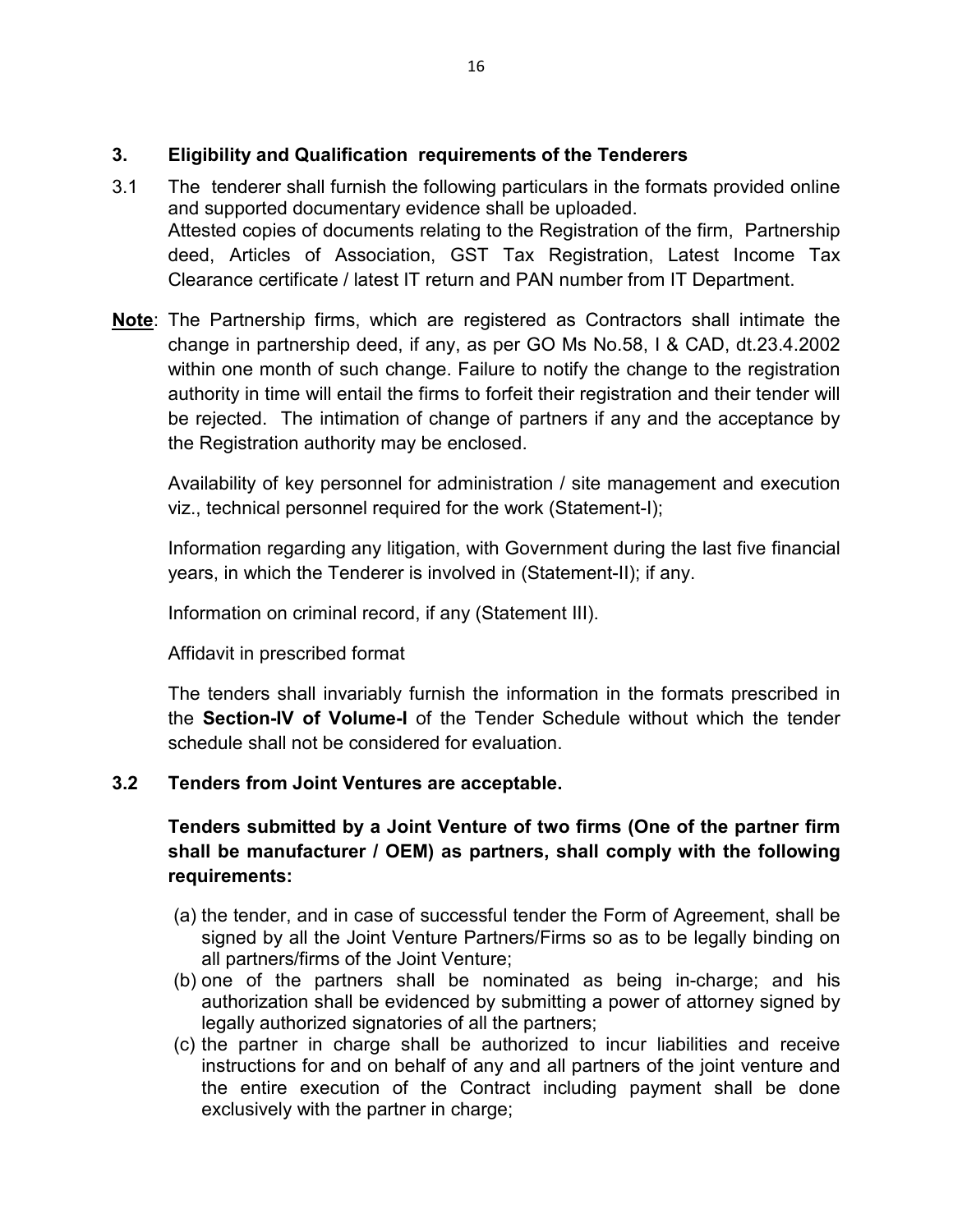- (d) all partners of the joint venture shall be liable jointly and severally for the execution of the Contract in accordance with the Contract terms, and a relevant statement to this effect shall be included in the authorization mentioned under (b) above as well as in the Form of Tender and the Form of Agreement;
- (e) a copy of the agreement entered into by the joint venture partners shall be submitted with the tender.

# **3.3 Qualification criteria for opening of the price bid:**

- 3.3.0 The qualification criteria for evaluation of tenders shall be as follows:
	- a) Financial Standing.
	- b) Past Experience.
	- c) Organizational Capability.
- 3.3.1 Tenderers are required to furnish necessary data / documents along with their tender in support of their competence under above heads. Data / documents furnished shall be true in all respects. On verification by GVSCCL if it is found to be not true or if the Tenderer has attempted to conceal any unfavorable data, their tender will be treated as non-responsive and will be rejected.
- 3.3.2 The minimum criteria expected in respect of the above heads are given below for a Contractor applying as an individual as well as an individual member of Joint Venture. Tenderers meeting with these minimum requirements will only be considered for award of the work.

### **3.4 Financial Standing**

- 1. Attested copies of the financial audited accounts including balance sheet and profit and loss account for the **ten** financial years i.e. from 2007-08 to 2016-17 certified by the chartered accountants shall be furnished.
- 2. If the tenderer is a company, annual reports for the financial years 2007-08 to 2016-17 along with the audited reports under companies act shall be furnished.
- 3. In case of tenderers other than the companies, if the turnover in any of the financial years i.e. 2007-08 to 2016-17  $per annum$ , the audited accounts along with the auditors certificates under section 44AB of the Income Tax Act shall be furnished.
- 4. And in other cases the following certificates shall be given by the Chartered Accountant for each year for the Balance Sheet and for the Profit and Loss Account.

"We have audited the above Balance Sheet / Profit and Loss Account of M/s.\_\_\_\_\_\_\_\_\_\_\_\_\_\_\_\_\_\_\_\_\_\_\_\_\_ \_\_\_\_\_\_\_\_\_ \_\_\_\_\_\_\_\_\_\_\_\_ as on \_\_\_\_\_\_\_\_

of the said firm / individual for the year ending \_\_\_\_\_\_\_\_\_\_\_ and stated that in our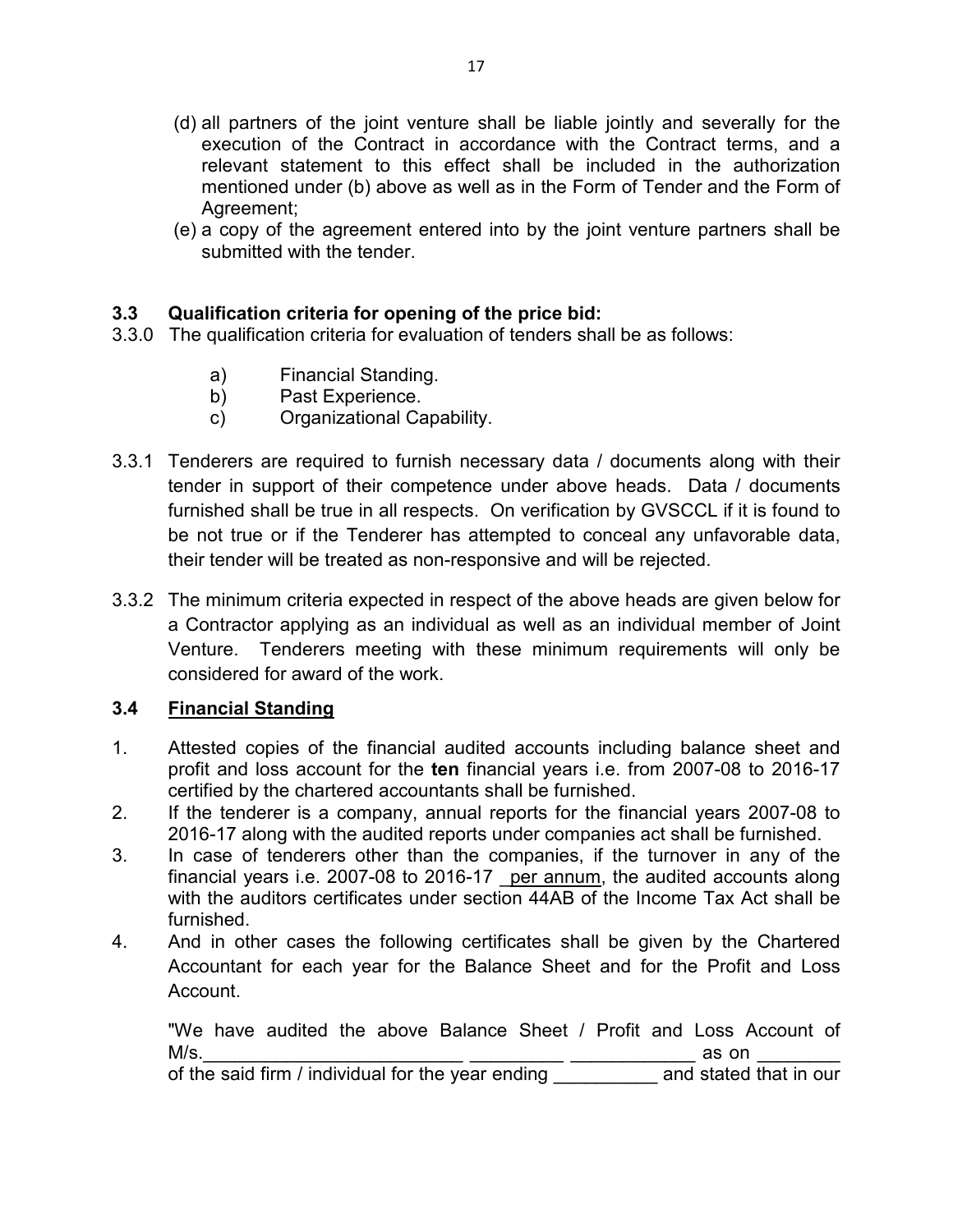opinion the said accounts give a true and fair view of

 $\mathcal{L}=\{1,2,3,4,5\}$ 

In case of the balance sheet of the said firm / individual, affairs as on and **and and and in case of profit and loss of the profit and loss for** the year ended on

The said Balance Sheet and Profit and Loss Accounts are in agreement with books of accounts and returns produced and that we have obtained all the information and explanations which to the best of our knowledge and belief were necessary for the purpose of the audit".

- 5 The Xerox copies of certificates and other documents submitted with the tender should be attested by a serving Executive Engineer of any works department of Government of Andhra Pradesh and also be signed by the tenderer.
- 6 The originals of the certificates shall be produced on demand within 3 days. However, originals of the certificates shall invariably be produced at the time of opening of tenders to verify the copies of statements and other information furnished in Cover-A. For in-correctness of the copies of the certificates/ documents when compared with the originals, action will be taken against the Executive Engineer who attested the copies and also on the Contractor.
- 7 In any one financial year during the past **ten financial years** i.e., not earlier than April –2007,The Joint venture group should have executed not less than **Rs. 3,15,44,544/-** in similar nature of works. (The value of works completed in any of the financial year previous to the last financial year (**year 10**) shall be indexed by 10% per year (simple not compounded) to bring the value of works completed to the price level of **year 10**.
- 3.4.1 **Bidder capacity:** The assessed capacity of the Tenderer, as calculated below, shall not be less than the estimated value of the contract i.e., R**s. 2,62,87,120/-.**  The estimated value of the work(s) is likely to be awarded by the GVSCCL among the tenders submitted earlier (even though the letter of acceptance has not been approved by the (GVSCCL) shall also be taken into account while arriving the value of "B".

**Assessed Capacity = 2 AN – B;** 

### **Where;**

A = Maximum value of electrical works executed in any one year during the last five financial years {adjusted at 10% appreciation per annum (simple and not compounded)} taking into account the completed as well as works in progress.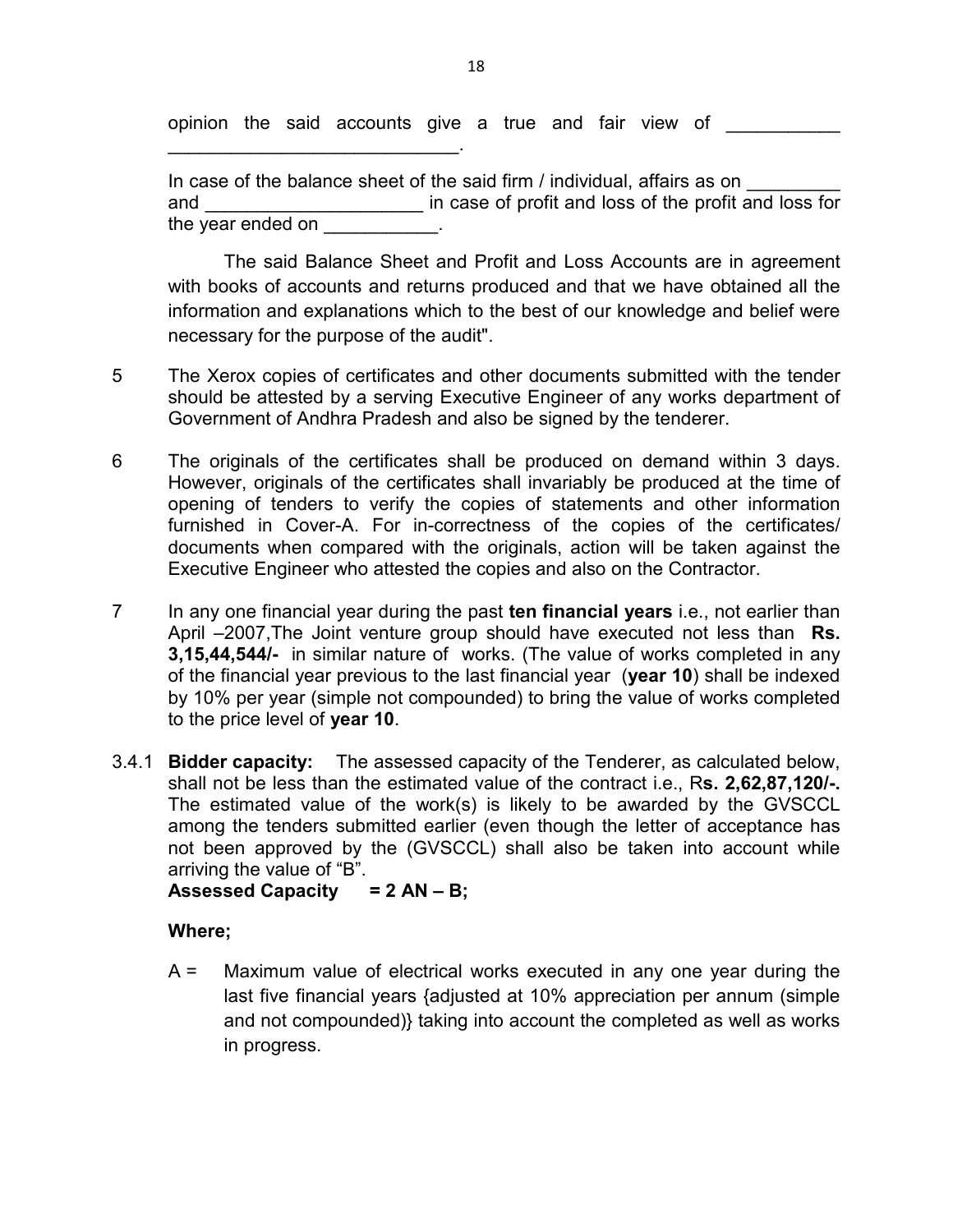- $N =$  Prescribed period for completion of the work to which these documents pertain (months, weeks and days shall be converted into years)
- B = Value of existing commitments and ongoing works (and the estimated value of work(s) which is likely to be awarded even though the letter of acceptance has not been approved by GVSCCL) to be completed during the period of completion of works for which tenders are invited.

The statement showing the value of the Tenderer's existing (including most probable) commitments and his ongoing works, as well as the remaining period for completion for each of the ongoing works listed, shall be certified by each Engineer in Charge of the Government Departments/ Undertakings / Municipal Corporations / Urban Development Authorities / Infrastructure Development Corporations/Housing Corporations responsible for the works, none of whom should be below the rank of Executive Engineer and countersigned by Superintending Engineer or equivalent.

iv. The figures pertaining to minimum and maximum of similar works and bid capacity mentioned at  $IT-3.7(a)(i)$  and  $IT-3.7(c)(ii)$  & (iii) for each of the partners of a Joint Venture will be added together to determine the bidder's compliance with the minimum qualifying criteria set out therein. Failure to comply with this requirement will result in rejection of the Joint Ventures bid. Sub-contractors experience will not be taken into account in determining the bidders compliance with the qualifying criteria.

In case of tenderers other than companies, if audited reports under section 44AB of Income Tax Act is not furnished for any year it will be deemed that the turnover for that year was less than **Rs.40.00** Lakhs.

### **3.4.2 Resource Mobilization :**

Each bidder should further demonstrate the availability of liquid assets and / or credit facilities and /or solvency certificates of not less than Rs.500 lakhs and the OEM partner with Rs.100 crores. The Tenderer shall submit Credit lines / Letter of Credit / Nett worth /Solvency Certificates etc., from any National or Scheduled Bank to this effect.

**3.4.3** The figures pertaining to minimum and maximum of similar works and bid capacity mentioned at IT-3.5(i)(ii) & (iii) for each of the partners of a Joint Venture will be added together to determine the bidder's compliance with the minimum qualifying criteria set out therein. Failure to comply with this requirement will result in rejection of the Joint Ventures bid. Sub Contractor's experience and resources will not be taken into account in determining the bidders compliance with the qualifying criteria.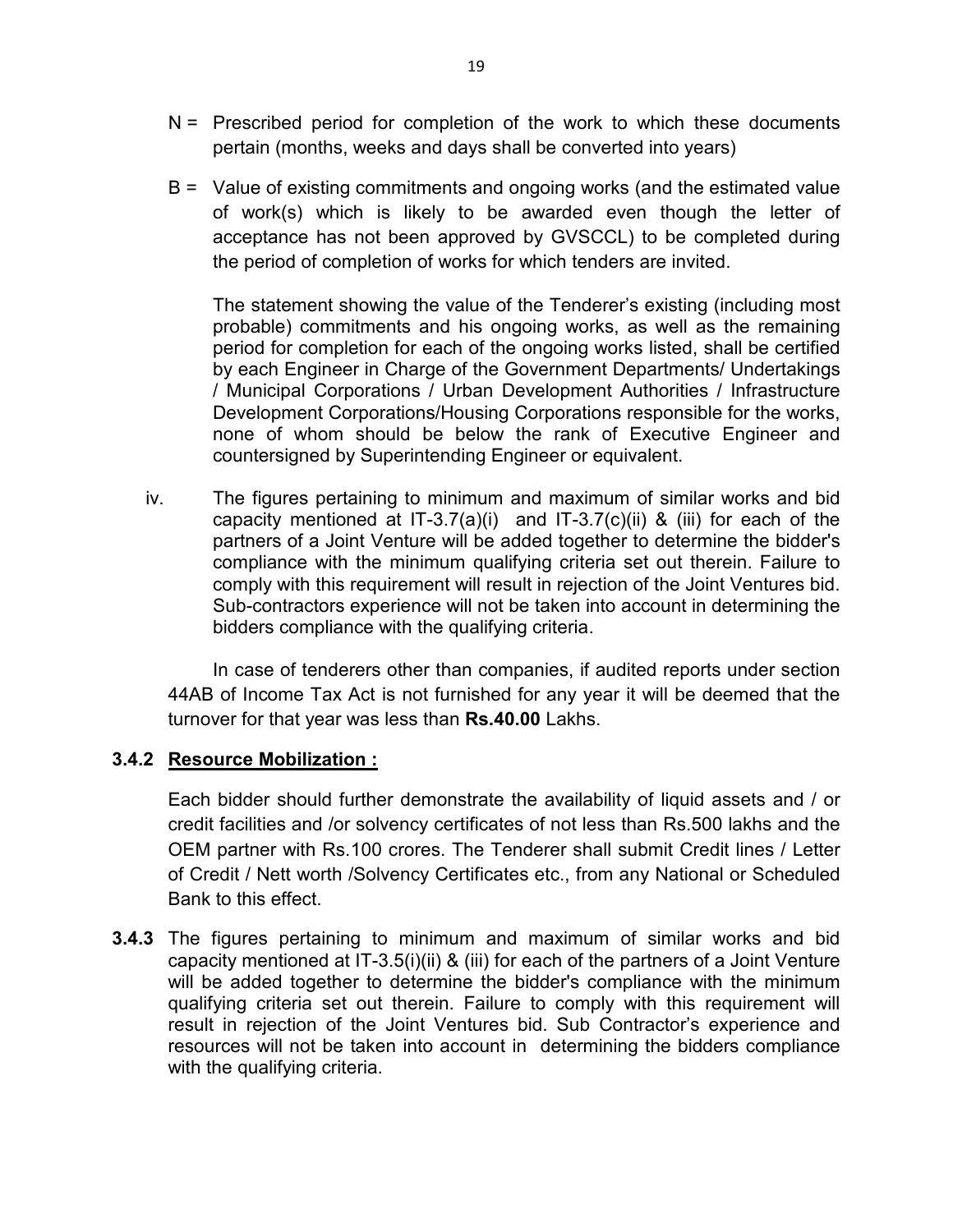#### 3.4.4 **Local Standing:**

It is necessary that the Tenderer has a sound financial standing with little, if any, history of litigations, arbitrations etc. For this purpose, references and testimonials from bankers and clients with whom the Tenderer has had past association shall be furnished. Their reports and investigations by Greater Visakhapatnam Smart City Corporation Limited (GVSCCL), wherever possible and necessary, will be duly weighted to establish the overall financial capability.

3.4.5 Tenderers are expected to furnish required details in support of their financial standing as indicated vide Schedule-`E'. The information given in Schedule-E shall be with reference to the audited financial statements given as per Clause No. 84.4.

#### **3.5 Past Experience - Quantum & experience of Works executed:**

The Tenderer shall have executed the minimum quantities of work as stated below.

Experience relating to the works executed in any State / Central Government Departments, or State/Central Undertakings/Boards / Corporations, Municipalities / Municipal Corporations, and Greater Municipal Corporations, Urban Development Authorities shall only be considered.

The past performance of the tenderer is established from record of successful execution and completion of similar type of works in time and in workman like manner. For this purpose testimonials etc., from clients for whom the applicant had executed similar type of works during the past **Ten** financial years and having present worth equal to or higher than minimum percentage indicated below will have to be submitted by the tenderer and where necessary reference will be made to previous clients. Tenderers are expected to furnish past performance data for the works referred by them and indicated in Schedule-F (enclosed). Said similar works executed during the past **Ten** financial years i.e. not earlier than April'2006 shall satisfy the following requirements.

i) It is necessary that the Prime contractor or the Joint venture group should have executed not less than **Rs. 3,15,44,544/-** in similar nature of works in any one financial year during the past **ten** financial years i.e., not earlier than April 2007. The value of the said works (added together) executed, completed and tested successfully by the tenderer shall be minimum of R**s. 3,15,44,544/-.** for this work, in any one financial year during the past **Ten** financial years i.e., not earlier than **April-2007.**The present worth of each of these jobs executed and completed by the tenderer in the past will be calculated based on escalation of 10% per annum (simple, not compounded).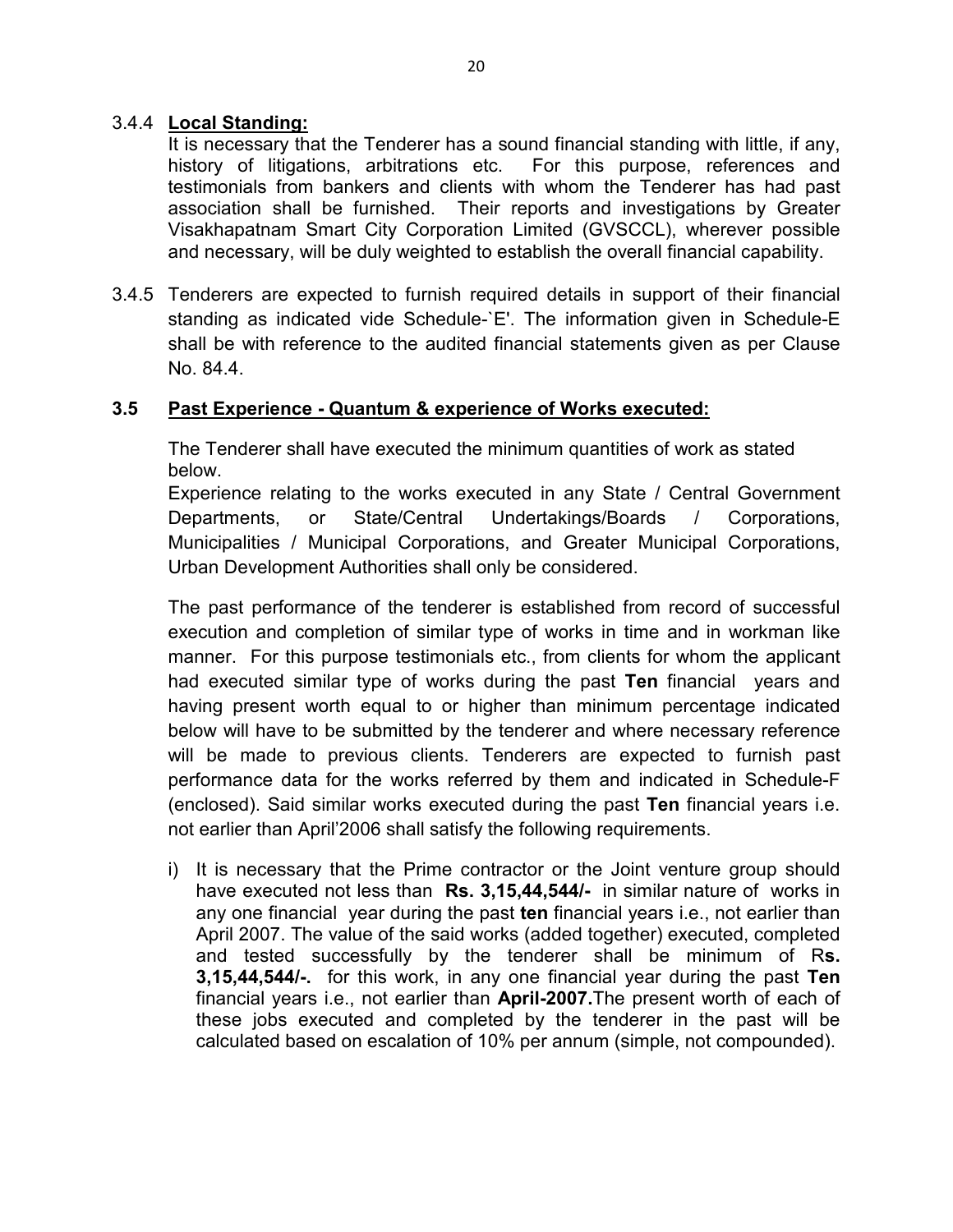ii) a) "It is necessary that the Prime contractor or the Joint Venture group or the OEM partner, should have executed Supply and transportation of LED Solar Street light Luminaries complete in any one financial year, in a Single contract during the past **ten** financial years or No. of contracts added together in any single year, for each item, during the past **ten** financial years i.e., not earlier than April – 2007.

# **Organisational Capability:**

Tenderer's organizational capability will be judged based on data furnished by him in respect of personnel, construction plant and equipment for the job/s quoted as past experience vide Form-3 and its appendices. Tenderer is required to confirm that he has adequate number of qualified personnel with relevant experience in his employment and that he also possesses adequate construction equipment in working condition and he would deploy the same in case he is awarded the contract. Tenderer is expected to furnish bio-data of the key personnel proposed for this work.

Tenderer is also expected to give an undertaking that he will deploy adequate supporting staff (i.e. Jr. Engineer / Foreman / Supervisors and other staff) and any additional construction equipment for completing the Contract in scheduled time.

3.6.1 Even though the bidders meet the above qualifying criteria, they will be disqualified if they have;

made misleading or false representations in the forms, statements and attachments submitted in proof of the qualification requirements; and Record of poor performance such as abandoning the works, not properly completing the contract, inordinate delays in completion, litigations history on works or financial failures etc.

### 3.7 **Acceptability:**

a) The Tenderers who meet the specified minimum requirements in respect of financial standing, past experience and organizational capability will only be considered for award of the work. Sub-contractors experience and resources shall not be taken into account in determining the bidder's compliance with the qualifying criteria.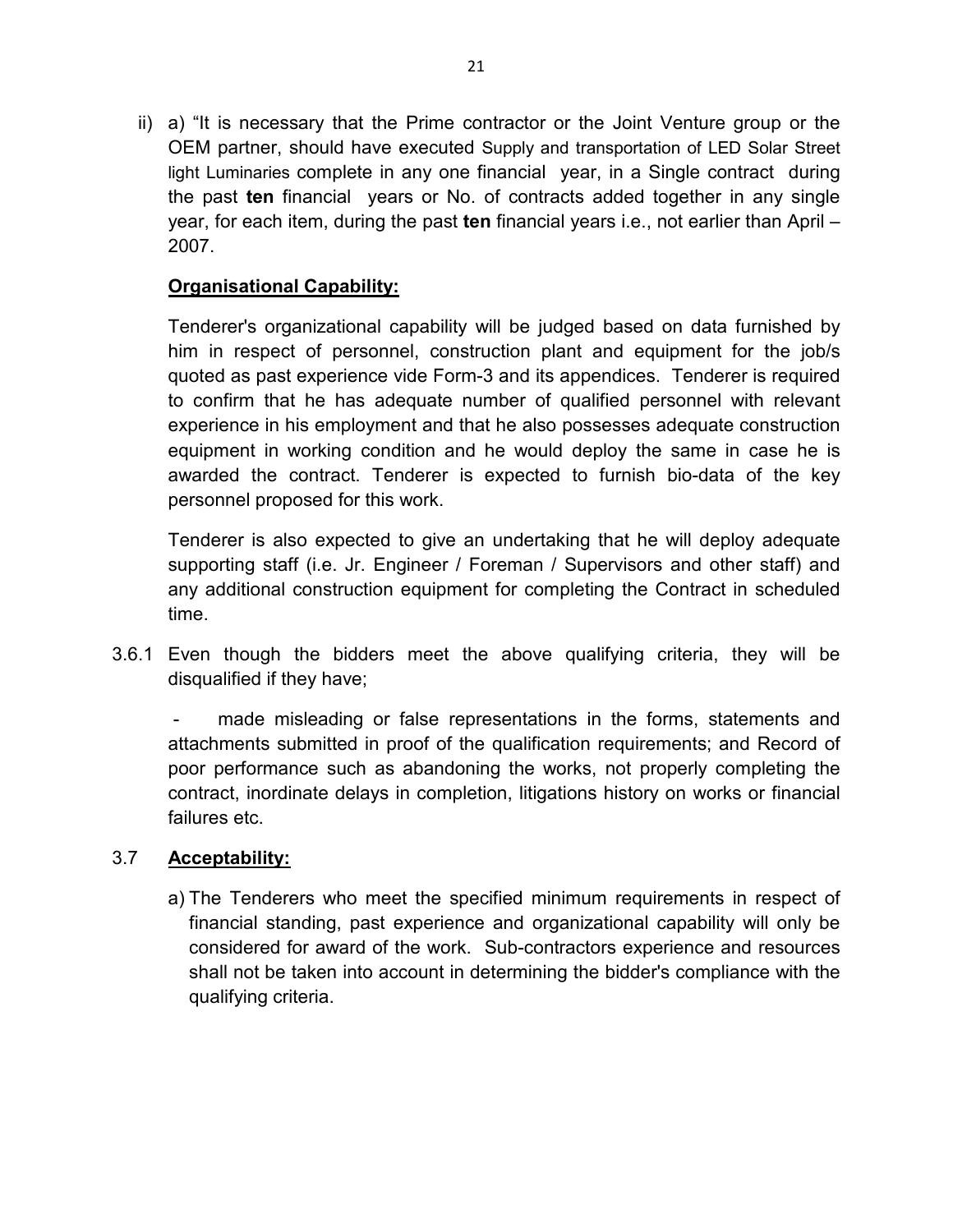- b) In case of a Joint Venture, in addition to above requirements, the individual members or OEM will have to satisfy the specified minimum requirements jointly in respect of financial standing and organisational capacity. In respect of past experience at least one or more partners of a joint venture shall satisfy the specified minimum criteria given in clause **84.9 of the GPA.**
- 3.8 (Deleted):

### **3.9 Original Certificates:**

Originals of the certificates shall be produced at the time of opening of tenders to verify the copies of statements and other information furnished in cover 'A'.

#### **3.10 History of litigation and criminal record:**

- a) If any criminal cases are pending against him/her/partners at the time of submitting the tender, the tender will be summarily rejected. In this respect the Tenderer shall submit an affidavit to the effect that the history of litigation, criminal cases pending against him/her/partners furnished by him/her is true.
- b) In case it is detected at any stage that the affidavit is false, he will abide by the action taken by the Greater Visakhapatnam Smart City Corporation Limited / A .P. Government without approaching any court whatsoever for redress. He will, however, be given suitable opportunity to offer his explanation before action is taken against him.
- **3.11** The tenderer is subject to be blacklisted and the EMD forfeited if he is found to have misled or furnished false information in the forms in the forms/ statements/certificates submitted in proof of qualification requirements or record of performances such as abandoning of work not properly completed in earlier contracts. Inordinate delays in completion of the work litigation of history and/or financial failures and /or participated in the previous tendering for the same work and has quoted unreasonable high bid prices.
- 3.12 Even while execution of the of the work, if found that the contractor had produced false/fake certificates of experience he will be blacklisted and the contract will be terminated.
- 3.13 During execution of work, the contractor shall take photographs at various stages at his own cost and produce three sets of the same to the Engineer-in-Charge for documentation purpose.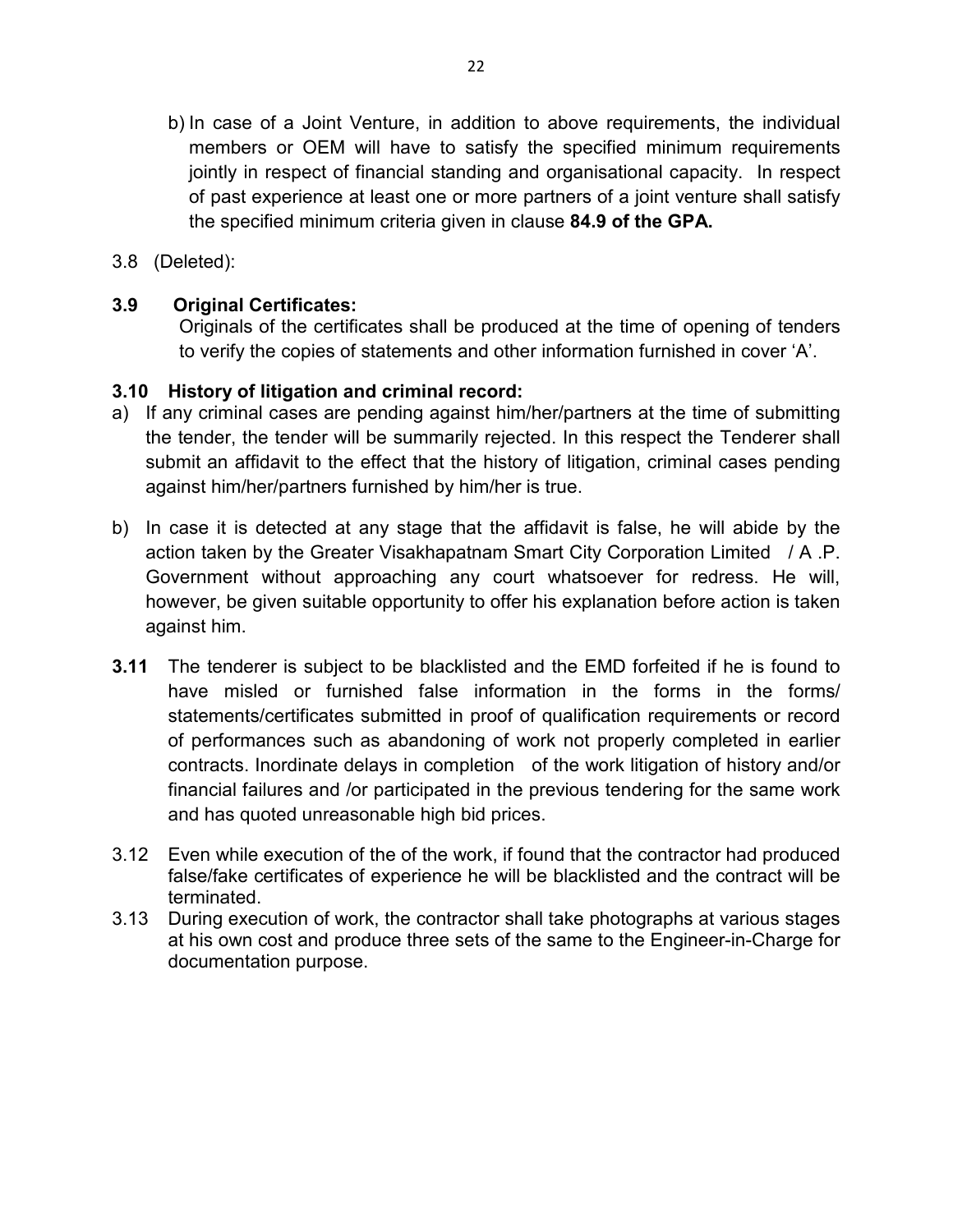#### **3.14 LIQUIDATED DAMAGES**

Should the Contractor fails to complete the work as per the programme of work or to complete the whole of the work with in the period specified their in, the Contractor shall pay to the Employer as fixed and agreed Liquidated damages and not as penalty, the sum shown herein below for every day delay.

**0.01% per day on the unfinished value of work subject to a maximum of 10% of the agreement value.** 

#### **3.15 Defect liability period:**

The defect liability period under this contract is 60 months from the date of successful commissioning of this work and taken over by the GVSCCL.

If any defects occur during the defect liability period of 60 months, they shall be attended along with the required materials by the contractor at his expense. The work shall be completed within 48 hours, penalties at the rate of Rs.1,000/- for every day or part thereof beyond thereon be recovered from the contractor.

3.17 The amount quoted by the contractor shall be deemed to be inclusive of taxes and duties on all the materials that the contractor has to purchase for the performance of this contract.

The contractor shall also be liable to pay GST under works contract at the prevailing rates under General Sales Tax Act. The recoveries will be made as per the rates in force under the Act at the time of payment.

- 3.18 The amount quoted by the contractor shall be deemed to be inclusive of taxes and duties on all the materials that the contractor has to purchase for the performance of this contract.
- 3.19 The contractor shall also be liable to pay GST under works contract at the prevailing rates under General Sales Tax Act. The recoveries will be made as per the rates in force under the Act at the time of payment.

#### 3.20 **Break up for IGST , SGST and CGST :**

The amount quoted by the contractor shall be deemed to be inclusive of taxes and duties on all the materials that the contractor has to purchase for the performance of this contract.

The IGST, SGST and CGST payable by the contractor for Electrical and Mechanical equipment under this contract shall be included in the rates offered for the respective items in the Bill of Quantities.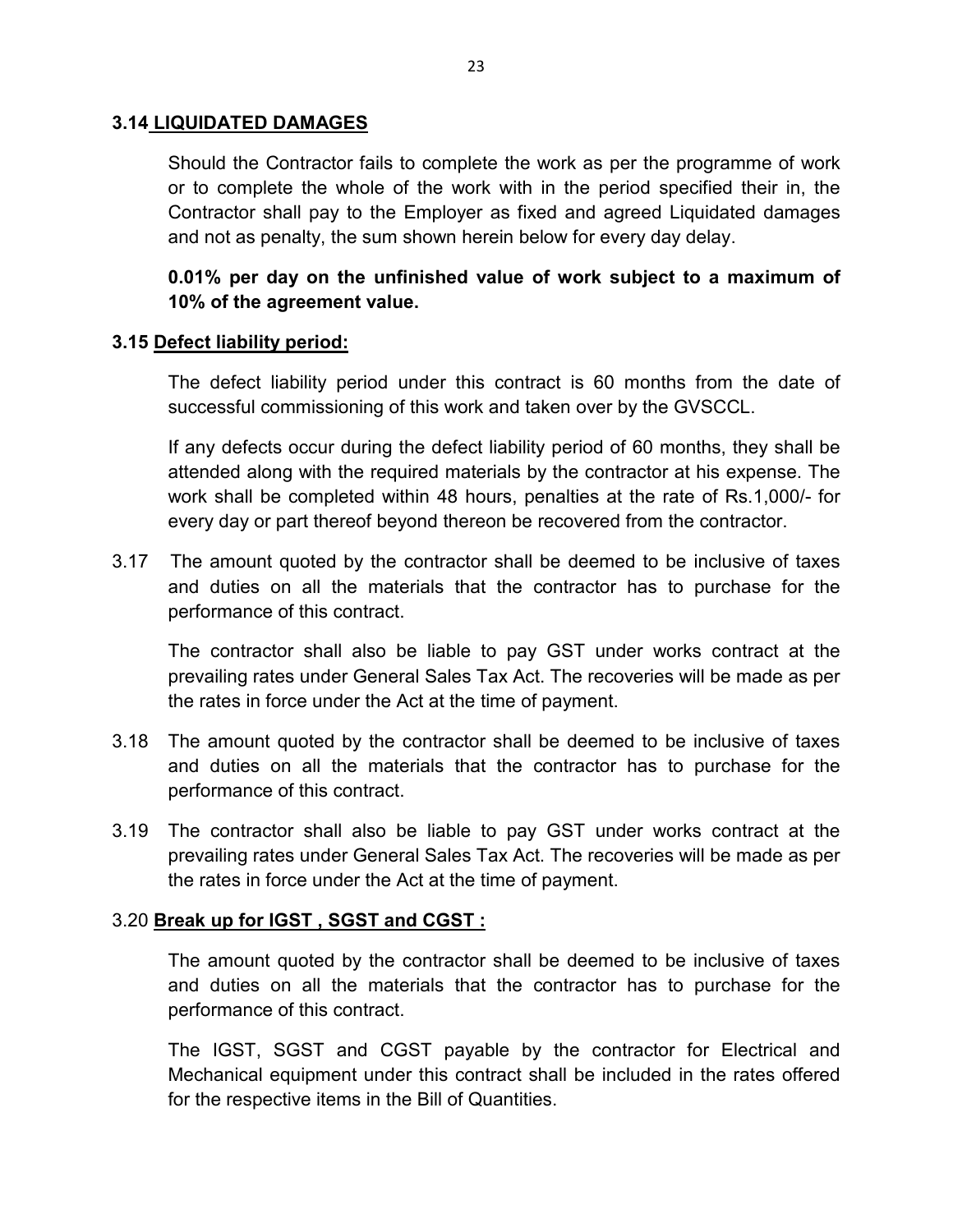The break up price of the rates quoted for Electrical and Mechanical equipment on which the IGST , SGST and CGST are livable and the percent rates of IGST , SGST and CGST prevailing on the date 15 days prior to the last date of receipt of tenders shall also be indicated separately along with the tender. Any increase in percent rates of excise duty, IGST , SGST and CGST on Electrical and mechanical equipment after the said date with in the contract period will be payable by GVSCCL to the contractor on proof of evidence. Any decrease in the percent rates of IGST , SGST and CGST on MS pipes and Specials after the said date will be recovered from the Contractor.

#### 3.21 **Terms of Payment**

3.21.1Terms of Payment:

- a) The payment for **Works** will be made as per Schedule-A (Bill of quantities) in accordance with the progress of work.
- b) The payment of 50% on the detailed breakup of costs for **Mechanical and Electrical** equipment which are required at the time of construction of works will be made over after supply of materials after approval of procurement process
- c) The payment of 20% for those for **Mechanical and Electrical** equipment which are required to be erected and fixed after completing civil works will be made only after completion of erection and fixing of equipment.
- d) The balance 10% of **Mechanical and Electrical** equipment will be released after successful testing and commissioning of the Solar Street lights.
- e) The balance 10% of **Mechanical and Electrical** equipment will be released after successful operation for a period of 3 months of the Solar Street lights
- f) The balance 10% of **Mechanical and Electrical** equipment will be released after successful completion of defect liability period of 60 Months.

The payment towards O&M shall be made quarterly from date of commissioning upon satisfactory compliance by the contarctor.

- 3.21.2 **Insurance:** The sum provided is towards insurance of the works considering the period of completion and defect liability period of 5 year(s). Insurance policies shall be taken out in favour of the Employer. Failure to take out suitable insurance shall result in the Engineer arranging insurance at the cost of the Contractor and recovering the premium from the Contractor's bills, if the lumpsum provision towards insurance in Part II of Schedule 'A' is not adequate.
- 3.22 The contractor should ensure the safety of the water supply lines, telephone cables, power cables, storm water drains etc., along the alignment and, if any damage occurs during execution it should be attended immediately at the contractors cost. Failing to attend immediately, the same will be got done by the GVSCCL at the cost and risk of the contractor and the amount incurred by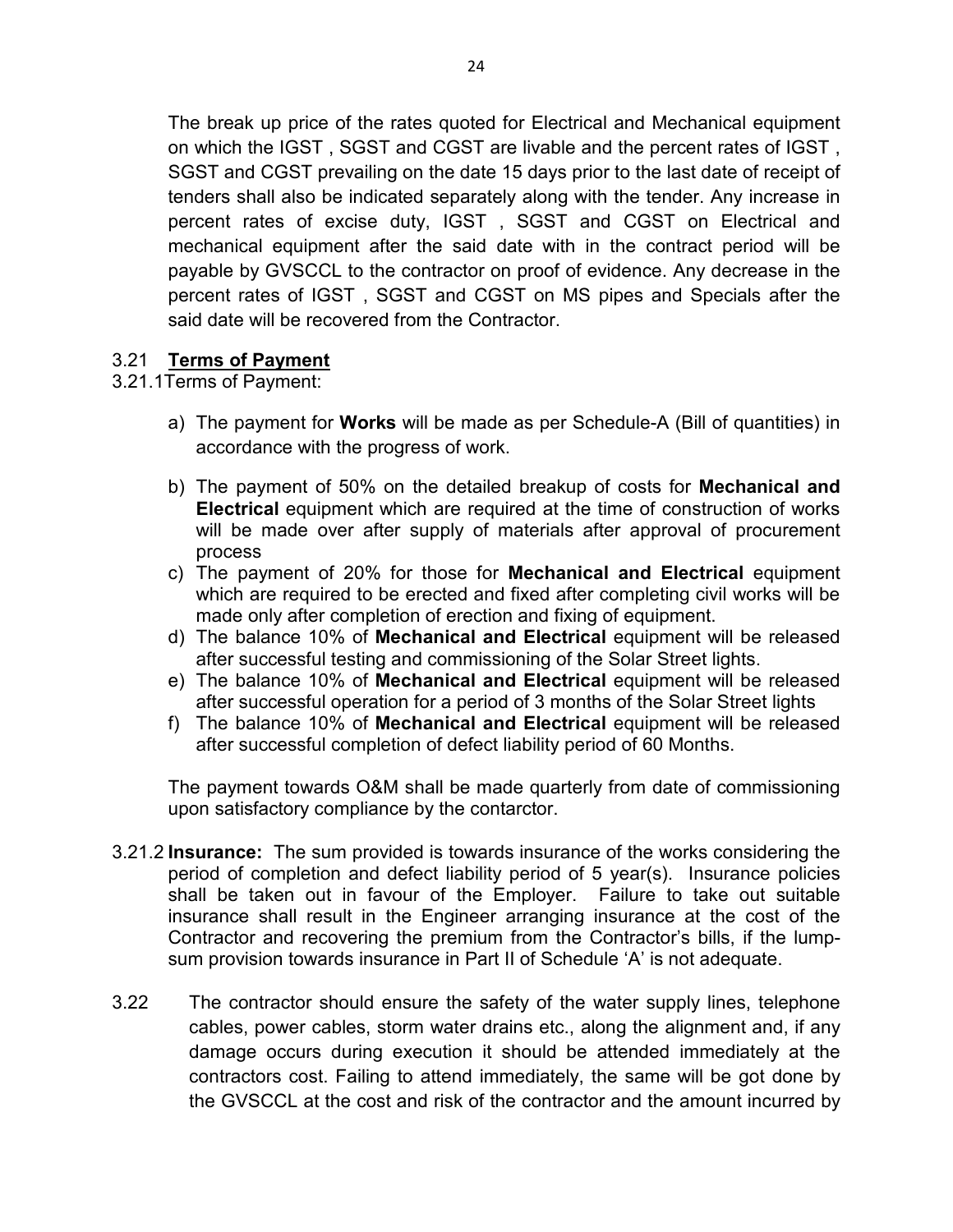the GVSCCL for the rectification / restoration will be recovered from the running bills of the Contractor .

- 3.23 The Bank guarantees submitted for the Security deposit shall be extended by the Contractor / OEM partner up to the defect liability period including extended period and Additional Security deposit shall be extended by the Contractor / OEM Partner until completion of the work and payment of final bill.
- 3.24 As per G.O Ms.No.133/Dt.20.11.2004 of I&CAD Department , for all works the ceiling of tender premium shall be 5%.
- 3.25 Deleted
- 3.26 Even though the tenderers meet the above qualification requirements, they are liable to be disqualified / debarred / suspended / blacklisted if they have

Furnished false / fabricated particulars in the forms, statements and /annexures submitted in proof of the qualification requirements and/or

Not turned up for entering into agreement, when called upon within the time specified in the letter of acceptance

Record of poor progress such as abandoning the work, not properly completing the contract, inordinate delays in completion, litigation history or financial failures etc. and/or

Participated in the previous bidding for the same work and had quoted unreasonably high tender percentage and

A history of criminal record in which the tenderer is involved if any.

Even while execution of the work, if found that the work was awarded to the Contractor based on false / fake certificates of experience, the Contractor will be blacklisted and work will be taken over invoking clause 61 of PS to APSS.

History of litigation with Govt. during the last 5 financial years in which the tenderer is involved.

- 3.27 Tenders with an excess of upto 5% of the ECV will be finalized by the competent authority. Tenders with an excess of above 5% of the estimated contract value shall summarily be rejected.
- 3.28 For tenders up to 25% less than the estimated contract value of work, no additional security deposit is required. But for tenders less by more than 25% of the estimated Contract Value of work, the difference between the tendered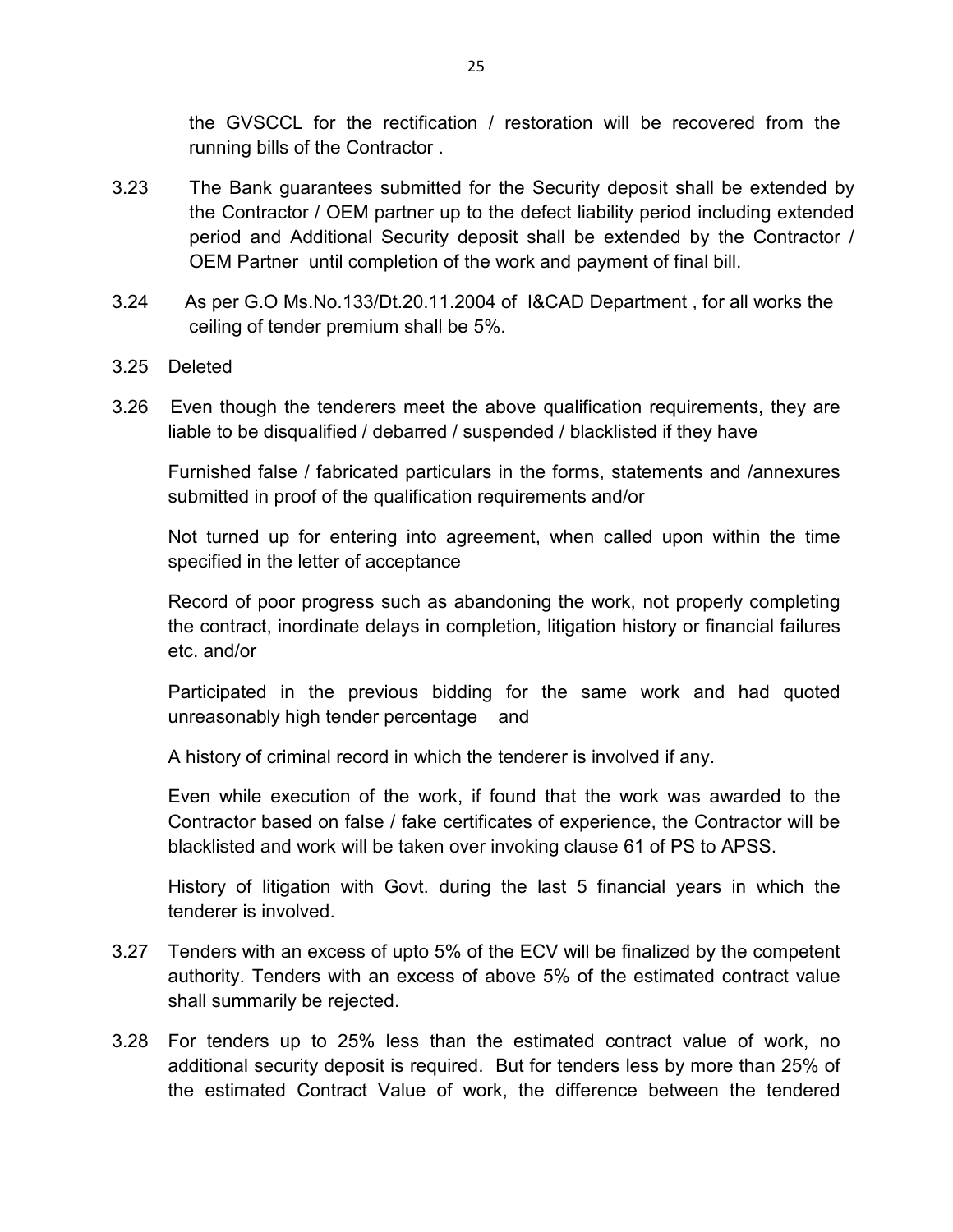amount and 75% of the estimated contract value, shall be deposited by the successful tenderer at the time of concluding agreement as an additional security to fulfill the contract through a Bank Guarantee in the prescribed format or Demand Draft from a Scheduled Bank which is valid till the completion of the work in all respects and till the completion of the defects liability period.

- 3.29 a) If the percentage quoted by a tenderer is found to be either abnormally high or with in the permissible ceiling limits prescribed but under collusion or due to unethical practices adopted at the time of tendering process, such tenders shall be rejected.
	- b) A tenderer submitting a Tender which the tender accepting authority considers excessive and or indicative of insufficient knowledge of current prices or definite attempt of profiteering will render himself liable to be debarred permanently from tendering or for such period as the tender accepting authority may decide. The tenderer overall percentage should be based on the controlled prices for the materials, if any, fixed by the Government or the reasonable prices permissible for the tenderer to charge a priGSTe purchaser under the provisions of clause-6 of the hoarding and profiteering prevention ordinance of 1943 as amended from time to time and on similar principle in regard to labour supervision on the construction.

### **One Tender per Tenderer:**

4.1 Each Tenderer shall submit only one Tender for the work. A Tenderer who submits more than one Tender will cause dis-qualification of all the Tenders submitted by the Tenderer.

### **5.0 Cost of Tendering**

5.10 The Tenderer shall bear all costs associated with the preparation and submission of his Tender and the tender inviting authority will in no case be responsible and liable for those costs.

#### **6.0 Site Visit.**

6.1 The Tenderer, at the Tenderer's own responsibility and risk is advised to visit and examine the Site of Work and its surroundings and obtain all information that may be necessary for preparing the Tender for entering into a contract, for construction of the work. The costs of visiting the site shall be at the Tenderer's own expense.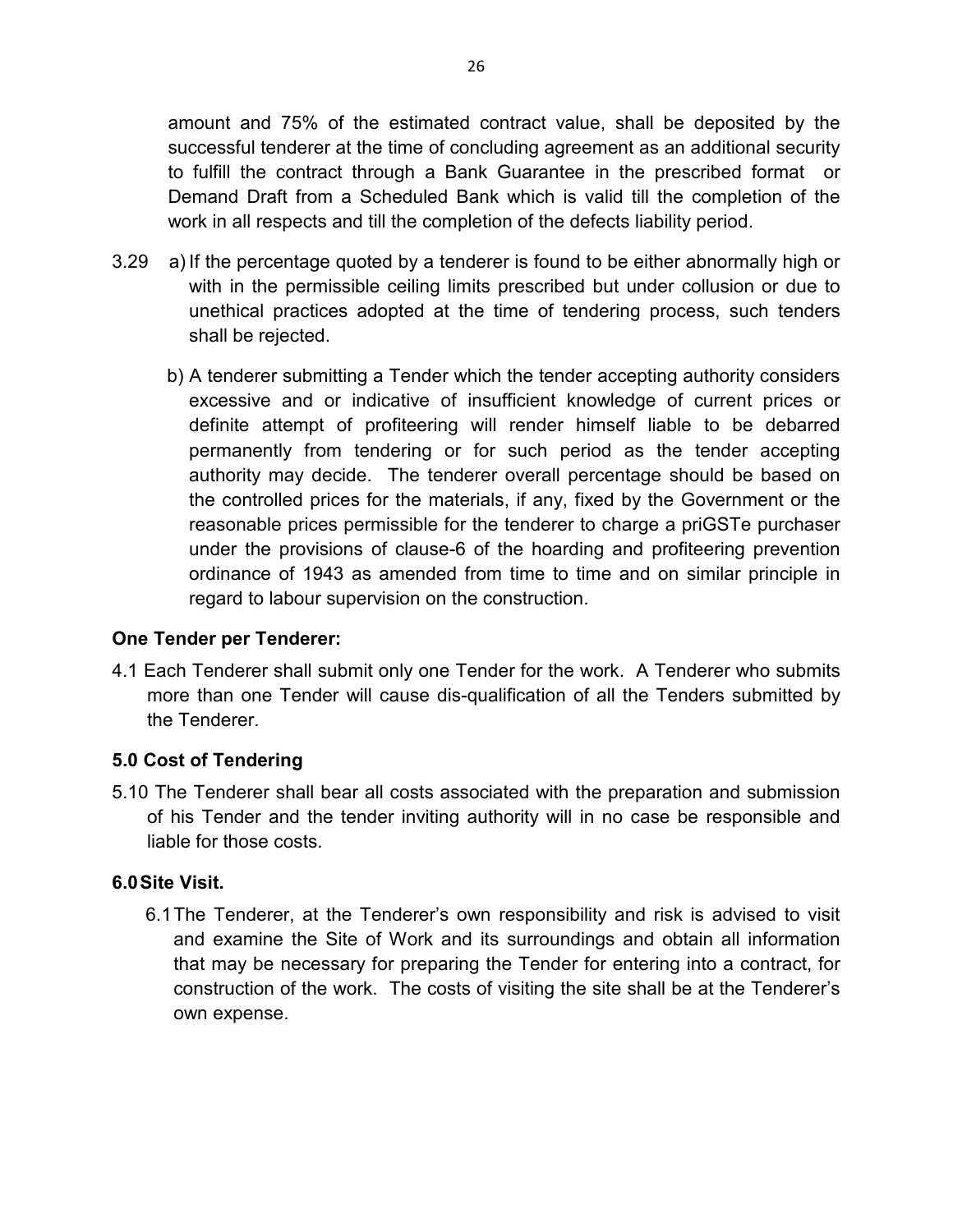#### 7. **VARIATIONS IN BIDDING CONDITIONS**

- 7.1 Each Bidder shall submit an offer which complies with the requirements of the Bid Documents, including the basic technical design as indicated in the Specification Drawing and Specifications.
- 8.0. Deleted
- 8.1 Deleted.
- 8.2 Deleted.
- 8.3 Deleted.

#### **9.0. FORMAT AND SIGNING OF BIDS**

- 9.1 The Bidder shall prepare original document comprising the Bid (marked as "ORIGINAL").
- 9.2 The Original Bid shall be typed or written in indelible ink and shall be signed by a person or persons duly authorized to bind the Bidder to the Contract. Proof of Authorization shall be furnished in the form of a Certified Copy of Power of Attorney, which shall accompany the Bid. All pages of the Bid where entries or amendments have been made shall be initialled by the person or persons signing the Bid.
- 9.3 Only one bid shall be submitted by each Bidder. The completed bid shall be without alterations, interrelations or erasures, except those to accord with instructions issued by the Greater Visakhapatnam Smart City Corporation Limited or as necessary to correct errors made by the Bidder in which case such corrections shall be initialed by the person or persons signing the bid. No bidder may participate in the bid of another for the same contract in any relation whatsoever.
- 9.4 If the bid is made by a limited Company or a limited Corporation, it shall be signed by a duly authorized person holding a power of attorney for signing the bid in which case a Certified Copy of the Power of Attorney shall accompany the bid. **Bids submitted by a joint venture of two firms as partners shall comply with the following requirements:** 
	- (a) The Tender and in case of successful tender the Form of Agreement, shall be signed by all the Joint Venture Partners/Firms so as to be legally binding on all partners/firms of the Joint Venture;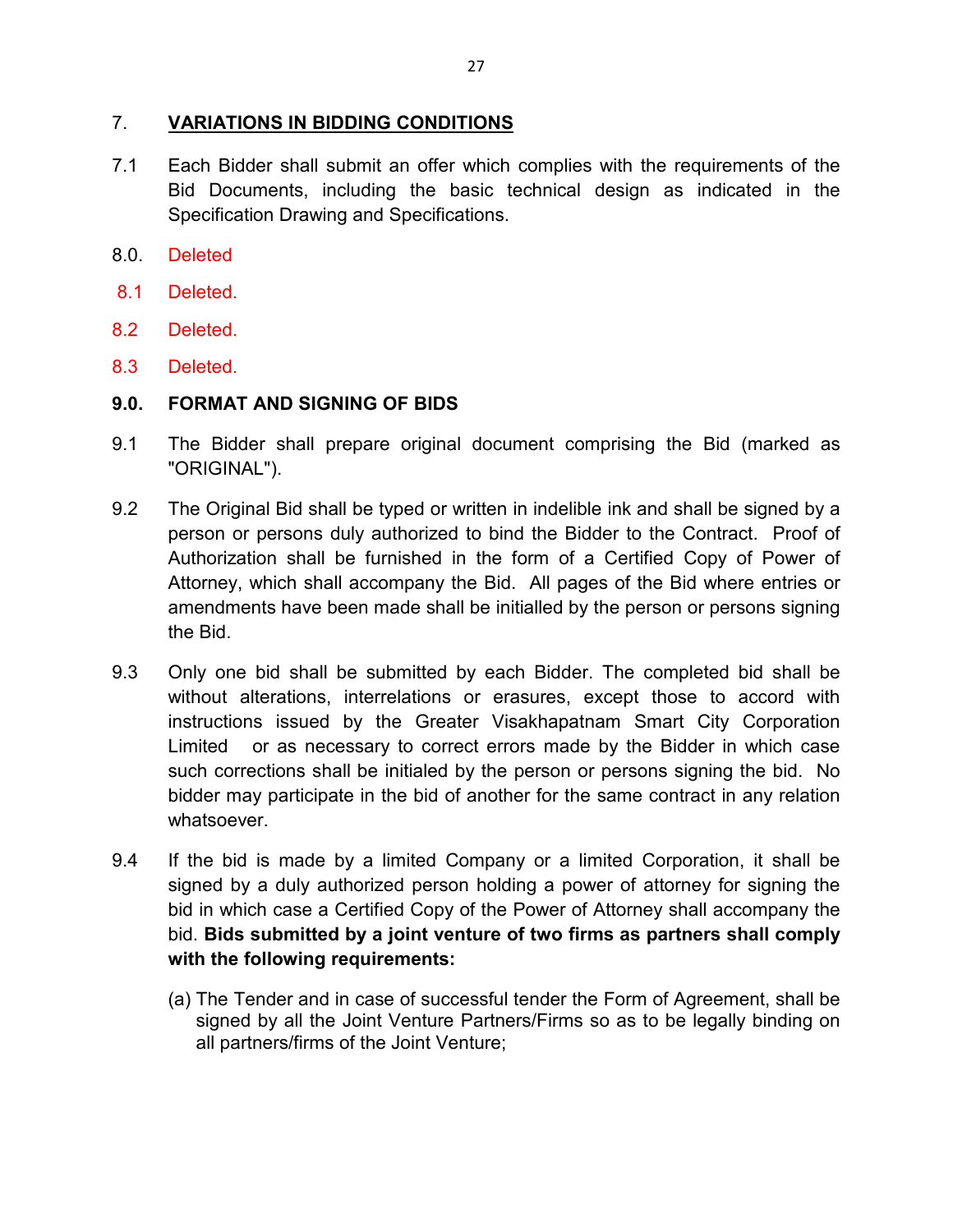- (b) One of the partners shall be nominated as being in charge and his authorization shall be evidenced by submitting a power of attorney signed by legally authorized signatories of all the partners;
- (c) the partner in charge shall be authorized to incur liabilities and receive instructions for and on behalf of any and all partners of the joint venture and the entire execution of the Contract including payment shall be done exclusively with the partner in charge;
- (d) all the parties should be jointly and severally responsible for executing the works, if any, awarded to them in accordance with the bid conditions. They should be jointly responsible for payment of any and all monies becoming payable to the GVSCCL consequent on non- fulfillment of the terms of the contract, if any, awarded by the GVSCCL to the Joint Venture;
- (e) a copy of the agreement entered into by the joint venture partners shall be submitted with the bid. The Joint Venture agreement should categorically state that all the members are jointly and severally responsible to execute such work as may be awarded to the Joint Venture in strict compliance with all the terms and conditions of the contract.
- (f) the parties should assign a specific name for the Joint Venture separate and distinct from the names of the constituents and the bid field in such name and the bid signed by all parties.
- 9.5 All witness and Sureties shall be persons of status and probity and their full names, occupations and addresses shall be stated below their signatures.
- 9.6 The signatures in the Bid Documents shall be dated.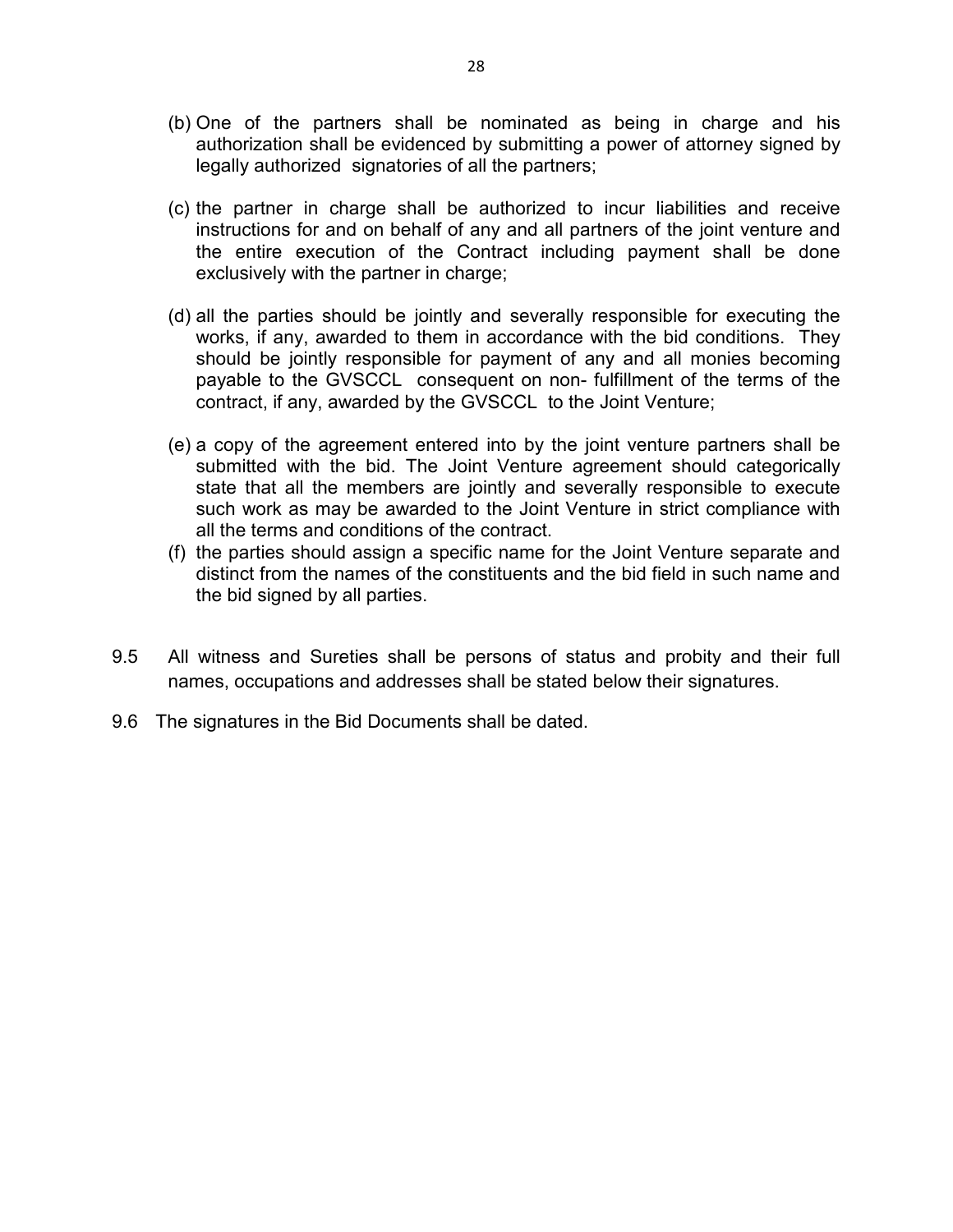### **B. TENDER DOCUMENT**

### **10.0 Contents of Tender document:**

#### **One set of Tender document, comprises of the following:**

#### **Volume-I:** 1) Notice Inviting Tenders (NIT)

- 2) Instruction to Tenderers
- 3) Forms of Tender and qualification information
- 4) Conditions of Contract.
- 5) Specifications.
- 6) Drawings.
- 7) Forms of Securities. i.e., EMD, Additional Security etc.

### **VOLUME-II (to be uploaded online in financial bid) (Price Bid)**

#### 10.1 **Schedule of cost (Schedule – A)**

10.2 The Tenderer is expected to examine carefully all instructions, conditions, forms, appendix to tender, terms, specifications, addenda, schedules, schedules of supplementary information and specification drawings in the Tender Documents. Failure to comply with the requirements of tender submission will be at the Tenderer's own risk. Pursuant to Clause 30, tenders which are not responsive and tenders not satisfying the qualification requirements of the Tender documents will be rejected.

#### **11. CLARIFICATION OF TENDER DOCUMENTS**

- 11.1 Tenderers shall carefully examine the Tender Documents and fully inform themselves as to all the conditions and matters, which may in any way effect the work or the cost thereof. Should a Tenderer find any discrepancy in or omission from the Specification or any other of the Tender Documents or should he be in doubt as to their meaning, he should immediately address a query in writing or by fax to the authority given in clause 23 of the NIT.
- 11.2 The GVSCCL will entertain and offer clarifications to any such queries only if they are received prior to or on the date fixed for the pre-tender meeting (see clause 16 of the NIT). Written copies of the response of the GVSCCL, including a description of inquiry, but without identifying its source, will be sent as an addendum to all prospective Tenderers, i.e. the persons to whom tenders have been issued. Any verbal information and/or clarification given by any representative of the GVSCCL shall not be binding on the Managing Director , GVSCCL.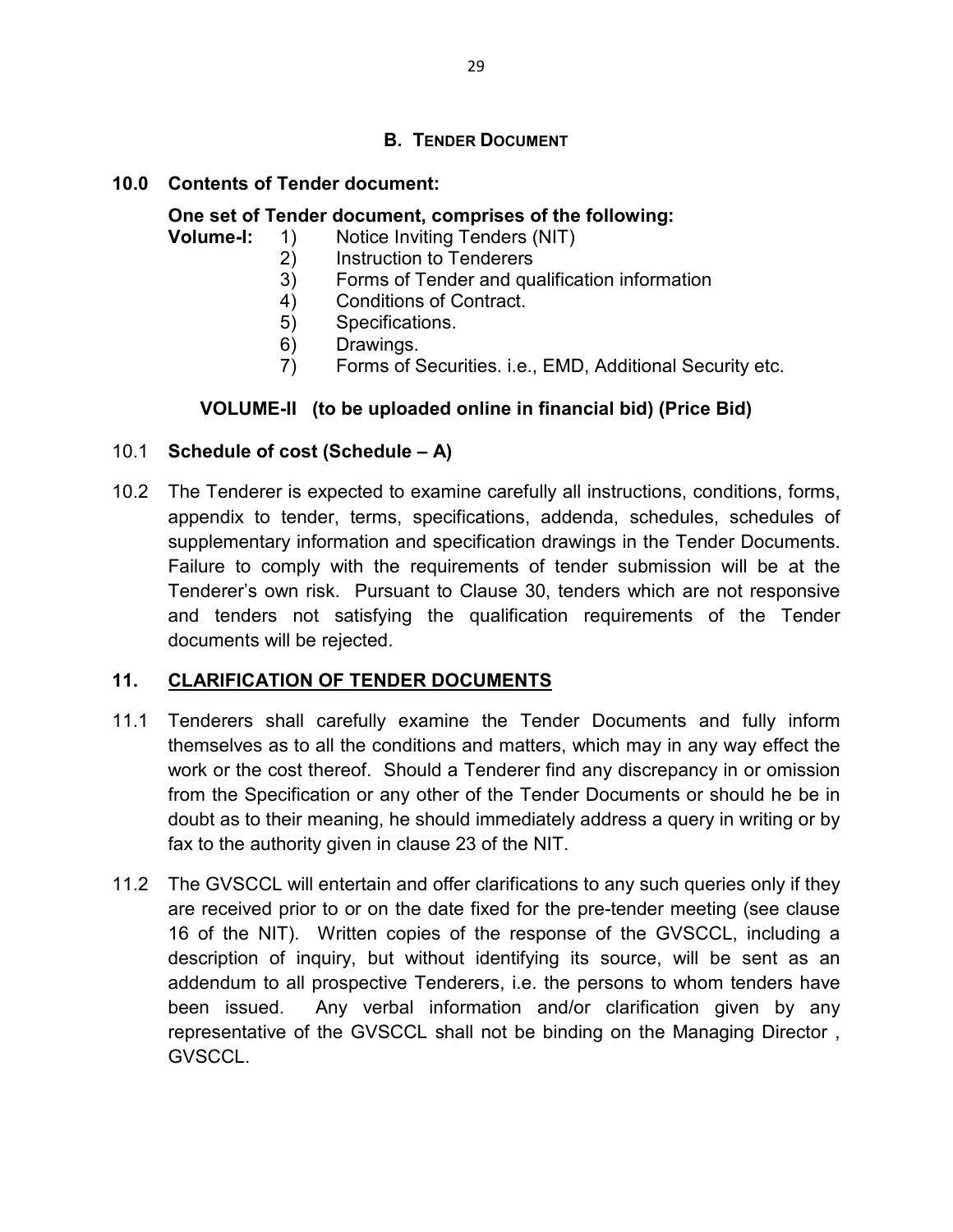#### **12. AMENDMENT OF TENDER DOCUMENTS**

- 12.1 At any time prior to the dead line for submission of Tenders, the GVSCCL may for any reason, whether at its own initiative or in response to the clarifications requested by the prospective Tenderers, modify the Tender Documents by issuing an Addendum. **Each Addendum will be issued in if issued will be issued in apeprocurement platform only.**
- 12.2 In order to afford prospective Tenderers reasonable time to take such addenda into account in preparing their tenders, the GVSCCL at its discretion, will extend the dead line for the submission of tenders in accordance with Clause 20.

# **C. PREPARATION OF TENDERS.**

### **13. Language of the Tender.**

13.1 All documents relating to the tender shall be in the English Language only.

### **14. Documents comprising of the Tender.**

The tender comprise the following.

- (a) Bid Documents, drawings and price bid (schedule A). [available online at www.eprocurement.gov.in ]
- (b) Qualification information and supporting documents [to be uploaded by the tenderer].

### **15. Bid Offer:**

Bill of Quantities called Schedule "A" and the bid offer accompanies the tender document. It shall be explicitly understood that the Tender Inviting Officer does not accept any responsibility for the correctness or completeness of this schedule 'A' and this schedule 'A' is liable to alterations or omissions, deductions or additions at the discretion of the Managing Director , Greater Visakhapatnam Smart City Corporation Limited or as set forth in the conditions of the contract. The Schedule "A" shall contain the items of work indicated as part– I and LS provisions as part–II. The percentage quoted by the contractor shall be applicable only to part –I. However, the provisions contained in the part –II will be operable basing on the conditions provided in the Tender Document. The tenderers will have to state clearly their willingness to execute the work at certain specific percentage of excess or less or at par of the ECV indicated in Part-I at the space provided therein in Schedule 'A'. The L.S. amounts indicated in part-II are maximum reimbursable amounts. The tenderer should however quote his lumpsum tender based on this schedule of quantities. He should quote his offer as a overall tender percentage. The over all tender percentage should be written both in words and figures. The bid offers i.e., percentage shall be written both in figures and words legibly and free from errors.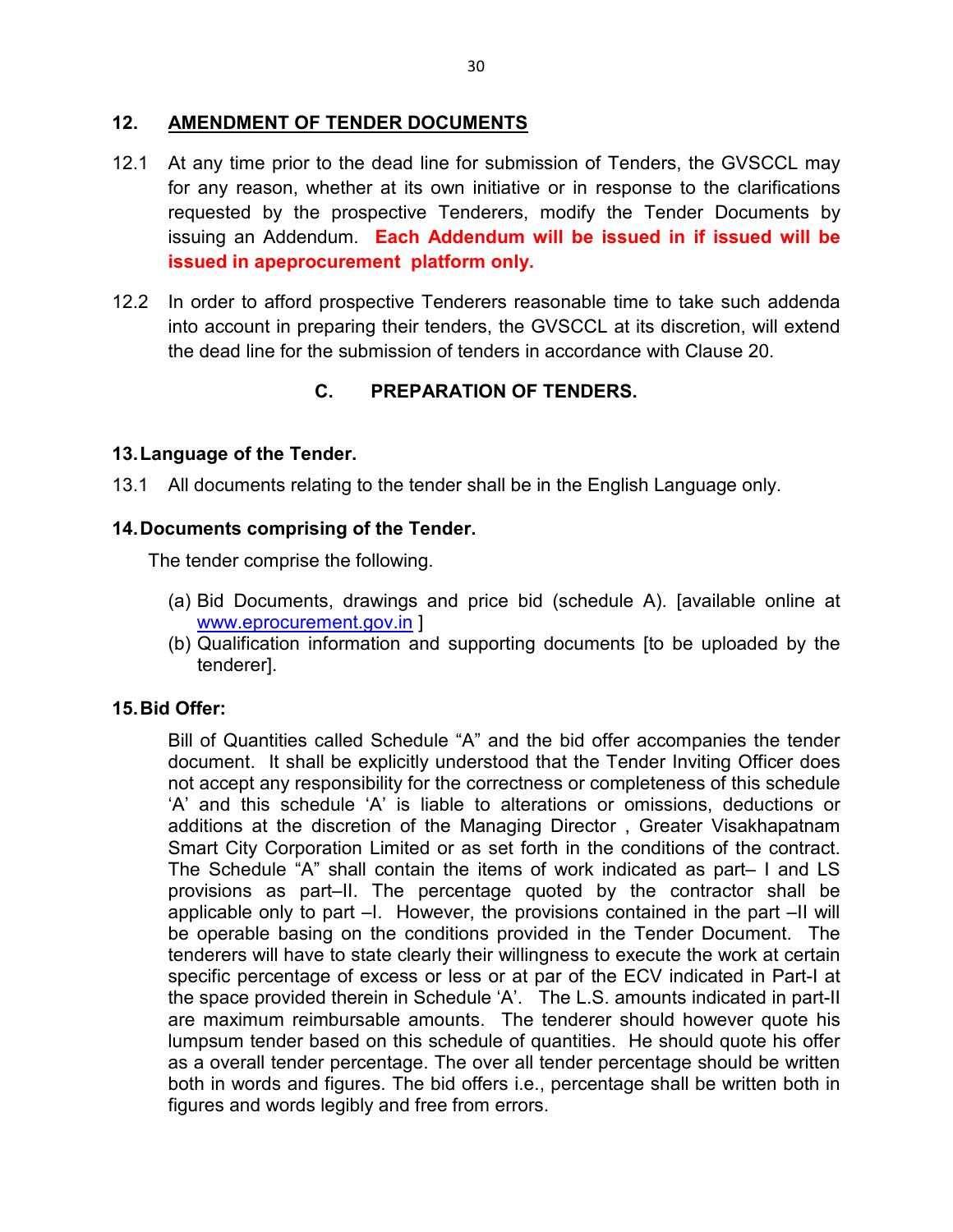- 15.2 The Schedule –A (or Price-bid) contains not only the quantities but also the rates worked out by the Department and the amount for each item and total value of the estimated contract. The tenderer should workout his own rates keeping in view the work, site conditions and quote his overall tender percentage with which he intends to execute the work. The rates shall be inclusive of maintenance till the completion of Defects liability period.
- 15.3 **Insurance:** The insurance of the works to be taken out considering the period of completion and defect liability period of 5 year(s). Insurance policies shall be taken out in favour of the Employer. Failure to take out suitable insurance shall result in the Engineer arranging insurance at the cost of the Contractor and recovering the premium from the Contractor's bills.
- 15.4 **Charges towards engaging technical personnel to be available on the work full time:** The sum provided is towards engaging technical personnel to be on the work for full time, for supervision and monitoring. Reimbursement shall be limited to the number of persons indicated in the tender document and the permissible wages as per SSR. Suitable penalties shall be levied on the Contractor if he fails to engage the specified technical personnel.

### 15.5 **Bankers charges:** The charges to borne by the bidder.

- 15.6 The bid offer shall be for the whole work and not for individual items / part of the work.
- 15.7 All duties, taxes, and other levies payable by the contractor as per State / Central Government rules, and contribution on the bill amount shall be included in the tender percentage quoted by the tenderer, however keeping in view the maximum reimbursable amounts specified in Part-II of Price bid.
- 15.8 The tendered contract amount as computed based on overall tender percentage is subject to variation during the performance of the Contract in accordance with variation in quantities etc.

### **16. Validity of Tenders:**

- 16. 1 Tenders shall remain valid for a period of not less than four months **(120 days)** from the last date for receipt of Tender specified in NIT.
- 16.2.1 During the above mentioned period no plea by the tenderer for any sort of modification of the tender based upon or arising out of any alleged misunderstanding of misconceptions or mistake or for any reason will be entertained.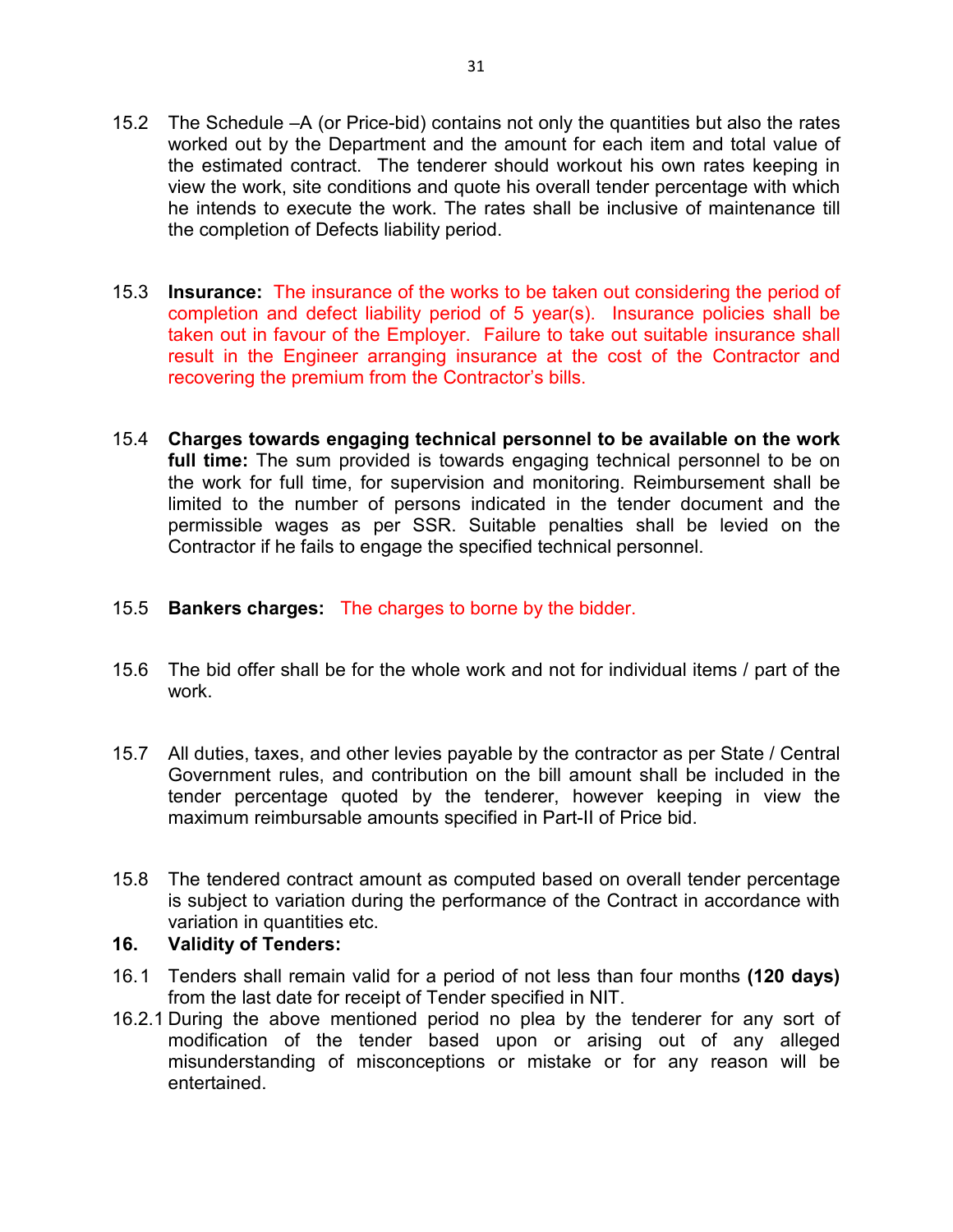16.3 In exceptional circumstances, prior to expiry of the original time limit, the Tender Inviting Officer may request the bidders to extend the period of validity for a specified additional period. Such request to the Tenderers shall be made in writing. A Tenderer may refuse the request without forfeiting his E.M.D. A Tenderer agreeing to the request will not be permitted to modify his Tender, but will be required to extend the validity of his E.M.D. for a period of the extension.

#### **17 Earnest Money Deposit**

- 17.1 a) The Tenderer shall furnish, Earnest Money Deposit of **Rs.2,62,871/** i.e,, equivalent to 1% of ECV along with the tender. (As specified in NIT).
	- b) The balance EMD **Rs.3,94,306/-**i.e., @ 1½% of ECV / TCV whichever is higher shall be paid (total 2  $\frac{1}{2}$  %) at the time of concluding Agreement by the successful Tenderer.
	- c) The EMD can be in the form of Bank guarantee from any Nationalized Bank.
	- d) Any Tender not accompanied by an acceptable EMD (including the Bank Guarantee not conforming to the format furnished with the Tender Documents or not being valid as described in Sub-clause IT 17.2) will be treated as non-responsive and rejected by the Greater Visakhapatnam Smart City Corporation Limited "The EMD of a joint venture must be in the name of Joint Venture submitting the bid in case of the bid is from a Joint Venture". The said EMD of a Joint Venture must define as "bidder" all Joint Venture partners and list them in the following manner "a Joint Venture consisting of "\_\_\_\_\_\_\_\_\_\_\_\_\_\_\_\_\_\_\_\_\_\_" " $and "$
- 17.2 The Bank guarantee shall be valid for a period of **165 days** from the date of receipt of tender.
- 17.3 Xerox copy of Bank guarantee is to be scanned and uploaded along with the Bid, and the original Bank guarantee /Demand Draft shall be sent to the Managing Director, GVSCCL, Room No. 306, Tenneti Bhavan , Visakhapatnam so as to reach before the date of opening of the price bid. Failure to furnish the original Bank guarantee before price bid opening date will entail rejection of bid and blacklisting.
- 17.3 The EMD of the unsuccessful Tenderers will be returned to them either after finalisation of the tenders or after the Tender validity period which ever is earlier.
- 17.4 The earnest money deposited by the successful tenderer will not carry any interest and it will be dealt with as provided in the conditions stipulated in the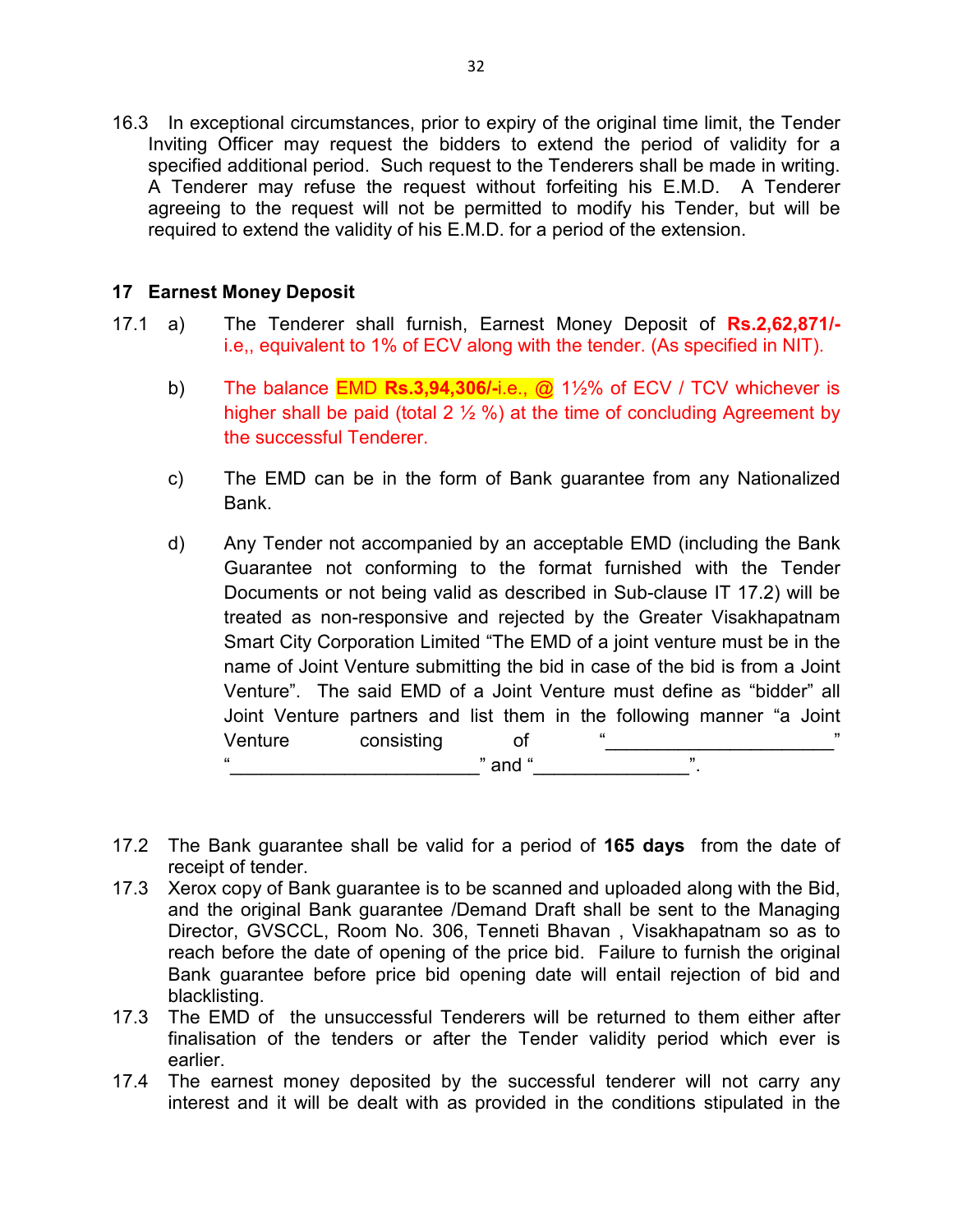tender. The Bank Guarantee on Scheduled Bank furnished by the tenderer towards additional security amount shall be valid till the work is completed in all respects.

#### **17.4 The E.M.D. shall be forfeited.**

- (a) If the Tenderer modifies or withdraws his Tender during the validity period of Tender.
- (b) In the case of a successful Tenderer, if he fails to sign the Agreement for whatever the reason, within the specified time limit.
- (c) If fails to furnish the required security deposit.
- 17.7. In consideration of the Managing Director , GVSCCL undertaking to investigate and to take into account each tender and in consideration of the work thereby involved, all earnest monies deposited by the Tenderer will be forfeited to the Government / GVSCCL in the event of such tenderer either modifying or withdrawing his tender at his instance within the said validity period of **120 Days.**
- **17.8.** No alteration which is made by the tenderer in the contract form, the conditions of the contract, the drawings, specifications or statements / formats or quantities accompanying the same will be recognized; and, if any such alterations are made **the tender will be void.**

# **D. SUBMISSION OF TENDERS.**

#### **Submission of Tenders:**

- 19.1 The Tenderers who are desirous of participating in 'e'procurement shall submit their Technical bids, price bids etc., in the Standard formats prescribed in the Tender documents, displayed at 'e'market place. The tenderers should upload the scanned copies in support of their bids. **The bidder shall sign on all the statements, documents, certificates, uploaded by him, owning responsibility for their correctness / authenticity**.
- 19.2 After uploading the bid documents, the attested copies of the uploaded statement, certificates, documents, are to be submitted by the bidder to the concerned Managing Director , GVSCCL, so as to reach before the date of opening of the Tender. Failure to furnish any of the uploaded documents, certificates, before the Tender opening date will entail rejection of the bid and forfeiture of EMD. If any tenderer upload the tender with out paying EMD he will be black listed. Similarly, if any of the certificates, documents, etc., furnished by the tenderer is found to be false / fabricated / bogus, the bidder will be blacklisted and the EMD forfeited.
- 19.3 The Department will not hold any risk and responsibility for the loss in transit during uploading of the scanned document, for the invisibility of the scanned document online, and any other problem(s) encountered by the Tenderers while submitting his bids online.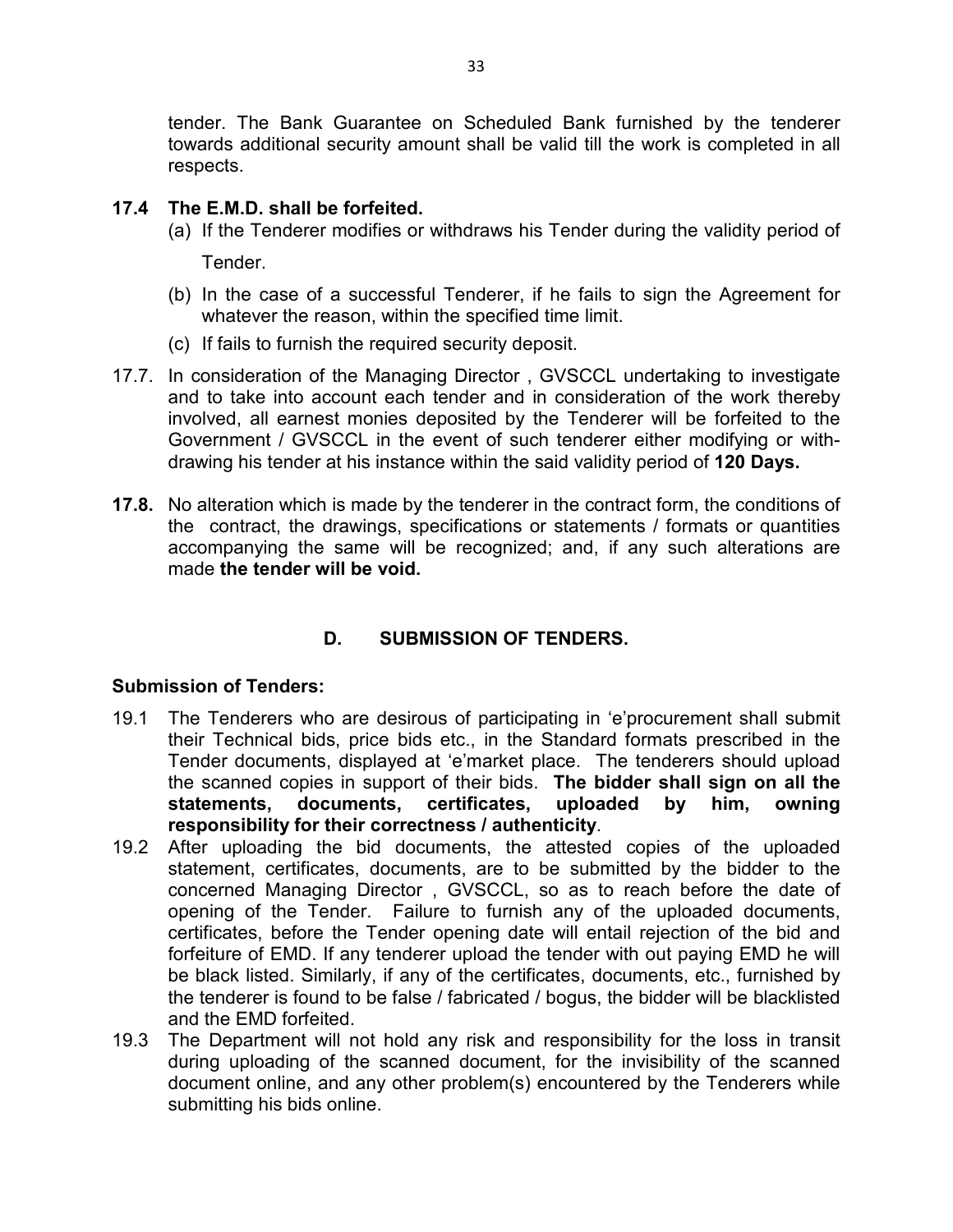- 19.4 The following certificates, documents etc., are to be scanned and uploaded on to the 'e'procurement platform at www.approcurement.gov.in.
- a) Copy of contractors registration certificate under appropriate class with Government of Andhra Pradesh
- b) Copy of Latest valid Income Tax Clearance certificate / PAN Number card and latest income tax returns.
- c) Copy of Goods and Service Tax and GST Registration certificate
- d) Availability to key personal in statement -I
- e) The information on litigation history in Statement II.
- f) Information on criminal record if any in statement –III
- g) Affidavit in the format enclosed
- 19.5 Any other condition regarding receipt of tenders in conventional method appearing in Tender document may be treated as Non-applicable.

#### **20 Last date / time for Submission of the Tenders.**

- 20.1 Tenders must be submitted online not later than the date and time specified in NIT.
- 20.2 The Managing Director , GVSCCL may extend the dates for issue and receipt of Tenders by issuing an amendment in which case all rights and obligations of the Managing Director , GVSCCL and the Tenderers will remain same as previously. If for any reason the last date of submission of tenders is declared a holiday, the next working day will be treated as the last date for submission of tenders.

#### **21. Late Tenders.**

a. Tenders will not be received after the last date / time prescribed in NIT.

#### **22. Modification to the Tender.**

- 22.1 Tenderers can modify their Tender percentage online before the last date/time prescribed in NIT.
- 22.2 No Tender shall be modified after the last date /time of submission of Tenders.
- 22.3 In Modification Tenderer may offer, 'only discounts' to the percentage of the Tender percentage they quoted in the original Tender submitted prior to the last date and time specified for submission of Tenders.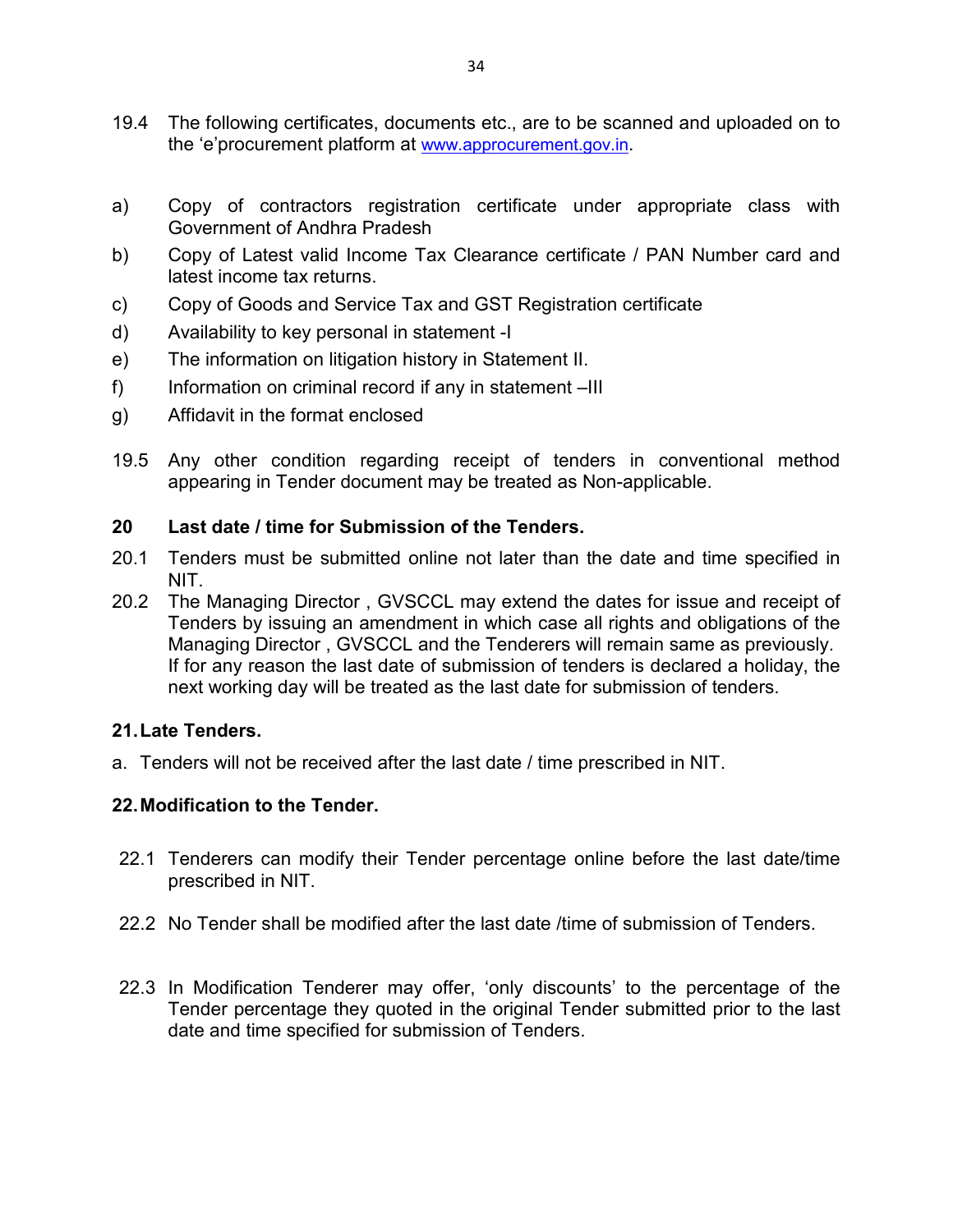#### **E. TENDER OPENING AND EVALUATION**

#### **23. Tender opening**

- 23.1 The bids will be opened online by the Managing Director , GVSCCL at the time and date as specified in the tender documents. All the Statements, documents, certificates, Demand Draft etc., uploaded by the Tenders will be verified and downloaded, for technical evaluation. The clarifications, particulars, if any, required from the bidders, will be obtained either online or in the conventional method by addressing the bidders.
- 23.2 The tenderers or their authorised representatives can be present at the time of opening of the tenders. Either the tenderer himself or one of his representative with proper authorization only will be allowed at the time of tender opening. If any of the tenderer is not present at the time of opening of tenders, the tender opening authority will, on opening the tender of the absentee tenderer, reads out and record the deficiencies if any, which shall be binding on the tenderer.
- **23.3** The sealed covers 'A' will be opened then **The tender shall be rejected and the cover 'B' will not be opened if:** 
	- i) The EMD as per Clause IT 17 of instructions to tenders (section-II) is not enclosed.
	- ii) If there are any criminal cases pending.
	- iii) If the eligibility and qualification criteria are not in accordance with Sub-clauses of clause 3 of section-II.
	- iv) If the latest Income Tax Clearance Certificate is not enclosed.
	- v) If the latest Sales Tax Clearance Certificate is not enclosed.
	- vi) If the registration certificate of the contractor is not enclosed.
	- vii) If the Affidavit is not enclosed.
	- viii) If the Power of Attorney is not enclosed.
	- ix) If the history of criminal cases is not enclosed.
	- x) If the record of litigation and arbitration is not enclosed.
	- xi) Identification and financial data sheet is not enclosed.
	- xii) If the Joint Venture agreement is not enclosed in case of bids received from Joint venture of two or more firms / contractors.

#### **24 Process to be Confidential.**

- 24.1 Information relating to the examination, clarification, evaluation and comparison of Tenders and recommendations for the award of a contract shall not be disclosed to Tenderers or any other persons not officially concerned with such process until the award to the successful Tenderer has been announced by the tender accepting authority. Any effort by a Tenderer to influence the processing of Tenders or award decisions may result in the rejection of his Tender.
- 24.2 No Tenderer shall contact the Managing Director , GVSCCL or any authority concerned with finalization of tenders on any matter relating to its Tender from the time of the Tender opening to the time the Contract is awarded. If the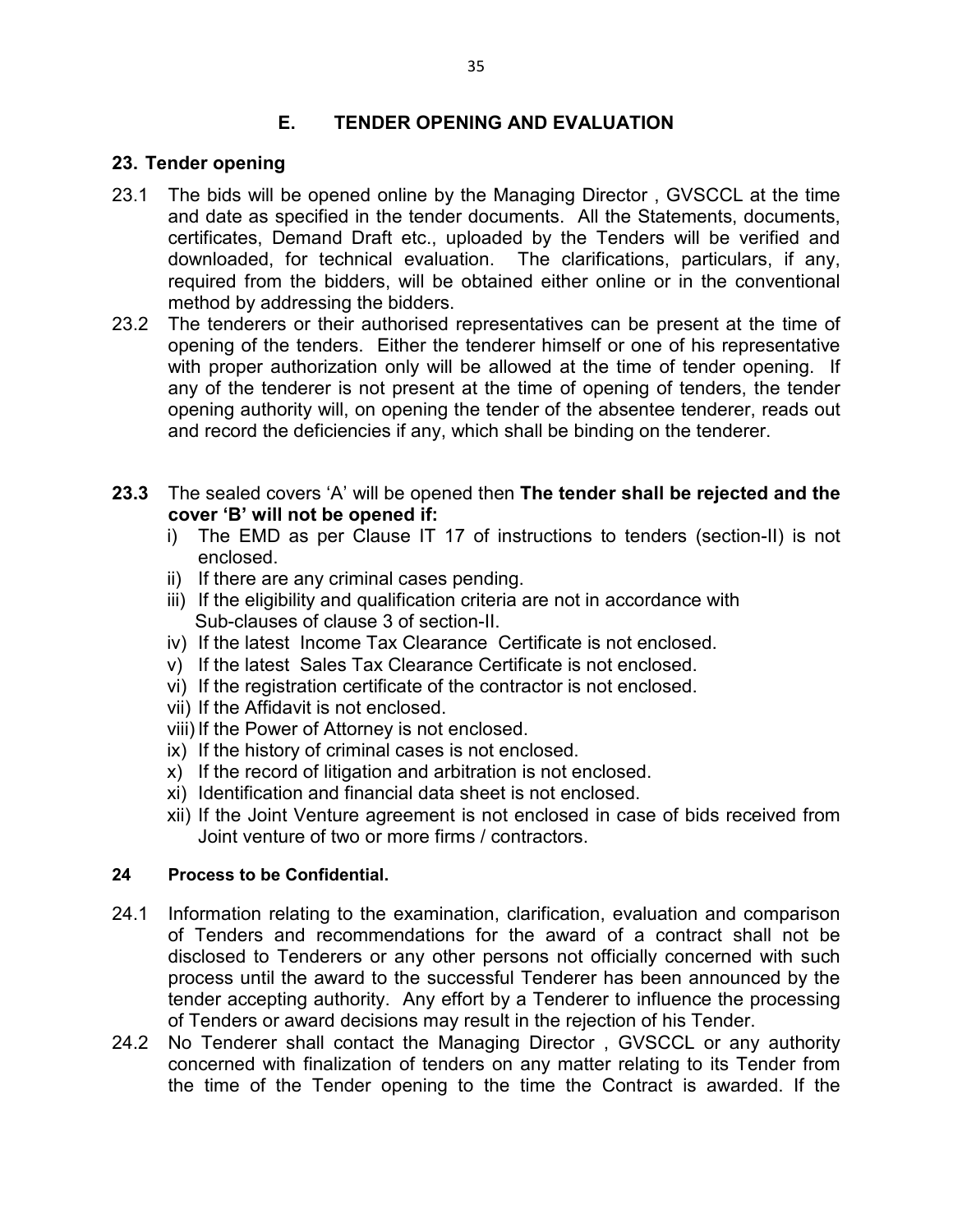Tenderer wishes to bring additional information to the notice of Managing Director , GVSCCL, it should do so in writing.

- **24.3** Before recommending / accepting the tender, the tender recommending / accepting authority shall verify the correctness of certificates submitted to meet the eligibility criteria.
- **24.4** Tenders will be finalised by the Managing Director / Managing Director delegate, GVSCCL on the recommendation of the competent technical authority/tender committee. The authority will scrutinize the tenders in accordance with the conditions stipulated in the tender document and in AP Municipal Act. In case of any discrepancy or non adherence to the conditions, the same shall be communicated to the tenderer which will be binding on the Tenderer. The decision taken by the Managing Director / Managing Director delegate, GVSCCL on the tender shall be final.

#### **25. Clarification on the Bid.**

- a. The tender opening authority may call upon any tenderer for clarification on the statements, documentary proof relating to the bid. The request for clarification and response thereto shall be in writing and it shall be only on the qualification information uploaded online by the tenderer. The clarification called for from the tenderers shall be furnished within the stipulated time, which shall not be more than a week.
- a. The tenderer if so desirous, shall agree in writing to furnish the clarification called for within the stipulated time and, for disqualification and rejection of his tender in the event of failure to do so.

### **26. Examination of technical Bids and Determination of Responsiveness**

- a. The Managing Director , GVSCCL will evaluate whether each Tenderer is satisfying the eligibility criteria prescribed in the tender document and declares them as a eligible Tenderer.
- b. If any alteration is made by the tenderer in the tender documents, the conditions of the contract, the drawings, specifications or statements / formats or quantities the tender will be rejected.

### **27. CHECKING FOR AND CORRECTION OF ERRORS**

27.1 Bids determined to be substantially responsive will be checked by the Managing Director, Greater Visakhapatnam Smart City Corporation Limited for any discrepancy between the rates quoted in figures and in words. Should any discrepancy be found the rates in words will govern.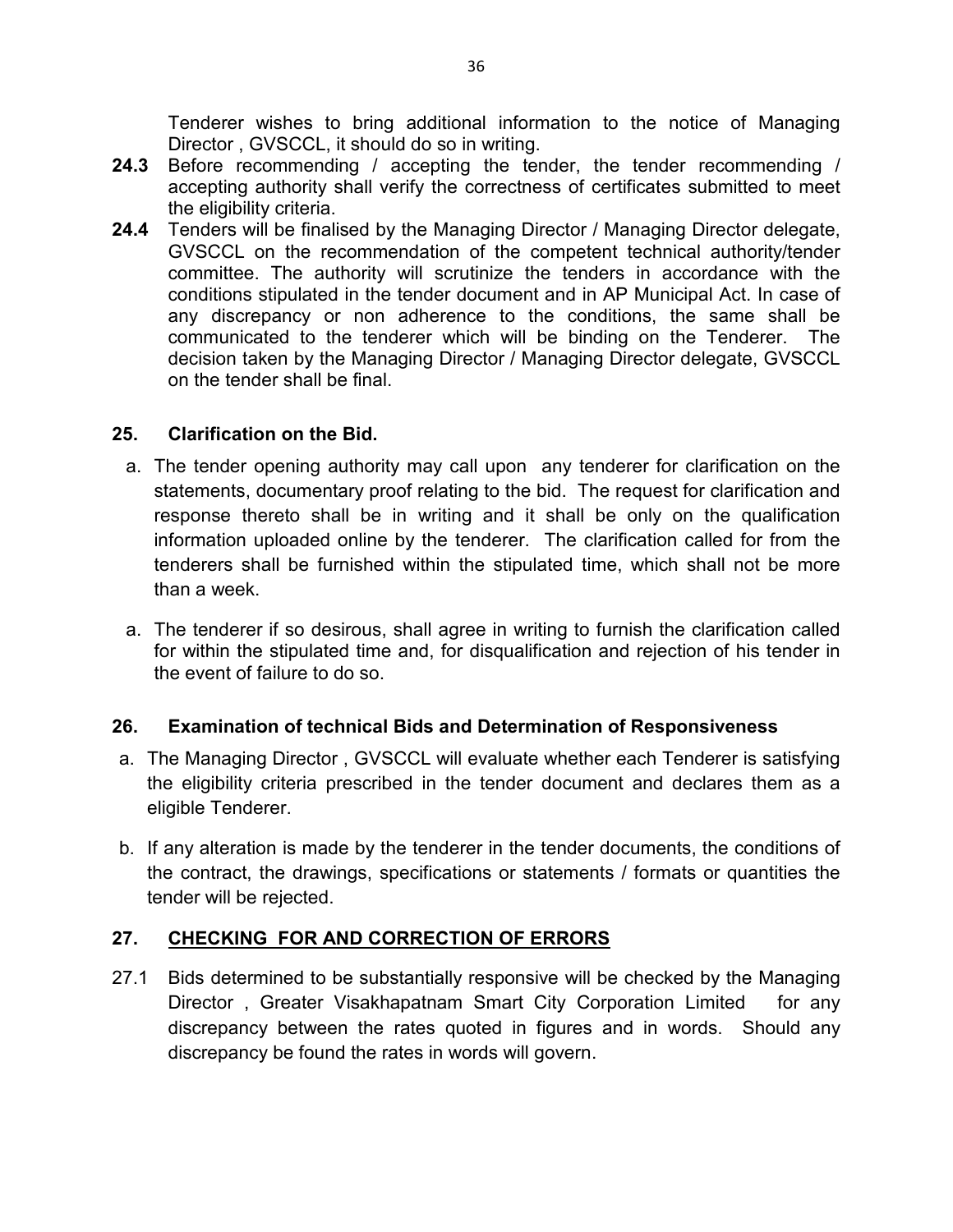27.2 Any rates found to be incorrect as described in the above Sub-clause will be recorded and attested by the Managing Director , Greater Visakhapatnam Smart City Corporation Limited at the time of opening the Cover-B (i.e. Price Bid). With the concurrence of the affected Bidder, the corrected rates will be considered binding. If the Bidder does not accept the corrected rates, the Bid will be rejected and the EMD will be forfeited.

## **28. CORRECTION OF ERRORS**

28.1 Bids determined to be substantially responsive will be checked by the GVSCCL for any arithmetic errors in computation and summation. Errors will be corrected by the GVSCCL as follows:

 a)where there is a discrepancy between amounts in figures and in words, the amount in words will govern; and

where there is a discrepancy between the unit rate and the total amount derived from the multiplication of the unit rate and the quantity, the unit rate as quoted will govern, and the total amount will be corrected.

If there is any discrepancy between the Tender specifications and BOQ the later will prevail.

 The total bid price stated will be adjusted by the GVSCCL, in accordance with the above procedure for the correction of errors and shall be considered as binding upon the bidder. If the bidder does not accept the corrected price of his bid, his bid will be rejected and the Bid Guarantee will be forfeited.

# **29. EVALUATION AND COMPARISON OF BIDS**

- 29.1 The GVSCCL will evaluate and compare only those bids, which have been determined to be substantially responsive to the requirements of the Bid Documents in accordance with Clause 26.
- 29.2 In comparing bids, the Greater Visakhapatnam Smart City Corporation Limited, will consider such factors as efficiency and compatibility of the equipment, compliance with the specifications, relative quality, availability of spare parts and after-sales service facilities in India, reliability of the plant offered and the bidder's capability to perform.
- 29.3 Evaluation criteria specifically mentioned in the specifications will also be taken into consideration in the evaluation of bids.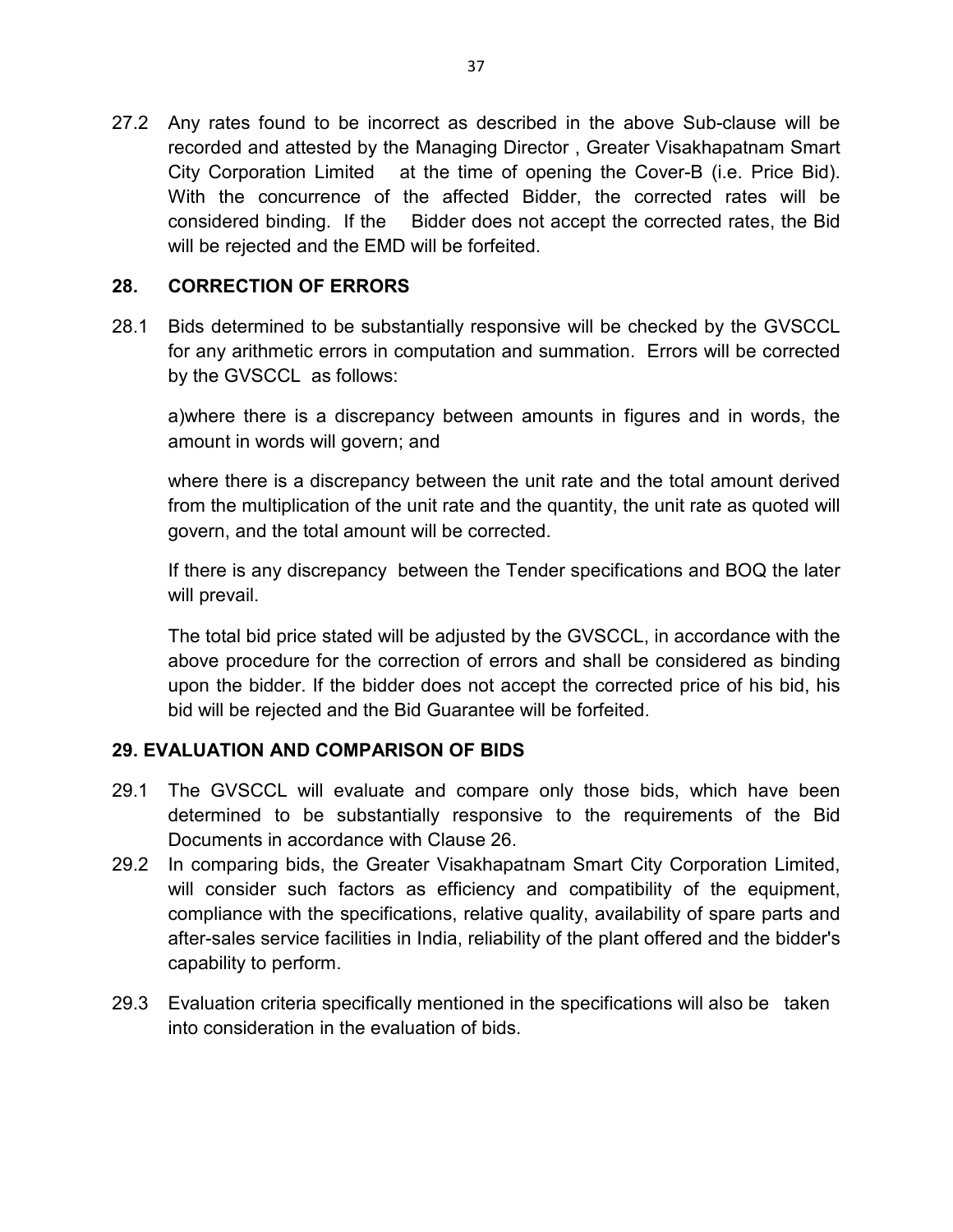- 29.4 After evaluation in accordance with IT 28, all valid bids will be compared with one another and if, as a result of the comparison the lowest evaluated bid will be selected for the purpose of award.
- 29.5 The Greater Visakhapatnam Smart City Corporation Limited reserves the right to accept or reject any variation, deviation or alternative offer. Variations, deviations or alternative offers and other factors which are in excess of the requirements of bidding documents or otherwise result in the accrual of unsolicited benefits to the Greater Visakhapatnam Smart City Corporation Limited will not be taken into account in bid evaluation.
- 29.6 If the bid of the successful bidder is seriously unbalanced in relation to the Engineer's estimate of the real cost of the work to be performed under the contract, the Greater Visakhapatnam Smart City Corporation Limited may require that the amount of performance guarantee set-forth in IT 34 be increased at the expense of the successful bidder to a level sufficient to protect the Greater Visakhapatnam Smart City Corporation Limited against financial loss in the event of subsequent default of the successful bidder under the contract.

## **30. Bid Opening:**

- a. At the specified date and time, the bids of all the bidders will be opened online by the Managing Director , GVSCCL and the result will be displayed on the 'e'market place which can be seen by all the bidders who participated in the Tenders.
- b. Tenders shall be scrutinised in accordance with the conditions stipulated in the Tender document. In case of any discrepancy or non-adherence to the Conditions the Tender accepting authority shall communicate the same to the tenderer which will be binding on the Tenderer. In case of any ambiguity, the decision taken by the Competent Technically Authority on the tenders shall be final.

#### **31. Discrepancy in Tender percentage quoted.**

31.1 In case of any discrepancy between the overall tender percentage quoted in words and figures, the percentage quoted in words shall prevail, if the tenderer does not accept for this, the tender will be rejected and EMD will be forfeited.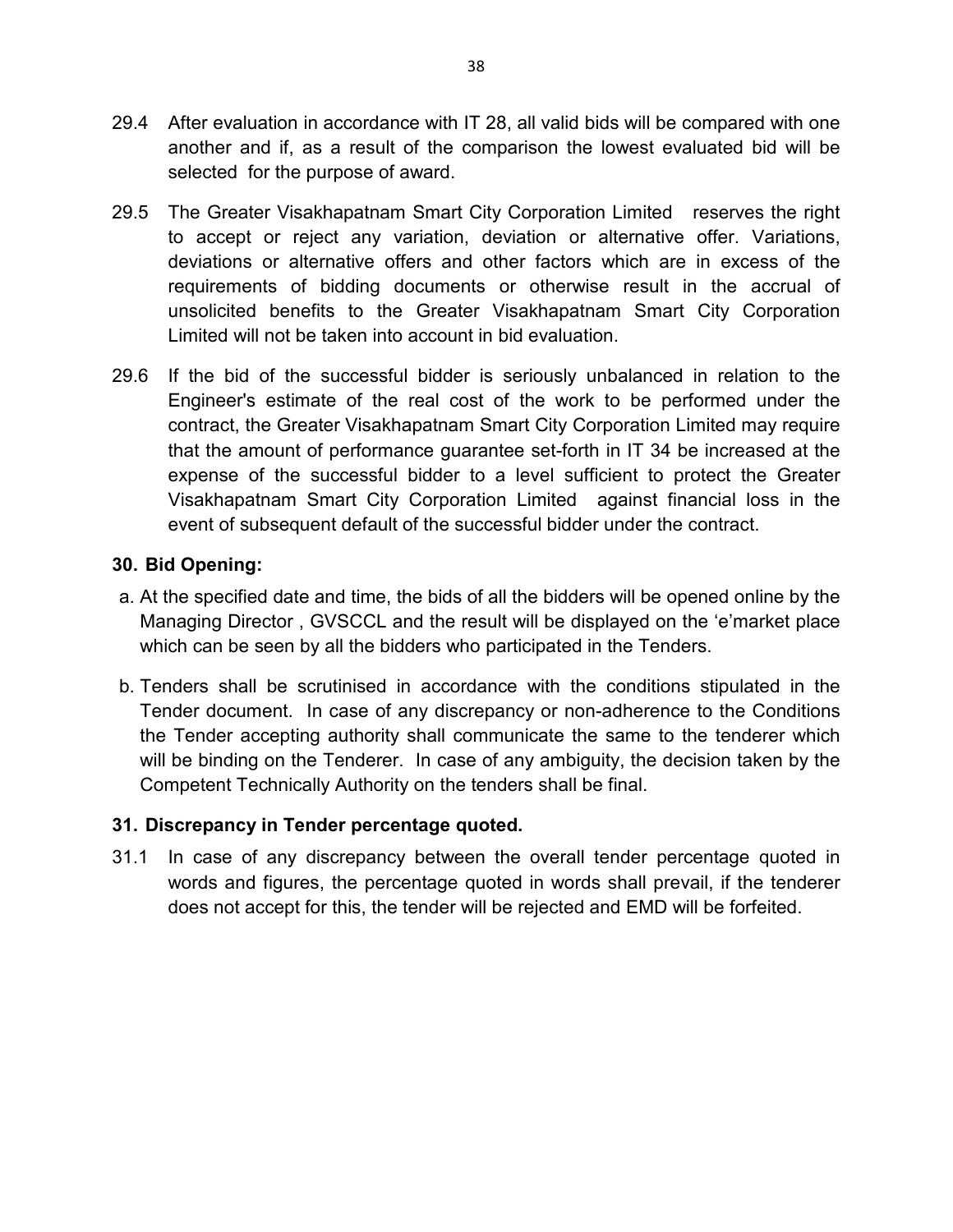#### **F. AWARD OF CONTRACT**

#### **32. Award Criteria**

The Managing Director / Managing Director delegate, GVSCCL will award the contract to the Tenderer who is found technically qualified as per the Tender conditions and whose bid is lowest.

The tender accepting authority reserves the right to accept or reject any Tender or all tenders and to cancel the Tendering process, at any time prior to the award of Contract, without thereby incurring any liability to the affected Tenderer or Tenderers or any obligation to inform the affected Tenderer or Tenderers of the reasons for such action.

## **33. Notification of Award and Signing of Agreement.**

 The Tenderer whose Tender has been accepted will be notified of the award of the work by the Managing Director , GVSCCL, prior to expiration of the Tender validity period by registered letter. This letter (hereinafter and in the Conditions of Contract called "Letter of Acceptance") will indicate the sum that the Government will pay the Contractor in consideration of the execution, completion, and maintenance of the Works by the Contractor as prescribed by the Contract (hereinafter and in the Contract called the "Contract Amount").

When a tender is to be accepted the concerned tenderer shall attend the office of the Managing Director, GVSCCL concerned on the date fixed in the Letter of acceptance. Upon intimation being given by the Managing Director, GVSCCL, of acceptance of his tender, the tenderers shall make payment of the balance E.M.D., and additional security deposit wherever needed by way of Demand Draft or unconditional and irrevocable Bank Guarantee obtained from a Scheduled Bank with required validity period and sign an agreement in the form prescribed by the department for the due fulfillment of the contract. Failure to attend the Managing Director, GVSCCL's office on the date fixed, in the written intimation, to enter into the required agreement shall entail forfeiture of the Earnest Money deposited. The written agreement to be entered into between the contractor and the Managing Director , GVSCCL shall be the foundation of the rights and obligations of both the parties and the contract shall not be deemed to be complete until the agreement has first been signed by the contractor and then by the proper officer authorised to enter into contract on behalf of the GVSCCL.

The successful tenderer has to sign an agreement within a period of 7 days from the date of receipt of communication of acceptance of his tender. On failure to do so his tender will be cancelled duly forfeiting the E.M.D., paid by him without issuing any further notice and action will be initiated for black listing the tenderer.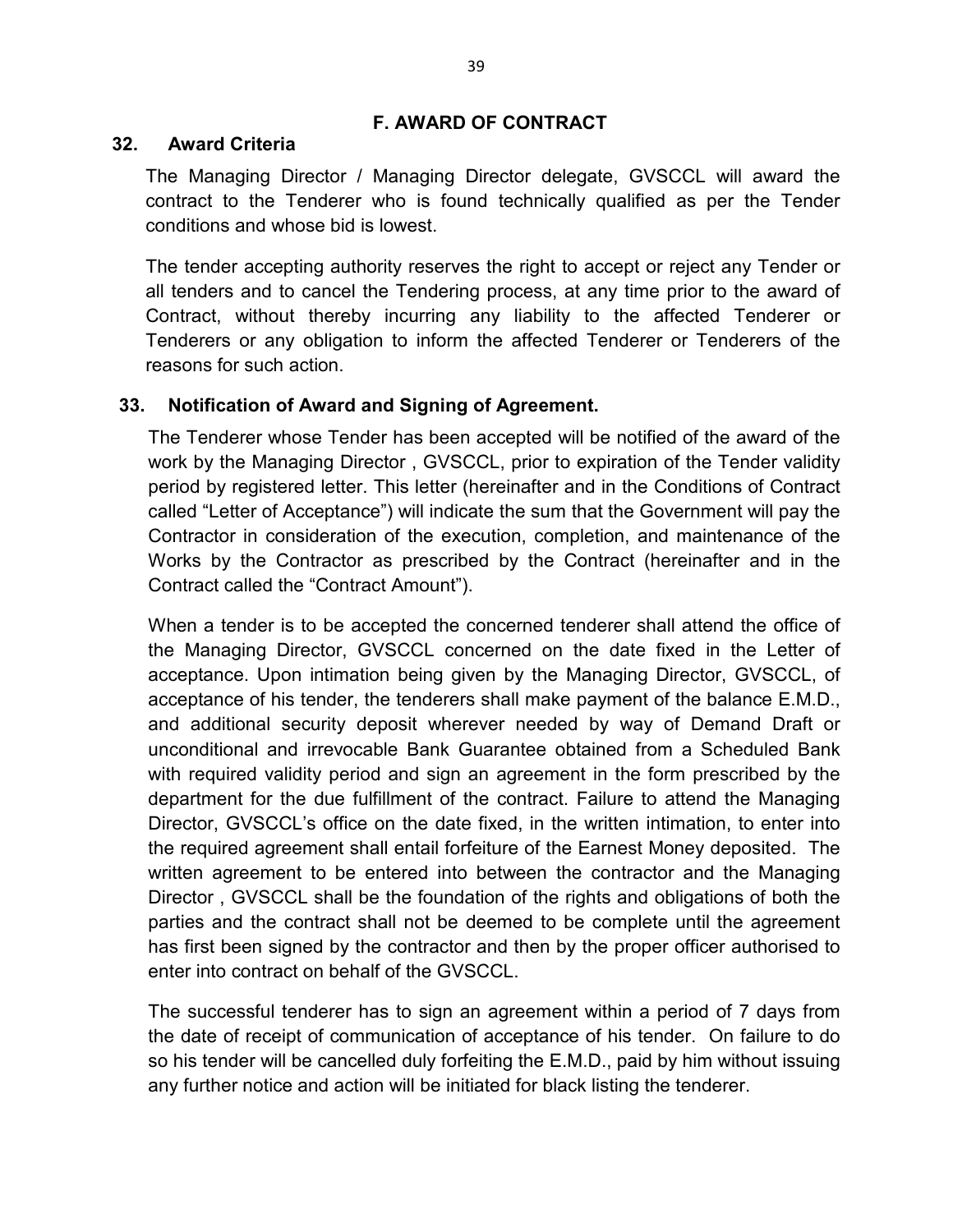#### **34. Corrupt or Fraudulent Practices**

34.1 The Government / GVSCCL require that the bidders / suppliers / contractors under Government / GVSCCL financed contracts, observe the highest standard of ethics during the procurement and execution of such contracts. In pursuance of this policy, the Government / GVSCCL.

(a) Define for the purposes of the provision, the terms set forth below as follows:

- i) "Corrupt practices" means the offering, giving, receiving or soliciting of anything of value to influence the action of a Government / Greater Visakhapatnam Smart City Corporation Limited official in procurement process or in contract execution: and
- ii) "Fraudulent practice" means a misrepresentation of facts in order to influence a procurement process or the execution of a contract to the detriment of the Government / Greater Visakhapatnam Smart City Corporation Limited and includes collusive practice among Tenderers (prior to or after Tender submission) designed to establish in Tender prices at artificial non-competitive levels and to deprive the Government / Greater Visakhapatnam Smart City Corporation Limited of the benefits of free and open competition.
- b) Will reject a proposal for award if it determines that the Tenderer recommended for award has engaged in corrupt or fraudulent practices in competing for the contract in question.
- c) Will blacklist / or debar a firm, either indefinitely or for a stated period of time, if at any time determines that the firm has engaged in corrupt or fraudulent practices in competing for, or in executing a Government Contract.
- d) Further more, Tenderers shall be aware of the provisions stated in the General Conditions of Contract.

## **35. GVSCCL's right to accept any tender and to reject any or all tenders is final.**

35.1 Not withstanding in clause 28, the Greater Visakhapatnam Smart City Corporation Limited / Municipal Corporation reserves the right to accept or reject any tender and to annul tendering process and reject any or all tenders at any time prior to the award of contract without thereby incurring any liability to the effected tenderer or tenderers on the grounds of its action.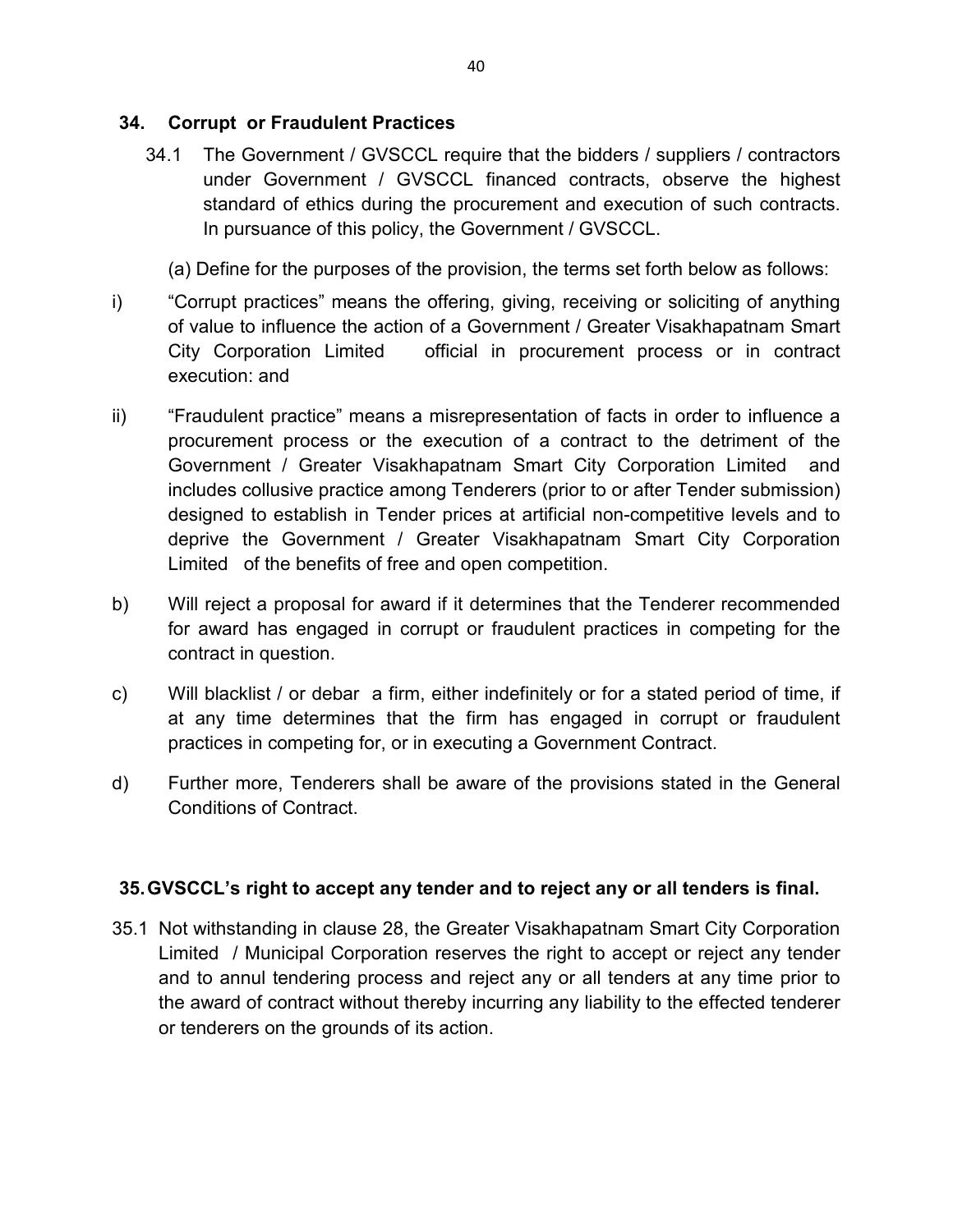## **36. Participation of local community and quality assurance of works by third party.**

- **36.1** The local community will be given basic training and awareness on technical specifications and features of the items of works by the Greater Visakhapatnam Smart City Corporation Limited / Municipal Corporation. The contractor shall display the cost of the works, technical specifications and qualities of materials required for the works, and the programme of work, in areas which will be benefited by this work. The representatives of the local community may observe the work for the quality and quantity aspects on voluntary basis.
- 36.2 A team of experienced engineers selected by the Greater Visakhapatnam Smart City

Corporation Limited / Municipal Corporation shall be engaged to assist the Executive

Engineer in the execution of the works.

- 36.3 PMC (AECOM & PWC) of Smart City shall act as third party for quality assurance and monitoring for assuring quality of works during and after the execution of the works and their recommendations shall be binding on the Greater Visakhapatnam Smart City Corporation Limited and the contractor.
- 36.4 The contractor shall prepare QA plan for the works with the assistance of the third party QA agency appointed by GVSCCL for all works and the Engineer in charge. The materials, the quality of work during progress and the finished work will be inspected by the third party quality assurance agency.
- 36.5 Payments will not be released to contractors unless QA certificate is given by the third party quality assurance.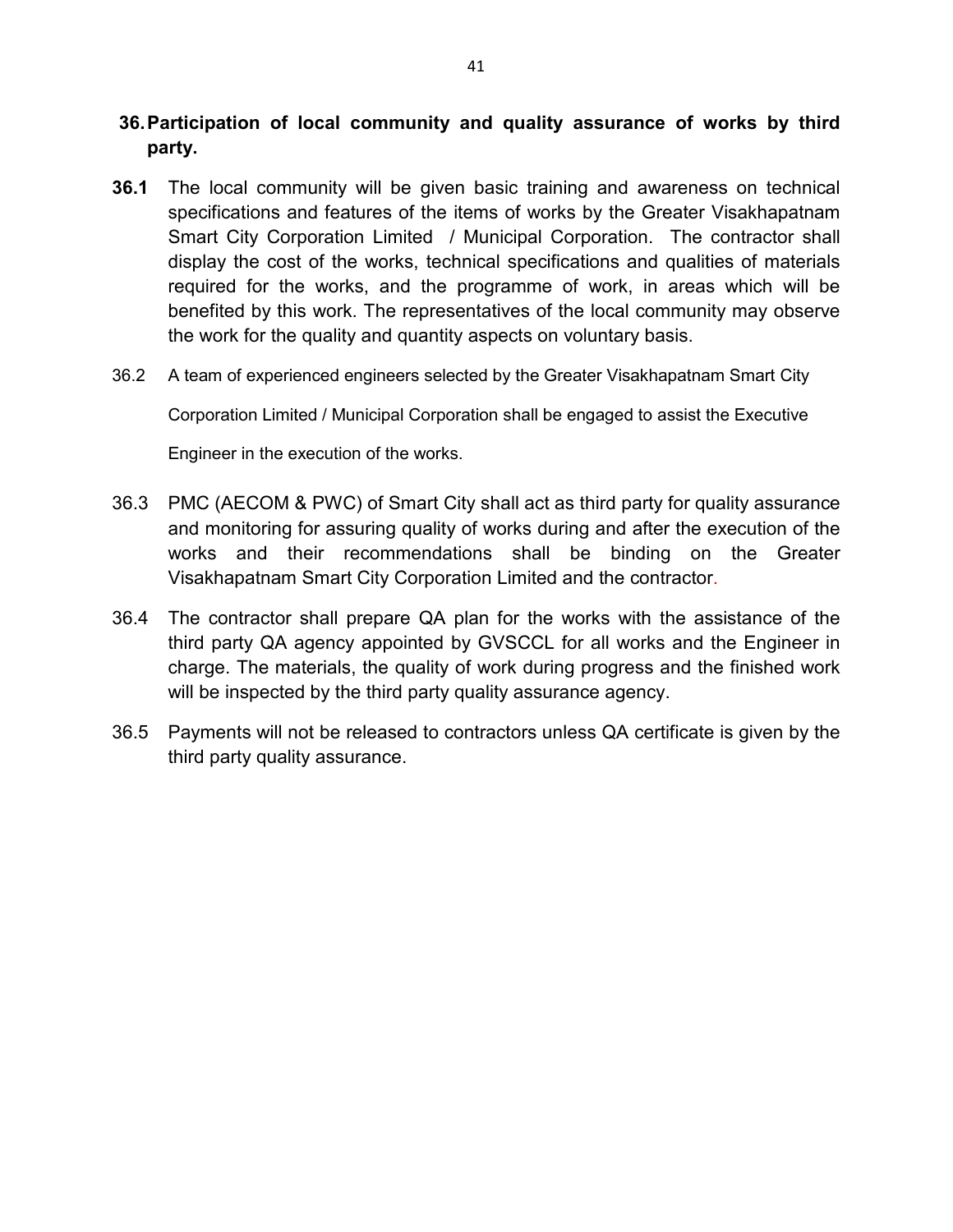# 37.0 QUALIFICATION INFORMATION:

# **Note: Only uploaded certificates are to be submitted in Hard copies.**

# **Annexure –I**

| S.N<br>O       | <b>Description</b>                                                                                                     | <b>Submitted</b> | Page No.<br>(see Note<br>below) |
|----------------|------------------------------------------------------------------------------------------------------------------------|------------------|---------------------------------|
|                | 2                                                                                                                      | 3                | 4                               |
|                | Copy of E.M.D in the shape of Bank guarantee                                                                           | Yes/No           |                                 |
| $\overline{2}$ | Copy of Contractors valid Registration under<br>appropriate Class with any Government department<br>of Andhra Pradesh. | Yes / No         |                                 |
| 3              | Copy of latest Income Tax clearance certificate /<br>PAN number and latest income tax return.                          | Yes / No         |                                 |
| 4              | Copies of sales tax registration certificate.                                                                          | Yes / No         |                                 |
| 5              | Availability of Key personnel in Statement I.                                                                          | Yes / No         |                                 |
| 6              | Litigation history in Statement -II.                                                                                   | Yes / No         |                                 |
| 7              | Information on criminal record if any in statement III                                                                 | Yes / No         |                                 |
| 8              | Affidavit in the format enclosed                                                                                       | Yes / No         |                                 |

#### *CHECKLIST TO ACOMPANY THE TENDER*

## **Notes:-**

- 1. All the statements copies of the certificates, documents etc., shall be given page numbers on the right corner of each certificate, which will be indicated in column (4) against each item. The statements furnished shall be in the formats appended to the tender document.
- 2) The information shall be filled-in by the Tenderer in the checklist and statements I to III, for the purposes of verification as well as evaluation of the tenderer's Compliance to the qualification criteria as provided in the Tender document. Hard copies of only the Certificates, as per check-list shall be submitted by the tenderer before the date and time of price bid opening.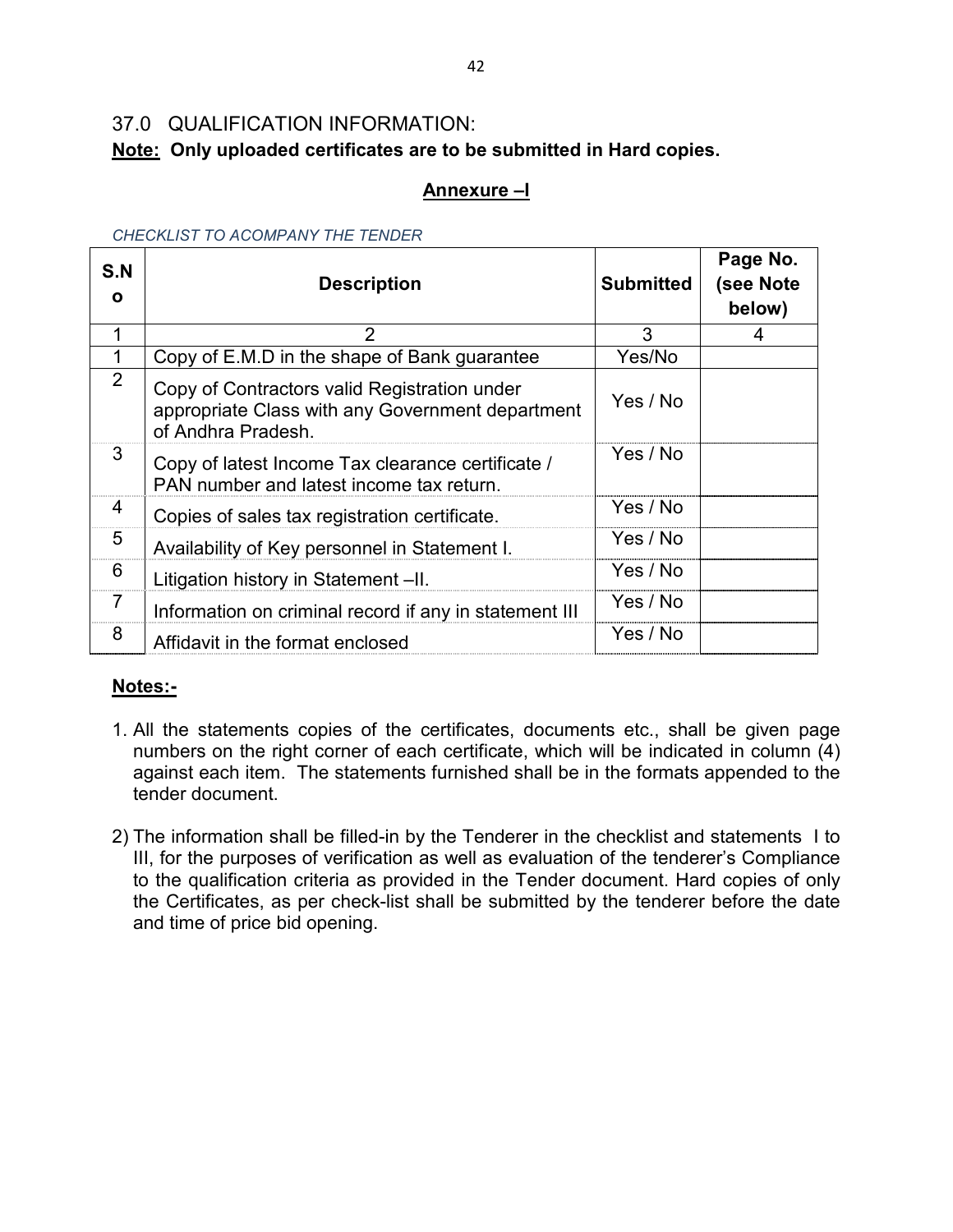#### **DECLARATION**

I / WE ………………………………………………………………. have gone through carefully all the Tender conditions and solemnly declare that I / we will abide by any penal action such as disqualification or black listing or determination of contract or any other action deemed fit, taken by, the Department against us, if it is found that the statements, documents, certificates produced by us are false / fabricated.

I / WE hereby declare that, I / WE have not been blacklisted / debarred / Suspended / demoted in any department in Andhra Pradesh or in any State due to any reasons.

**Signature of the Tenderer**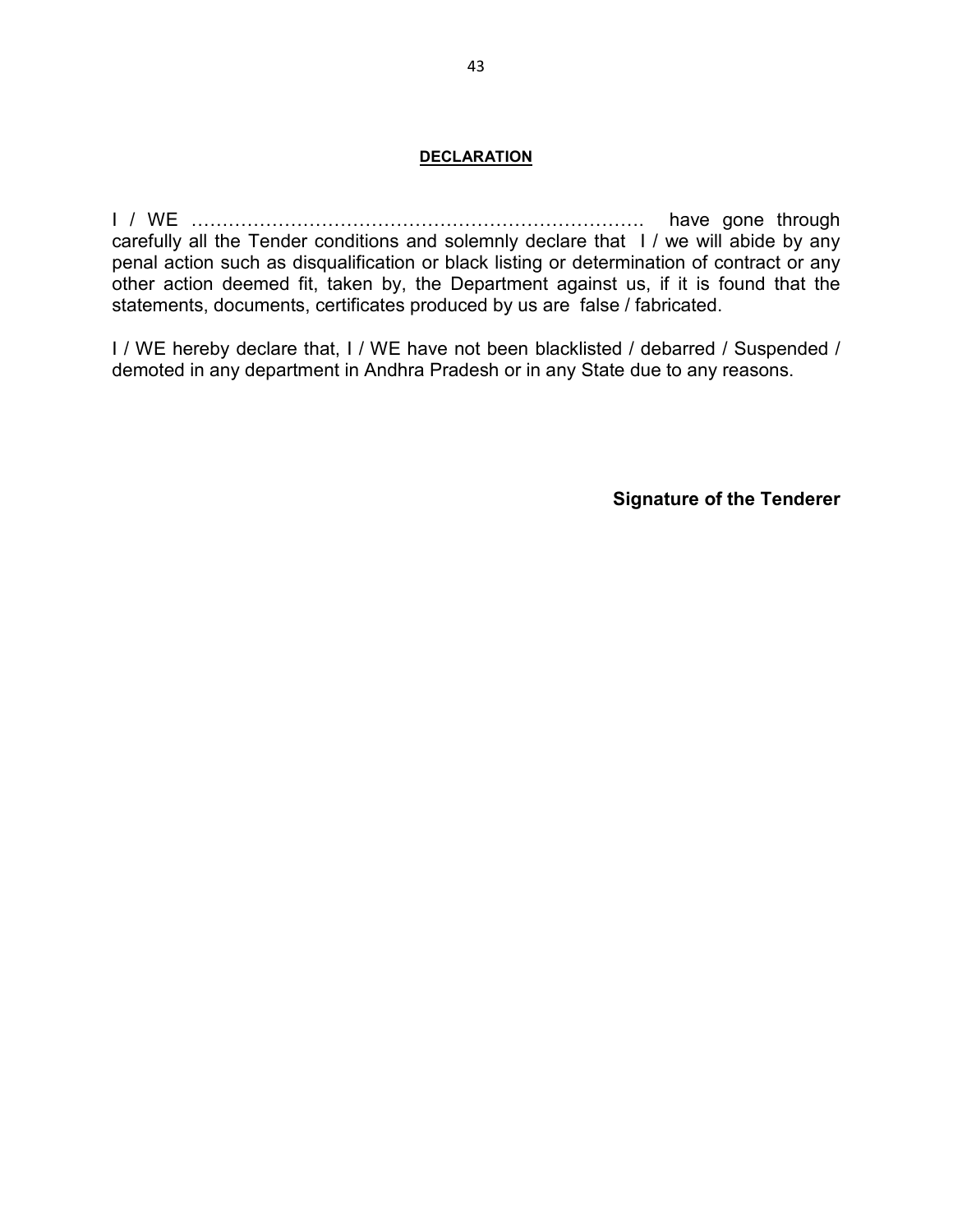## **STATEMENT – I.**

#### **Availability of Key Personnel**

Qualification and experience of Key Personnel proposed to be deployed for execution of the Contract.

| SI.<br><b>No</b> | <b>Name</b> | Designati<br>on | Qualification | <b>Total</b><br><b>Experien</b><br>ce | <b>Working with</b><br>the Tenderer<br>since. |
|------------------|-------------|-----------------|---------------|---------------------------------------|-----------------------------------------------|
|                  | 7           | 3               |               | 5                                     | 6                                             |
|                  |             |                 |               |                                       |                                               |

# **Signature of the Tenderer**

# **STATEMENT – II**

Information on litigation history in which Tenderer is the Petitioner.

| S.<br><b>No</b> | Case No. /<br>Year | Court<br>where<br>filed. | <b>Subject Matter</b><br>/ Prayer in the<br>case. | <b>Respondents</b><br>i.e., $SE / CE$ | <b>Present</b><br>Stage. |
|-----------------|--------------------|--------------------------|---------------------------------------------------|---------------------------------------|--------------------------|
|                 | ŋ                  | 3                        |                                                   |                                       |                          |
|                 |                    |                          |                                                   |                                       |                          |

# **Signature of the Tenderer**

# **STATEMENT - III** Information on criminal record if any

| S.<br>No | Name of<br><b>Police</b><br>station | Town or<br>village<br>and<br><b>District</b> | <b>FIR No. Date</b> | Details of the<br>charges | Stage of case<br>/ result |
|----------|-------------------------------------|----------------------------------------------|---------------------|---------------------------|---------------------------|
|          |                                     | 3                                            |                     |                           |                           |
|          |                                     |                                              |                     |                           |                           |

**Signature of the Tenderer**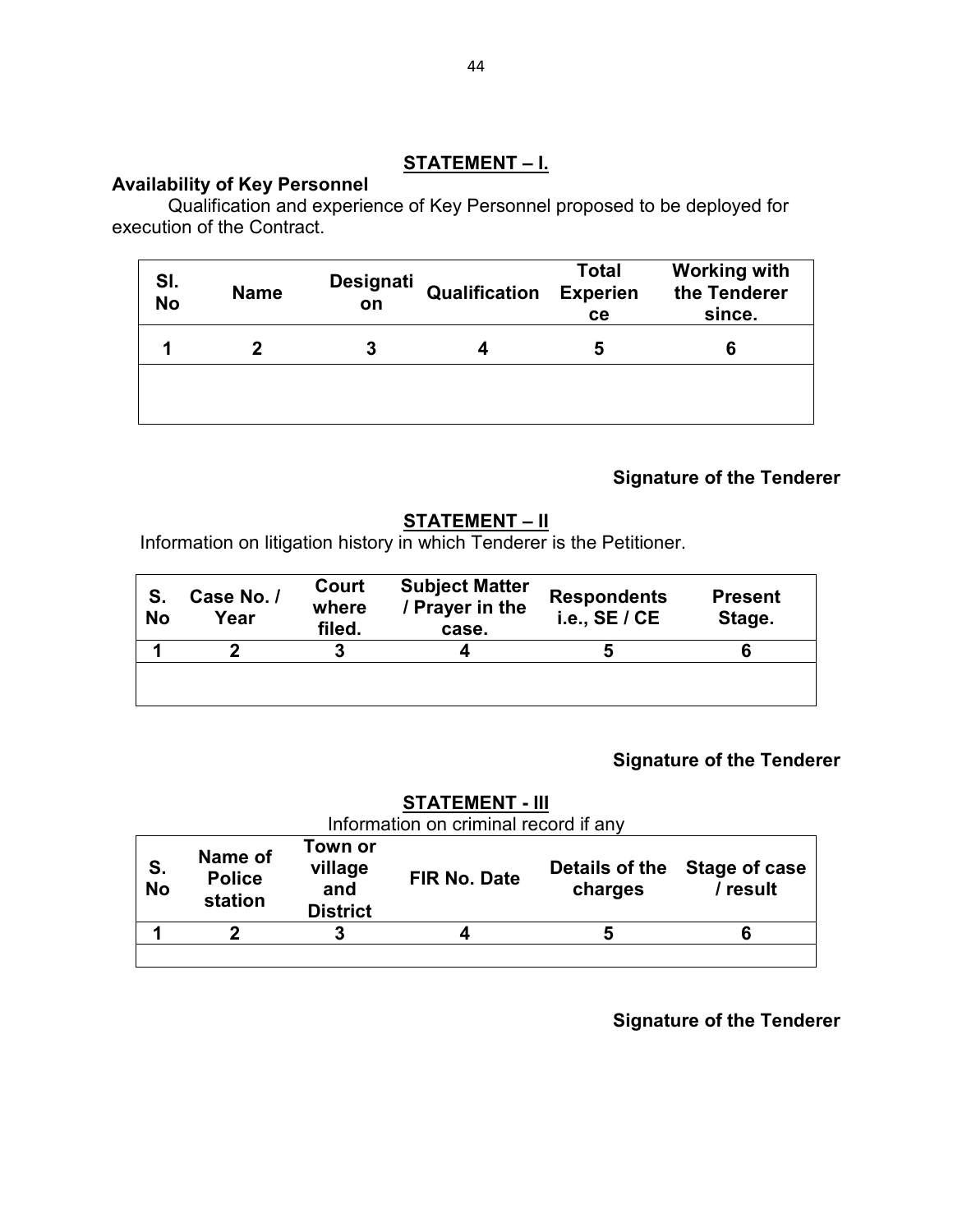#### **AFFIDAVIT**

I/We **I/We I/We** *I/We Certify that the information furnished by* me/us in the Statements I to III under tenderer declaration is true and agree that my / our tender shall be rejected if I/We am/are found to have misled or made false representation in the form of any of statements or certificates submitted in proof of the eligibility and qualification requirements or if I/We have a record of poor performance such as absconding from work, works not properly completed as per contract, in ordinate delays in completion, financial failure and/or has/have participated in previous tendering for the same work/s and had quoted unreasonable high tender premium. In addition I/We agree for blacklisting and the work being taken over invoking clause no 60(a) of the General conditions of contract and Conditions of particular application.

I/We ------------------ agree to be disqualified for tendering further works in the Greater Visakhapatnam Smart City Corporation Limited if I/we withdraw my /our tender after opening the tenders without a valid reason (to be decided by the Authority competent to accept the tender)

 I/We \_\_\_\_\_\_\_\_\_\_\_\_\_\_\_\_\_\_\_\_\_\_\_\_\_\_\_\_\_\_\_ certify that no criminal cases are pending against me/us partners at the time of submitting the tender.

 I/We\_\_\_\_\_\_\_\_\_\_\_\_\_\_\_\_\_\_\_\_\_\_\_\_\_\_\_\_\_\_\_ accept that my/our tender shall be rejected if any criminal cases are pending against me/us/partners of the firm at the time of submitting the tender.

I/We **I/We I/We EXECUTE:**  $\frac{1}{2}$  agree that if the history of litigation, criminal cases pending against me/us/Partners furnished by me/us is false, I/We **I/We I/We EXECUTE:**  $\frac{1}{2}$  will abide by the action taken by the Greater Visakhapatnam Smart City Corporation Limited / Andhra Pradesh Government without approaching any court whatsoever for redress. However, I/We shall be given suitable opportunity to offer my/our explanation before action is taken against me / us.

 I/We \_\_\_\_\_\_\_\_\_\_\_\_\_\_\_\_\_\_\_\_\_\_\_\_\_\_\_\_\_\_ certify that the following addenda issued by the Greater Visakhapatnam Smart City Corporation Limited have been received by me/us and incorporated in my /our tender.

| 1 | dated |
|---|-------|
| 2 | dated |
| 3 | dated |

(Add if the addenda issued are more than 3)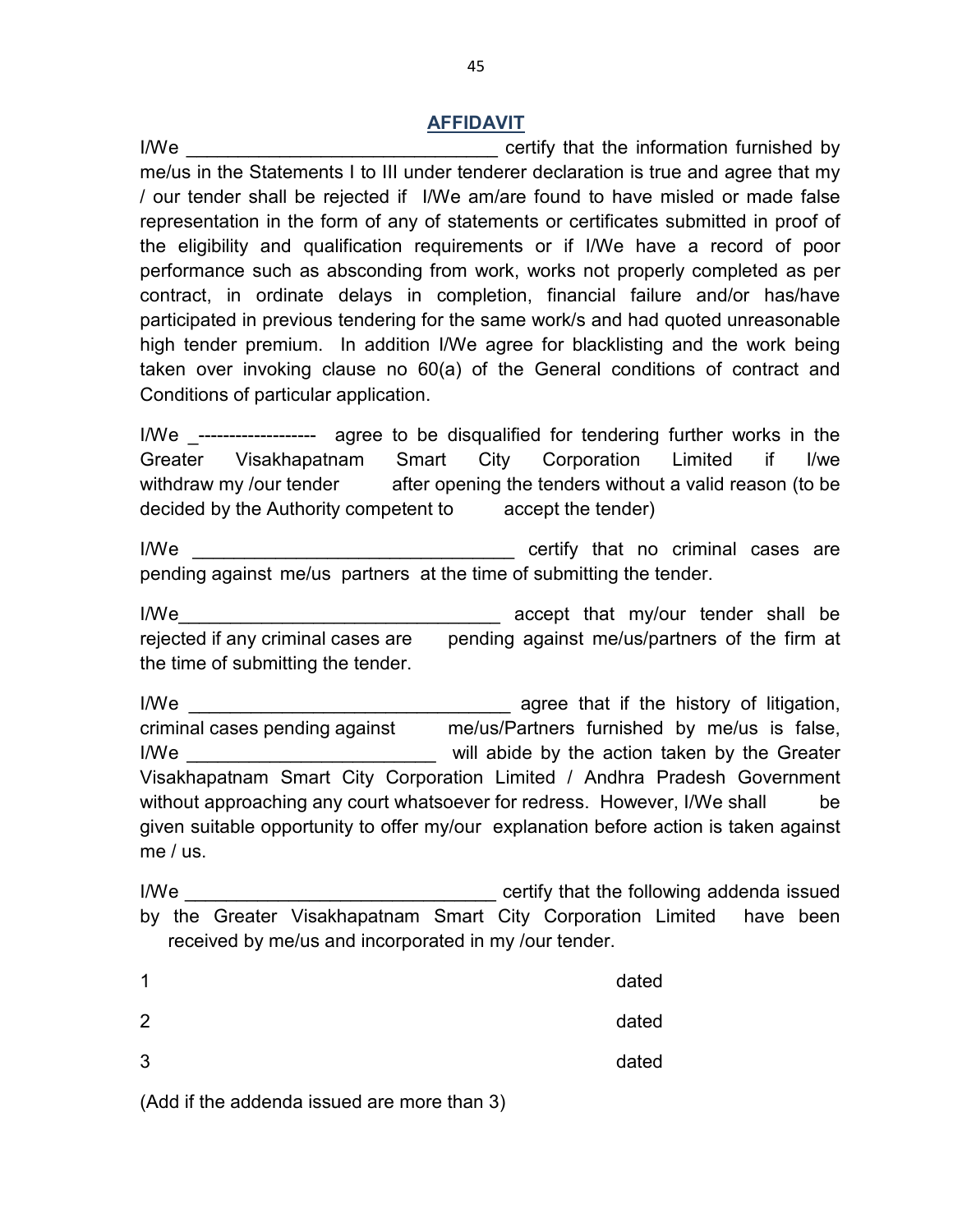Further I / We **Example 20** and the certify that no near relatives(as defined in IT 2.2 are working in the Greater Visakhapatnam Smart City Corporation Limited / Municipality / PH Division, \_\_\_\_\_\_\_\_\_

 I / We\_\_\_\_\_\_\_\_\_\_\_\_\_\_\_\_\_\_\_\_\_\_\_\_\_\_\_\_\_\_ also agree to undertake to keep accurate and system of accounts, records and furnish the same ( including that of sub-contractor) and agree to reimburse DFID any excess amount claimed by me / us over and above my / our entitlement as per clause 102 of the General Conditions of contract.

 I/we agree that my /our tender shall be rejected if I/We fail to furnish the original certificates and to furnish the attested copies in support my / our tender documents.

 I/We agree that my/our tender shall be rejected if I/we do not accept the corrected tender premium/discount (including additional discount) as per IT 25.

Dated this ……………………………… day of ……………. 20……..

Signature ………………………………. in the capacity of ………………… duly authorised to sign the Tender for and on behalf of

………………………………………………

(Block Capitals)

Signature of Witness in the state of the state of  $\sim$ 

Name of Witness is a set of the set of  $\sim$  1.

Address of Witness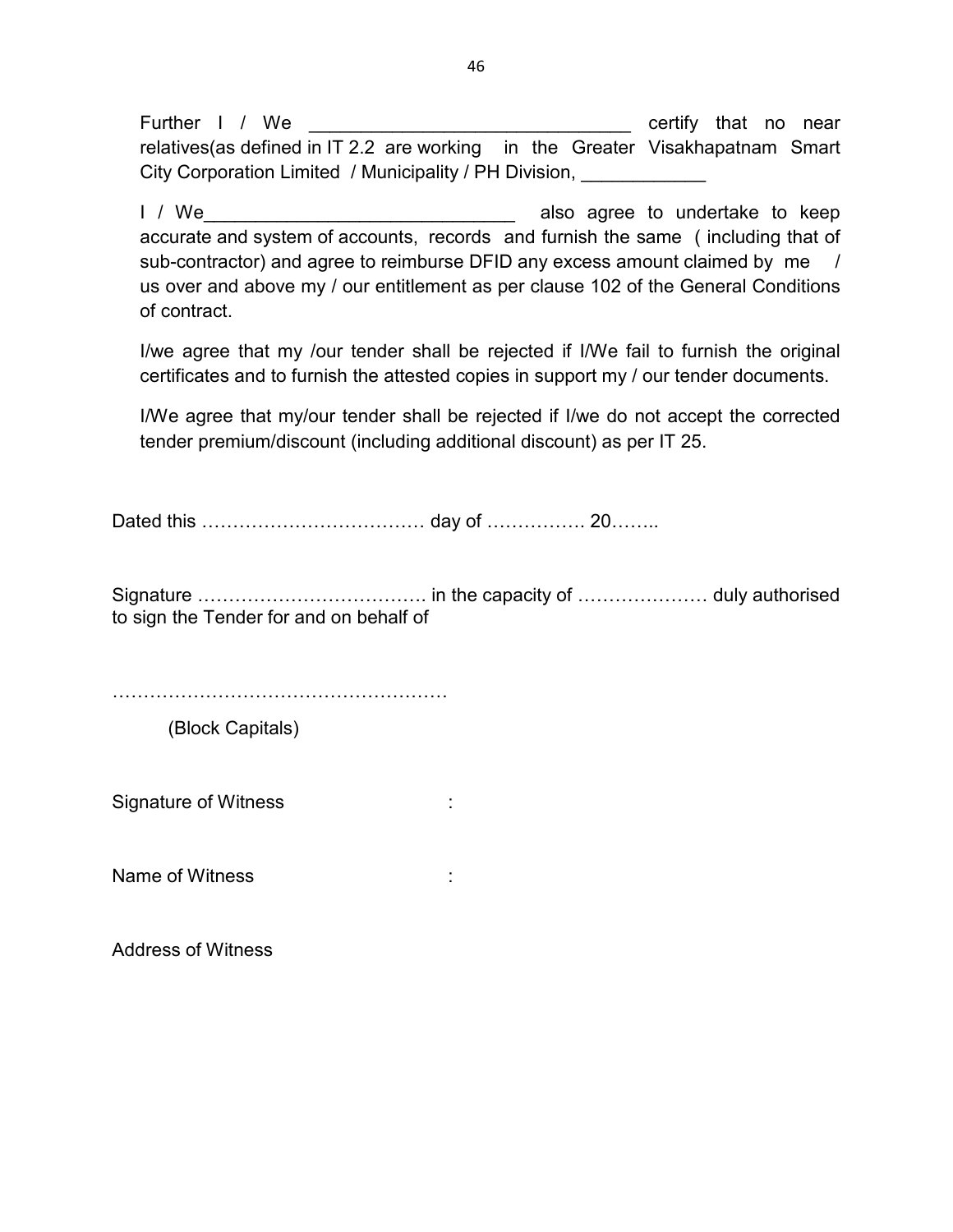#### **GOVERNMENT OF ANDHRA PRADESH INDUSTRIES AND COMMERCE (M-I) DEPARTMENT**

#### **G.OMs No. 100 Date: -31/10/20015**

The Government have revised the rates of seigniorage fee in respect of the following minor minerals with effect from 31.10.2015 vide references cited above. The rates of seigniorage free are as follows.

| Sl.No          | <b>Name of the Mineral</b>                                                           | Unit                | <b>Rate of Seigniorage Fee</b>                               |
|----------------|--------------------------------------------------------------------------------------|---------------------|--------------------------------------------------------------|
|                |                                                                                      |                     | (In Rupees)                                                  |
| $\mathbf{1}$   | $\overline{\mathbf{2}}$                                                              | 3                   | 4                                                            |
| $\mathbf{1}$   | <b>Building stone</b>                                                                | $\overline{M^3/MT}$ | Rs.75 / 50                                                   |
| $\overline{2}$ | Rough Stone / Boulders                                                               | $M^3$ /MT           | (Rupees Seventy five / Fifty)                                |
| 3              | Road Metal/ Ballast                                                                  | $M^3$ /MT           |                                                              |
| 3(a)           | Dimensional stone used for kerbs &<br>cubes                                          | <b>MT</b>           | Rs. 110 (Rupees one hundred and<br>ten)                      |
| $\overline{4}$ | Lime Kankar/ Lime stone                                                              | <b>MT</b>           | Rs. 80 (Rupees Eighty)                                       |
| 5              | Lime Shell                                                                           | MT                  | Rs. 100 (Rupees one hundred)                                 |
| 6              | Marble                                                                               | $M^3$ /MT           | Rs. 250 / 100 (Rupees Two hundred<br>fifty / one hundred)    |
| $\overline{7}$ | Mosaic chips                                                                         | <b>MT</b>           | Rs. 50 (Rupees fifty)                                        |
| 8              | Morram /Gravel                                                                       | $M^3/MT$            | Rs. 30/20 (Rupees Thirty / Twenty)                           |
| 9              | Ordinary sand / Sand<br>manufactured from Boulders useful<br>for civil constructions | M <sup>3</sup>      | Rs. 50 (Rupees fifty)                                        |
| 10             | Shingle                                                                              | $M^3$ /MT           | Rs. 75/50 (Rupees Seventy five /<br>Fifty)                   |
| 11             | Chalcedony Pebbles                                                                   | $M^3$ /MT           | Rs. 75/50 (Rupees Seventy five /<br>Fifty)                   |
| 12             | Fullers Earth/ Bentonite                                                             | MT                  | Rs. 150 (Rupees one hundred and<br>fifty)                    |
| 13             | Shale/ Slate                                                                         | <b>MT</b>           | Rs. 150 (Rupees one hundred and<br>fifty)                    |
| 14             | Rehmattl                                                                             | $M^3$ /MT           | Rs. 30/20                                                    |
| 15             | Limestone slabs                                                                      |                     | (Runees Thirty / Twenty)<br>Rs. 8/- (Rupees Eight) per Sq.Mt |
|                | Colours<br>a)                                                                        |                     |                                                              |
|                | White<br>b)                                                                          |                     | or Rs. 100/- (Rupees Hundred)                                |
|                | <b>Black</b><br>c)                                                                   |                     | per MT whichever is higher.                                  |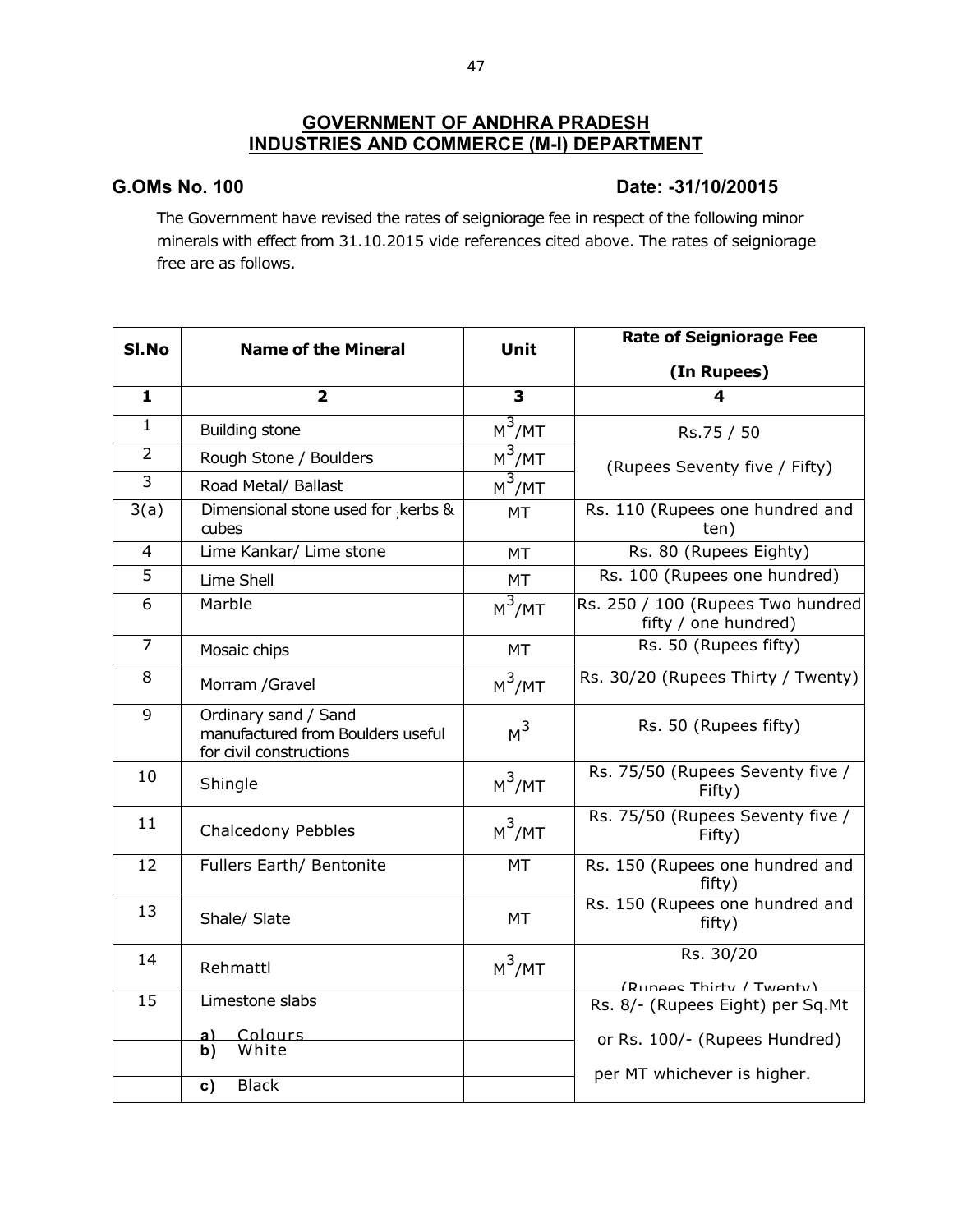| 16 | Ordinary clay, silt and brick<br>earth used in the manufacture<br>of bricks including manglore | Rs. 6000/- (Rupees Six thousand)<br>per kiln per annum for Bricks and<br>Tiles. |
|----|------------------------------------------------------------------------------------------------|---------------------------------------------------------------------------------|
|    | tiles                                                                                          |                                                                                 |

#### **17 Granite Useful for Cutting :** (Rates per Cubic Metre)

|     | Item                                       | Super Gang<br>Saw above<br>300 cm x 180<br>cm Size | Mini Gang Saw<br>above 270 cm<br>x 150 cm& less<br>than 300 cm $x$<br>180 cm Size | Below 270 cm<br>x 150 cm size | Below<br>75 cm size |
|-----|--------------------------------------------|----------------------------------------------------|-----------------------------------------------------------------------------------|-------------------------------|---------------------|
| (a) | <b>Black Granite Galaxy</b>                | Rs. 4000/-                                         | Rs. 3200/-                                                                        | Rs. 3000/-                    | Rs. 1350/-          |
|     | variety                                    | (Rupees                                            | (Rupees Three                                                                     | (Rupees                       | (Rupees one         |
|     |                                            | four                                               | thousand two                                                                      | Three                         | thousand            |
|     |                                            | thousand)                                          | hundred)                                                                          | thousand)                     | three               |
|     |                                            |                                                    |                                                                                   |                               | hundred             |
| (b) | <b>Black Granite</b>                       | Rs. 3000/-                                         | Rs. 2500/-                                                                        | Rs. 2350/-                    | Rs. 1000/-          |
|     | Other than Galaxy Variety                  | (Rupees                                            | (Rupees Two                                                                       | (Rupees Two                   | (Rupees             |
|     |                                            | Three                                              | thousand five                                                                     | thousand                      | Thousand)           |
|     |                                            | thousand)                                          | hundred)                                                                          | three hundred                 |                     |
| (c) | Colour Granite Srikakulam Rs. 3000/-       |                                                    | Rs. 2500/-                                                                        | Rs. 2350/-                    | Rs. 1000/-          |
|     | Blue, Indian aurora of<br>Nizamabad Dist., | (Rupees                                            | (Rupees Two                                                                       | (Rupees Two                   | (Rupees             |
|     | Leptinites of Coastal<br>Dists.,           | Three                                              | thousand five                                                                     | thousand                      | Thousand)           |
|     |                                            | thousand)                                          | hundred)                                                                          | three hundred                 |                     |
| (d) | Colour Granite of Other                    | Rs. 2350/-                                         | Rs. 2150/-                                                                        | Rs. 2000/-                    | Rs. 1000/-          |
|     | Granite of Other varieties                 | (Rupees                                            | (Rupees Two                                                                       | (Rupees Two                   | (Rupees             |
|     |                                            | Two                                                | thousand one                                                                      | thousand)                     | Thousand)           |
|     |                                            | thousand                                           | hundred fifty)                                                                    |                               |                     |
|     |                                            | three                                              |                                                                                   |                               |                     |
|     |                                            |                                                    |                                                                                   |                               |                     |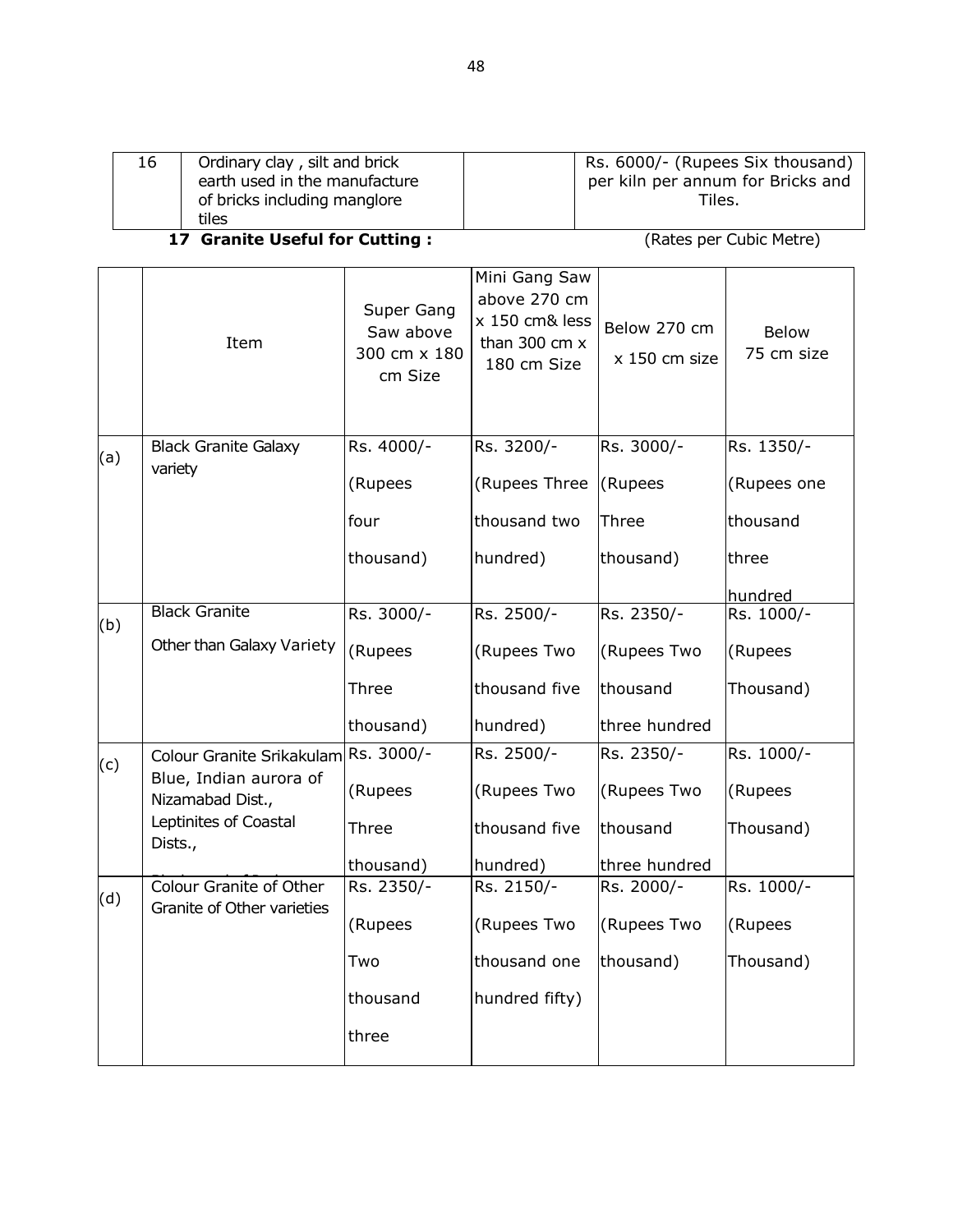#### **SCHEDULE-II RATE OF DEAD RENT (PER HECTARE PER ANNUM)**

| SI.<br>No. | Name of the Minor Mineral                                                                                                                                                                                                                                                                                                                                            | Rate of Dead Rent per<br>hectare per Annum |
|------------|----------------------------------------------------------------------------------------------------------------------------------------------------------------------------------------------------------------------------------------------------------------------------------------------------------------------------------------------------------------------|--------------------------------------------|
| 1.         | <b>Black Granite</b>                                                                                                                                                                                                                                                                                                                                                 | Rs.1,00,000/-<br>(Rupees one lakh)         |
| 2.         | <b>Colour Granite</b>                                                                                                                                                                                                                                                                                                                                                | Rs.1,00,000/-<br>(Rupees one lakh)         |
| 3.         | Limestone other than classified as Major Minerals used for<br>Lime burning for building construction purposes, Marble, Boulders,<br>Building Stone Including Stone used for Road Metal. Ballast<br>Concrete and other Construction purposes, Shale, Slate and<br>Phyllites, Mosaic Chips, Fuller's Earth / Bentonite & Dimensional<br>Stones used for cubes & kerbs. | Rs.50,000/-<br>(Rupees Fifty thousand)     |
| 4.         | Gravel, Morrum, Shingle, Limestone Slabs used for Flooring<br>purposes Limekankar, Chalcedeny pebbles used in the<br>building purposes Limeshell for burning used for building<br>purposes and Rehmatti.                                                                                                                                                             | Rs.40,000/- (Rupees Forty<br>thousand)     |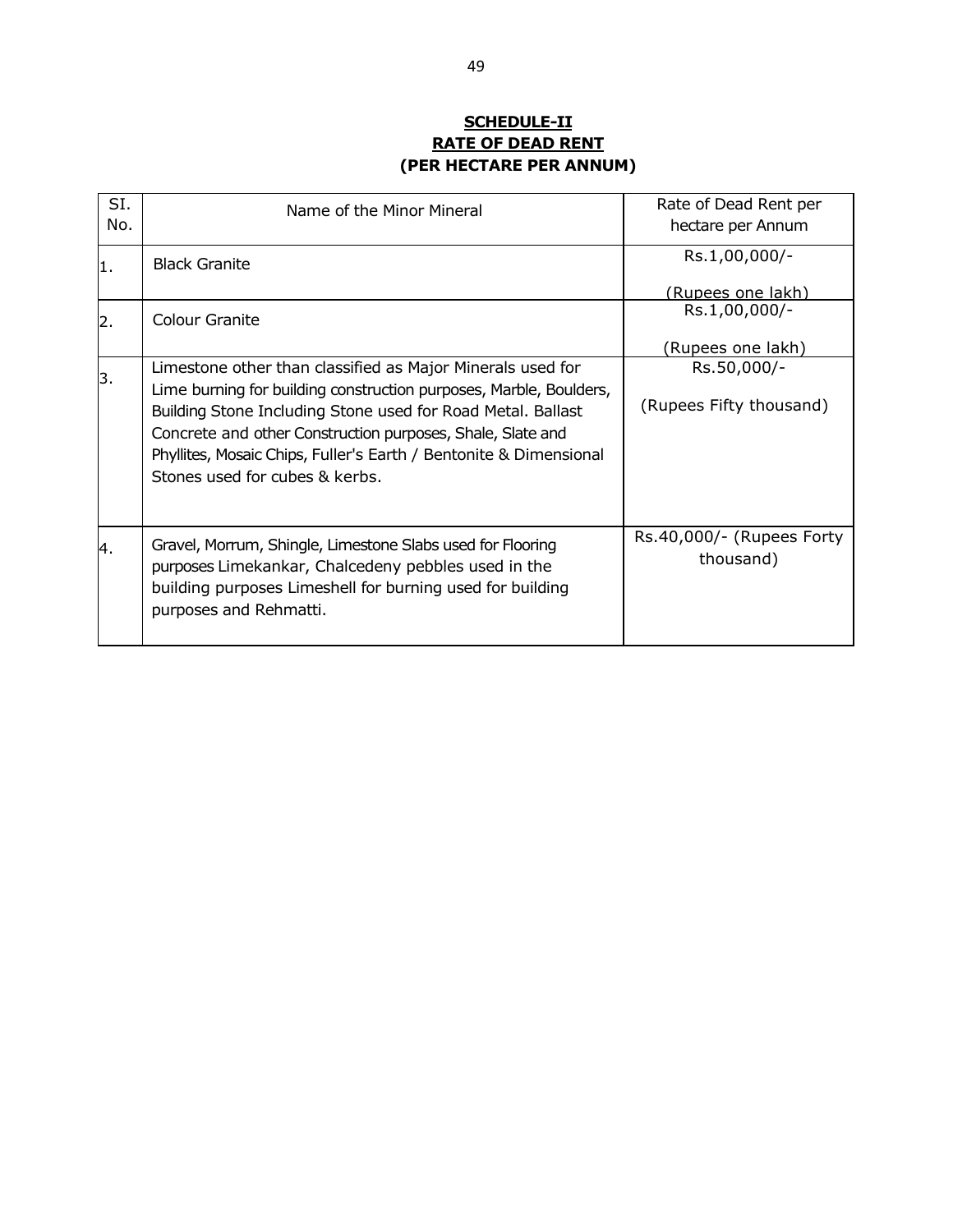#### **TENDER**

**[To be submitted along with the Hard copies of work done certificates.]**

Date: ……………

To

The Managing Director , GVSCCL

Greater Visakhapatnam Smart City Corporation Limited ,

Visakhapatnam.

Sir,

 I / We do hereby tender and if this tender be accepted, under take to execute the following work viz.……………………………………………..……………………………… ……………….………………………………………………………………………………….… ………………… ………… ………………………… ………………………………

……..…………………………….. as shown in the drawings and described in the specifications deposited in the office of the Managing Director, GVSCCL, Visakhapatnamwith such variations by way of alterations or additions to, and commissions from the said works and method of payment as provided for in the "conditions of the contract" for the sum of Rupees ……………………………………………… …………………………… …………… ………. …… …………………………………………………………… or such other sum as may be arrived under the clause of the standard preliminary specifications relating to "Payment on lump-sum basis or by final measurement at unit rates"

I/WE have also quoted percentage excess or less on E.C.V., in Schedule 'A' Part-I, annexed (in words and figures) for which I/We agree to execute the work when the lumpsum payment under the terms of the agreement is varied by payment on measurement quantities.

 I/WE have quoted Percentage excess or less on E.C.V., in Schedule 'A' Part – I both in words & figures. In case of any discrepancy between the Percentage excess or less on E.C.V., in words and figures, the rates quoted in words only shall prevail.

I/WE agreed to keep the offer in this tender valid for a period of **four month(s) 120days** mentioned in the tender notice and not to modify the whole or any part of it for any reason within above period. If the tender is withdrawn by me/us for any reasons whatsoever, the earnest money paid by me/us will be forfeited to Government / Greater Visakhapatnam Smart City Corporation Limited.

I/WE hereby distinctly and expressly, declare and acknowledge that, before the submission of my/our tender I/We have carefully followed the instructions in the tender notice and have read the A.P.S.S. and the preliminary specifications therein and the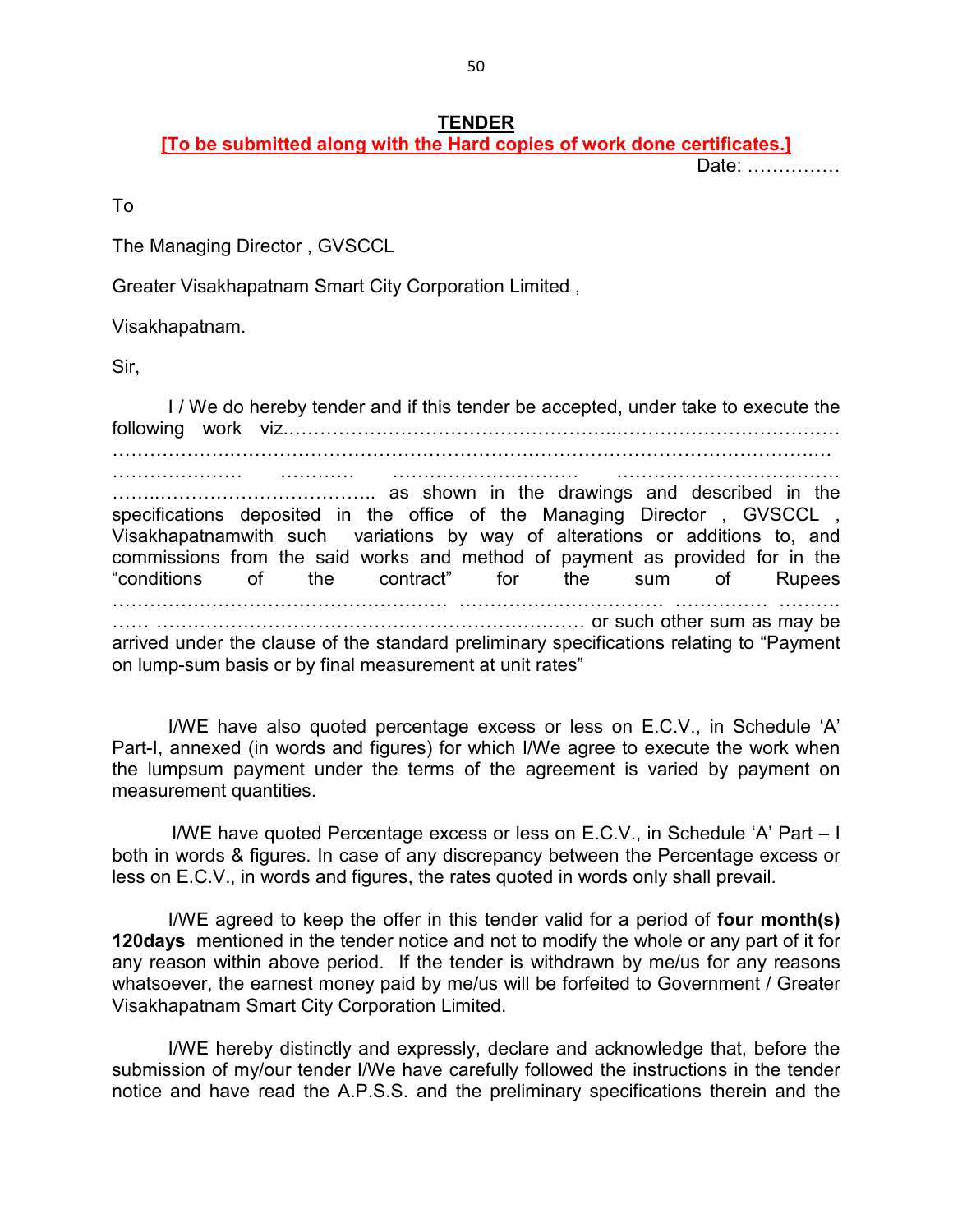A.P.S.S. addenda volume and that I/We have made such examination of the contract documents and the plans, specifications and quantities and of the location where the said work is to be done, and such investigation of the work required to be done, and in regard to the material required to be furnished as to enable me/us to thoroughly understand the intention of same and the requirements, covenants, agreements, stipulations and restrictions contained in the contract, and in the said plans and specifications and distinctly agree that I/We will not hereafter make any claim or demand upon the Government / Greater Visakhapatnam Smart City Corporation Limited based upon or arising out of any alleged misunderstanding or misconception /or mistake on my/or our part of the said requirement, covenants, agreements, stipulations, restrictions and conditions.

I/WE enclosed to my/our application for tender a crossed demand draft (No…………………………………………………………………………..dated:……………… …..) for Rs………………………………………………..as earnest money not to bear interest.

 I/WE shall not assign the contractor or sublet any portion of the same. In case if it becomes necessary such subletting with the permission of the Executive Engineer shall be limited to (1) Labour contract, (2) Material contract, (3) Transport contract and (4) Engaging specialists for special item of work enjoined in A.P.S.S.

 IF MY/OUR tender is not accepted the sum shall be returned to me/us on application when intimation is sent to me/us of rejection or at the expiration of **120 days**  from last date of receipt of this tender, whichever is earlier. If my/our tender is accepted the earnest money shall be retained by the Government / Greater Visakhapatnam Smart City Corporation Limited as security for the due fulfillment of this contract. If upon written intimation to me/us by the Managing Director , GVSCCL's Office, I/We fail to attend the said office on the date herein fixed or if upon intimation being given to me/us by the Managing Director , GVSCCL or acceptance of my/our tender, and if I/We fail to make the additional security deposit or to enter into the required agreement as defined in condition-3 of the tender notice, then I/We agree the forfeiture of the earnest money. Any notice required to be served on me/us here under shall be sufficiently served on me/us if delivered to me/us hereunder shall be sufficiently served on me/us if delivered to me/us personally or forwarded to me/us by post to (registered or ordinary) or left at my/our address given herein. Such notice shall if sent by post be deemed to have been served on me/us at the time wherein due course of post it would be delivered at the address to which it is sent.

I/WE fully understand that the written agreement to be entered into between me/us and Government / Greater Visakhapatnam Smart City Corporation Limited shall be the foundation of the rights of the both the parties and the contract shall not be deemed to be complete until the agreement has first been signed by me/us and then by the proper officer authorised to enter into contract on behalf of Government/ Municipal Corporation.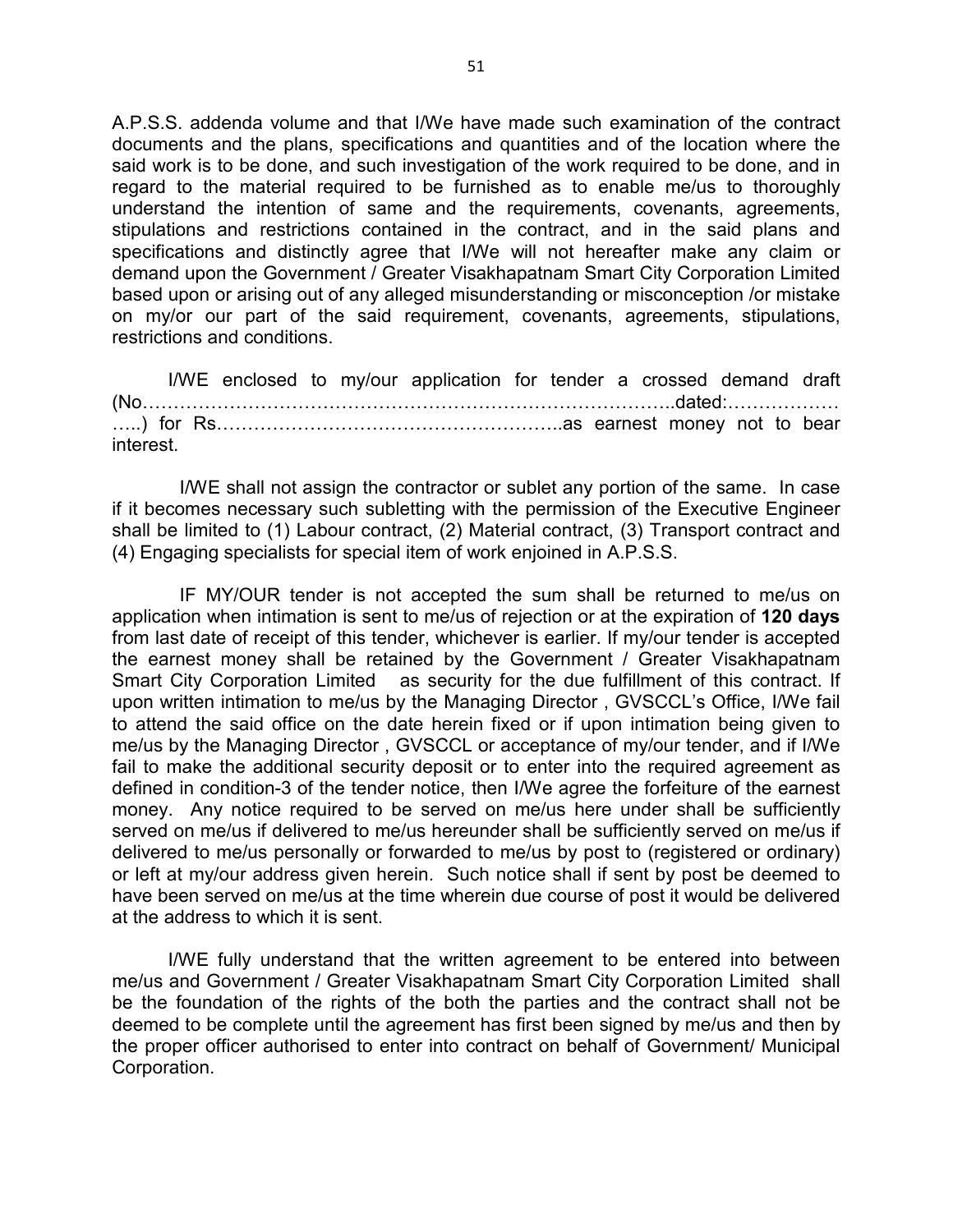I/WE agree to pay the Transaction fee at 0.04% on ECV of the work and 18% Goods Service Tax.

**I AM /WE ARE professionally qualified an my/our qualifications are given below:** 

| $\mathbf{m}$<br>Name | Qualified |
|----------------------|-----------|
|                      |           |

I/WE will employ the following technical staff for supervising the work and will see that one of them is always at site during working hours, personally checking all items of works and paint extra attention to such works as required special attention (eg) Reinforced concrete work.

| Name of members of technical<br>staff proposed to be employed | <b>Qualification.</b>     |
|---------------------------------------------------------------|---------------------------|
|                                                               | One Graduate Engineer and |
| 2.                                                            | <b>One Diploma Holder</b> |

I / WE declare that I/WE agree to recover the salaries of the technical staff actually engaged on the work by the department, from the work bills, if I/We fail to employ technical staff as per the tender condition.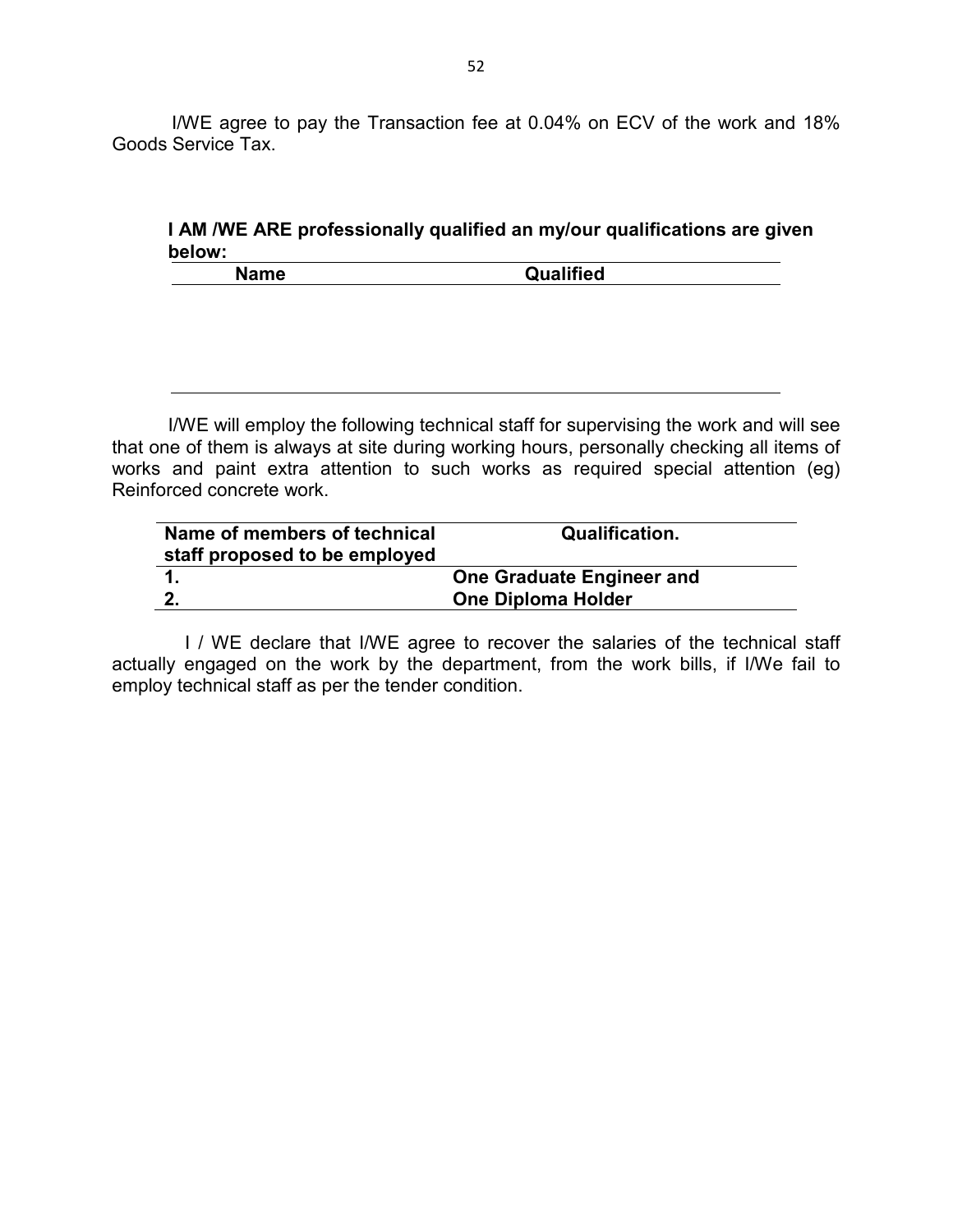#### **TENDERERS / CONTRACTOR'S CERTIFICATE.**

- (1) I/WE hereby declare that I/We have perused in detail and examined closely the Andhra Pradesh Standard Specifications, all clauses of the preliminary specifications with all amendments and have either examined all the standards specifications or will examine all the standard specifications for items for which I/We tender, before I/We submit such tender and agree to be bound and comply with all such specifications for this agreement which I/We execute in the Irrigation & Command Area Development Department.
- (2) I/WE certify that I/We have inspected the site of the work before quoting my Percentage excess or less on ECV, I /We have satisfied about the quality, availability and transport facilities for stones sand and other materials.
- (3) I/WE am/are prepared to furnish detailed data in support of all my quoted rates, if and when called upon to do so without any reservations.
- (4) I/WE hereby declare that I/We will pay an additional security deposit in terms of conditions, the difference between 75% of ECV and my/out tender amount, in case if my / our offer is less by more than 25%.
- (5) I/WE hereby declare that I am/we are accepting to reject my tender in terms of condition, if my /our offer is more than 5% of ECV.
- (6) I/WE hereby declare that I/We will not claim any price escalation.
- (7) I/WE hereby declare that I am/we are accepting for the defect liability period as 24 months instead of 6; months under clause 28 of APSS.
- (8) a) I/WE declare that I/WE will procure the required construction materials including earth and use for the work after approval of the Engineer-in-Charge. The responsibility for arranging and obtaining the land for borrowing or exploitation in any other way shall rest with me/us for the materials for construction, I/WE shall ensure smooth and un-interrupted supply of materials.
	- b) I/WE declare that the responsibility for arranging and obtaining the land for disposal of spoil/soil not useful for construction purposes shall rest with me/us.
	- c) I/WE declare that I/WE shall not claim any compensation or any payment for the land so arranged for disposal of soil and the land for borrow area. My/our quoted percentage excess or less ECV., are inclusive of the land so arranged and I/We will hand over the land so arranged for disposal of soil to; the department after completion of work.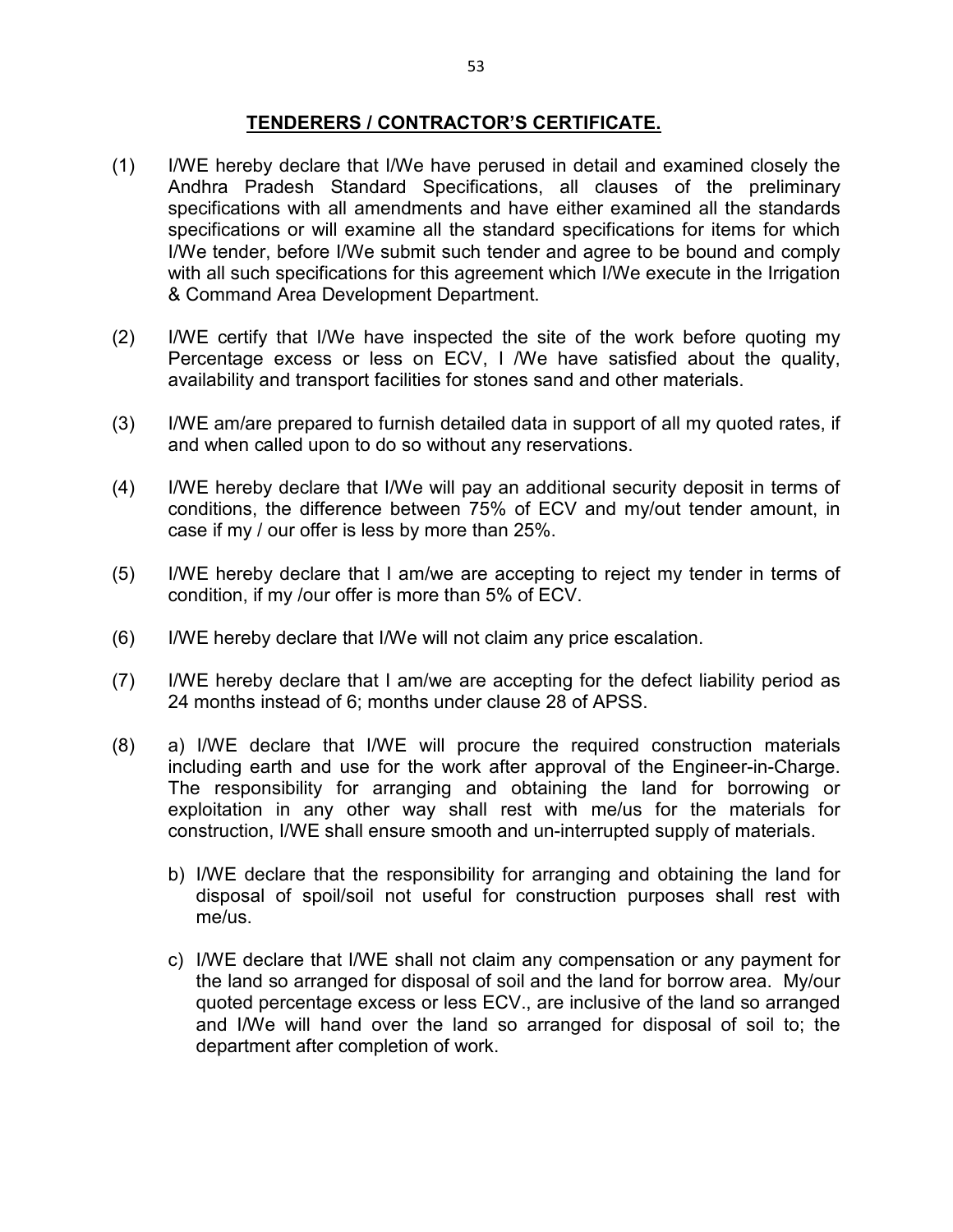- d) I/WE declare that I/WE will not claim any extra amount towards any material used for the work other than the quoted works for respective schedule 'A' items.
- (9) I/WE declare that I/WE will execute the work as per the mile stone Programme, and if I/WE fail to complete the work as per the mile stone Programme I abide by the condition to recover liquidated damages as per the tender conditions.
- (10) I/WE declare that I/WE will abide for settlement of disputes as per the tender conditions.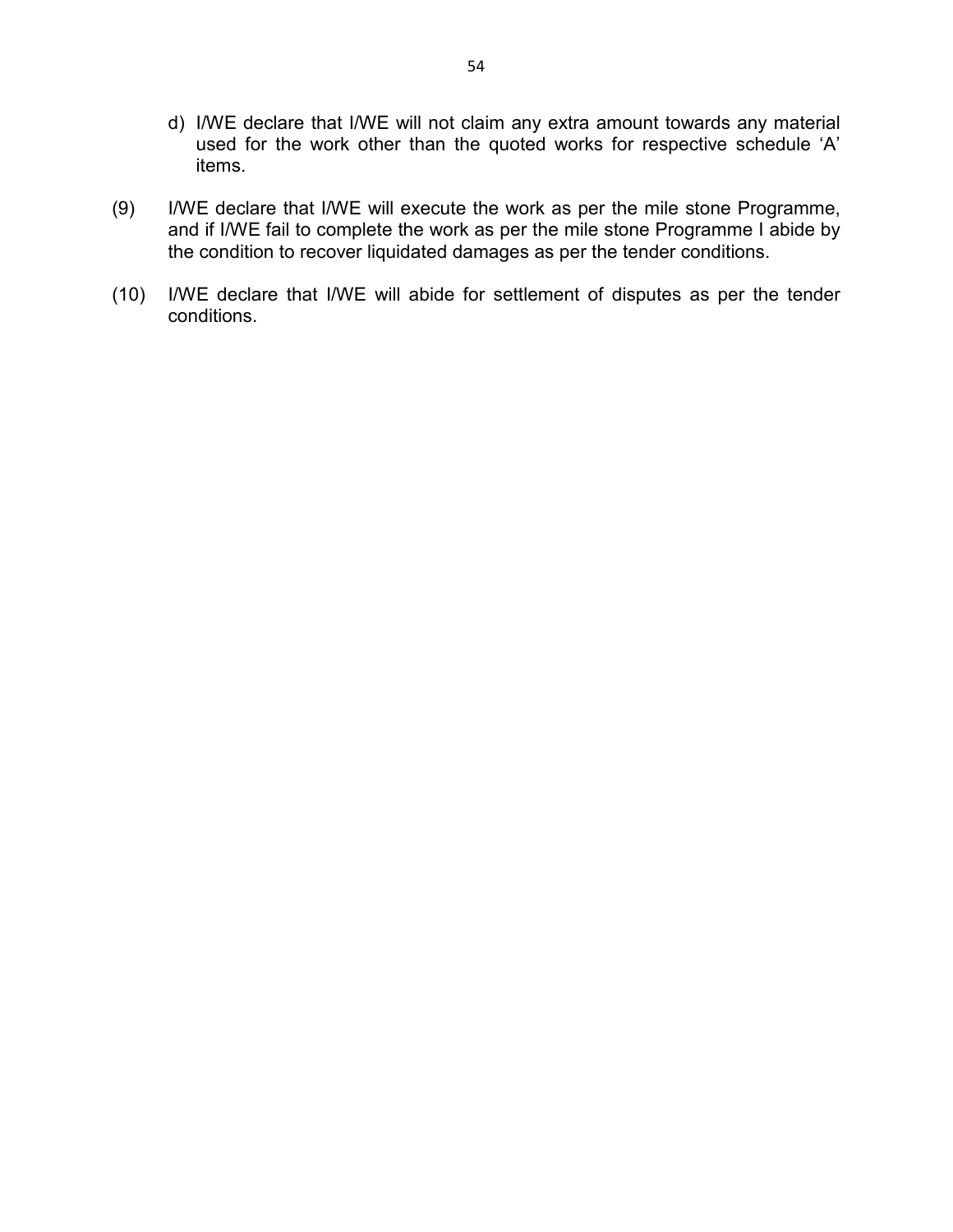#### **DECLARATION OF THE TENDERER.**

- 1) I/WE have not been black listed in any department in Andhra Pradesh due to any reasons.
- 2) I/WE have not been demoted to the next lower category for not filing the tenders after buying the tender schedules in a whole year and my/our registration has not been cancelled for a similar default in two consecutive years.
- 3) I/WE agree to disqualify me/us for any wrong declaration in respect of the above and to summarily reject my/our tender.

Address of the Tenderer :

Phone No.: The Contract of the Fax No.: Fax No.: Fax No.: Fax No.: Fax No.: Fax No.: Fax No.: Fax No.: Fax No.: Fax No.: Fax No.: Fax No.: Fax No.: Fax No.: Fax No.: Fax No.: Fax No.: Fax No.: Fax No.: Fax No.: Fax No.: Fa

TENDERER

**Note: If the tender is made by an individual, it shall be signed with his full name and his address shall be given. If it is made by a firm, it shall be signed with the co-partnership name by a member of the firm, who shall also sign his own name, and the name and address of each member of the firm shall be given, if the tender is made by a corporation it shall be signed by a duly authorised officer who shall produce with his tender satisfactory evidence of his authorisation. Such tendering corporation may be required before the contract is executed, to furnish evidence of its corporate existence. Tenders signed on behalf of G.P.A. holder will be rejected**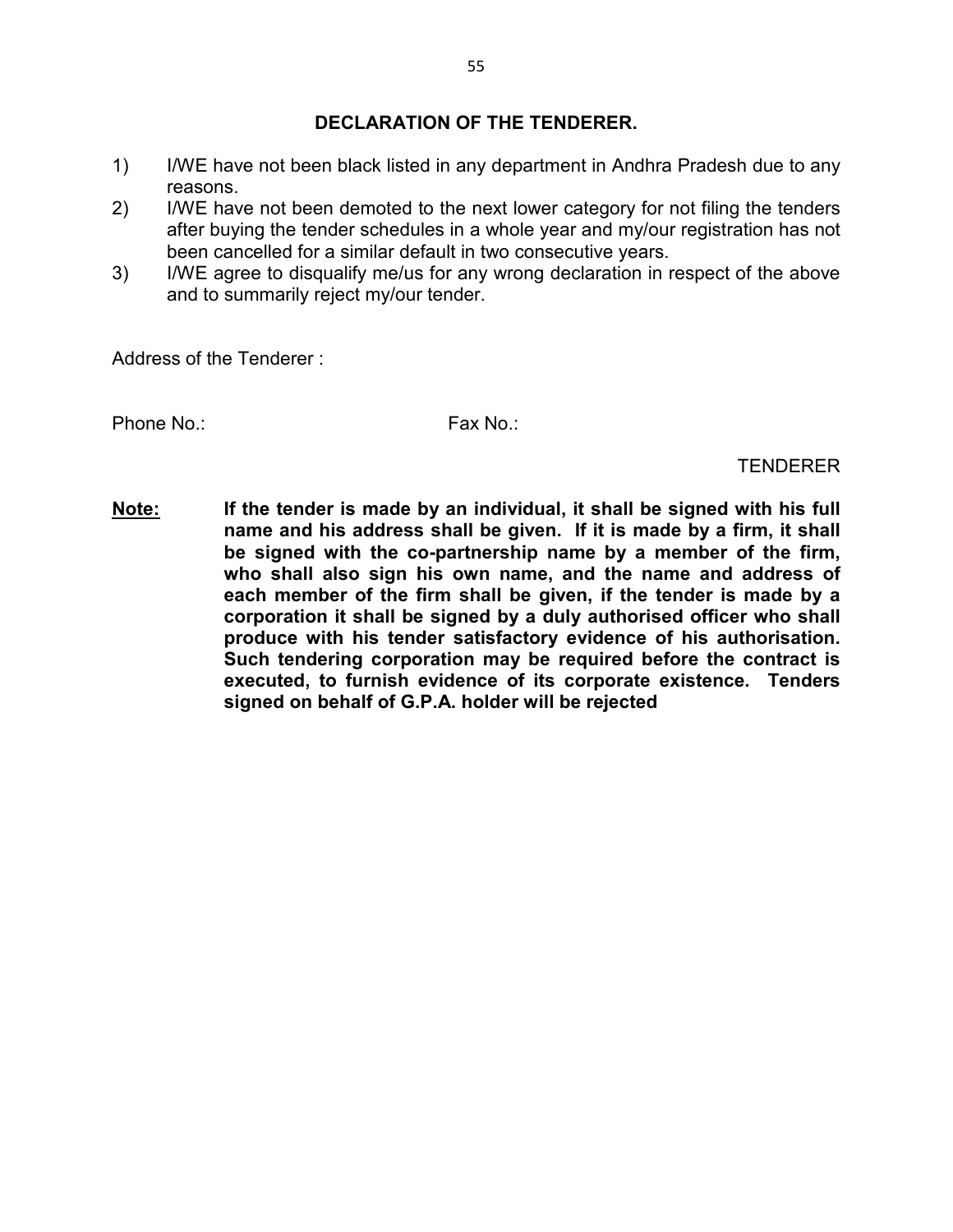#### **SECTION -III**

#### **GENERAL CONDITIONS OF CONTRACT**

#### **PREFACE**

The Conditions of Contract comprises three parts, namely:

- Part I : General Conditions of Contract (Preliminary Specifications)
- Part II: Conditions of Particular Application.
- Part III: Scope of the work.

#### *PART I*

#### *GENERAL CONDITIONS OF CONTRACT*

*The General Conditions of Contract which comprise Part -I are the same as the preliminary specifications in Andhra Pradesh Standard Specifications, herein after called APSS.*

#### **A. PREFACE**

- 1. Intent and reference to Andhra Pradesh Standard Specifications: It is intended by the Andhra Pradesh Standard Specifications to describe.
	- a) the character of the materials to be used;
	- b) the method of execution of work; and
	- c) the contractor's responsibilities and liabilities to the public, Greater Visakhapatnam Smart City Corporation Limited , and his Workmen and general contract conditions which are to be accepted by every contractor who executes work entrusted to him by the Greater Visakhapatnam Smart City Corporation Limited .

Wherever the term "Standard Specification". or the abbreviation "A.P.S.S." is used in estimates or contract documents, it shall refer to the relevant specification in the Andhra Pradesh Specification book and its addenda volume

2. Applicability of the Andhra Pradesh Standard Specifications: It shall be unnecessary to include in any contract documents a specification for any item of work which is defined in the tender notice or in the contract schedule of work to be done, by a standard specification number. The fact that the item is defined as standard specification shall mean that the Contractor executes the work according to such standard specification. Modified, as may be necessary by an addendum specification for that particular item of work.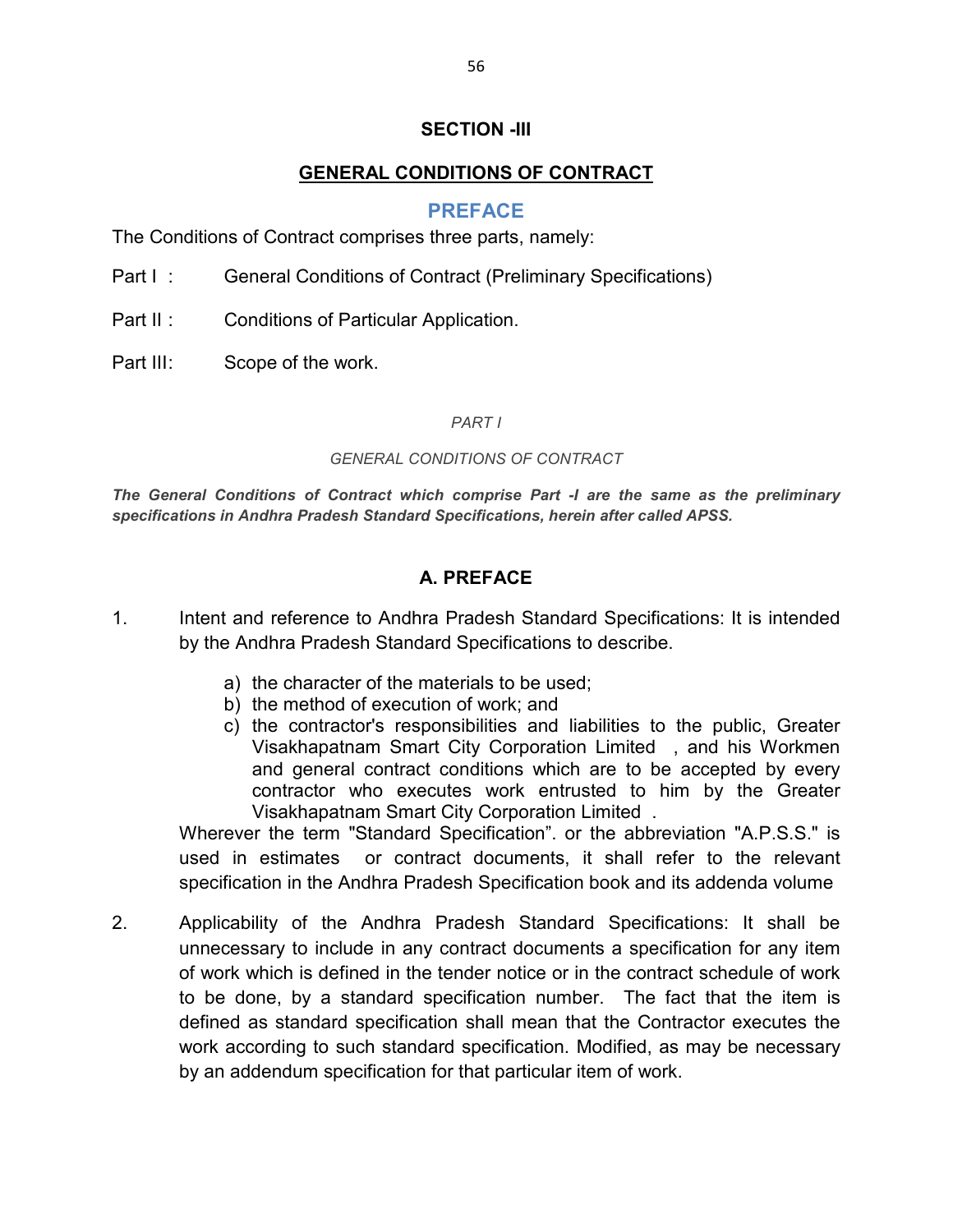This preliminary specification shall apply to all agreements entered into by contractors with the Greater Visakhapatnam Smart City Corporation Limited and shall form an inseparable condition of contract, and it shall not be necessary to append a copy of the same to agreement.

*3.* Contractor to sign in the Divisional (or Sub-Divisional) copy of the A.P.S.S: Every contractor who executes work for the Greater Visakhapatnam Smart City Corporation Limited shall carefully study the standard specification for all items of work which are included in the schedule for work to be done as standard specifications and his obligations under the "Preliminary Specification" which apply to all agreements, and he shall sign in the Divisional office Copy of the A.P.S.S. (or the Sub-divisional copy if so arranged by the Executive Engineer) as evidence that he understands clearly the conditions of contract governing his agreement and accepts the same.

It shall not be necessary for the contractor to sign the Divisional office copy of the A.P.S.S for every contract awarded to him, but his signature therein will be evidence that he accepts the conditions of contract (which includes the standard specifications) as detailed in the A.P.S.S for contract into which he enters. It shall also be the contractor's responsibility by frequent perusal of the Divisional office (or the Sub-Divisional office) copy to become conversant with sanctioned alterations or additions made to the A.P.S.S. as soon as they are made. A separate volume of addenda to the A.P.S.S. will be maintained in each Division (or Sub-Division office as the case may be) in which will be entered all sanctioned corrections and additions. This must also be studied and signed by every contractor before executing an agreement. Interleaving correction slips will not be made for this purpose. The contractor should purchase a book of the A.P.S.S. for his reference while executing work.

- 4. Term "Specification" apart from "Standard Specification": Wherever the term "Specification" is used in contract documents apart from "Standard Specification", it shall mean the specification or plan prepared for the particular item referred to in the document, for the instruction of the contractor in executing that item of work.
- 5. Sub-specifications: Works of a similar nature having many common clauses in their specifications are grouped under one specification number with a "General", preface thereto, and the sub-specifications are therefore given an alphabetical affix.
- 6. Technical Specification: The work shall be carried out in accordance with the IS specifications/ Sewerage Manual / Water Supply manual and the specifications incorporated in the technical specifications included in the Tender / Contract documents.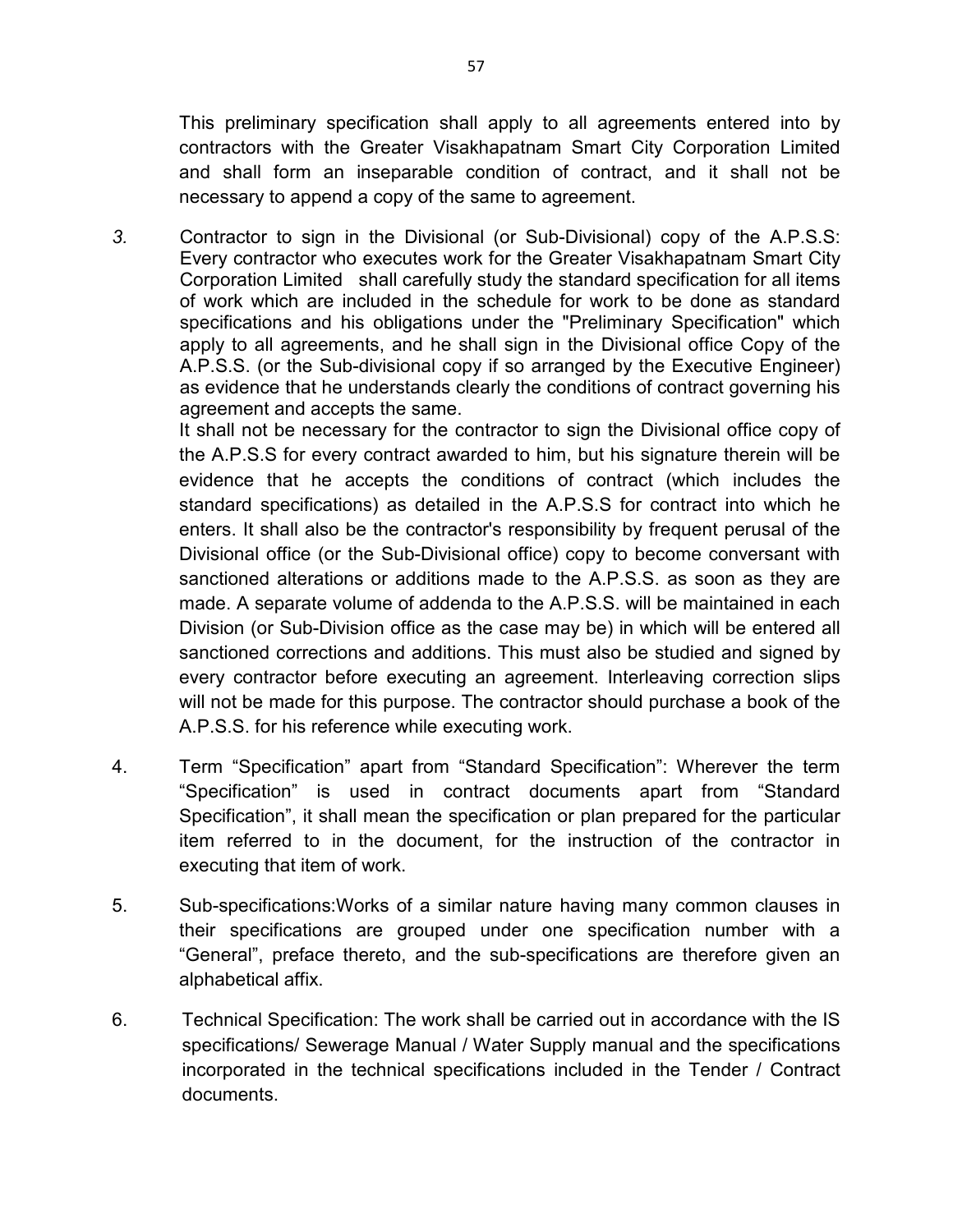- 7. Definition of terms: Wherever the words defined in this clause or pronouns used in contract documents (which include the A.P.S.S.), they shall have the meanings here given.
	- a) Executive Engineer: Wherever the term Executive Engineer is used, it shall be understood to refer the Executive Engineer for the time being in charge of the concerned work under execution or such other departmental assistants or subordinates to whom the Executive Engineer may have delegated certain duties, acting severally within the scope of the particular duty entrusted to them.
	- b) No delegation by Executive Engineer, Superintending Engineer, Greater Visakhapatnam Smart City Corporation Limited or higher authority which affects agreement: It is however, to be distinctly understood that the Executive Engineer or the Superintending Engineer, Greater Visakhapatnam Smart City Corporation Limited or the higher authority who is vested with the powers of acceptance of the particular agreement under reference will make delegation of powers to such assistants or subordinates which in any way affects the agreement and its contract conditions when such agreement is to be or has been accepted by the Executive Engineer or by the other higher authority respectively. The duties of such assistants or subordinates will be solely duties of supervision to ensure compliance with contract conditions.
	- c) Contractor: Wherever the term "Contractor" is used, it shall be understood to refer to the particular person, firm or corporation with whom an agreement has been made by the Executive Engineer or higher authority as the case may be, for executing work defined in the concerned agreement, and for purposes of instructions regarding compliance with contract conditions, it shall include the contractor's authorised agent, who is maintained on the work by the contractor. When two or more contractors are engaged on installation or construction work in the same vicinity, the Executive Engineer shall be authorised to direct the manner in which each shall conduct the work so far as it affects other contractors.
- 8. Evidence of experience: Tenderers shall, if required, present satisfactory evidence to the Executive Engineer that they have been regularly engaged in constructing such works as they propose to execute and that they are fully prepared with the necessary capital, machinery and materials to begin the work promptly and to conduct it as required by the A.P.S.S. and the other specifications for the particular work tendered for, in the event of their tender being accepted.
- 9. Legal address-Notices- Tenderers should give in their tender, their place of residence and postal address. The delivering at the above named place or posting in a post-box regularly maintained by the Post Office Department or sending by letter registered for acknowledgement of any notice, letter or other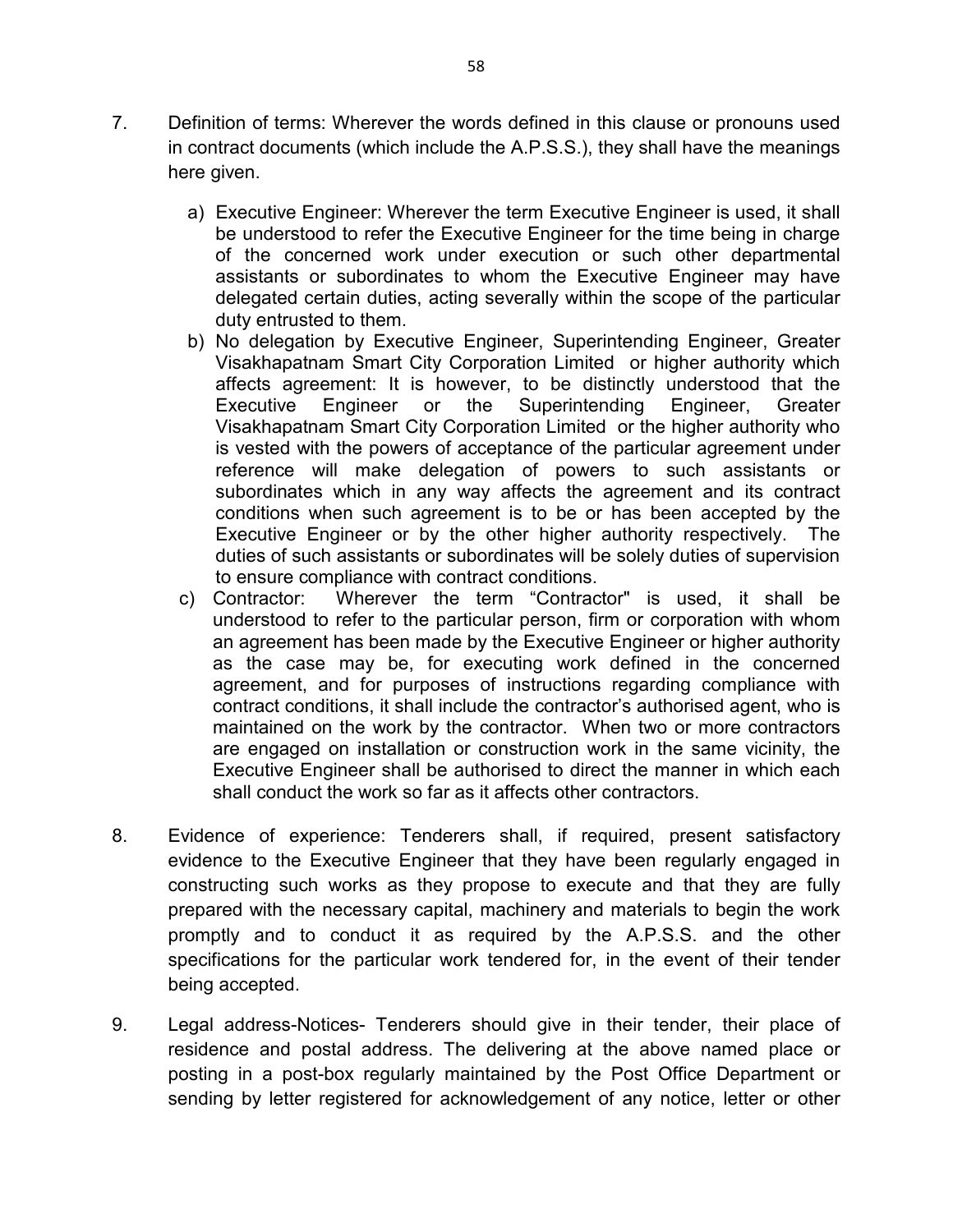communication to the contractor shall be deemed sufficient service thereof upon the contractor in writing as may be changed at any time by an instrument executed by the contractor and delivered to the Executive Engineer.

Nothing contained in the agreement and its contract conditions shall be deemed to preclude or render inoperative the service of any notice, letter, or other communication upon the contractor personally.

# **B. STATEMENT OF APPROXIMATE QUANTITIES IN SCHEDULE-A**

- 10. Tenderers must satisfy themselves by a personal examination of the site of the proposed work, by examination of the plans and specifications and by other means as they prefer as to the accuracy and sufficiency of quantities and all conditions affecting the work and shall not at any time after the submission of their tender, dispute or complain of such statement of quantities nor assert that there was any misunderstanding in regard to the nature or amount of the work to be done nor in consequence apply for extension of time for completion beyond the agreement date.
- 11. Approximate not to mean deviation from drawings and specifications: This declaration of the approximate nature of the statement of quantities in Schedule-A does not, however, in any way imply that the quantities will be increased for departure by the contractor from strict compliance with sanctioned drawings and specifications to suit his own convenience or reduce his costs.
- 12. To compare tenders: The details in Schedule-A are given "for a uniform comparison of lump sum tenders and the tenders are compared and evaluated in accordance with **IT 29 of Section -II".**

**C.DRAWINGS AND SPECIFICATIONS** 

13. Purpose: The contract drawings if any read together with the contract specification are intended to show and explain the manner of executing the work and to indicate the type and class of material to be used.

## 14. **Conformance:**

a) The works shall be carried out in accordance with the directions and to the reasonable satisfaction of the Executive Engineer, in accordance with the drawings and specifications, which form part of the contract and in accordance with such further drawings, details and instructions, supplementing or explaining the same as may from time to time be given by the Executive Engineer.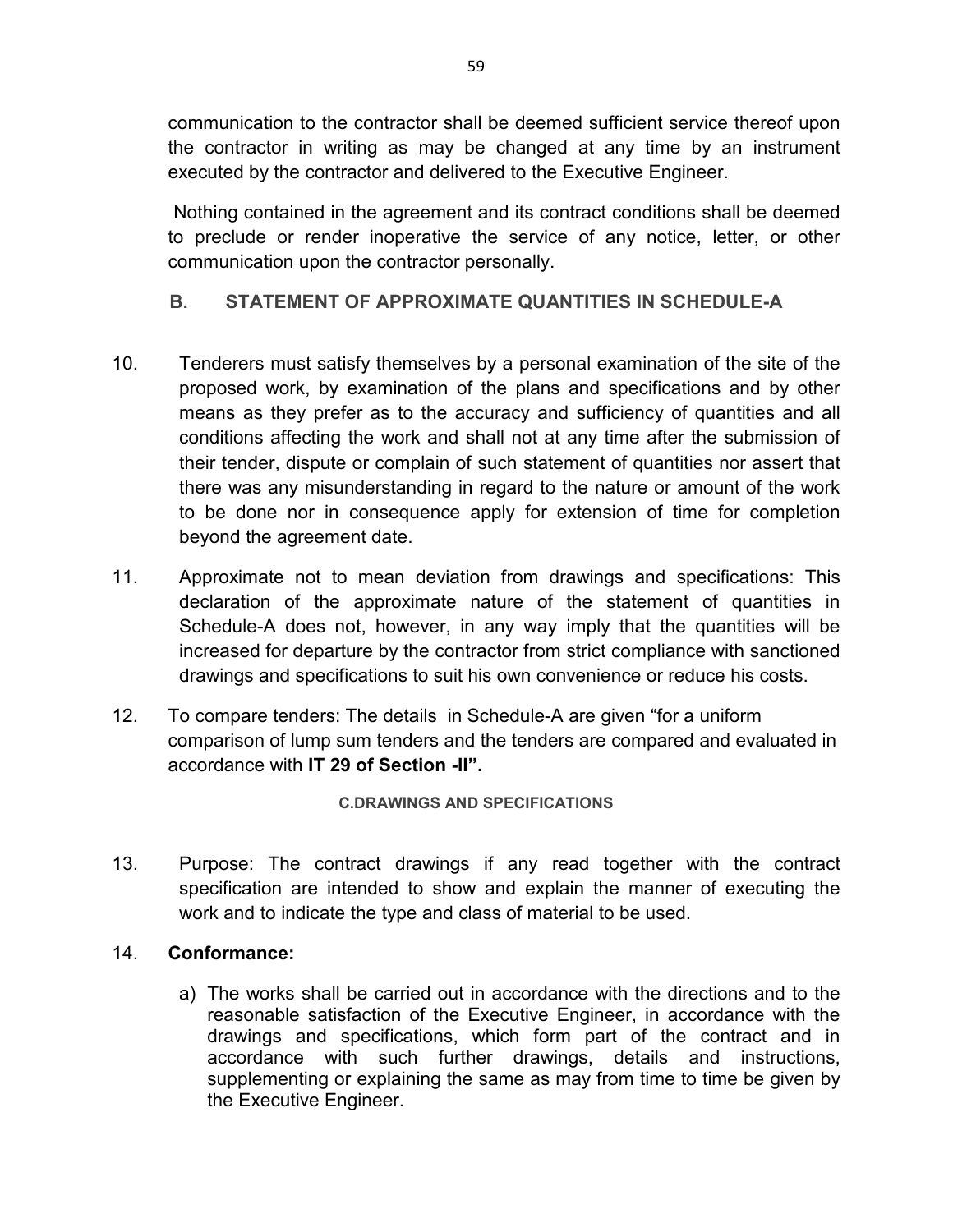- b) If the work shown on any such further drawings or details, or other work necessary to comply with any such instructions, directions or explanations, be in the opinion of the contractor, of a nature which the schedule rate in the contract does not legitimately cover, he shall before proceeding with such work, give notice in writing to this effect to the Executive Engineer. In the event of the Executive Engineer and the contractor failing to agree as to whether or not there is any excess rate to be fixed and the Executive Engineer deciding that the contractor is to carry out the said work, the contractor shall accordingly do so, and the question whether or not there is any excess, and if so the amount thereof, shall, failing agreement, be settled by an arbitrator as provided in the arbitration clause, unless the subject is one which is left to the sole discretion of the Executive Engineer under the clauses of this preliminary specification, and the contractor shall be paid accordingly.
- c) It shall be the responsibility of the contractor to give timely notice to the Executive Engineer, regarding anything shown on the drawings and not mentioned in the specifications, or mentioned in the specifications and not shown on the drawings, or any error or discrepancy in drawings or specifications and obtain his order thereon. Figured dimensions are to be taken and not those obtained from scaling the drawings. In any discrepancy between drawings and specifications, the latter shall prevail. In any such case or in case any feature of the work is not fully described and set forth in the drawings and specifications, the contractor shall forthwith apply to the Executive Engineer for such further instructions, drawings, or specifications as he requires, it being understood that the subject is to be dealt with under building procedure of best modern practice. The Executive Engineer will furnish the further instructions, drawings, or specifications, if in his opinion, they are required by competent workmen, for the proper execution of the work.
- 15 Variations by way of modifications, omissions or additions:
	- a) For all modifications, omissions from or additions to the drawings and specifications, the Executive Engineer will issue revised plans, or written instructions, or both and no modification, omission or addition shall be made unless so authorised and directed by the Executive Engineer in writing.
	- b) The Executive Engineer shall have the privilege of ordering modifications, omission or additions at any time before the completion of the work and such order shall not operate to annul those portions of the specifications with which said changes do not conflict.
- 16. Copies of drawings and specifications: One copy of the available drawings and specifications for (apart from the A.P.S.S. a copy of which the contractor should purchase for his reference) shall be furnished free of cost to the contractor for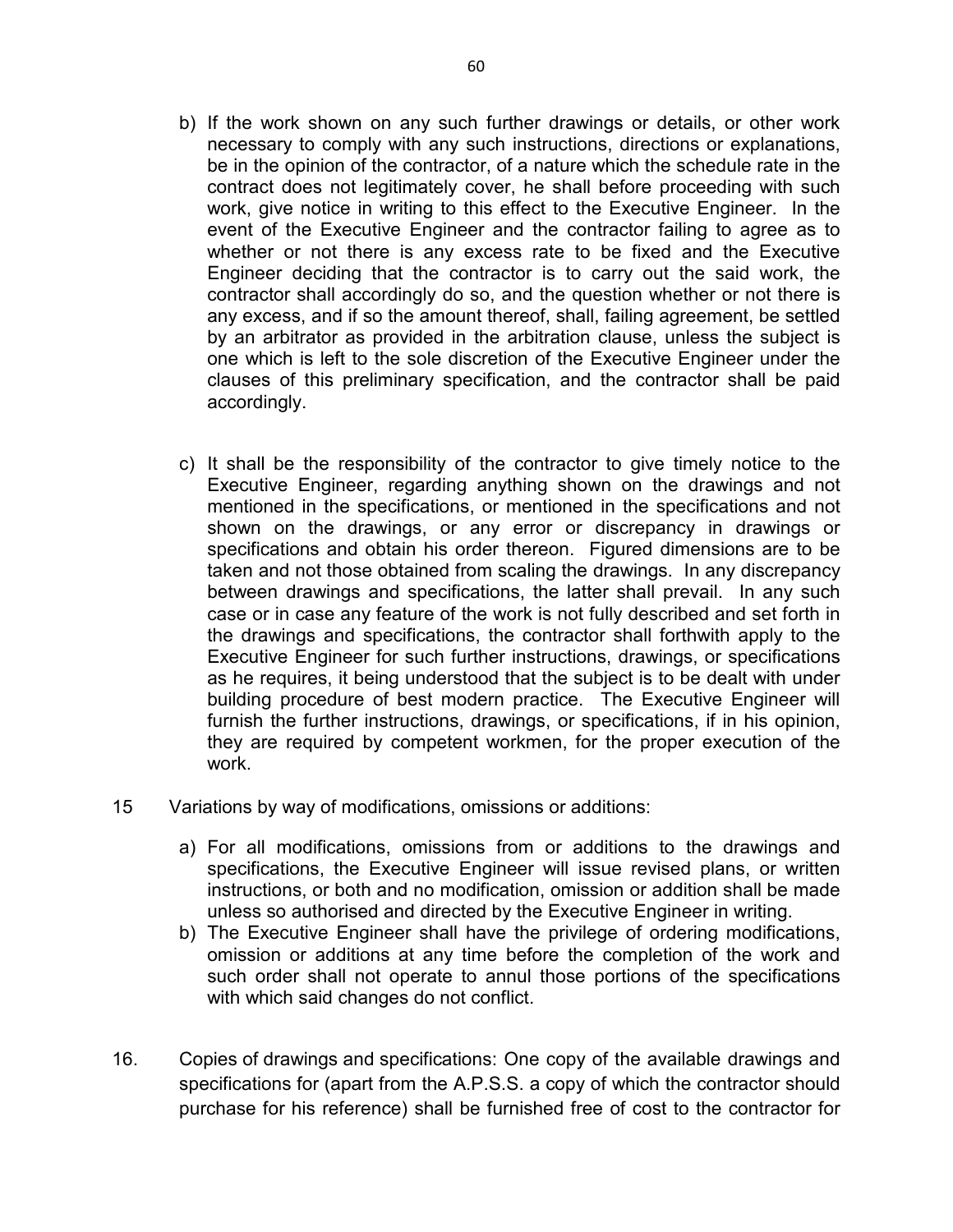his own use. Such copies and copies of supplementary details furnished by the Executive Engineer shall be kept on the work until the completion thereof, and the Executive Engineer shall at all times have access to them.

- 17. Signed drawings No authority to the contractor: No signed drawing shall be taken as in itself an order for variation, unless either it is entered in the agreement schedule of drawings under proper attestation of the contractor and the Executive Engineer, or unless it has been sent to the contractor by the Executive Engineer with a covering letter confirming that the drawing is an authority for variation for the contract under reference.
- 18 Finished sizes: The whole of the specified or figured dimensions or drawings are to be finished sizes, after dressing or planning or cutting, subject however to the condition that, unless marked "net," 1.5mm will be allowed for planning for each planed finished surface of wood work, when the contractor is permitted to use carefully sawed market size cut scantlings. This allowance will only be permitted in the case of sections 15mm thick or over. The figure dimensions of masonry walls and reinforced concrete are exclusive of the thickness of plaster or skirting or cement or wall linings, unless otherwise specifically stated.

# **D. MATERIALS AND WORKMANSHIP**

- 19. To be the best quality: All materials, articles, and workmanship shall be the best of their respective kinds for the class of work described in the contract specification and schedule, materials being obtained from sources approved by the Executive Engineer. The word "best" as used in these specifications shall mean, that in the opinion of the Executive Engineer there is no superior quality of material or finish of articles on the market and that there is no better class of workmanship available for the nature of the particular item described in the contract schedule. The contractor shall, upon the request of the Executive Engineer, furnish him with the vouchers to prove that the materials are such as are specified. Samples of materials shall be furnished at the contractor's expense to the Executive Engineer when called for in the tender notice or ordered to be furnished by the Executive Engineer prior to execution of any work.
- 20. Conventions for proportions: Wherever the proportions are written by figures without further description and there the meaning is otherwise clear as to which figures is intended to apply to each material, then the usual conventions will be understood to apply: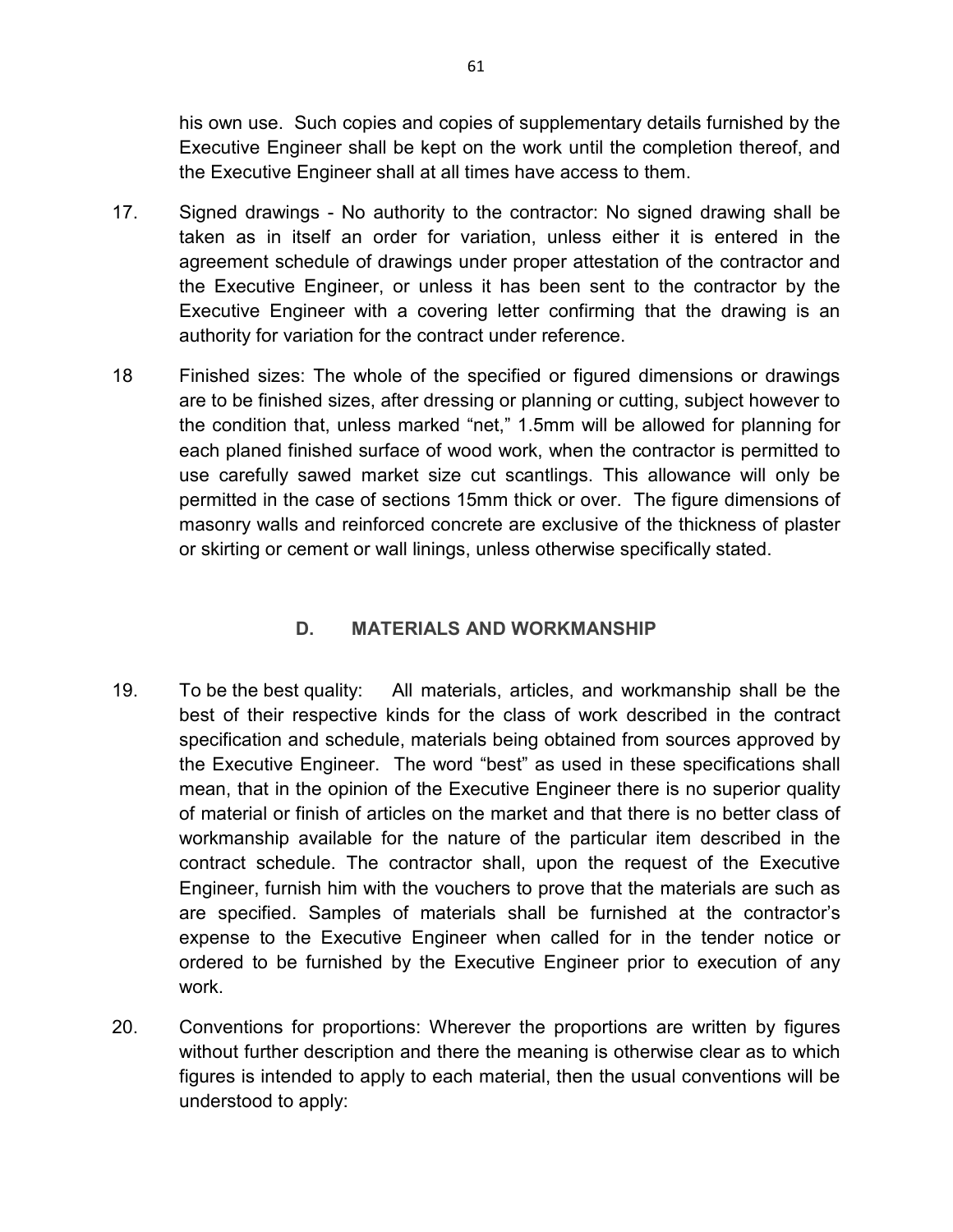For example:

1:2 means 1 cement and 2 sand;

1:2:4 means 1 cement, 2 sand, and 4 broken stone (or other aggregate in accordance with the context).

- 21. Measurement and mixing: In the case of loose materials such as lime, sand, cement broken stone, surki, mortar, etc., the proportions demanded by the specifications must be measured in properly constructed measuring boxes or weighment, or in such other manner as shall be instructed by the Executive Engineer. Measurement is not to be done in loose heaps when intimate mixtures such as mortar, concrete, etc., are to be formed. The mixing must always be done on closely constructed platforms so that there will be no leakage of any of the materials through the floor of the platform and also so that no foreign material can be incorporated during the mixing. These platforms must be approved by the Executive Engineer. The cost of such measuring boxes and platforms and all the work referred to herein shall be borne by the contractor.
- 22. Data: The materials and labour utilised in the execution of work by the contractor shall not be less than that given in the A.P. P.W.D. standard data for the relevant item.
- 23. Layout of material stacks: The contractor shall deposit materials for the purpose of the work on such parts only of the ground as may be approved by the Executive Engineer. He shall submit, for the approval of the Executive Engineer, before starting work, a detailed site survey clearly indicating positions and areas where materials shall be stacked and sheds built.
- 24. The Contractors have to make their own arrangements for supply of all the construction materials such as cement, reinforced steel, H.T. wire, M.S. structural, M.S. pipe, etc. Further the contractor shall be responsible for payment of applicable duties and taxes, insurance, transport etc.
- 25. Contractor liable for materials supplied by Government: The contractor shall be responsible for all material and other articles and things which may be supplied by Government from the time he takes delivery thereof and shall use them only for the purposes of this contract and shall make good any loss, damage, wastage or undue wear and tear that may take place from whatever cause and pay to Government for such loss, damage, wastage or undue wear and tear such sum as the Executive Engineer may determine.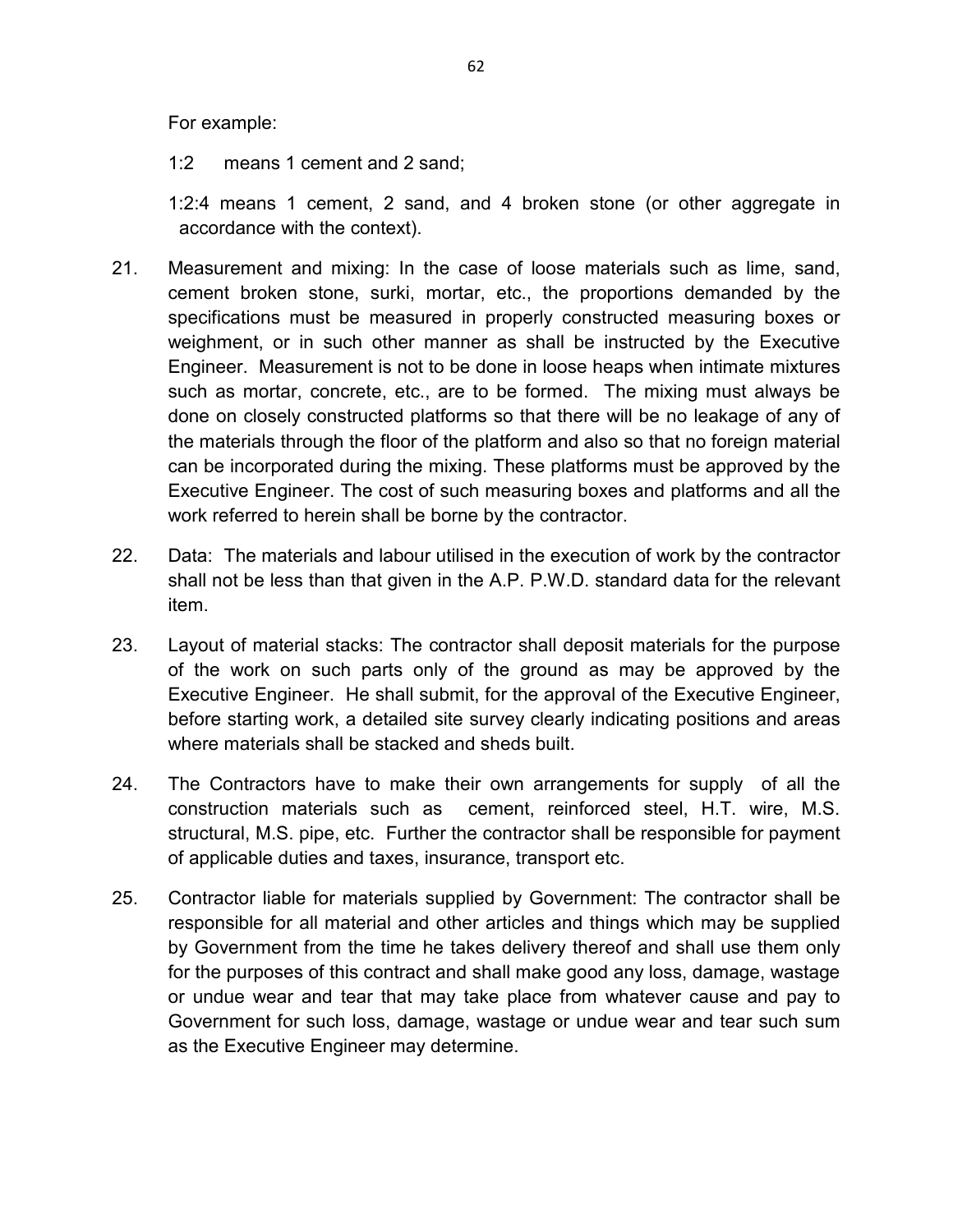- 26. Test inspection and rejection of defective material and work:
	- a) The contractor shall provide proper facilities at all times, for the testing of materials, and inspection of the work by the Executive Engineer, and the Executive Engineer shall accordingly also have access at all times to the place of storage or manufacture where materials are being made for use under the contract to determine that manufacture is proceeding in accordance with the drawings and specifications.
	- b) The contractor shall, upon demand, also forward for the Executive Engineer's inspection, test certificates supplied by the vendors, when he is purchasing consignments of cement, steel and other materials in respect of which such certificates are usually available.
	- c) The Executive Engineer shall have power to reject at any stage, any work which he considers to be defective in quality of material or workmanship and he shall not be debarred from rejecting wrought materials by reason of his having previously passed them in an un-worked condition. Any portion of the work or materials rejected or pronounced to be inferior or not in accordance with the drawings and specifications, shall be taken down and removed from the work-site at the contractor's expense, within 24 hours after written instructions to that affect have been given by the Executive Engineer. Replacement shall at once be made in accordance with the specifications and drawings, at the contractor's expense. In case of default on the part of the contractor to carry out such orders, the Executive Engineer shall have power to employ and pay other persons to carry out the orders at the contractor's risk and all expenses consequent thereon and incidental thereto shall be borne by the Contractor. In lieu of rejecting work not done in accordance with the contract, the Executive Engineer may allow such work to remain, and in that case shall make such allowance for the difference in value, as in his opinion may be reasonable.
	- d) Works opened for inspections: The contractor shall at the request of the Executive Engineer, within such time as the Executive Engineer shall name, open for inspection any work covered up; and should the contractor refuse or neglect to comply with such a request, the Executive Engineer may employ workmen to open up the same. If the said work has been covered up in contravention of the Executive Engineer's instructions, or if on being opened up, it be found not in accordance with the drawings and specifications or the written instructions of the Executive Engineer, the expenses of opening it and covering it up again, whether done by the contractor or such other workmen, shall be borne by, or recovered from the contractor. If the work has not been covered up in contravention of such instructions, or if on being opened up it be found to be in accordance with the drawings and specifications or the written instruction of the Executive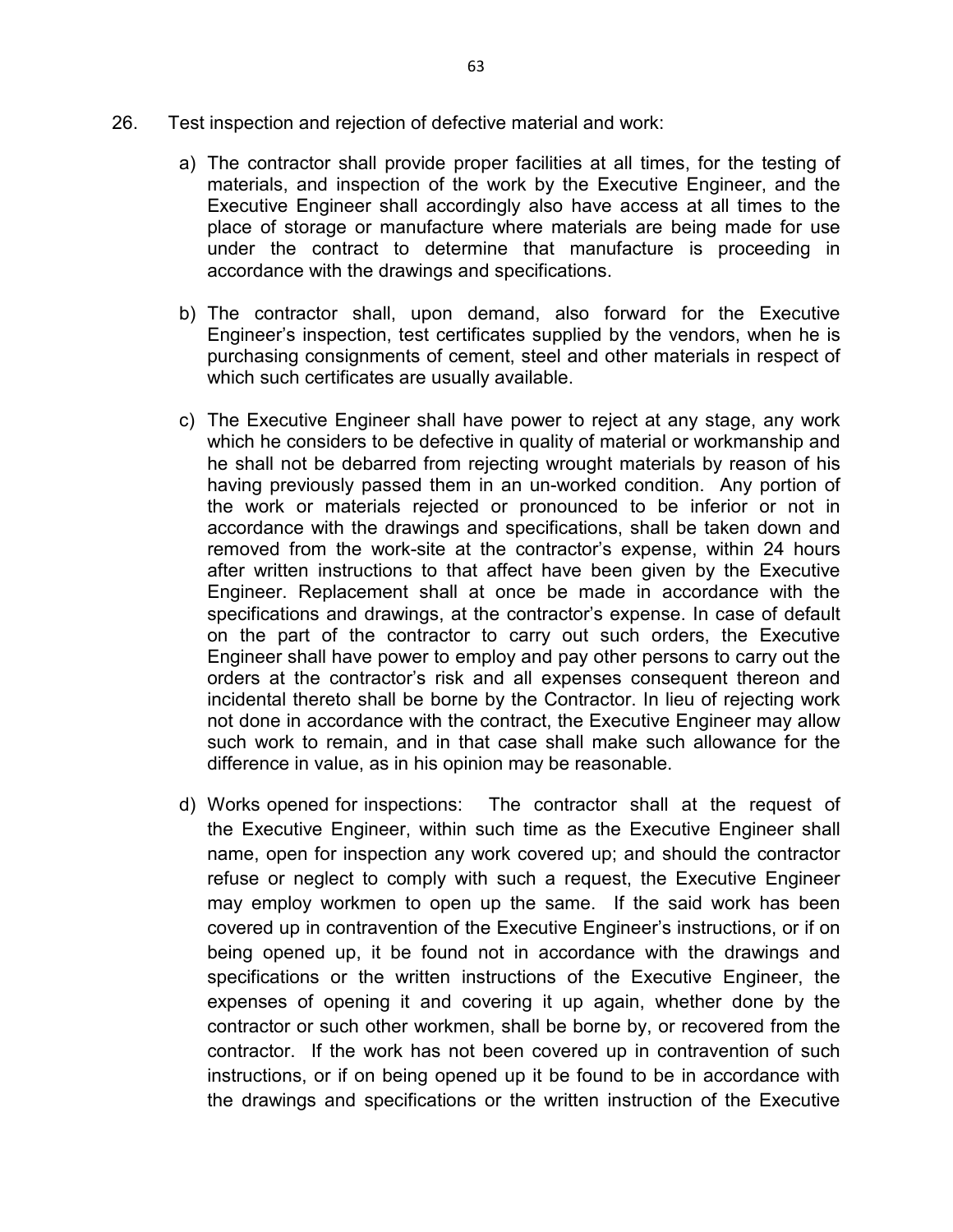Engineer, then the expense aforesaid shall be borne by the Government and shall be added to the contract sum, provided always that in the case or foundations, or any other urgent work so opened up and requiring immediate attention, the Executive Engineer shall, within reasonable time after the receipt of a notice from the contractor that the work has been so opened, make or cause the inspection thereof to be made, and at the expiration of such time if such inspection shall not have been made, the contractor may cover up the same, and shall not be required to open it up again for inspection except at the expense of Government.

e) The Contractor has to make arrangements for the inspection of all materials including Civil, Mechanical and Electrical items at the Government laboratories/Universities and all the costs towards testing of materials including Civil, Mechanical and Electrical items shall be borne by the contractor. The testing of materials shall be made as per the relevant I.S Specifications and as instructed by the Engineers/consultant of the Greater Visakhapatnam Smart City Corporation Limited at site .

# **f) Expenses of the Managing Director / Superintending Engineer, Engineer or Engineer's representative for testing of material :**

 The cost to be incurred towards travel charges including Boarding and Lodging expenses for the visit of the Managing Director / Superintending Engineer/Engineer/Consultant of Greater Visakhapatnam Smart City Corporation Limited or the Engineer's representatives for the tests specified in the contract shall be borne by the Contractor. Within India, the mode of travel shall be by rail in first class or A.C. 2 Tier in the case of officers' up to Engineer or his representative and by air in the case of Superintending Engineer or Managing Director . Outside the country it shall be by Air from Visakhapatnam for any officer. Lodging and Boarding shall be not less than three star for stay within India and for stay outside the country, it will be of appropriate class. Cost towards repetition of tests shall be borne by the contractor. Similarly, the cost incurred by Greater Visakhapatnam Smart City Corporation Limited for the visits made where tests could not be conducted due to non-readiness/Non compliance of the specification of equipment and material shall be recovered from contractor.

27. Defects, shrinkage, etc., after completion:Any defects, shrinkage or other faults which may appear within defect liability period arising, in the opinion of the Executive Engineer, from faulty materials or workmanship not in accordance with the drawings and specifications or the instructions to the Executive Engineer, shall, upon the directions in writing of the Executive Engineer, and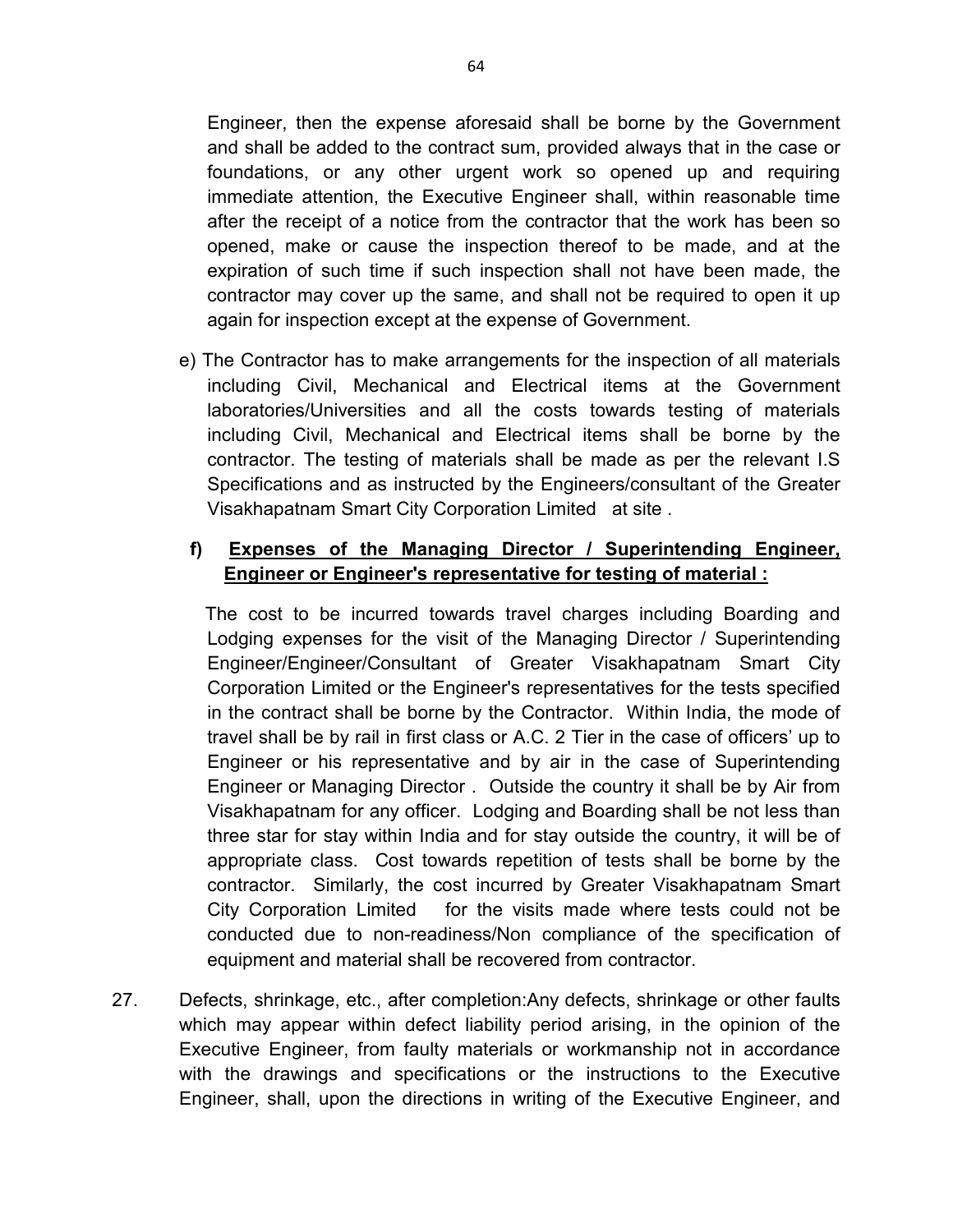within such reasonable time as shall be specified therein, be amended and made good by the contractor at his own cost, unless the Executive Engineer shall decide that the contractor ought to be paid for the same at the rates agreed or such reduced or other rates as the Executive Engineer may fix and incase of default, the Executive Engineer may employ and pay other persons to amend and make good such defects, shrinkage or other faults or damage, and all expense consequent thereon and incidental thereto shall be borne by the contractor.

- 28. Executive Engineer's decision: To prevent disputes and litigation, it shall be accepted as in inseparable part of the contract that in matters regarding materials, workmanship, removal of improper work, interpretation of the contract drawings and contract specifications, mode of procedure, and the carrying out of the work, the decision of the Executive Engineer shall be final and binding on the contractor, and in any technical question which may arise touching the contract, the Executive Engineer's decision shall be final and conclusive. In the case of any difference between Executive Engineer and contractor on matters regarding materials, workmanship, removal of improper work, interpretation of contract drawings and contract specifications, mode of procedure and the carrying out of the work, the contractor shall have a right of appeal to the next higher authority viz., the Superintending Engineer, Greater Visakhapatnam Smart City Corporation Limited of the circle, and the decision of the latter shall be final and conclusive.
- 29. Dismissal of Workmen: The contractor shall, on the request of the Executive Engineer, immediately dismiss from the works any person employed thereon who may, in the opinion of the Executive Engineer, be incompetent or misconduct himself, and such person shall not be again employed on the works without the written permission of the Executive Engineer, but the contractor may appeal to the Superintending Engineer, Greater Visakhapatnam Smart City Corporation Limited of the circle against such dismissal.
- 30. Contractor's maistri or agent and Contractor's staff: The contractor shall, in his own absence keep constantly on the works a competent maistri or agent, and any directions or explanations given by the Executive Engineer or his representatives to such maistri or agent shall be held to have been given to the contractor.

 The Contractor shall further provide all staff which is necessary for the supervision execution and measurement of the work to ensure full compliance with the terms of the contract. The Contractor irrespective of his class, shall be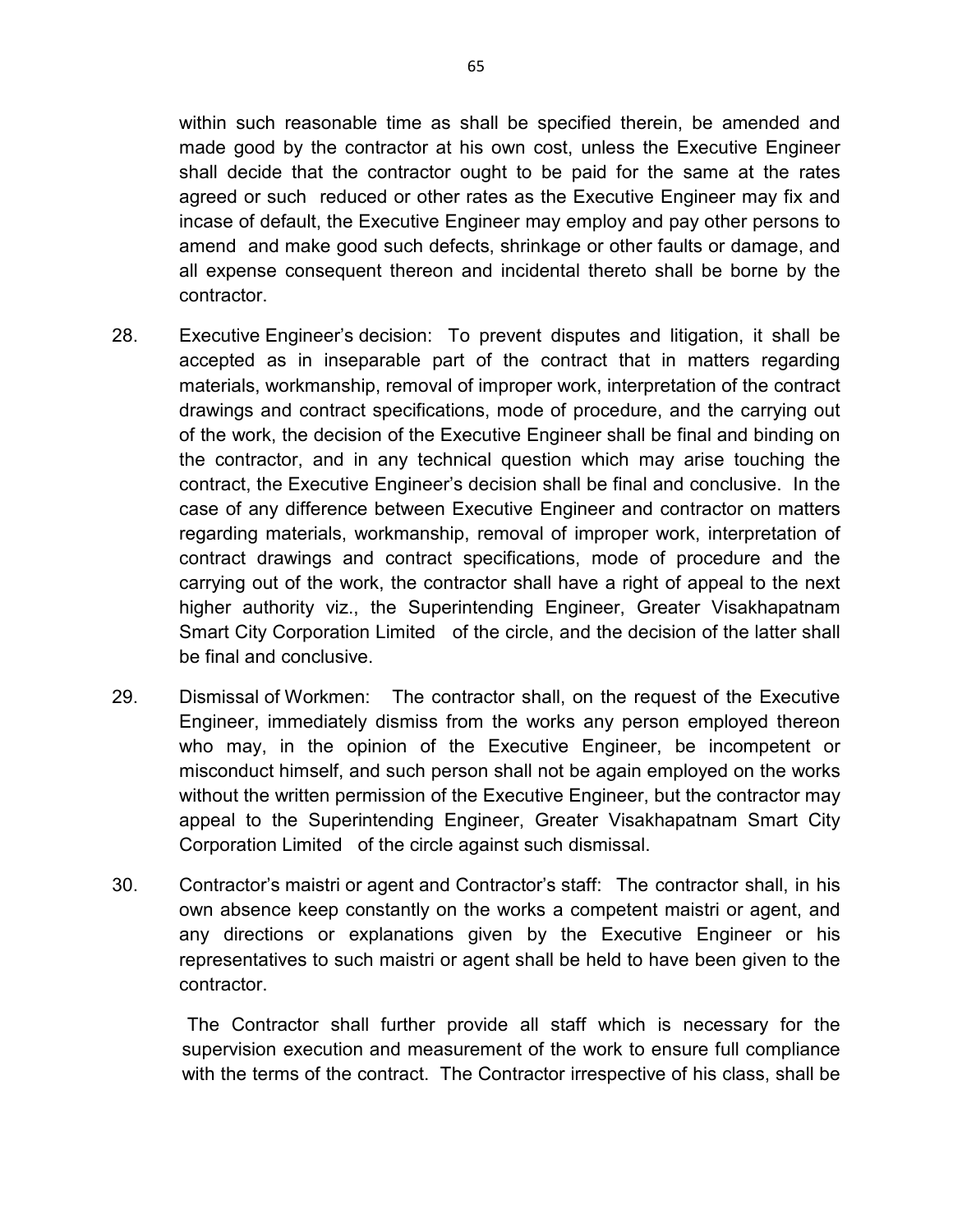required to employ as follows, technical personnel on each work costing more than Rs.50,000/- under the contract, at his own cost.

| <b>COST OF WORK</b>                     | <b>SUCH OF TECHNICAL STAFF</b>                  |
|-----------------------------------------|-------------------------------------------------|
| From Rs.50,000/- to Rs.1.00 Lakh.       | One ITI Certificate holder.                     |
| From Rs.1.00 Lakh to Rs.5.00<br>Lakhs.  | One Diploma holder.                             |
| From Rs.5.00 Lakh to Rs.15.00<br>Lakhs. | One Graduate Engineer or Two Diploma<br>holders |
| Above Rs.15.00 lakhs                    | One Graduate Engineer and One Diploma<br>holder |

The appointment of the staff shall be on full time basis and they shall be available at work site during working hours personally checking all items of works and paying special work as may demand special attention i.e., Reinforced Cement Concrete work etc. and also whenever required by the Engineer in-charge to enforce instructions.

In case of failure of the Contractor to employ technical staff as above, recovery shall be made from his bills at the following rates.

| Cost of Work                                        | Rate of recovery |
|-----------------------------------------------------|------------------|
|                                                     | per Month        |
| Between Rs.50,000/ and Rs.1.00 Lakh.<br>$1_{\cdot}$ | Rs. 4,000/-      |
| 2. Rs. 1.00 Lakh to Rs. 5.00 Lakhs.                 | Rs. 5,000/-      |
| 3. Rs. 5.00 Lakhs to Rs. 15.00 Lakhs.               | Rs. 6,000/-      |
| 4. Rs.15.00 Lakhs and above                         | Rs. 10,000/-     |

The Contractor shall inform the Greater Visakhapatnam Smart City Corporation Limited in case there is any change in any of their technical staff for any reasons.

Each member of the technical staff shall submit a declaration form (enclosed) before entering into agreement with Greater Visakhapatnam Smart City Corporation Limited .

The Contractor shall also furnish with the tender the details of technical staff proposed to be employed in the form appended to the tender.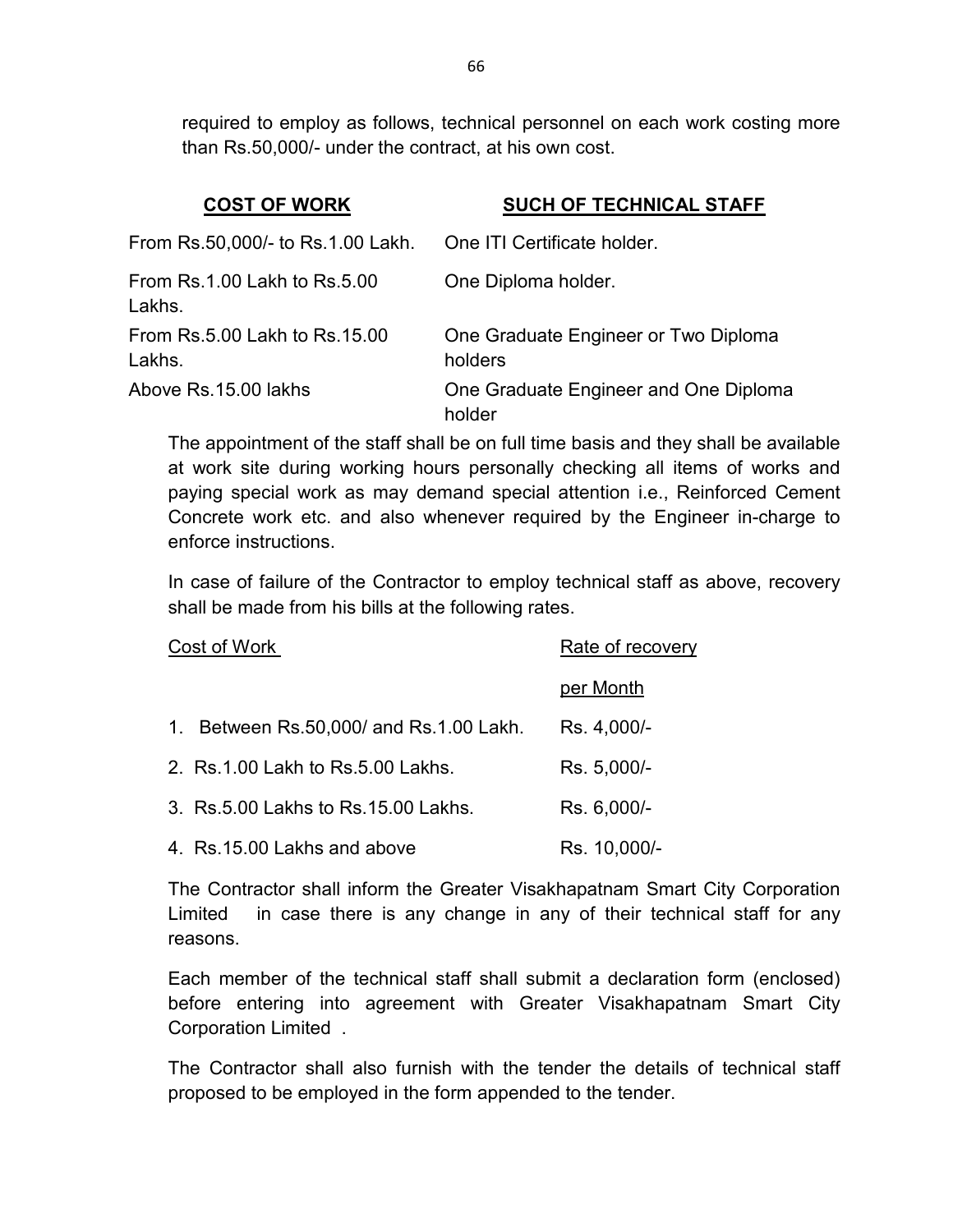31. Greater Visakhapatnam Smart City Corporation Limited . maistries or agents: The Greater Visakhapatnam Smart City Corporation Limited . may be represented on the works by an agent, clerk of the works, or maistri who is not borne on the official list of officers and subordinates of the GVSCCL. He (if appointed) shall, in the absence of the Executive Engineer, furnish the contractor with the Executive Engineer's or his representative's instructions and directions as to the progress and execution of the works and the contractor shall duly comply with such instructions and directions and shall, on the written requisition of the maistri, clerk of works or agent, stay the further progress of any portion of the works which in his judgement is being constructed with unsound or improper materials or workmanship, until the opinion and determination of the Executive Engineer shall be obtained thereon, but such maistri, clerk of works or agent, is to have no power whatever to order any extra works or deviation from the specifications and drawings.

#### **E. INCLUDED IN THE CONTRACT RATES**

The items mentioned in this section 'E' are to be provided by the contractor and are therefore to be allowed for in his contract rates for the various items of work in the contract schedule, not withstanding any contrary manual procedure claimed by the contractor, unless there are definite superseding instructions in the specifications relating to the contract in question.

- 32. Defining contract schedule rates: The rate entered in a contract schedule for any class of work shall be for finished work in situ and shall include all contingent expenses whether direct construction expenses involved in the building in place in accordance with the drawings and specifications, or whether they be expenses imposed by an outside authority such as a local body. Such contingent expenses shall not entitle the contractor to claim an extra in respect thereof.
- 33. Carriage: (a) Rates for finished work shall always include the cost of conveyance and all leads, lifts, loading, unloading and stacking in the manner and at the place ordered by the officer in immediate charge of the work, unless circumstances necessitate provision for a separate schedule item, in which case such will be specified in the tender notice or schedule. When materials are supplied by GVSCCL, the place of supply shall be specified in the Descriptive Specification Sheet mentioned in the Tender Notice and no extra payment will be made for conveyance, leads lifts, loading, unloading or stacking. If the place of supply is not so specified, the parties intending to tender should obtain the information from the Executive Engineer before tendering. Otherwise, the absence of information in regard to place of supply will not entitle the contract to any extra payment.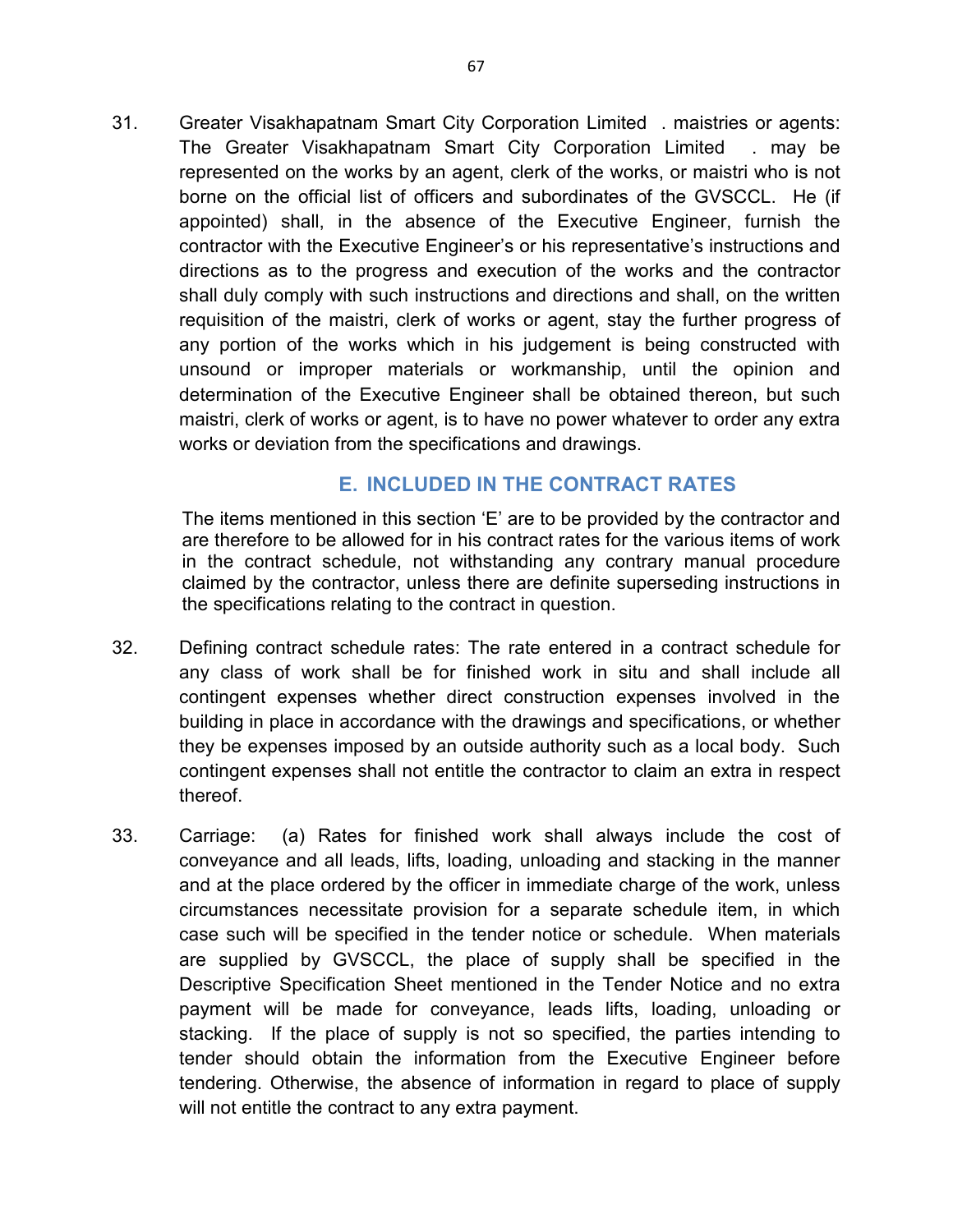- (b) Wherever the term "carriage" or "conveyance" is used in a schedule item, it shall, in the absence of other schedule provision or modifying description in the specification, be taken to include all leads, lifts, loading, unloading and stacking in uniform stacks to the satisfaction of the Executive Engineer, with careful attention to close packing in the case of materials which are to be measured in stacks as a basis of payment for finished work.
- **Note**: In the case of important leads and lifts as may occur in River Conservancy and other such works, where lifts over flood banks and long leads may be involved, it is usual to make separate schedule item provision with a specification defining the exact work to be done for each tendered rate. Payment for carriage will ordinarily be by bulk or weight at a mileage rate between specified places and on the basis of the method adopted in the standard schedule of rates for carriage of materials. The distance will be measured by the nearest practicable and cheap route whether metalled or unmetalled road or cart-track.
- (c) When carts or vehicles of any sort are engaged by the day, the quantity of material to be conveyed, the distance to be travelled and the number of trips to be made shall, if he considers it necessary, be fixed by the Executive Engineer.
- (d) The contractor is responsible for making good all loss in transporting materials entrusted to him or his agents, whether caused by wastage, breakage, theft, or any other cause.
- (e) No payment shall, in any case, be made for the return trip with carts empty. Where there are loads also for the return trip, the agreement rates should allow for the reduced cost thereby on each set of materials so conveyed.
- 34. Construction Plant : The contractor shall include in his tendered price, and shall provide and install all necessary construction plant and shall use such methods and appliances for the performance of all the operations connected with the work embraced under the contract as will secure a satisfactory quality of work and rate of progress which, in the opinion of the Executive Engineer, will ensure the completion of the work within the time specified. If at any time before the commencement, or during the progress of the work, or any part of it, such methods or appliances appear to the Executive Engineer to be insufficient or inappropriate for securing the quality of the work required, or the said rate of progress, he may order the contractor to increase their efficiency, or to improve their character, and the contractor shall comply with such orders; but the failure of the Executive Engineer to demand such increase of efficiency or improvement shall not relieve the contractor from his obligation to secure the quality of work and the rate of progress required by the contract, and the contractor alone shall be responsible for the efficiency and safety of his plant, appliances and methods.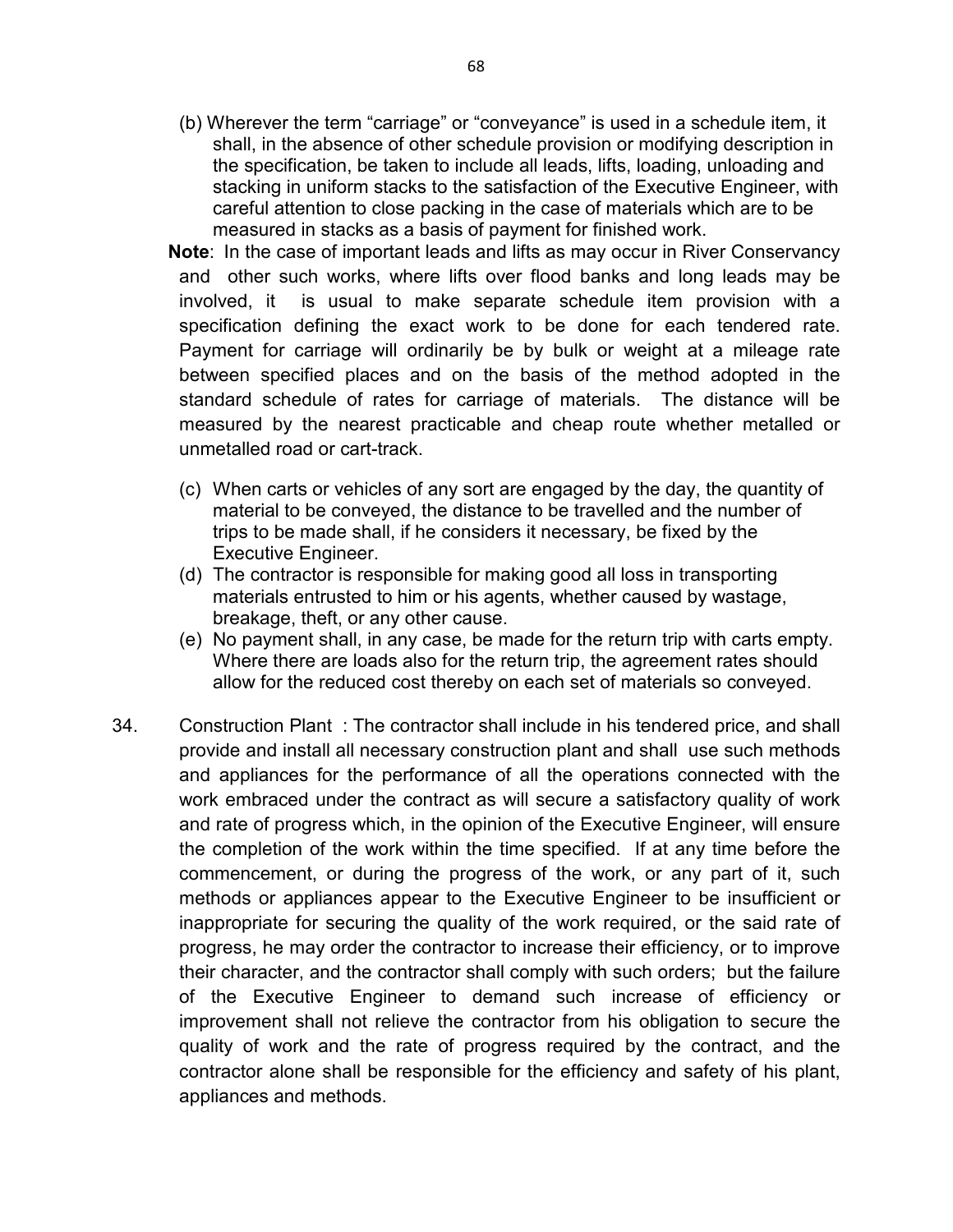If the department intends to supply any tools and plant to the contractor on hire, the details of such tools and plant, the hire charges leviable and the terms of hiring them should invariably be specified in the tender schedules and in the agreement, and the same should not be varied during the contract period. If, however, the department is not able to supply any of the tools and plant indicated in the agreement, the contractor shall claim no compensation but can only claim reasonable extension of contract time. If any other tools and plant, that are available with the department but are not indicated in the agreement, are supplied to the contractor during the course of the work, the hire charges and conditions of hire prevailing in the department at the time of actual supply shall be applicable.

- 35. Scaffolding instructions: All requisite scaffolding shall be provided at the contractor's'' expense and shall be double, i.e., it must have two sets of upright supports. Care must be taken to ensure the safety of the work people and the contractor must comply with such instructions as the Executive Engineer may issue to ensure such safety. The contractor will be entirely responsible for any damage or injuries to persons or property resulting from ill- erected scaffolding, defective ladders, or otherwise arising out of his default in this respect.
- 36. Temporary structures: The contractor shall erect and maintain at his own cost temporary weather-proof sheds at such places and in a manner approved by the Executive Engineer for keeping materials under cover. The contractor shall also provide and maintain at his own expense such temporary fences, guards bridges and roads as may be necessary for the execution of his contract work or for safeguarding or accommodating the public. If the Executive Engineer shall order any departure from any arrangements made by the contractor, the contractor shall comply with such orders as the Executive Engineer may issue to safeguard or accommodate the public. Sheds for housing workmen shall be provided at the contractor's expense, if in the opinion of the Executive Engineer such are necessary or desirable.
- 37. Water and lighting: The contractor shall pay fees and provide water and light as required from Municipal mains or other sources, and shall pay all charges therefor (including storage tanks, meters, etc.,) for the use of the works and workmen, unless otherwise arranged and decided on, in writing, with the Executive Engineer. The water for the works shall satisfy the physical and chemical standard as per IS 456.
- 38. Latrines for work people: The contractor shall provide and erect, prior to the commencement of work, sufficient latrines for the use of the workpeople, male and female, and shall keep the same disinfected and clean at all times during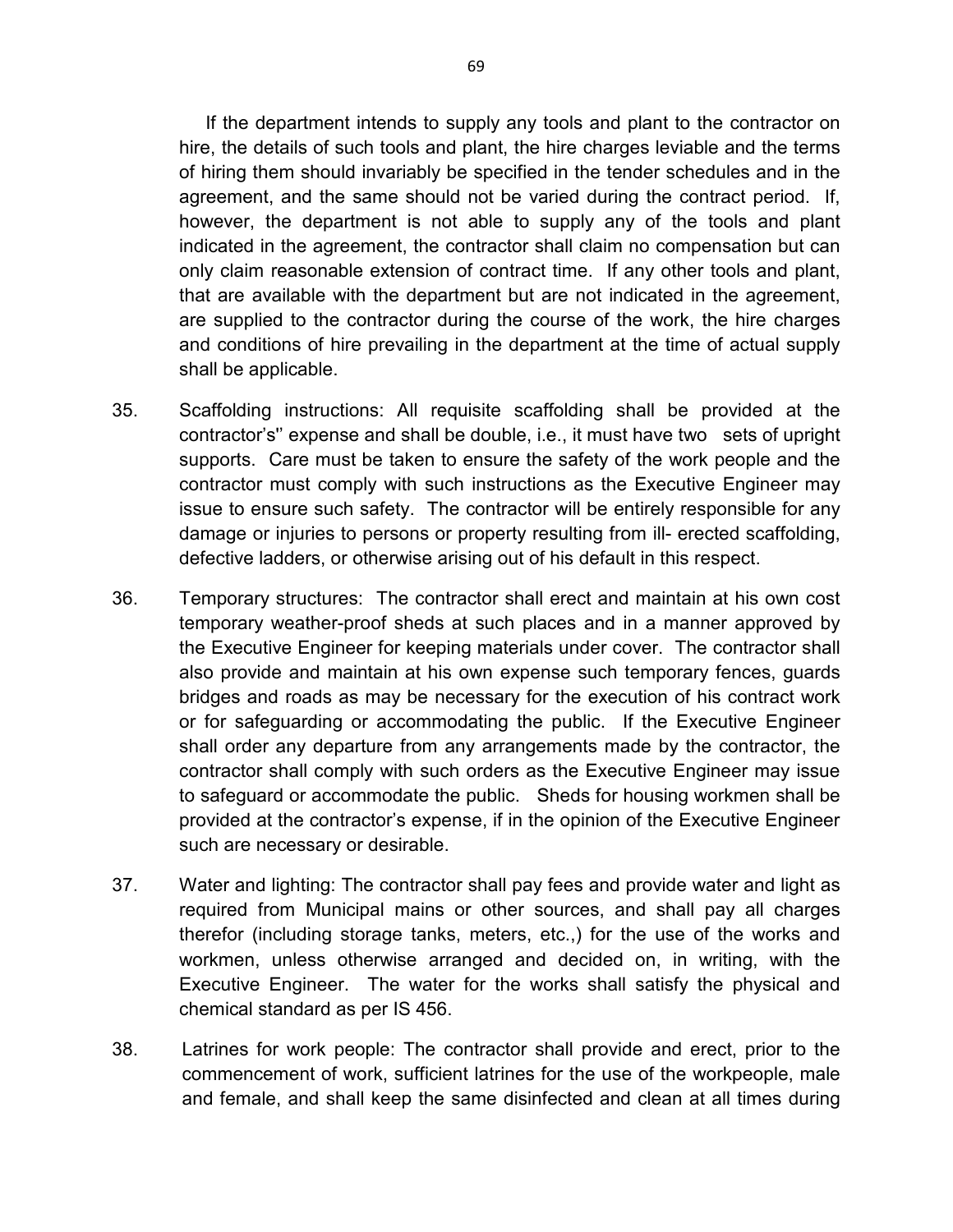the progress of the works, and shall remove the same, disinfect the ground and make good all damage on the completion of the work.

- 39. Sun protection, keeping dry and pumping: The contractor shall at his own expense arrange all requisite protection of the work and materials against sun or rain effects and shall keep all portions of the work free from water to the satisfaction of the Executive Engineer and shall use his own plant for the purpose, unless otherwise specifically provided in the contract specifications.
- 40. Seigniorage charges will be recovered as per G.O.M.S No 100Dt.31.10.2015 of Industries and commerce (M-I) Department.
- Setting out works: The Contractor shall be responsible for the true and proper setting out of the works at his own cost in relation to original points, lines and levels of reference proposed by the Contractor and approved by the Executive Engineer in writing and for the correctness of the position, levels, dimensions and alignment of all part of the works and for the provisions of all necessary instruments, appliances and labour in connection therewith. If, at any time during the progress of the works, any error shall appear or arise in the position, levels, dimensions or alignment of any part of the works, the Contractor, on being required so to do by the Executive Engineer or his representative, shall at his own cost rectify such error to the satisfaction of the Executive Engineer or his representative. The checking of any setting out or of any line or level by the Executive Engineer or his representative shall not in any way relieve the Contractor of his responsibility for the correctness thereof and the Contractor shall carefully protect and preserve all bench-marks, sight-rails, pegs and other things used in the setting out the works.
- 42. Cleaning up during progress and for delivery pollution of the site and its environs: The Contractor shall make every effort to ensure the cleanliness of the site and shall take all steps necessary to prevent the pollution of the site and the surrounding environment through the adoption of appropriate working policies and procedures. Particular care shall be taken to control the following :
	- (a) pollution of the air: especially: excessive noise, the lighting of open fires, release of dust and other materials from open vehicles, e.g. soil (preferably by covering all such vehicles), and poor quality exhaust emissions from mechanical plant
	- (b) the pollution of the ground, water resources and water services, especially the spillage of fuel and other polluting materials, careless disposal of solid waste, the puncturing of drains and drain connections, etc.
	- (c) inadvertent disposal of waste in the surrounding areas, such as dust and other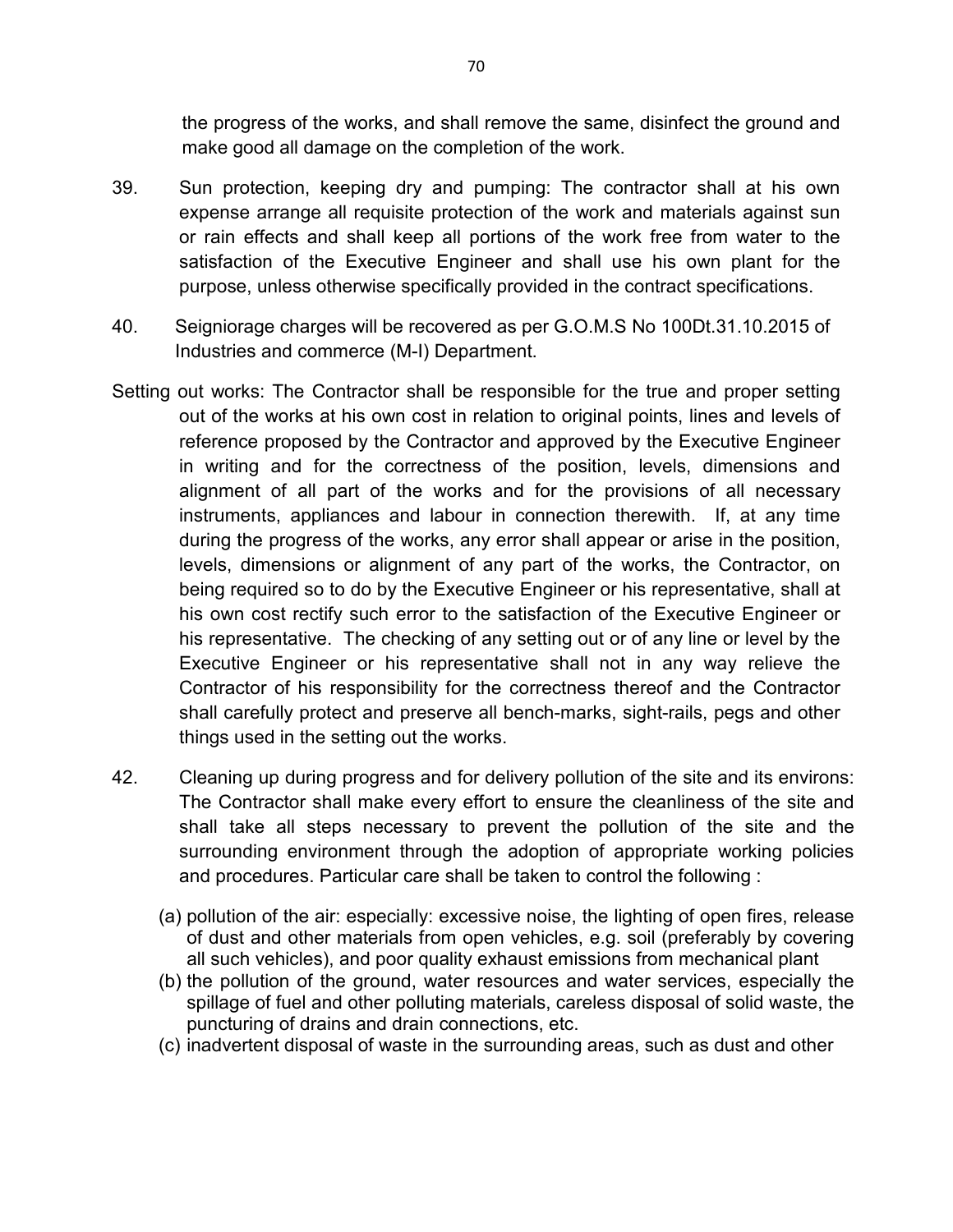materials, blown by the wind e.g. paper, and/or mud and other materials dropped onto roads and foot ways by vehicles, including mud and dust from vehicles leaving the site etc.

The waste and surplus materials generated by the works shall be disposed of regularly, according to the requirements of the GVSCCL , the local pollution control authorities and any other statutory body with responsibilities for pollution and waste disposal in the area.

Any permits required shall be obtained by the Contractor prior to disposal of the waste.

The Contractor shall inform the Executive Engineer / Superintending Engineer, Greater Visakhapatnam Smart City Corporation Limited in writing of the disposal locations and methods he proposes to use, supported by the relevant documentation. The Executive Engineer / Superintending Engineer, Greater Visakhapatnam Smart City Corporation Limited shall not normally object to such proposals provided the statutory requirements have been met. Any disposal of waste and surplus materials on-site shall only be as agreed with the Executive Engineer / Superintending Engineer, Greater Visakhapatnam Smart City Corporation Limited prior to any application to the relevant authorities.

All of works including surface and soil and sewers shall be cleaned and put in a thoroughly complete, clean sound and workman like state to the satisfaction of the Executive Engineer before the work is finally handed over, all rubbish and surplus materials not required by the Executive Engineer having first been removed by the contractor. The contractor shall give notice in writing to the Executive Engineer when the work is so ready to be handed over, and shall be responsible for its maintenance until it is taken over by the Executive Engineer. The Executive Engineer should take over the work within one month of such notice from the Contractor, if the work has been satisfactorily completed in terms of the agreement.

# **F. RESPONSIBILITIES AND LIABILITIES OF THE CONTRACTOR**

Explanation: This section sets forth some responsibilities which the contractor shall assume in addition to those mentioned in other sections of this "Preliminary Specification" – under every contract which he enters into, with the Andhra Pradesh Greater Visakhapatnam Smart City Corporation Limited and he should therefore calculate his unit prices for schedule items of work accordingly.

43. Observance of laws – Local regulations and notices – Attachments: The Contractor shall conform to the regulations and bye-laws of any local authority and/or of any water or lighting companies with whose systems the structure is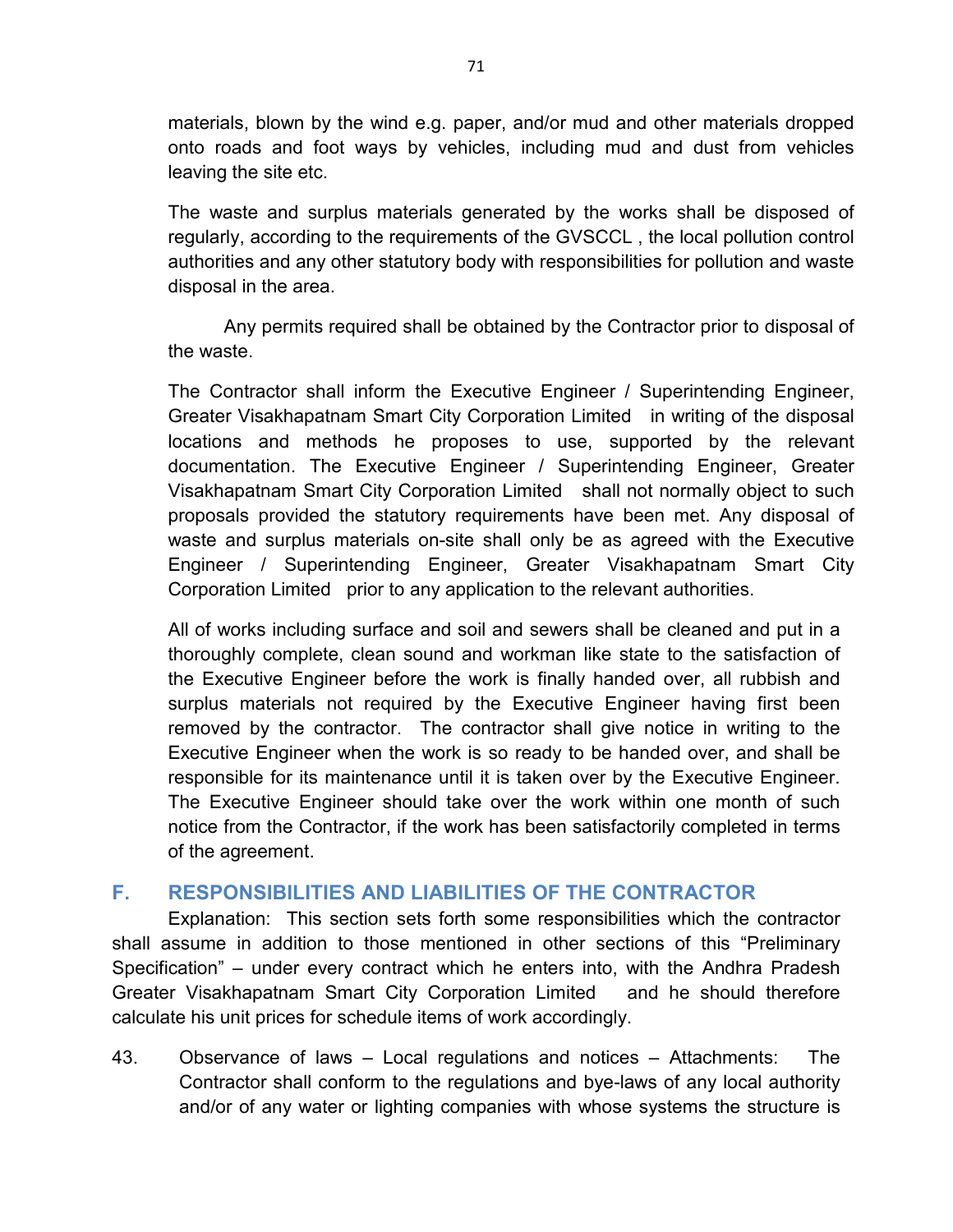proposed to be connected and shall, before making any variations from the drawings or specification that may be necessitated by so conforming, give to the Executive Engineer written notice, specifying the variations proposed to be made and the reasons for making them, and apply for instructions thereon. In case, the contractor shall not receive such instructions within seven days, he shall proceed with the work, conforming to the provision; regulation or bylaw in question; and any variations in the drawings or specifications so necessitated shall be dealt with under clause 63. The contractor shall give all notices required by the said Acts, regulations or bye-laws and pay all fees in connection therewith, unless otherwise arranged and decided on in writing with the Executive Engineer. He shall also ensure that no attachments are made against materials or work forming part of or for the use of the contract. In every case referred to in this clause, the contractor shall protect and indemnify Greater Visakhapatnam Smart City Corporation Limited against any claim or liability arising from or based on the violation of any such law, ordinance, regulation, order, decree, or attachment, whether by himself or by his employees.

- 44. Accidents-Hoarding, Lighting Observations Watchmen:
	- (a) When any works are being carried out in public areas and when excavations have been made or obstacles have been put in public thorough fares or in places where there is any likelihood of accidents, the contractors shall adopt appropriate working arrangement and shall comply with any requirement of law on the subject, and shall provide suitable hoarding, lighting and watchmen as necessary. The contractor shall also take particular steps to provide reasonable access to private property and / or public buildings in the vicinity of the works and ensure the safety of these accesses at all times during the duration of the works.
	- (b) It shall be the contractor's sole responsibility to protect the public GVSCCL Staff and his employees against accident from any cause and he shall indemnify Greater Visakhapatnam Smart City Corporation Limited against any claims for damages for injury to person or property, resulting, from any such accidents; and shall where the provisions of the Workmen's Compensation Act apply, take steps to properly insure against any claims there under.
	- (c) On the occurrence of an accident which results in the death of any of the workmen employed by the contractor or which is so serious as to be likely to result in the death of any such workmen, the contractor shall, within 24 hours of the happening of such accident, intimate in writing to the concerned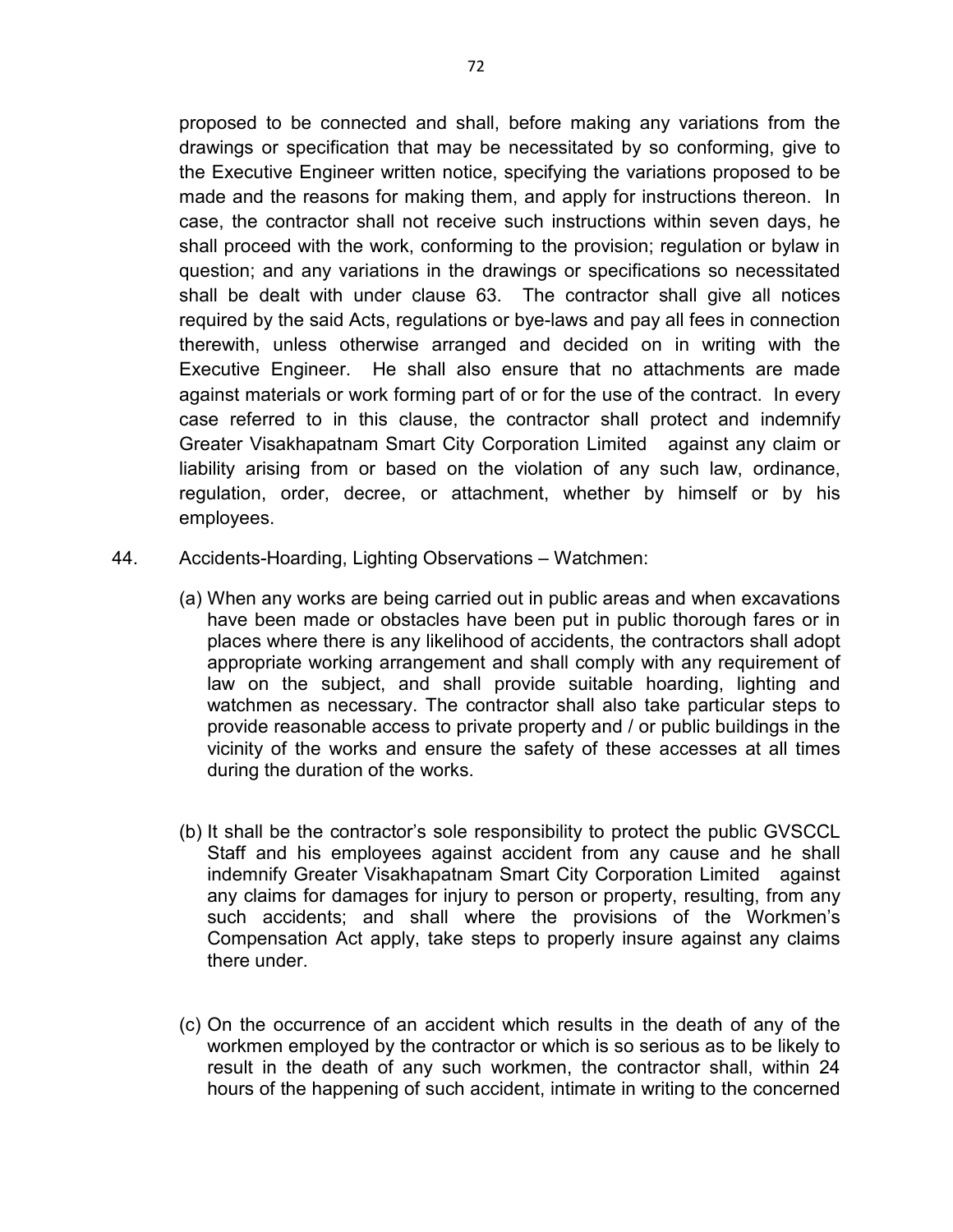Assistant Engineer/ Assistant Executive Engineer of the Greater Visakhapatnam Smart City Corporation Limited , the fact of such accident. The contractor shall indemnify Greater Visakhapatnam Smart City Corporation Limited against all loss or damage sustained by Greater Visakhapatnam Smart City Corporation Limited resulting directly or indirectly from his failure to give intimation in the manner aforesaid including the penalties or fines if any payable by Greater Visakhapatnam Smart City Corporation Limited as a consequence of Greater Visakhapatnam Smart City Corporation Limited 's failure to give notice under the Workmen's Compensation Act or otherwise confirm to the provisions of the said Act in regard to such accident.

- (d) In the event of an accident in respect of which compensation may become payable under the Workmen's Compensation Act VIII of 1923 whether by the contractor or by the Greater Visakhapatnam Smart City Corporation Limited as principal it shall be lawful for the Executive Engineer to retain out of monies due and payable to the contractor such sum or sums of money as may in the opinion of the said Executive Engineer, be sufficient to meet such liability. The opinion of the Executive Engineer shall be final in regard to all matters arising under this clause.
- (e) The Contract shall maintain a basic set of first aid supplies in a readily accessible place on the site under the care of a responsible person who shall be readily available at all times of work on the site. The supplies shall include first aid appliances and adequate supplies of antiseptics, sterilized dressings and sterilized cotton wool.
- 45. Blasting: Blasting executed by contractors in connection with Government / Greater Visakhapatnam Smart City Corporation Limited works shall be carried out in the manner described under "Technical Specifications".
- 46. Protections of adjoining and existing premises and services: The contractor is to protect the whole of the adjoining and, where necessary, the existing premises, and all works and all fittings to all buildings on and adjoining the site against structural and decorative damage caused by the execution of these works and make good in all respects all such damage done or occurring to the same, and leave such reinstatement in perfect order. He is also to make good any damage done in the execution of the work to existing public or priGSTe footways or roadways. Payment shall be made to the Contractor for reforming the roads / footways.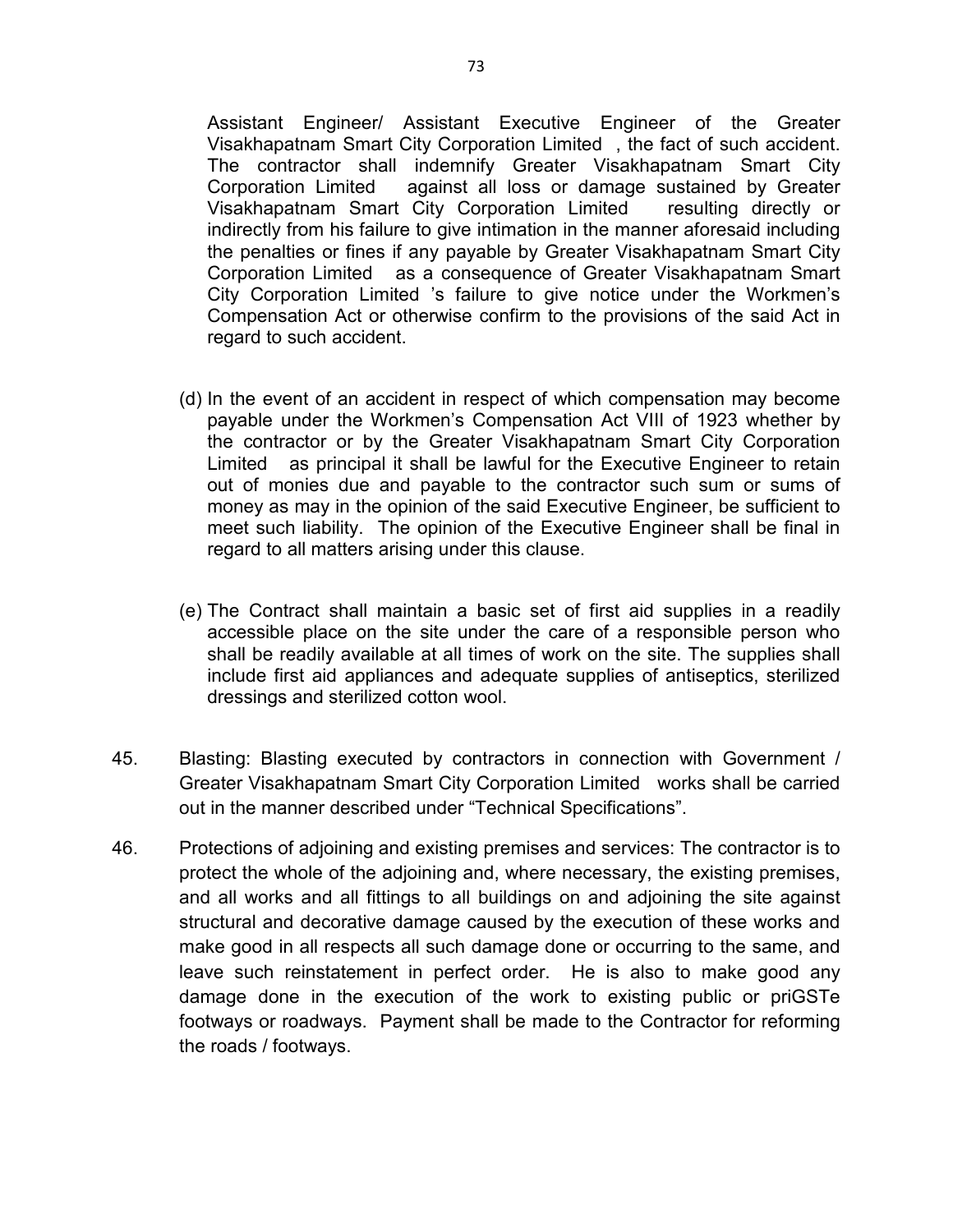The Contractor shall also be responsible for the identification and protection of any existing services that may be affected by the works, including the adoption of any working procedures that may be necessary to comply with this condition, and including the protection from accidental damage by third parties. Any costs associated with the adoption of these procedures shall be included in the Contractor's rates for the work in Part I of the Bill of Quantities (Schedule A).

Where a service owned by a statutory service provider is damaged the Contractor shall immediately inform the Engineer and the service provider, so that steps may be taken to ensure rapid restoration of the service. Any charge(s) made by any service provider for the restoration of any service damaged and/or the Contractor failing to report any such damage and/or carrying out any unauthorised repair shall be borne by the Contractor.

47. Permit other Workmen-Co-operation-Afford facilities: The Executive Engineer shall have full power to send workmen upon the premises to execute fittings and other works not included in the contract, for whose operations the contractor is to afford every reasonable facility during ordinary working hours, provided that such operations shall be carried on in such a manner as not to impede the progress of the work included in the contract, but the contractor is not to be responsible for any damage which may happen to or be occasioned by any such fittings or other works, provided he complies with the Executive Engineer's instructions in connection therewith, and provided that the damage is not caused by himself or his workmen.

The contractor shall, to all times, co-operate, assist, attend on, and afford facilities for such specialist as may be employed by the Executive Engineer on other works in connection with the building, allowing them, free of charge, the use of all plant, light and water installed in the works. The contractor shall also cause such special work or protect it as instructed to avoid injury during progress of the works. For failure so to protect, the contractor must make good any damage caused.

- 48. Holes for water service, gas, electrical, and sanitary fittings: The contractor shall leave all holes in masonry and floors for the insertion of water services, gas, and electrical connections and sanitary fittings in the exact positions indicated by the Executive Engineer during the progress of the work. These holes must be properly built up, in a workman like manner, at the contractor's cost, as soon as the fittings have been installed, in cases where the installations are made during the construction of the building and where, in the opinion of the Executive Engineer, delays in settlement of accounts will not thereby occur.
- 49. Contractor's risk and insurance: The work executed by the contractor under the contract shall be maintained at the contractor's risk until the work is taken over by the Executive Engineer. The contractor shall accordingly arrange his own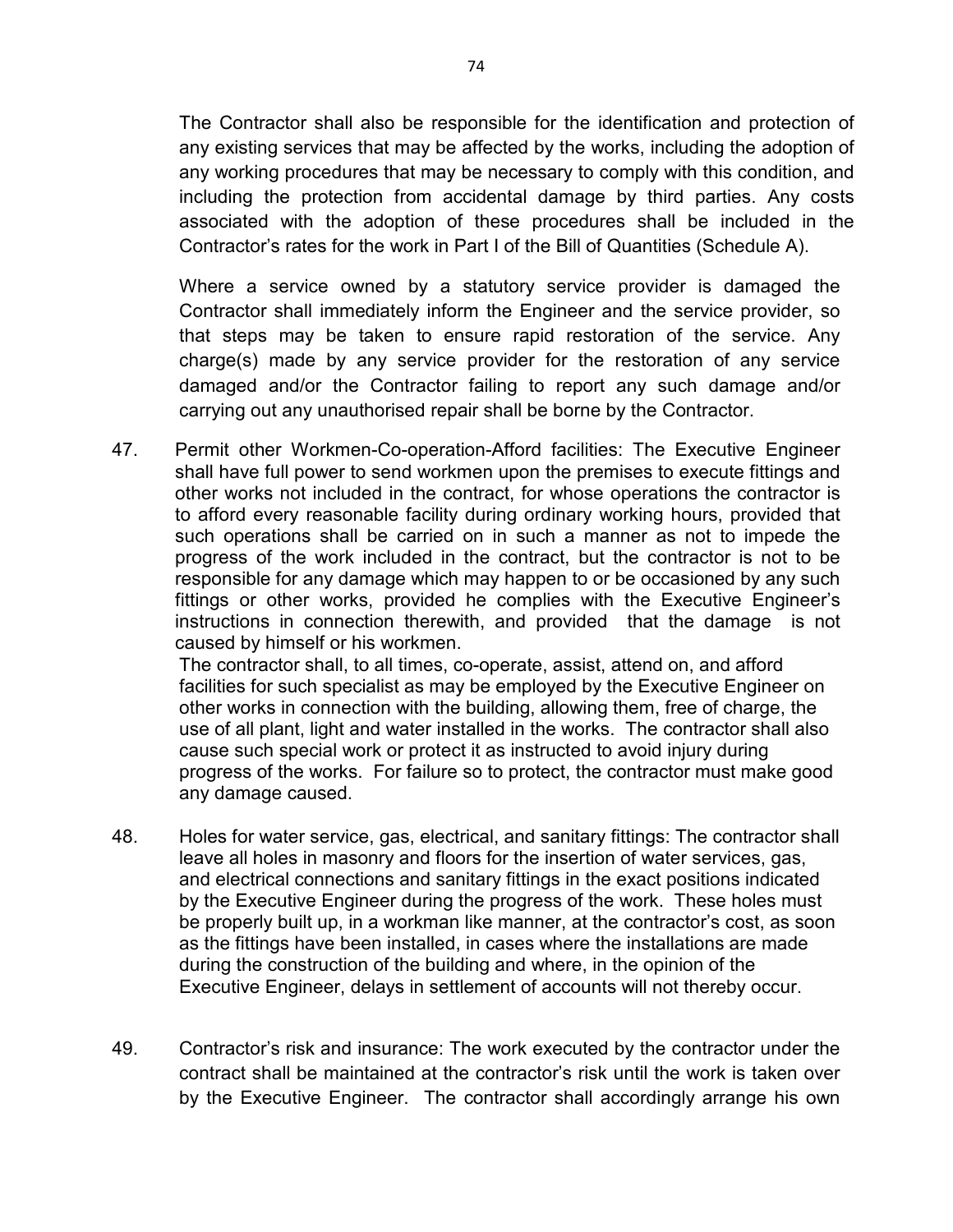insurance against fire and other usual risks during such period unless otherwise specified:

Provided however that the contractor shall not be liable for all or any loss or damage occasioned by or arising out of acts of God, and in particular unprecedented flood volcanic eruption, earthquake or other convulsion of nature, invasion, the act of foreign enemies' hostilities or warlike operations (before or after declaration of war) rebellion, military or usurped power.

- 50.1 Employer's and Contractor's Risks: The employer carries the risks which this Contract states are Employer's risks, and the Contractor carries the risks which this Contract states are Contractor's risks.
- 50.2 Employer's Risks: The Employer is responsible for the expected risks which are (a) in so far as they directly affect the execution of the works in the Employer's country, the risks of war, hostilities, invasion, act of foreign enemies, rebellion, revolution, insurrection or military or usurped power, civil war, riot commotion or disorder (unless restricted to the Contractor's employees), and contamination from any nuclear fuel or nuclear waste or radioactive toxic explosive, or (b) a cause due solely to the design of the works, other than the Contractor's design.
- 50.3 Contractor's Risks: All risks of loss of or damage to physical property and of personal injury and death which arise during and in consequence of the performance of the Contract other than the expected risks are the responsibility of the Contractor.
- 50.4 Insurance: The Contractor shall provide, in the joint names of the Employer and the Contractor, insurance cover from the Start Date to the end of the Defects Liability Period, in the amounts and deductibles for the following events which are due to the Contractor's risks:
	- (a) loss or damage to the Works, Plant and Materials;
	- (b) loss or damage to Equipment;
	- (c) loss of or damage of property (except the Works, Plant, Materials and Equipment) in connection with the Contractor; and
	- (d) personal injury or death.
- 50.4.1 Policies and certificates for insurance shall be delivered by the Contractor to the Engineer for the Engineer's approval before the Start Date. All such insurance shall provide for compensation to be payable in the types and proportions of currencies required to rectify the loss or damage incurred.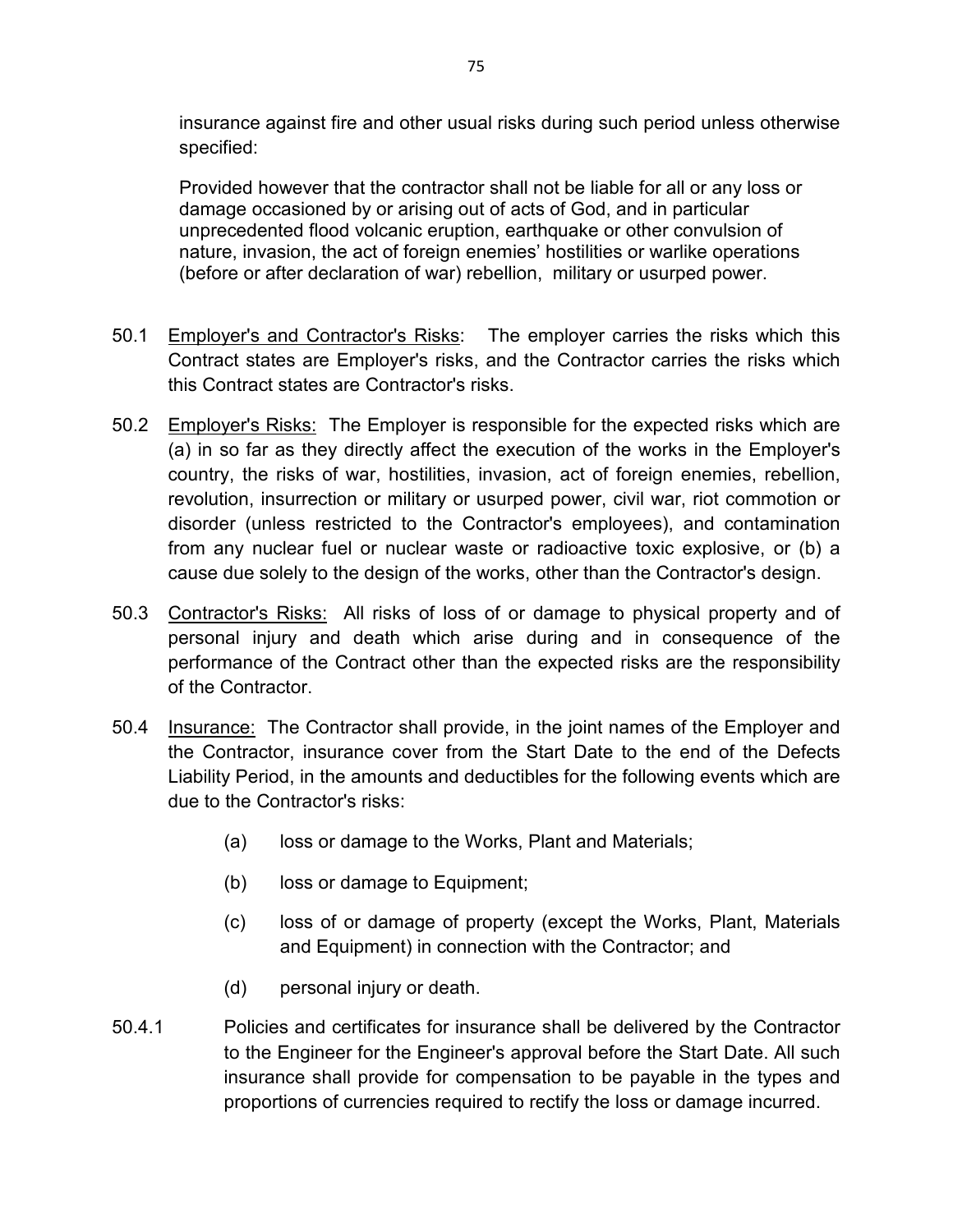- 50.4.2 If the Contractor does not provide any of the policies and certificates required, the Employer may effect the insurance which the Contractor should have provided and recover the premiums the Employee has paid from payments otherwise due to the Contractor or, if no payment is due, the payment of the premiums shall be a debt due.
- 50.4.3 Alterations to the terms of an insurance shall not be made without the approval of the Engineer.
- 50.4.4 Both parties shall comply with any conditions of the insurance policies.
- 51. Holidays: No work shall be done in Sundays without the written permission of the Executive Engineer or of the officer in charge of the work, and contractor shall comply with the provisions of the Factory Act, if and so far as the same are applicable.

## **G. MISCELLANEOUS**

- 52. Sand and gravel: The contractor shall not make any excavation upon the site for the purpose of obtaining gravel, sand or soil other than that shown on or implied by the drawings, except with the previous permission of the Executive Engineer.
- 53. Old curiosities: All old curiosities, relics, coins, minerals, etc., found in excavating or pulling down, shall be the property of the Government and be handed over to the Executive Engineer. Should may ancient masonry or other old work of interest be opened up, the Executive Engineer's attention shall be called to the same before demolition or removal.
- 54. Assignment or sub-letting: The contractor shall not, without the written consent of the Executive Engineer, assign the contract or sub-let any portion of the same. Ordinarily no sub-letting will be permitted, but in case such should be permitted by the Executive Engineer, it shall in no way free the contractor from any of his responsibilities under any clause of this Preliminary Specification or of the "Articles of Agreement".
- 55. Specialists: The Executive Engineer shall, during the progress of the work, have power to select, nominate or recommend tradesmen or specialists to supply material or execute such portion of the work as he may consider desirable in the interests of the Greater Visakhapatnam Smart City Corporation Limited .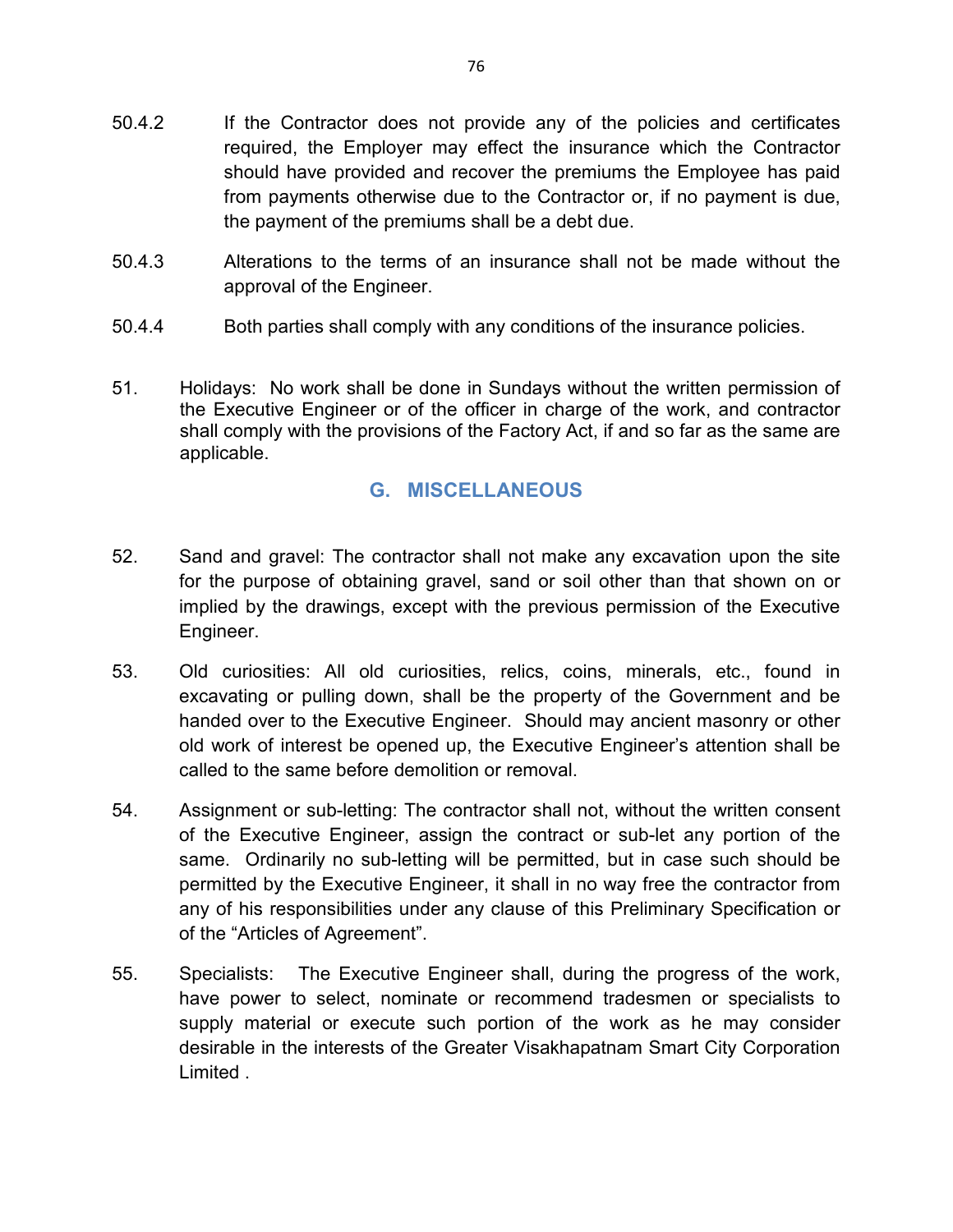- 56. Ratification of the orders of the Executive Engineer: Should the acceptance of the tender beyond the authorised powers of the Executive Engineer as laid down in the GO.Ms.No.132, Transport, Roads & Buildings (RI) Department dt.11-8-2000/ and GO.Ms.No.23, Irrigation & Command Area Development (PW:COD) Department, dated 5-3-99, the orders and decision of such Executive Engineer with regard to extension of time for completing the contract or the termination of the contract or of the employment of specialists for certain portions of the work as described in the previous clause will be subject to the ratification of the higher authority who entered into the agreement.
- 57. Order book: An order book shall be kept at the Greater Visakhapatnam Smart City Corporation Limited Office on the site of the work. As far as possible, all orders regarding the work are to be entered in this book. All entries shall be signed and dated by the Greater Visakhapatnam Smart City Corporation Limited Officer in direct charge of the work and by the Contractor or by his representative. In important cases, the Executive Engineer or the Superintending Engineer, Greater Visakhapatnam Smart City Corporation Limited will countersign the entries, which have been made. The order book shall not be removed from the work, except with the written permission of the Executive Engineer.

## **H. DATE OF COMMENCEMENT, COMPLETION, DELAYS, EXTENSIONS, SUSPENSION OF WORK AND FORFEITURE.**

58. Date of commencement and completion: On notification of possession of the site (or premises) being given to the contractor by letter registered for acknowledgement as provided in clause 10 Supra, he shall forthwith begin the work, shall regularly and continuously proceed with them, and shall complete the same (except for painting or other work which, in the opinion of the Executive Engineer, it may be desirable to delay) by the date of completion as defined in "Articles of Agreement", subject, nevertheless, to the provisions of extension of time mentioned in the next clause. The contractor shall under no circumstances be entitled to claim any damages from Government if he incurs any expense or liabilities to payment under the contract before the date of commencement defined above. The contractor shall have the right to withdraw from the contract and obtain refund of his security deposit if such intimation of handing over the site is delayed more than two months from the date of acceptance of the agreement by competent authority.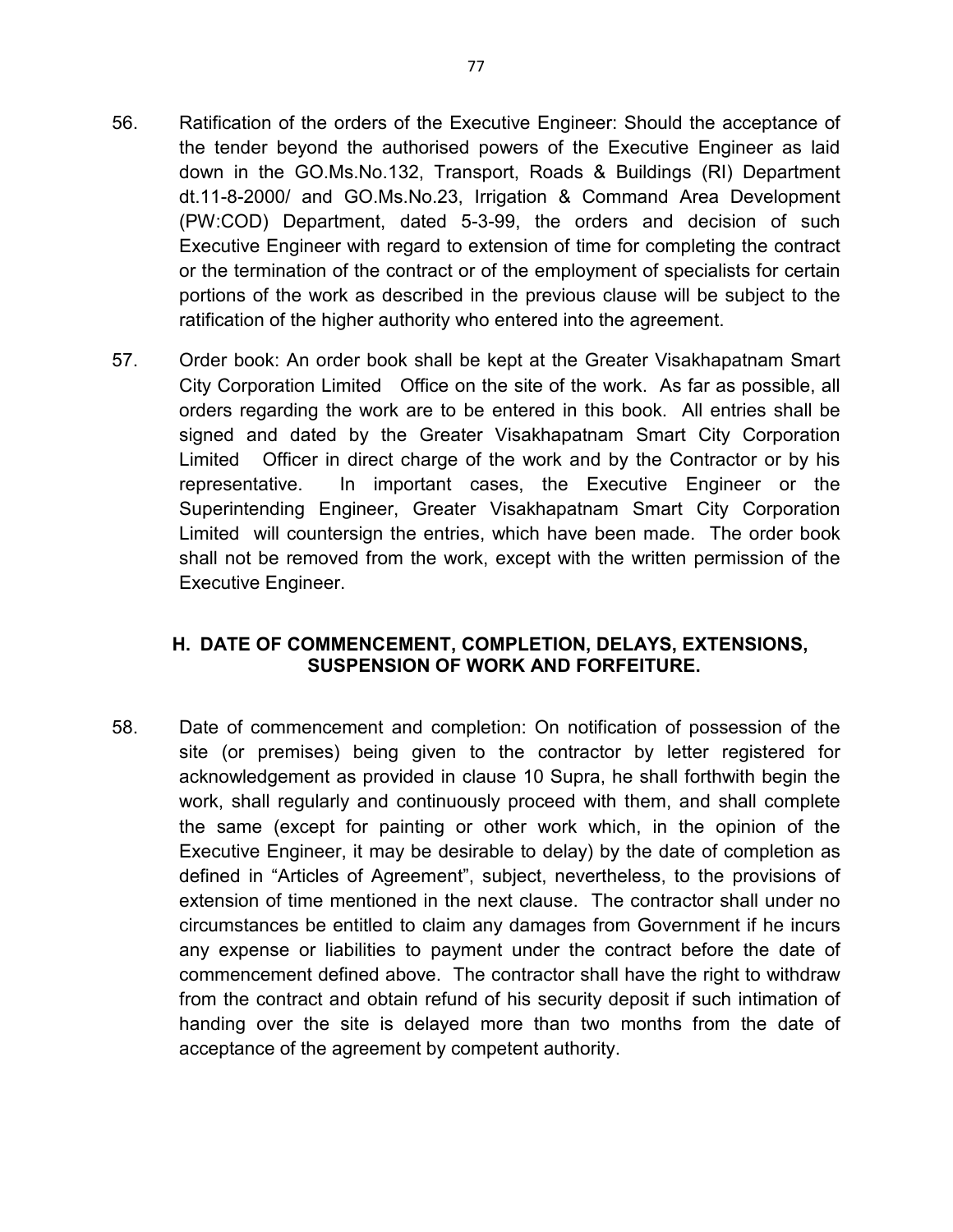The Contractor shall furnish the programme of works (rate of progress) while tendering for the work to complete the work in time. The programme shall be revised at two monthly intervals depending upon the programme of work and should include a chart of the principal quantities of works forecast for execution monthly and a schedule of payments expected to be made to the Contractor by the Greater Visakhapatnam Smart City Corporation Limited . The whole of the works(100%) shall be completed within 5 **months** from the date of signing of the contract duly completing all necessary connected works(civil, mechanical and electrical) from the date of signing of the contract.

59. Delays and extension of time: No claim for compensation on account of delays or hindrances to the work from any cause whatever shall lie, except, as hereinafter defined. Reasonable extension of time will be allowed by the Executive Engineer or by the officer competent to sanction the extension, for unavoidable delays, such as may result from causes, which, in the opinion of the Executive Engineer, are undoubtedly beyond the control of the contractor. The Executive Engineer shall assess the period of delay or hindrance caused by any written instructions issued by him, at twenty five per cent in excess of the actual working period so lost.

In the event of the Executive Engineer failing to issue necessary instructions and thereby causing delay and hindrance to the contractor, the latter shall have the right to claim an assessment of such delay by the Superintending Engineer, Greater Visakhapatnam Smart City Corporation Limited of the Circle whose decision will be final and binding. The contractor shall lodge in writing with the Executive Engineer a statement of claim for any delay or hindrance referred to above, within fourteen days from its commencement, otherwise no extension of time will be allowed.

Whenever authorised alterations or additions made during the progress of the work are of such a nature in the opinion of the Executive Engineer as to justify an extension of time in consequence thereof, such extension will be granted in writing by the Executive Engineer or other competent authority when ordering such alterations or additions.

- 60. Delays in commencement or progress or neglect of work and forfeiture of earnest money, security deposit and withheld amounts:
	- (a) Time shall be considered as of the essence of the contract. If, at any time, the Executive Engineer shall be of the opinion that the contractor is delaying commencement of the work or violating any of the provisions of the contract or is neglecting or delaying the progress of the work as defined by the tabular statement "Rate of Progress" in "Articles of agreement", he shall so advise the contractor in writing and at the same time demand compliance.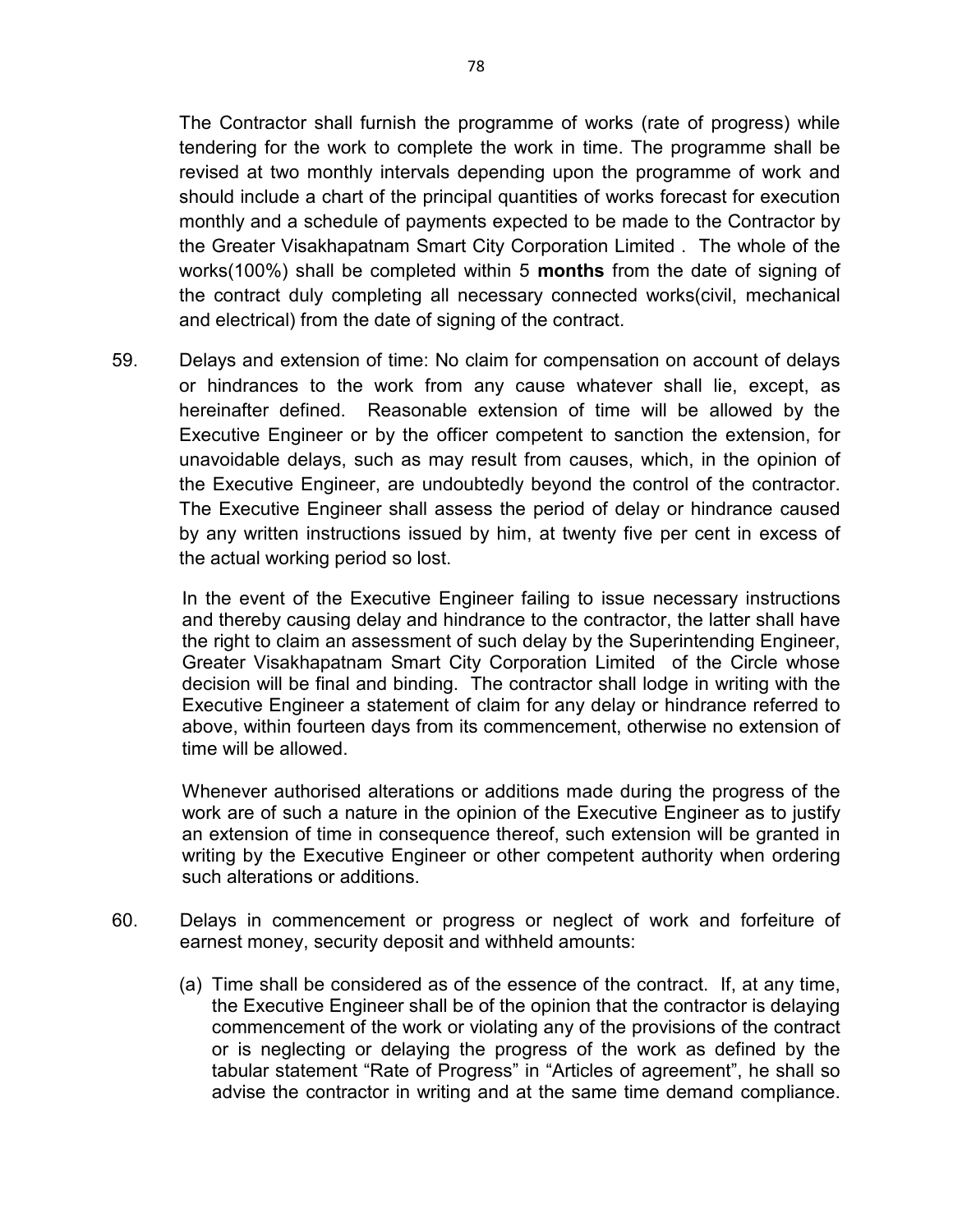If the contractor neglects to comply with such demand within seven days after receipt of such notice, it shall then, or at any time there after, be lawful for the Executive Engineer to determine the contract, which determination shall carry with it the forfeiture of the Security deposit and the total of the amount withheld under 68 below, together with the value of such work as may have been executed and not paid for, or such proportion of such total sums, as shall be assessed by the Executive Engineer. However, any authority higher in rank than the Executive Engineer may, in his absolute discretion, waive or modify any penalty or forfeiture imposed by the Executive Engineer, under the provisions of this clause.

- (b) If, however, the Executive Engineer notwithstanding the failure of the contractor to comply with the demand referred to in sub-clause (a) of this clause or failure to maintain the "Rate of Progress" specified in the "Articles of Agreement" plus any extension of time that may have been allowed to the contractor as defined in clause 59 supra, shall permit the contractor to proceed with the whole or part and continue and complete the whole or such part of the work, such permission shall not be deemed to be a waiver in any respect by the Executive Engineer of the right of forfeiture under this clause: Provided however that any such forfeiture under this sub-clause shall not exceed 5 per cent of the total of the contract amount: Provided however that any authority higher in rank than the Executive Engineer may in his absolute discretion waive or modify any penalty or forfeiture imposed by the Executive Engineer under the provisions of this clause.
- (c) It shall be a further right of the Executive Engineer, under this clause, at any time the "Rate of Progress" in the agreement is not maintained, to give any part of the work to any other contractor at his discretion, in order to maintain the "Rate of progress". Upon the completion of that part of the work that is withdrawn, the Executive Engineer shall certify the amount of expenditure incurred by the department for getting it completed by another contractor or contractors. Should the amount so certified be less than the amount, which would have been due to the contractor on the completion of that part of the work by him, the difference shall not be paid to the contractor. Should, however the former exceed the latter, the difference shall be recovered from the contractor by the Greater Visakhapatnam Smart City Corporation Limited , provided however that such a recovery shall not exceed 5% of the total finished contract amount.
- 61. Suspension of the works by the Contractor:- If, the contractor (except on account of any legal restraint not occasioned by his own willful act or default or orders from Greater Visakhapatnam Smart City Corporation Limited Government preventing the continuance of the extension of time has been sanctioned by competent authority) shall suspend the works, or sublet the work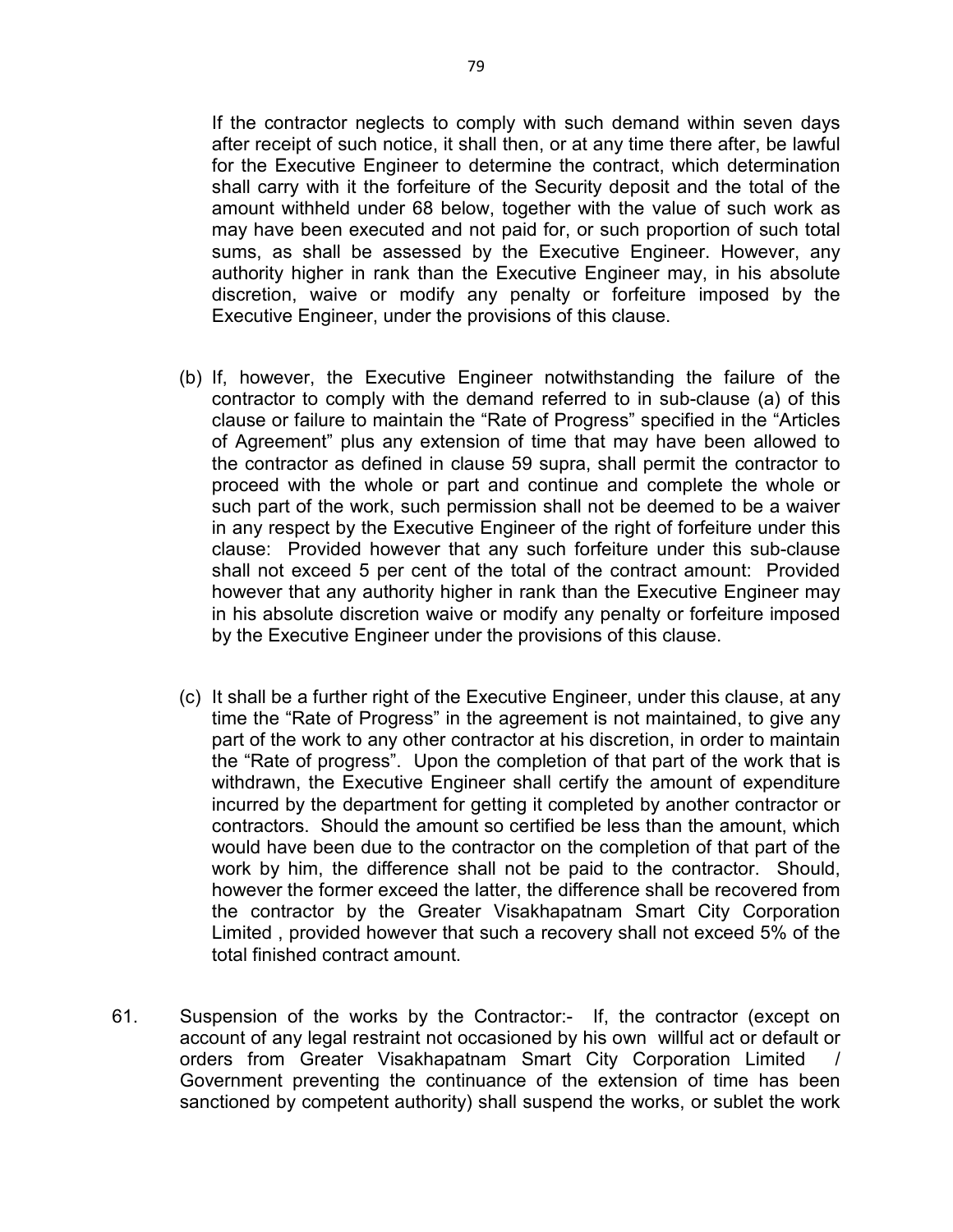or a portion thereof without sanction of the Executive Engineer, or in the opinion of the Executive Engineer, shall neglect or fail to proceed with due diligence in the performance of his part of the contract as laid down in the schedule rate of progress, or if he shall continue to default or repeat such default in the respects mentioned in clause 27, the Executive Engineer shall have power to give notice in writing to the contractor requiring that the works be proceeded with in accordance with the terms of the contract. Such notice shall not be unreasonable, or vexatiously given, and must signify that it purports to be a notice under the provisions of this clause, and must specify that act or default on the part of the contractor upon which it is based. After such notice shall have been given, the contractor shall not be at liberty to remove from the site or the works, or from the ground contiguous thereto, any plant or materials belonging to him, which shall have been placed thereon for the purpose of the work; and Greater Visakhapatnam Smart City Corporation Limited shall have a lien upon all such plant and materials, to subsist from the date of such notice being given until the notice shall have been complied with. The Greater Visakhapatnam Smart City Corporation Limited shall have power to post watchmen at the site of the works and or the ground contiguous thereto in order to prevent the removal of any plant or materials upon which the Greater Visakhapatnam Smart City Corporation Limited shall have a lien. If the contractor shall fail, for fourteen days after such notice has been given, to comply with the same to the satisfaction of the Executive Engineer as certified by him in writing, Greater Visakhapatnam Smart City Corporation Limited may enter upon and take possession of the works and site, and of all such plant and materials thereon (or on any ground contiguous) and all such plant and materials as above mentioned shall thereupon be at the disposal of Greater Visakhapatnam Smart City Corporation Limited absolutely, for the purpose of completing the work. If Greater Visakhapatnam Smart City Corporation Limited shall exercise the above power to enter upon the works and take possession of the works, plant and material they may engage any other person to complete the works, and exclude the contractor, his agents and servants from entry upon or access to the same, except that the contractor or any person nominated by him may have access at all reasonable times to inspect, survey and measure the works already executed by him. And Greater Visakhapatnam Smart City Corporation Limited shall thereupon take such steps as they may consider necessary for completing the works without undue delay or expense, using for that purpose the plant and materials above mentioned and obtain such additional plant and materials the Executive Engineer shall decide is necessary for the due execution and completion of the work. Upon the completion of the works, the Executive Engineer shall certify the amount of the expenses properly incurred consequent on, and incidental to, the default of the contractor as aforesaid and in having the works completed by other persons, having credited the contractor with the value of the materials utilized as aforesaid. Should the amount so certified be less than the amount which would have been due to the contractor on the completion of the works by him, the difference shall not be liable to make any payment to the contractor on account of the use of such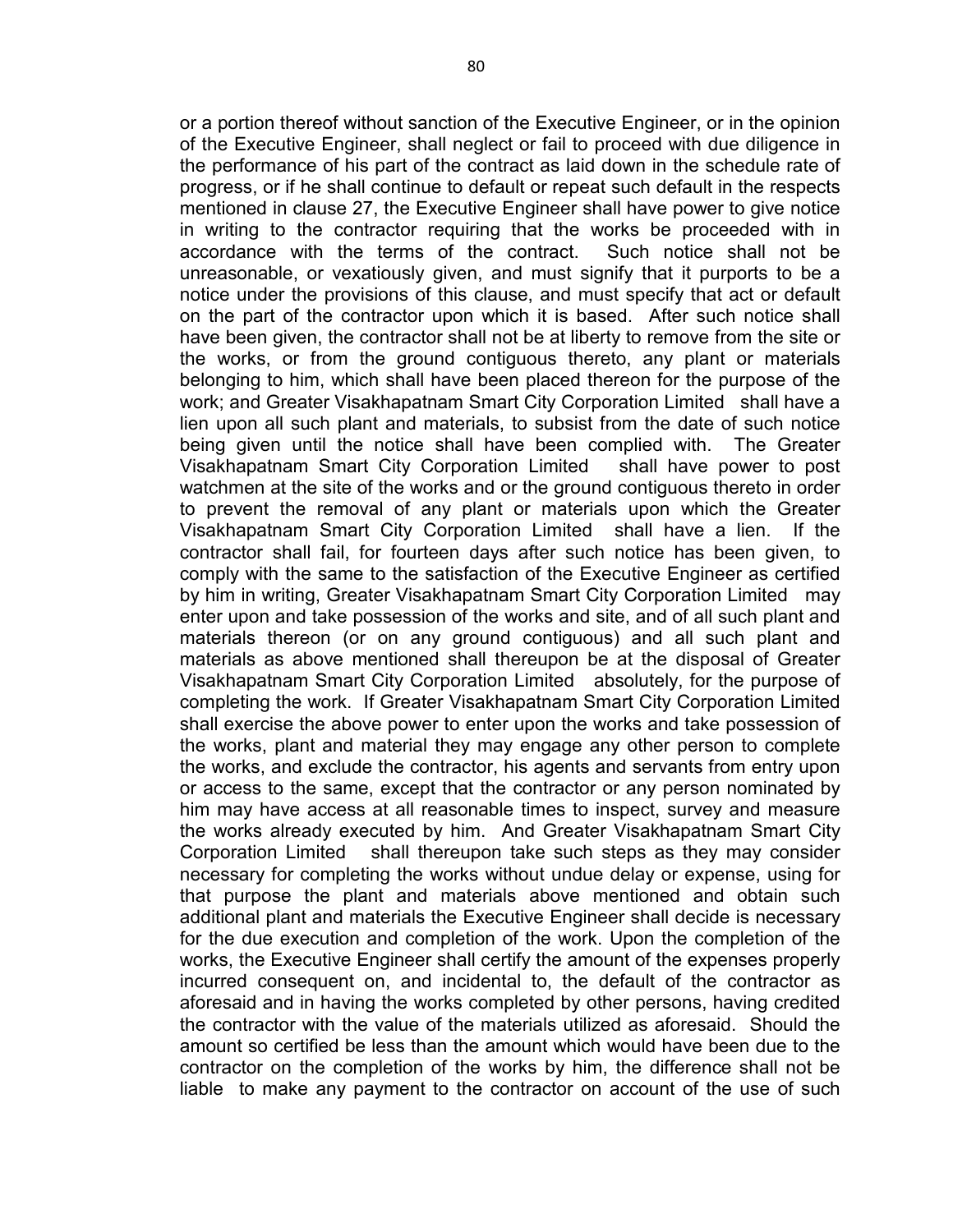plant for the completion of the works under the provisions herein before contained. Greater Visakhapatnam Smart City Corporation Limited may at any time give notice in writing to the contractor to remove any of his plant or materials are not removed within fourteen days after notice shall have been so given. Greater Visakhapatnam Smart City Corporation Limited may remove and sell the same, holding the proceeds less the cost of removal and sale, to the credit of the contractor.

In case Greater Visakhapatnam Smart City Corporation Limited shall exercise the power contained in this clause and shall complete the works by any other person as therein provided, the Executive Engineer, after instituting such inquiries as he may deem fit, with or without notice to the contractor, shall certify what amount (if any) had at the time of the Greater Visakhapatnam Smart City Corporation Limited exercising such power as aforesaid, been reasonably earned or would reasonably accrue to the contractor in respect of work then actually done by him in the premises and such certificate shall be final and binding on the contractor.

Notwithstanding anything contained in clause 50 above, when possession of the work and site is taken by Greater Visakhapatnam Smart City Corporation Limited in exercise of the power contained in this clause the portion of the work actually completed by the contractor in the premises shall be maintained by Greater Visakhapatnam Smart City Corporation Limited at the risk and expense of the contractor until the whole of the work is completed by other agency and possession thereof taken by Greater Visakhapatnam Smart City Corporation Limited .

#### **I - J. PARTICULARS OF PAYMENT**

- 62. Payment on lump-sum basis or by final measurement or unit prices:
	- (a) Payment for the work done by the contractor will be made on the basis of the measurements recorded in the measurement books or level field books by an officer not below the rank of a Assistant Engineer and check measured by an officer not below the rank of an Deputy Executive Engineer. The measurements will be recorded at the various stages of the work, while it is in progress, for the proper assessment of the quantities of work done and also after the work is completed or when the contract is determined. The contractor or his authorised agent shall be present at the recording of each set of measurement and check measurement and accept them, then and there, so as to avoid disputes at a later stage. The set of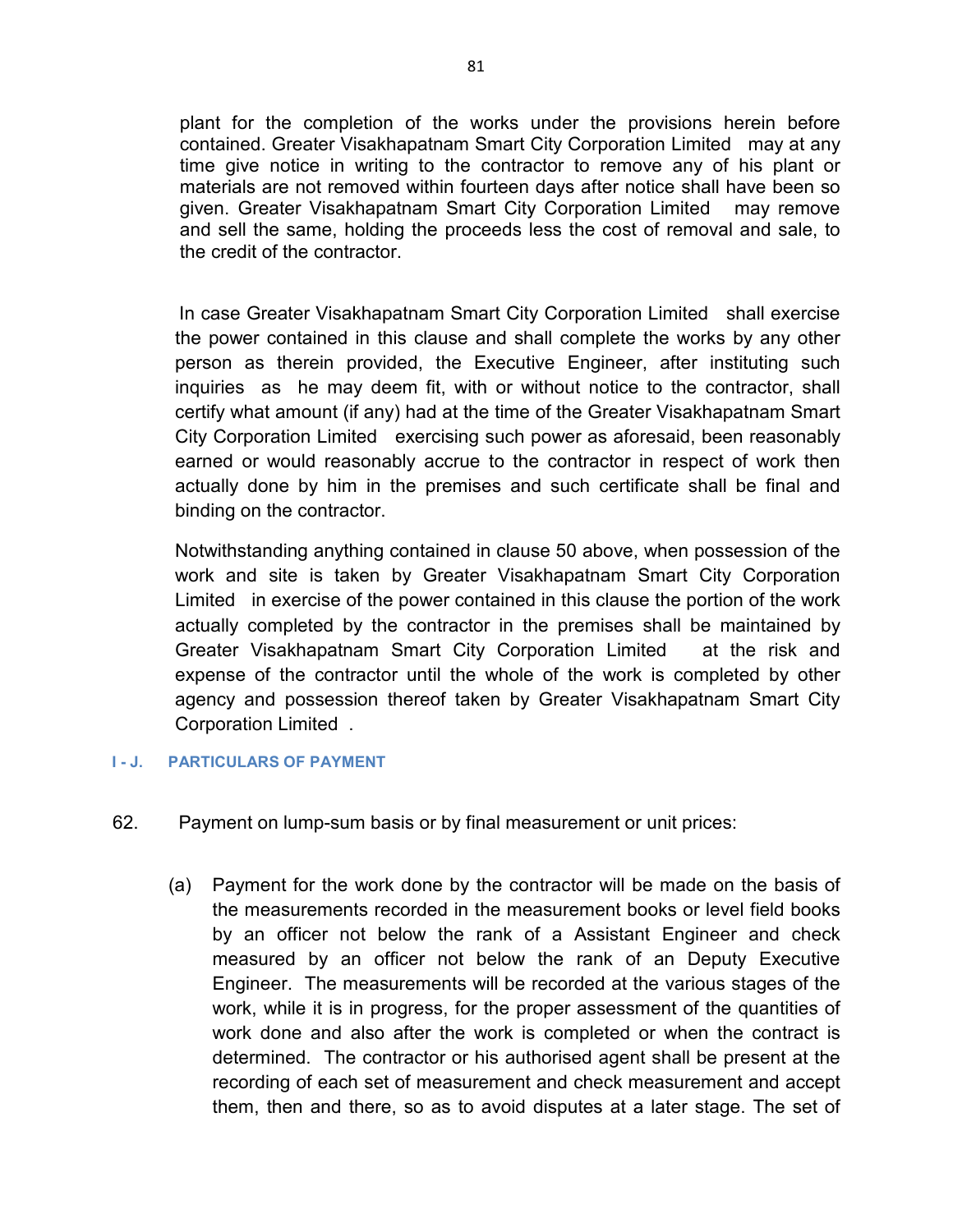measurements and check measurements may also be taken by the Department even in the absence of the contractor or his authorised agent, three days after the issue of a notice to the later, in writing of such intention by the department.

- (b) In cases of over-payment or wrong payment made, if any, to the contractor due to wrong interpretation of the provisions of the contract, the Andhra Pradesh Standard specification or otherwise, such unauthorised payment will be deducted in the subsequent bills or final bill of the work, or failing that, from the bills under any other contract with the Greater Visakhapatnam Smart City Corporation Limited / Government or at any time thereafter, from his security deposits available with the Greater Visakhapatnam Smart City Corporation Limited .
- (c) It shall be accepted as a condition of the contract that a payment of the final bill to the contractor less the withheld amount and his acceptance thereof shall constitute a full and absolute release of Greater Visakhapatnam Smart City Corporation Limited from all further claims by the contractor under the contract.
- 63. Payment for additions and deductions for omissions: The Contractor is bound to execute all supplemental and additional items that are found essential, incidental and inevitable during the execution of the work, at the rates to be worked out as detailed below:
	- (a) For all items of work in excess of the quantities shown in schedule A of the tender the rates payable for such items shall be the standard schedule of rates for the items plus or minus the overall tender percentage accepted by the competent authority.
	- (b) For new items which do not correspond to any items in the agreement, the rates shall be the standard schedule rate plus or minus the over all tender percentage.

The terms "Standard Schedule of Rates" used in the above sub-clauses (a), (b) & (c) means the schedule of rates on which the sanctioned estimate was prepared.

- (c) In the event of the Executive Engineer and the Contractor failing to agree on a rate for such supplemental and additional work, the Executive Engineer may, at his option either:
	- (i) employ other parties to carry out the additional work in the same manner as provided for under clause 48,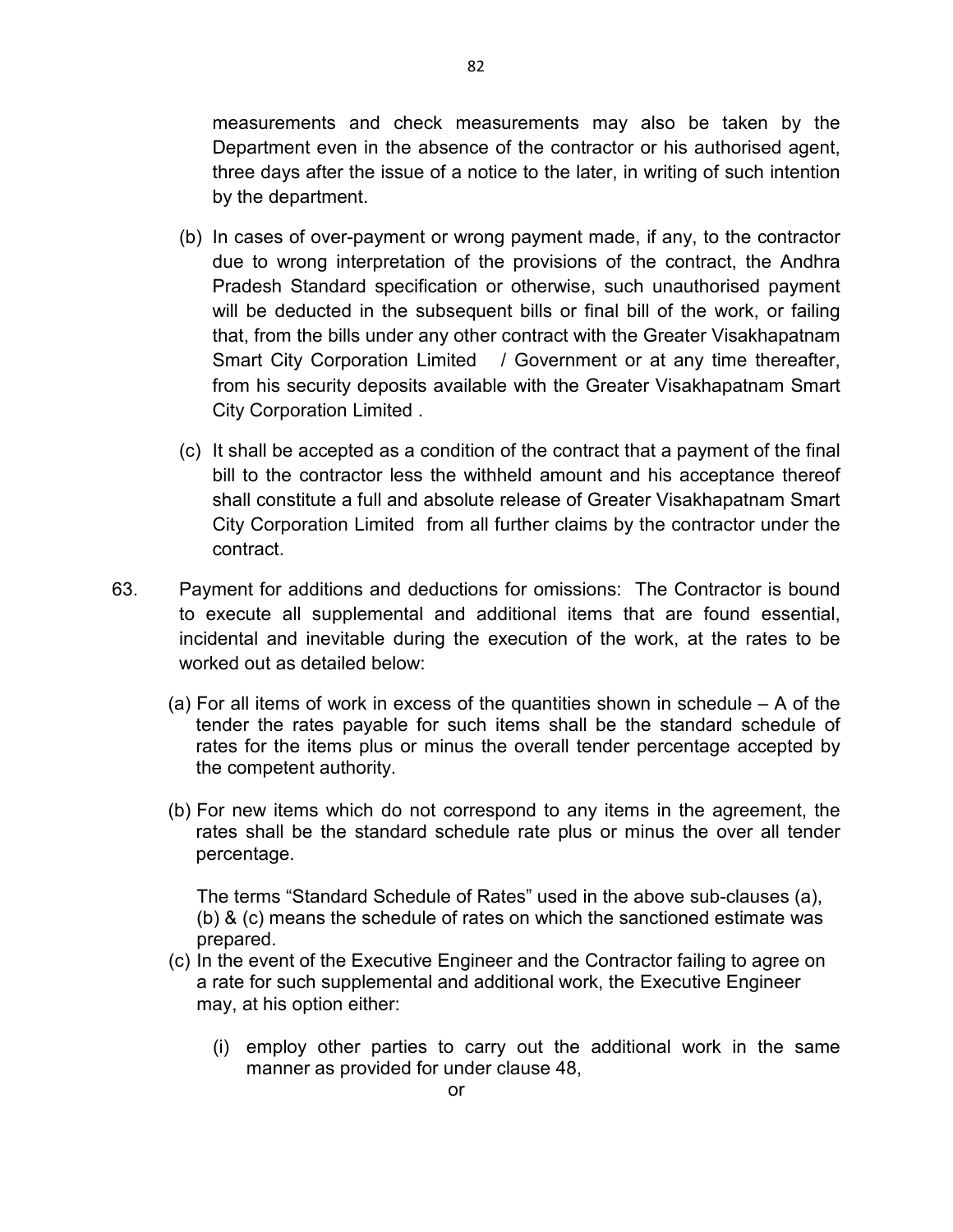- (ii) the contractor shall execute the work upon written orders from the Executive Engineer and the cost of labour and materials plus 10 percent thereon shall be allowed therefor, provided that the vouchers for the labour and materials employed shall have been delivered to the Executive Engineer or his representative within seven days after such work shall have been completed. If the Executive Engineer considers that payment for such work on the basis of the vouchers presented is unduly high, he shall make payment in accordance with such valuation as he considers fair and reasonable and his decision to the matter shall be final, if the amount involved in the additional payment is Rs.1,000 or less, for each occasion on which such additional works shall have been authorised. If such amount exceeds Rs.1,000, the contractor shall have the right to submit the matter to arbitration under the provisions of the arbitration clause 73:
- (e) If, in the opinion of the Executive Engineer, a rate for the supplemental and additional work is not capable of being properly arrived at prior to execution of the work, or if the work is not capable of being properly measured, then the cost and payment thereof shall be dealt with as provided for in the preceding sub-clause (d) (ii).
- 64. No payment for unsanctioned extras: It shall be distinctly understood that no payment whatever will be made to the contractor for variations by way of extras in cases where such variations have been made without the written sanction of the Executive Engineer. If any verbal orders are given, the Contractor shall comply the same after they are confirmed in writing by the Engineer. If the verbal orders are not confirmed within one week from the date of issue of verbal orders, the Contractor shall address the Executive Engineer in writing (By Registered Letter duly acknowledged) for confirmation of such orders. If the orders are not confirmed within one week from the date of receipt of the Registered Letter, it shall be deemed that no verbal orders are issued.
- 65. Accounts, receipts and vouchers: The contractor shall at any time, upon the request of the Executive Engineer furnish him with all invoices, accounts, receipts and other vouchers that he may require in connection with the contract.
- 66. Fraud, willful neglect or default: No final or other certificate of payment of completion, acceptance or settlement of account shall, in any circumstances, relieve the contractor from his liability for any fraud or willful neglect or default in the execution of the contract or any willful or unauthorised deviations from the drawings, specifications, instructions and directions for the time being binding upon him.
- 67. Not used.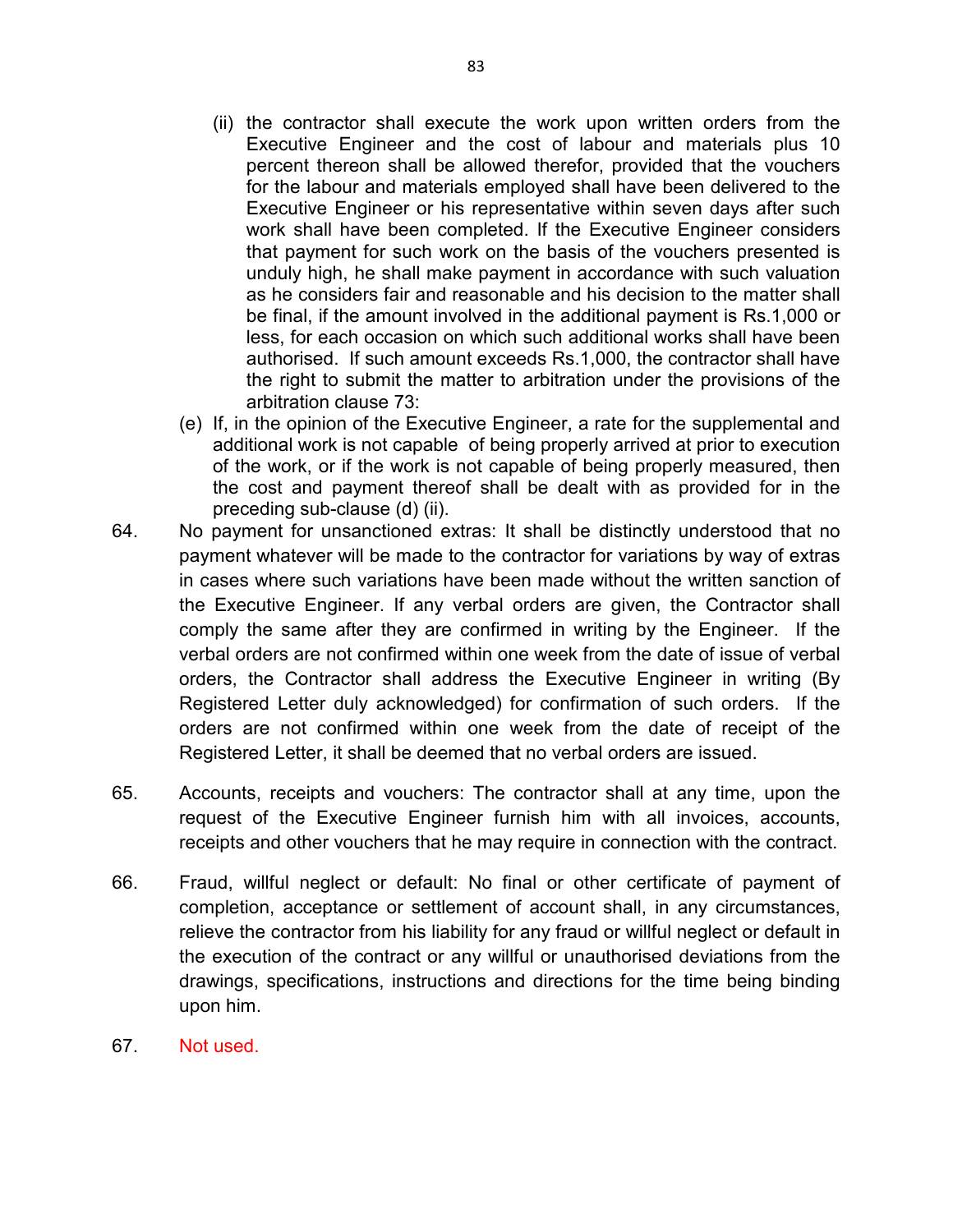68. Payments and Certificates: Payment will be made to the Contractor under the certificate, which will be issued within 14 days from the first day of the each month by the Managing Director Greater Visakhapatnam Smart City Corporation Limited if the contractor maintains the progress of work satisfactorily as per the programme in the agreement. Intermediate payments will be made by the Greater Visakhapatnam Smart City Corporation Limited of a sum equal to 92 1/2% of the value of work so certified and the balance 7 1/2% will be withheld and retained as security for the due fulfillment of the contract. Under the certificate which will be issued by the Executive Engineer on the satisfactory completion of the entire works, the Contractor will receive the final payment of all the money due or payable to him under or by virtue of the contract except security deposit furnished at the time of entering into agreement and a sum equal to 2 1/2% of the total value of the work done. This amount (i.e. 2 1/2 % of the total value of the work done recovered in the final payment) will be returned at the end of the defect liability period subject to the satisfactory performance of the contract in all respects.

The bank guarantee furnished as security deposit at the time of entering into agreement will be released only after the expiry of the defect liability period subject to the satisfactory performance of the contract in all respects.

- 69. Interest on money due to the contractor: (a) No omission by the Executive Engineer or the Sub-Divisional Officer to pay the amount due upon certificates shall vitiate or make void the contract, nor shall the contractor be entitled to interest upon any guarantee fund or payments in arrears, nor upon any balance which may, on the final settlement of his accounts, be found to be due to him.
- (b) Whenever the withheld amount reaches Rs.1,000 or a multiple thereof, the contractor may, at his option, deposit with Executive Engineer Rs.1,000 or a multiple thereof, in any or the forms of interest bearing securities recognized for the purpose by the Andhra Pradesh Public Works Accounts Code and subject to the provisions therein contained, in which case in the equivalent withheld amount shall be paid to him forthwith. The contractor will be permitted to exercise the option in this clause, subject only to the condition that the rate of progress contained in the Articles of Agreement is properly maintained.
- (c ) Withheld amount of each intermediate payment shall be paid to the contractor on furnishing a bank guarantee for an equivalent amount.

For the withheld amount of 5% of the value of intermediate payment and 2½% of the value of the final payment, the validity of Bank Guarantee shall be as follows: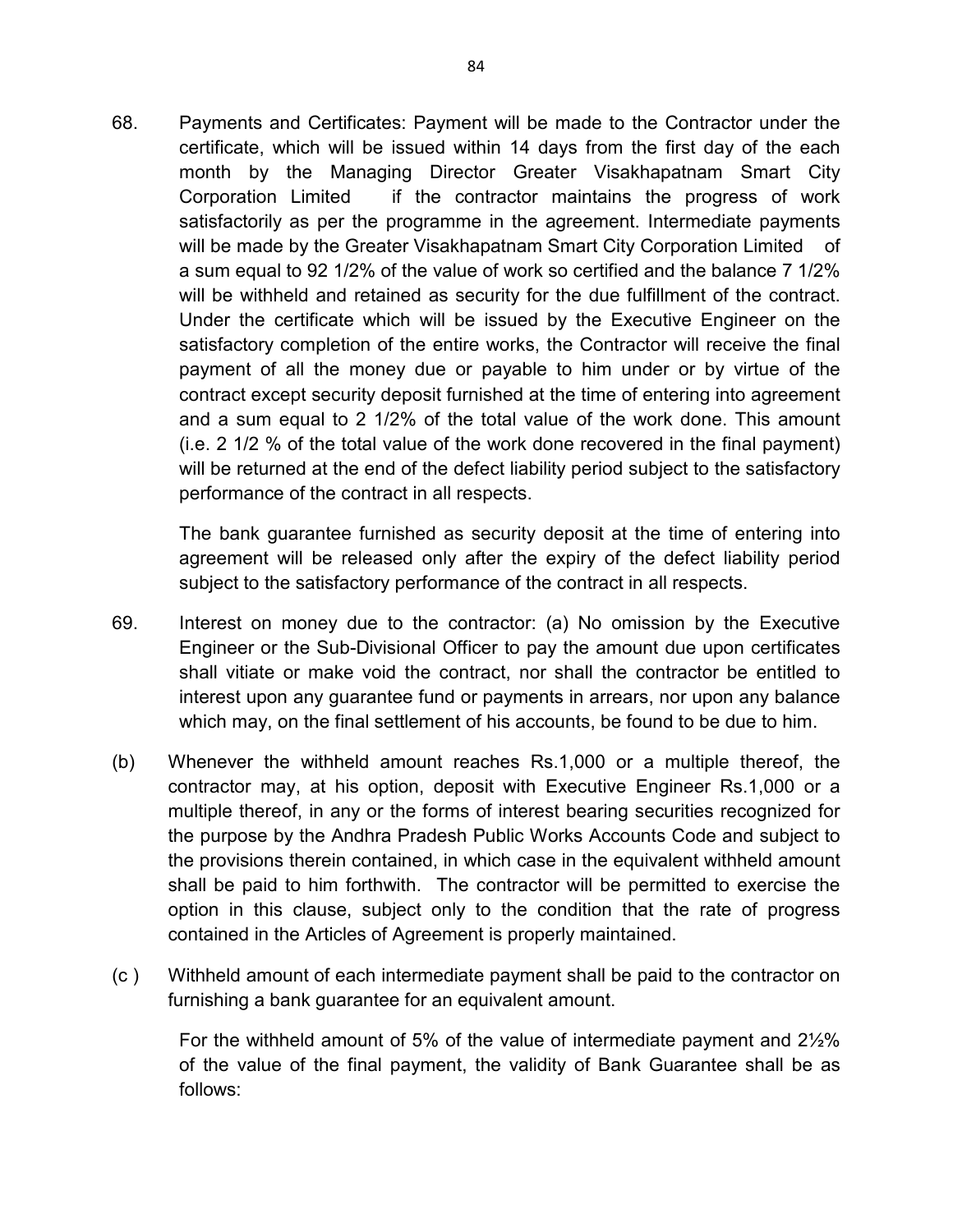- i) For 5% of each intermediate payment, the bank guarantee shall be valid atleast 30 days beyond the date of final payment and will be released along with the final payment as per Clause 68.
- ii) For 2½% of each intermediate payment and finally deducted and withheld in the final payment, the bank guarantee shall be valid till the expiry of the defect liability period and shall be released only after the defect liability period is over as per Clause-68.

The above facility of payment of withheld amount against Bank guarantee will be permitted subject only to the condition that the rate of progress contained in programme of work is properly maintained.

- 70. Acceptance of final measurements: The contractor agrees that before payment of the final bill shall be made on the contract, he will sign and deliver to the Executive Engineer either in the measurement book or otherwise demanded, a valid release and discharge from any and all claims and demands whatsoever for all matters arising out of, are connected with the contract; provided that nothing in this clause shall discharge or release the contractor from his liabilities under the contract. He shall also produce a certificate from the Income Tax Authorities that all Income Tax payable by him upto-date has been duly paid in the case of contracts the value of which is over Rs.10,000 at the time of payment of final bill. It is further expressly agreed that Executive Engineer in supplying the final measurement certificate need not be bound by the preceding measurements and payments. The final measurements, if any, of the Executive Engineer shall be final, conclusive and binding on the contractor. The Contractor shall furnish latest sales tax certificate before the payment of final bill.
- 71. Recovery of money from contractor in certain cases: In every case in which provision is made for recovery of money from the contractor, Government shall be entitled to retain or deduct the amount thereof from any moneys that may be due or may become due to the contractor under these presents and or under any other contract or contracts or any other account whatsoever.
- 72. Contractor dying, becoming insolvent, insane, or imprisoned: In the event of the death or insanity or insolvency or imprisonment of the contractor or where the contractor being a partnership or firm becomes dissolved or being corporation goes into liquidation, voluntary or otherwise, the contract may, at the option of the Executive Engineer, be terminated by notice in writing posted at the site of the works and advertised in one issue of the local District Gazette, and all accepted and acceptable works shall forthwith be measured up and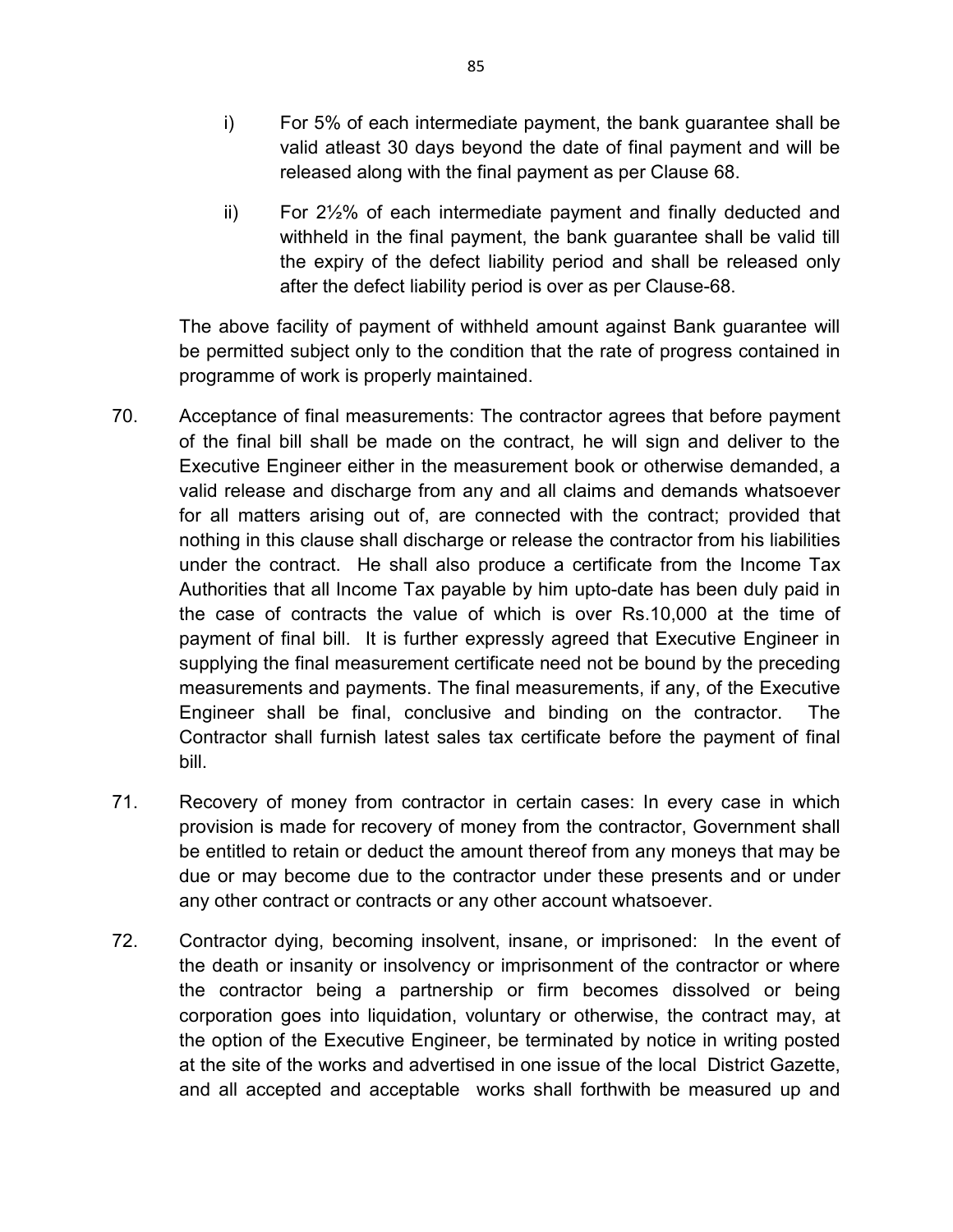paid for at the rates provided in the contract schedule where such apply, or otherwise, by the most recent schedule of rates of the division approved by competent authority, to the person or persons entitled to receive and give a discharge for the payment.

73. Arbitration : In case of any dispute of difference between the parties to the contract either during the progress or after the completion of the works or after the determination, abandonment, or breach of the contract, as to the interpretation of the contract, or as to any matter or thing arising there under except as to the matters left to the sole discretion of the Executive Engineer under clauses 20,22,27 ( C) 29,36,37 and 40 of the preliminary specification or as to the withholding by the Executive Engineer of payment of any bill to which the contractor may claim to be entitled, then either party shall forthwith give to the other notice of such dispute or difference, and such dispute or difference shall be and is hereby referred to the arbitration of the Superintending Engineer, Greater Visakhapatnam Smart City Corporation Limited of the nominated circle and Managing Director , of Public Health Engineering Department mentioned in the "Articles of agreement" (hereinafter called the "Arbitrator") for claims Rs.10,000/- and for Rs.10,000/- to Rs.50,000/- in value and the award of such Arbitrator shall be final and binding on the parties unless contested by either party in a court of law. The arbitrators proceedings will be conducted in accordance with the provisions of the Arbitration Act, 1948 as amended from time to time. The arbitrator shall invariably give a speaking award.

Provided however that in cases where the Executive Engineer has entered into the contract on behalf of the Greater Visakhapatnam Smart City Corporation Limited the dispute or difference shall, in the first instant, be referred by or through the Executive Engineer to the Superintending Engineer, Greater Visakhapatnam Smart City Corporation Limited 's of the Circle, in which the work lies and his decision thereon obtained before referring such dispute or difference to arbitration under this clause . Progress of the work shall not be suspended or delayed on account of the reference of any dispute or difference to the Superintending Engineer, Greater Visakhapatnam Smart City Corporation Limited of the circle in which the work lies or to arbitration under this clause. The decision of the Executive Engineer or the Superintending Engineer, Greater Visakhapatnam Smart City Corporation Limited of the Circle in which the work lies, as the case may be on such dispute or difference shall be conclusive until reversed by the Superintending Engineer, Greater Visakhapatnam Smart City Corporation Limited or the arbitrator. Either party may within a period, which shall be fixed by the arbitrator, file before the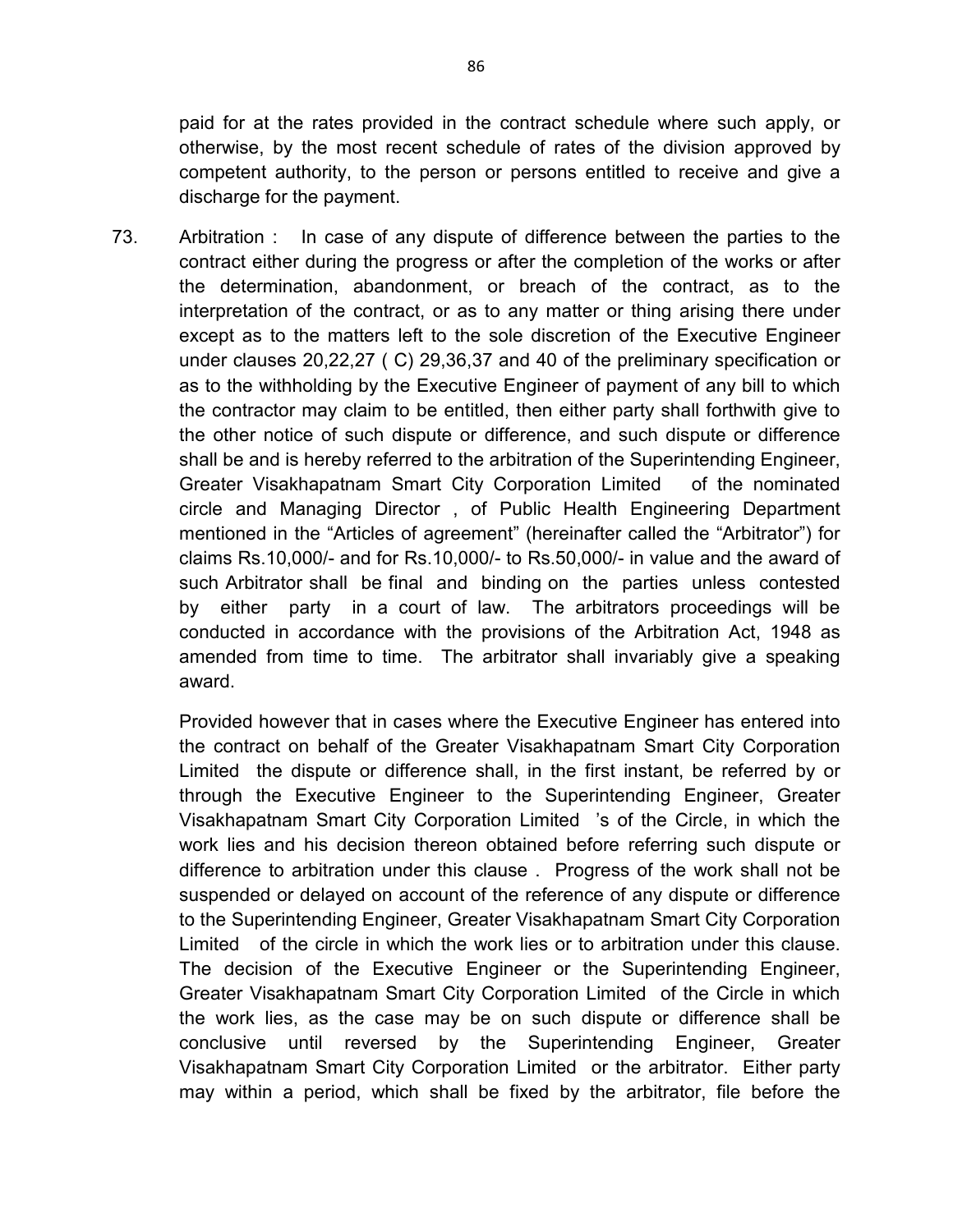arbitrator a statement of the case and also all the documents relating to or having a bearing on the case. The arbitrator shall see that the award is passed, if reasonably possible, within a period of four months from the date of his entering upon the reference, but if any extension of that period is considered by him to be necessary, either Sumiton or on the application of either party to the reference, the parties hereby agree and consent to such extension as the arbitrator may from time to time consider reasonably necessary and any such extension shall forthwith be communicated by him in writing to each of the parties hereto. The arbitrator shall not be bound to observe the ordinary rules of procedure applicable to trails before Judicial Tribunals nor to hear or receive formal evidence but may pass on award on the documents or statements of the case filed by both the parties under or on personal inspection. The arbitrator shall have power to view the subject matter of the dispute with or without the parties or their agents. The arbitrator shall also have power to open up, review and revise any certificate, opinion decision, requisition or notice, save in regard to the matters expressly excepted and to determine all matters in dispute which shall be submitted to him, and of which notice shall have been given as aforesaid, in the same manner as if no such certificate, opinion, decision, requisition or notice had been given upon every any such reference the costs of any incidental to the reference and award respectively shall be in the discretion of the arbitrator, subject to the condition that the amount of such cost to be divided to either party shall not in respect of, i.e., monetary claim exceed the percentage set out below of any such award irrespective of the actual fees costs and expense incurred by either party; provided that where a monetary claim is disallowed in full, the said percentage shall be calculated on the amount of the claim. The arbitrator may determine the amount of the costs to be awarded or direct the same to be taxed as between solicitor and client or a party and party and shall direct by whom and to whom and in what manner the same shall be borne and paid. The percentage above referred to in this clause are 5 percent on any such monetary award which does not exceed Rs.10,000/- 3 percent on the next Rs.40,000/- or any part thereof, 2 percent on the next Rs.50,000/- or any part thereof and 1 percent on any excess over Rs.1,00,000/- Provided that GVSCCL shall not be liable to any claim in respect of any such dispute or difference until liabilities, and the amount referred to is decided by the arbitrator. Provided that payment to the contractor based on the arbitration award shall be made only after acceptance of the award by the Superintending Engineer, Greater Visakhapatnam Smart City Corporation Limited if the value of the award is less than Rs.20,000/- and the Government if the value is Rs.20,000/- above.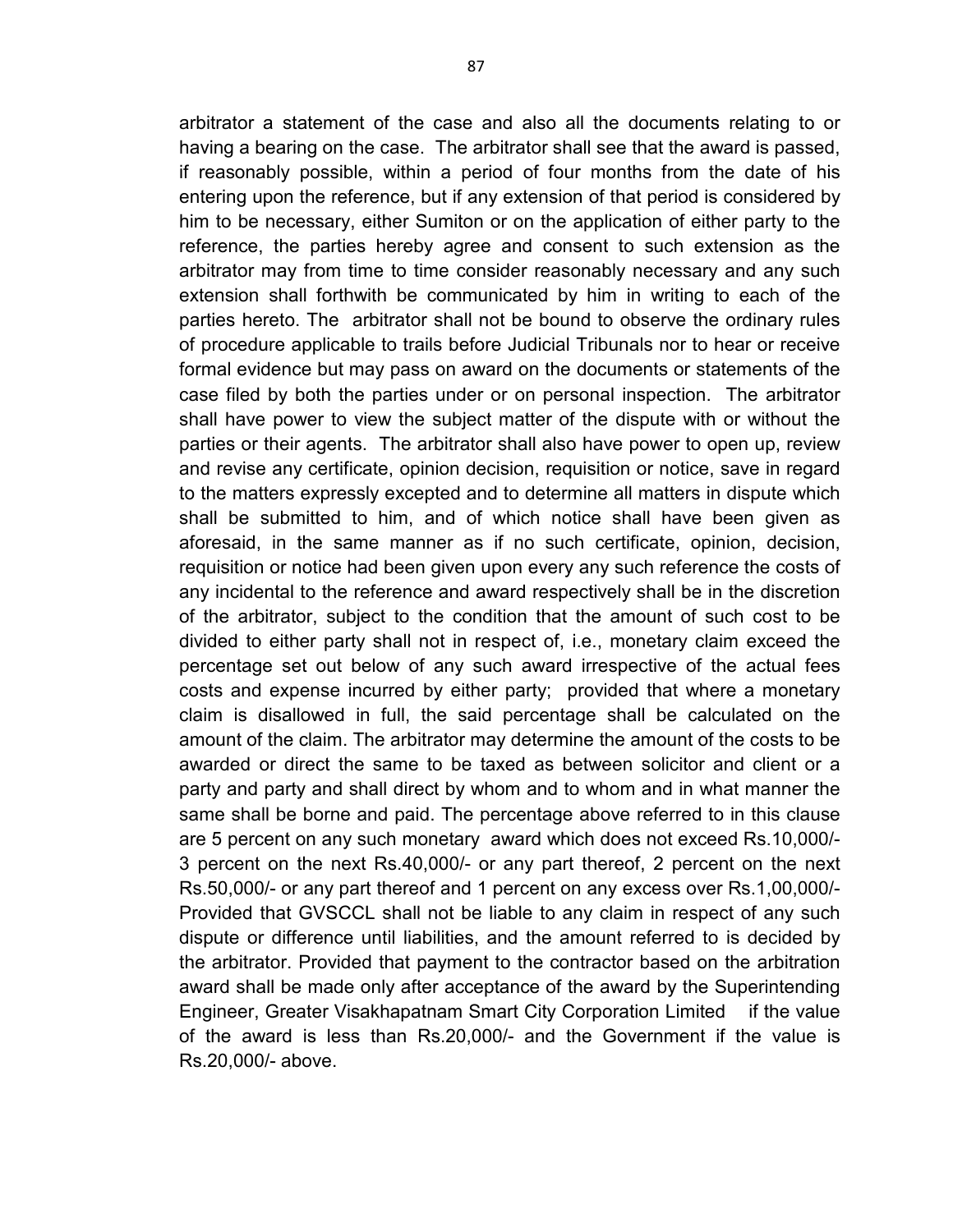Note:1: Arbitration awards whose value is below Rs.20,000/-.

The Superintending Engineer, Greater Visakhapatnam Smart City Corporation Limited is authorised to accept arbitration awards below Rs.20,000/- in value. The Superintending Engineer, Greater Visakhapatnam Smart City Corporation Limited shall make a review of the arbitration award within 15 days of service of the notice of the making of the awards in consultation with the local counsel and if in his opinion the award has to be contested, he shall file an application in the court within 30 days of service of the notice of making of the award for the filing of the award and take steps to contest the award.

If, for any reason, the Superintending Engineer, Greater Visakhapatnam Smart City Corporation Limited considers it inadvisable to act according to the advice of the local counsel, he shall refer the matter to the Government for examination within 15 days of the service of the notice of the making of the award.

## **Arbitration Awards Whose value is Rs.20,000/- and below Rs.50,000/-:**

The Superintending Engineer, Greater Visakhapatnam Smart City Corporation Limited shall make a review of the arbitration awards whose value is Rs.20,000/- and above and submit a report to the Greater Visakhapatnam Smart City Corporation Limited within 10 days of service of the notice of the making of the award in such cases a summary of the case, a copy of the agreement for the work, the facts pressed before the arbitrator by the parties along with the recommendations of the Superintending Engineer, Greater Visakhapatnam Smart City Corporation Limited should be furnished to the Greater Visakhapatnam Smart City Corporation Limited for full appreciation of the case. The Greater Visakhapatnam Smart City Corporation Limited will then take a decision in consultation with the Municipal Standing Counsel whether the award should be accepted or not and communicate the same within 25 days of service of the notice of making of the award so as to enable the Superintending Engineer, GVSCCL either to take action on the basis of the award or to file an application in the court within 30 days of service of the notice of the making of the award for filling of the award and for contesting it.

## **Settlement of Claims above Rs.50,000/- in value:**

For all claims above Rs.50,000/- in value either party shall go to the Civil Court of Competent jurisdiction by way of regular suit and not by arbitration.

Note: 2: Applications of contractors seeking arbitration should bear a court fee stamp as per clause 10 (K) of Schedule (ii) to the Andhra Pradesh court fees and suits valuation act, 1956 but no stamp duty need be levied.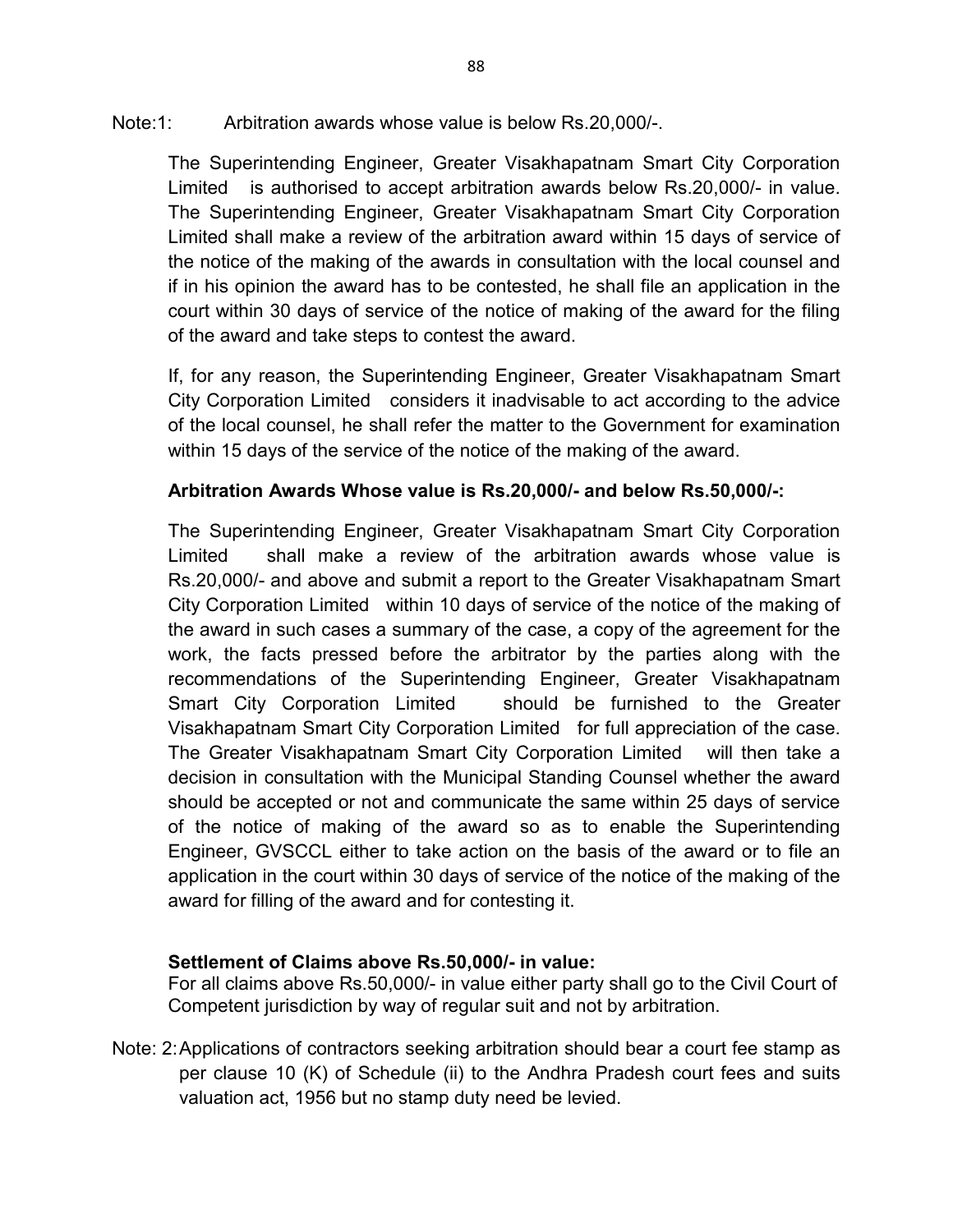The awards passed by arbitrators shall be made on stamped paper the value of which should be according to the value of claim to which the award relates as per article 12 of Schedule.1-A to the Indian Stamp Act.

If the aggrieved party goes to a court of law challenging the award, he should pay the necessary court fee.

## **Part-II**

# **CONDITIONS OF PARTICULAR APPLICATION**

In all instances the Conditions of Particular Application shall prevail over the General Conditions of Contract.

Clauses in this Part having clause numbers 73 or less are amendments of the General Conditions of Contract and carry the number of the clause, which is amended.

**General** : Unless specified otherwise, for Clauses 1 – 73 inclusive :

After every occurrence of "Government", "Department" or "department" add " / Greater Visakhapatnam Smart City Corporation Limited "

Delete every occurrence of "drawings" and substitute with "Specification Drawings".

Delete every occurrence of "Public Works Department" and substitute with "Greater Visakhapatnam Smart City Corporation Limited ".

Clauses additional to Part I:

The following clauses are additional to Part I

74, 75, 76, 77, 78, 79, 80, 81, 82, 83, 84, 85, 86, 87, 88, 89, 90, 91, 92, 93, 94, 95 and 100.

- Clause-74 Not used
- Clause-75 Recoveries

Any recovery or recoveries advised by Government Departments (either State or Central Government) due to non-fulfilment of any Contract entered with them by the Contractor, shall be recovered from bills or deposits of this Contract.

Clause-76 Quarterly Report on Labour

The Contractor shall furnish the quarterly report regarding labour employed by him on the work to the District Employment Officer, Visakhapatnam in the proforma enclosed in Schedule-`G'.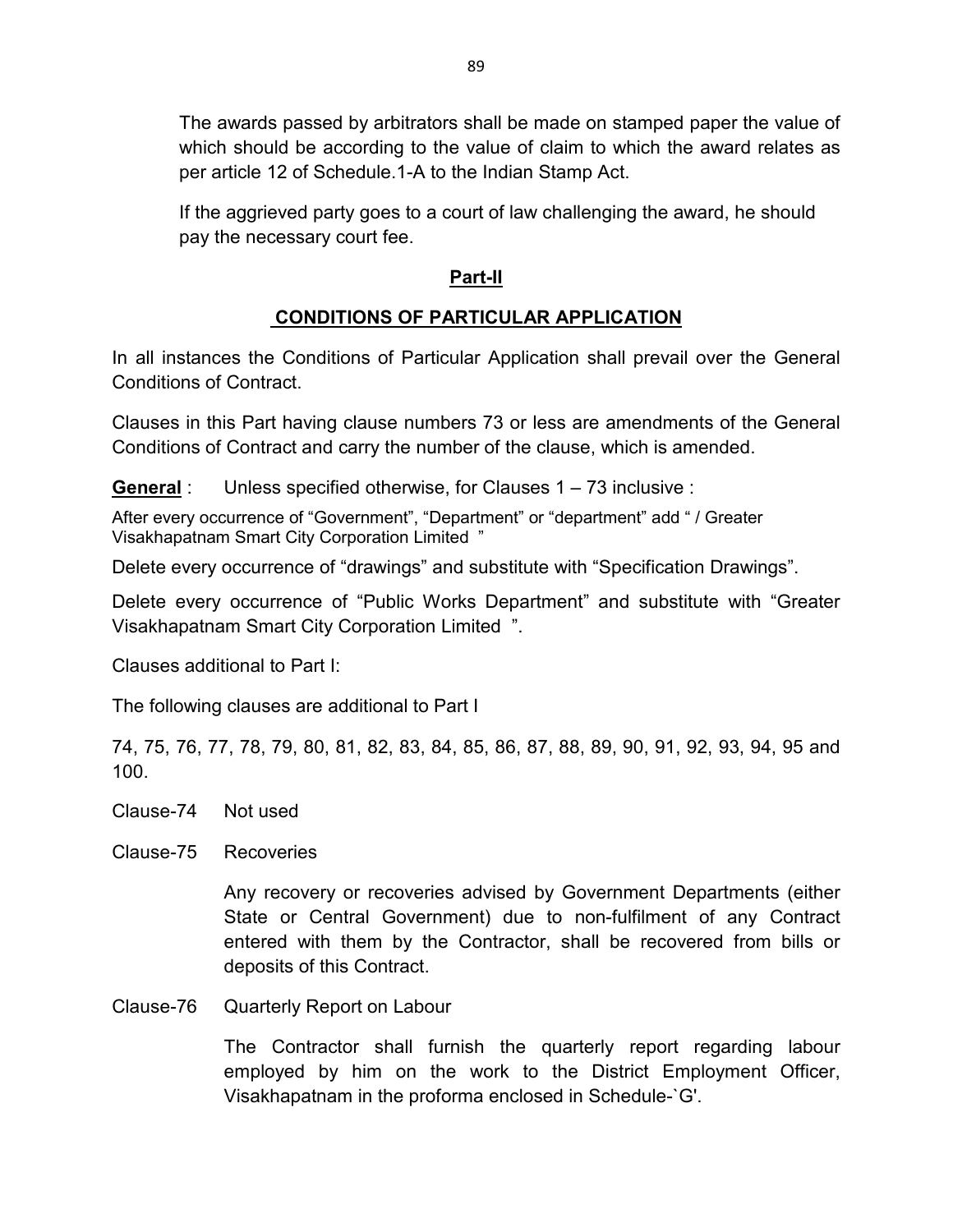Clause-77 Agreement - Stamp Paper

The present stamp charges are as follows as per Indian Stamp Act 1989 effective from 1.4.1990.

|                                                            | <b>Stamp Duty</b> |  |  |
|------------------------------------------------------------|-------------------|--|--|
| (a) Value of Contract does not exceed Rs 5,000/-           | 10 Rupees         |  |  |
| (b) exceeds $Rs.5,000/-$ but does not exceed $Rs.20,000/-$ | 20 Rupees         |  |  |
| (c) exceeds Rs20,000/- but does not exceed Rs.50,000/-     | 50 Rupees         |  |  |
| (d) exceeds Rs 50,000/-                                    | 100 Rupees        |  |  |
| (e) Articles of Association of a company                   | 300 Rupees        |  |  |

The Agreement should be concluded on a Non-Judicial Stamp Paper of appropriate value.

- Clause-78 Recovery towards income tax and surcharge will be made from the gross payment made to the Contractor at source i.e. from each running bill. This deducted amount will be credited to the Government, as per Income Tax Act at the rates fixed from time to time to the contractor at source i.e. from each running bill as per G.O. Ms.No.39, dated 3-2-99 of MA & UD (K1) Department. This amount will be credited to the National Academy of Construction, Hyderabad by  $5<sup>th</sup>$  of every succeeding month.
- Clause-79 Security Deposit and Withheld amounts

Within (7) days of receipt of the notification of award from the Greater Visakhapatnam Smart City Corporation Limited , the successful Tenderer shall furnish to Greater Visakhapatnam Smart City Corporation Limited a security deposit in the form of a Crossed Demand Draft or a Bank Guarantee from a Nationalized Bank in India to an amount of two and half percent of Contract price valid till the completion of defect liability period (Defect liability period shall commence from date of completion of work and taken over by the Engineer). The forms of security deposit provided in the tender document may be used or some other form acceptable to Greater Visakhapatnam Smart City Corporation Limited .

The Contractor shall furnish the Greater Visakhapatnam Smart City Corporation Limited the Security Deposit, one month prior to completion of defect liability period in the form of crossed Demand Draft or a Bank guarantee which shall be to the value of two and half percentage  $(2 \frac{1}{2}\%)$ of the maintenance contract value of part-II of schedule –A., which shall be valid for period of maintenance i.e. 36 months from the date of completion of defect liability period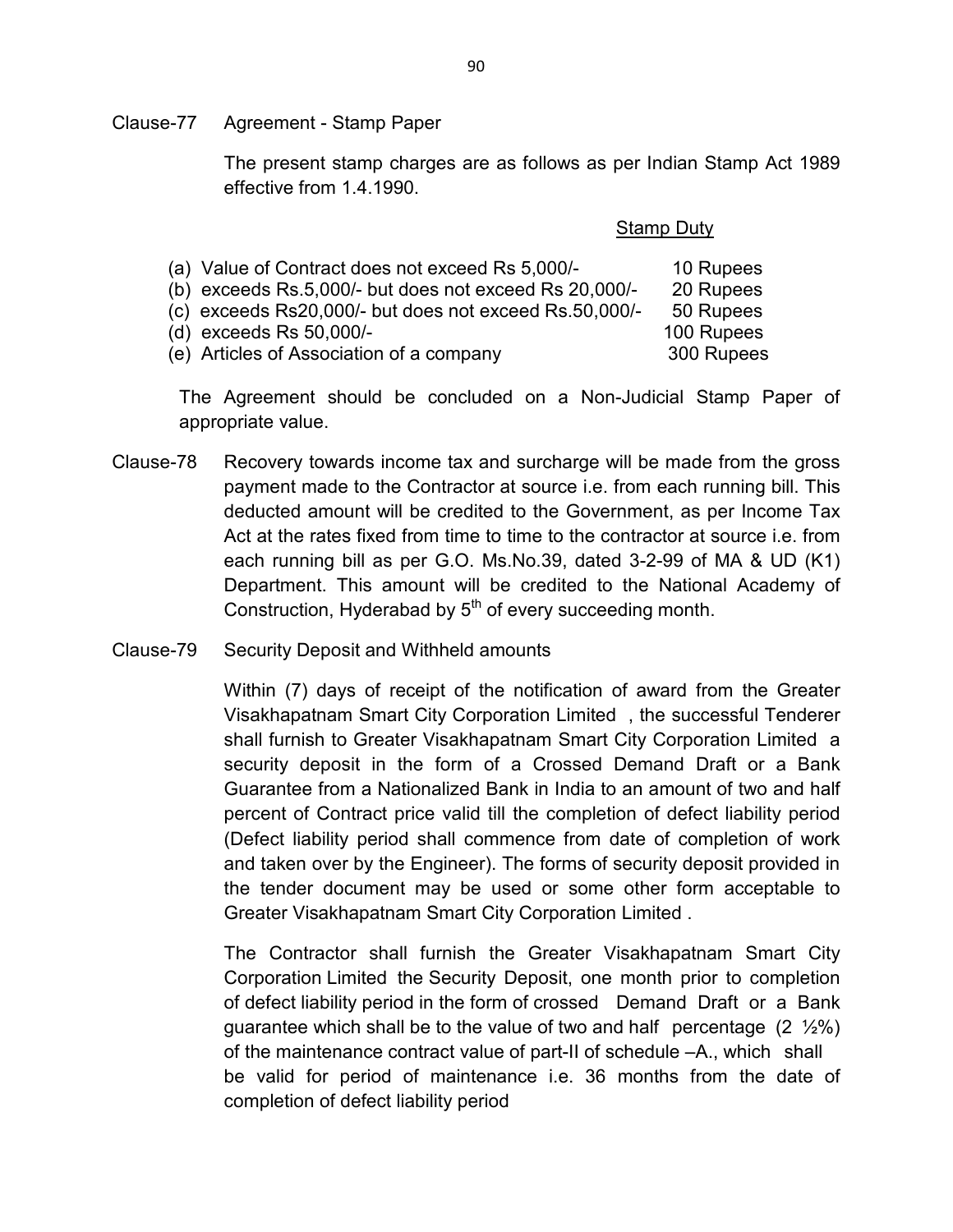The Security Deposit furnished toward maintenance contract value shall be returned to the contractor at the end of maintenance period subject to the satisfactory performance of maintenance contract, less any dues owing from the contract.

Bank Guarantee shall be furnished at the Tenderer's option, by a Nationalized Bank located in India.

Failure of the successful Tenderer to comply with the requirements of IT 33 or IT 34 shall constitute sufficient grounds for the annulment of the award and forfeiture of the Earnest Money Deposit.

### Clause-80 Cancellation of Contract

The Contract is liable to be cancelled if either the Contractor or any of his employee is found at any time to be a retired officer of the Government of Andhra Pradesh in any Engineering Department, Boards, Corporations, Municipalities, Urban development authorities who had not completed a period of two years from the date of retirement and who had not obtained permission of the Government before submission of the tender or engagement in the Contractor service.

The Contractor shall indicate the names of the persons who are working with him in any capacity and are subsequently employed in the Division/Circle. He shall also furnish a list of Non-gazetted employees of the Greater Visakhapatnam Smart City Corporation Limited , related to him. Failure to furnish such information render him liable to be removed from the list of Contractors and his Contract liable for cancellation. Near relatives include

- 1. Sons, step sons, Daughters, step-daughters
- 2. Son-in-law and Daughter-in-law
- 3. Brother-in-law and Sister-in-law
- 4. Brothers and Sisters
- 5. Father and Mother
- 6. Wife/Husband
- 7. Father-in-law and Mother-in-law
- 8. Nephews, Nieces, Uncles, Aunties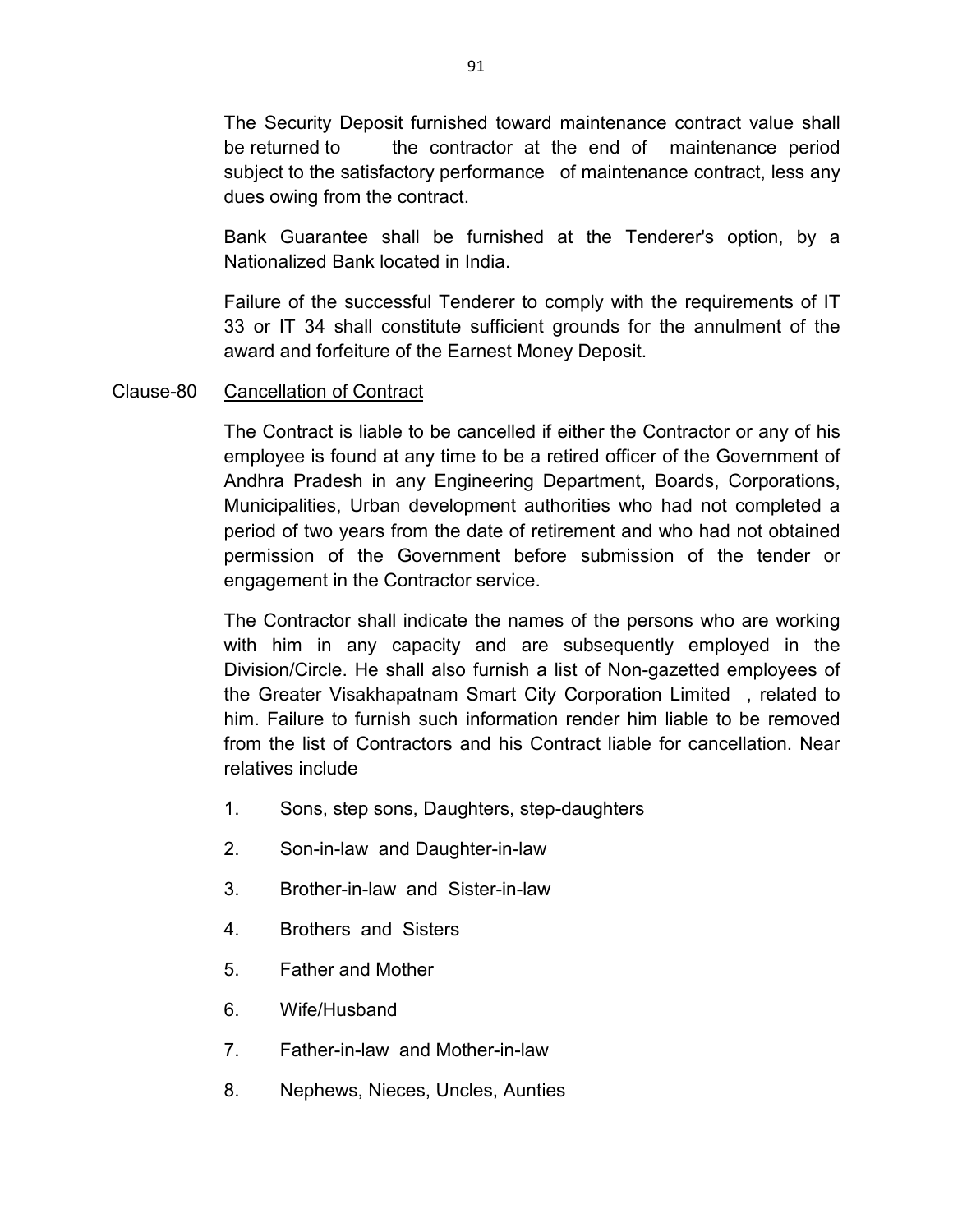- 9. Cousins
- 10. Any person residing with the Contractor.

### Clause-81 CONSTRUCTION EQUIPMENT

Statement giving brief particulars of equipment that will be put at the disposal of the work, should accompany the tender in Schedule-`G'.

 (a) Equipment (Transport for materials viz., lorries and carts, piles and pile driving equipment etc.).

#### Clause-82 EMPLOYMENT TO EX-TODDY TAPPERS

The Tenderer should offer employment to ex-toddy tappers as far as possible. The number of ex-toddy tappers to whom he can so offer employment should be mentioned in the tender and he should undertake agreement to offer such employment to such members.

#### Clause-83 PAYMENT TO LABOUR UNDER EMERGENCY

The Contractor should note that in the event of emergency he shall pay the labour every day and if this is not done, the department shall make requisite payment and recover the cost from the Contractor.

## Clause 84 **BASIS FOR EVALUATING THE CAPACITY OF CONTRACTORS IN THE EVENT OF THEIR TENDER BEING ACCEPTED**

- 84.1 The criteria for the qualification of tenders before evaluation shall be as follows:
	- a) Financial Standing
	- b) Past Experience.
	- c) Organisational Capability.
- 84.2 Tenderers are required to furnish necessary data / documents along with their tender in support of their competence under above heads. Data / documents furnished shall be true in all respects. On verification by Greater Visakhapatnam Smart City Corporation Limited if it is found to be not true or if the Tenderer has attempted to conceal any unfavorable data, their tender will be treated as non-responsive and will be rejected.
- 84.3 The minimum criteria expected in respect of the above heads are given below for a Contractor applying as an individual as well as an individual member of Joint Venture. Tenderers meeting with these minimum requirements will only be considered for award of the work.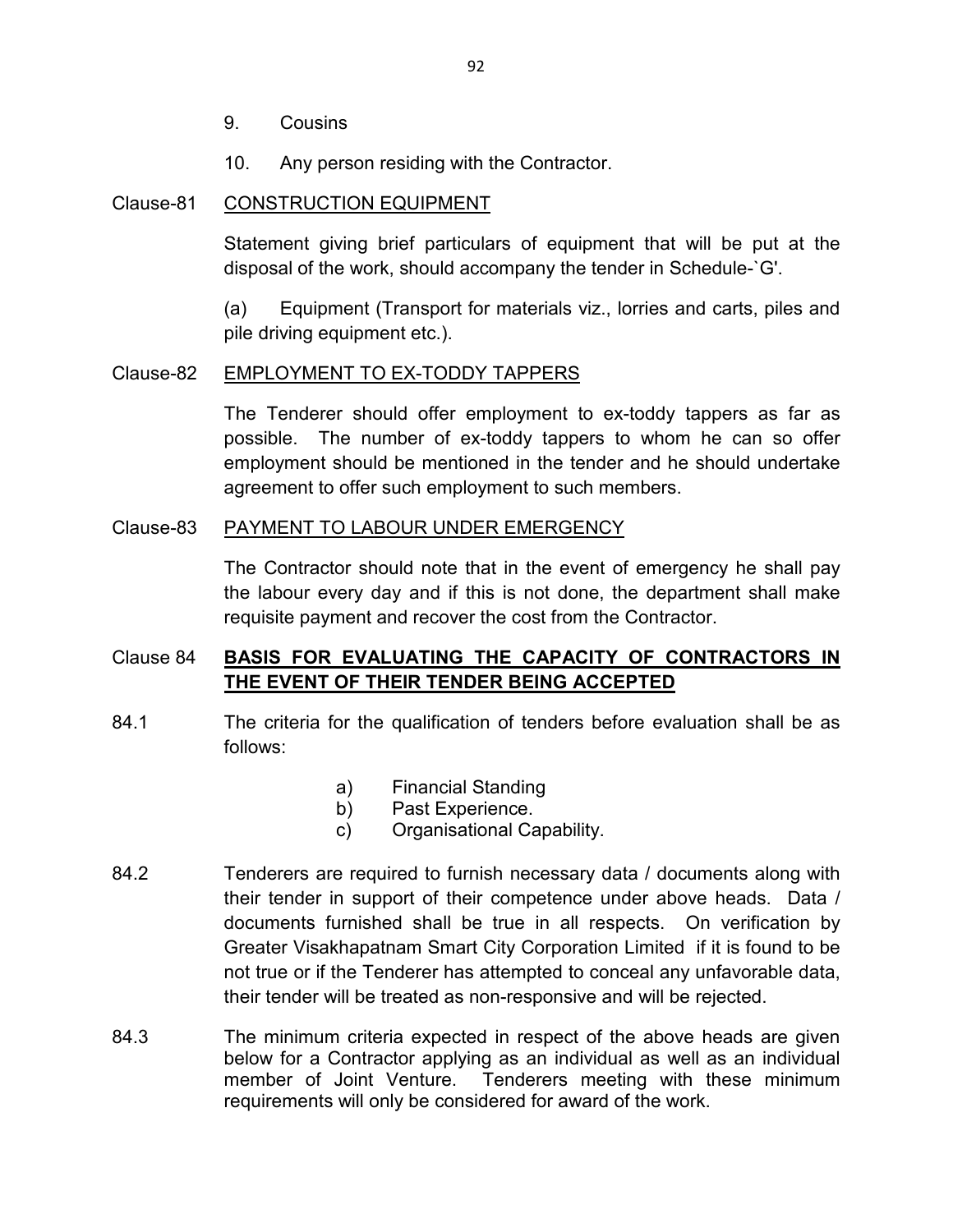### **84.4 Financial Standing**

- 1.0 Attested copies of the financial audited accounts including balance sheet and profit and loss account for the **ten** financial years i.e. April 2007 to March 2008, April 2008 to March 2009, April 2009 to March 2010, April 2010 to March 2011 and April 2011 to March 2012, April 2012 to March 2013, April 2013 to March 2014, April 2014 to March 2015, April 2015 to March 2016, April 2016 to March 2017, certified by the chartered accountants shall be furnished.
- 1.1 If the tenderer is a company, annual reports for the financial year April 2007 to March 2008, April 2008 to March 2009, April 2009 to March 2010, April 2010 to March 2011 and April 2011 to March 2012, April 2012 to March 2013, April 2013 to March 2014, April 2014 to March 2015, April 2015 to March 2016, April 2016 to March 2017, along with the audited reports under companies act shall be furnished.
- 1.2 In case of tenderers other than the companies, if the turnover in any of the financial years i.e. April 2007 to March 2008, April 2008 to March 2009, April 2009 to March 2010, April 2010 to March 2011 and April 2011 to March 2012, April 2012 to March 2013, April 2013 to March 2014, April 2014 to March 2015, April 2015 to March 2016, April 2016 to March 2017 exceeds Rs.4.0 Millions perannum, the audited accounts along with the auditors certificates under section 44AB of the Income Tax Act shall be furnished.
- 1.3 And in other cases the following certificates shall be given by the Chartered Accountant for each year for the Balance Sheet and for the Profit and Loss Account.

\_\_\_\_\_\_\_\_\_\_\_\_\_\_\_\_\_\_\_\_\_\_\_\_\_\_\_\_\_\_\_\_\_\_\_\_\_\_\_.

"We have audited the above Balance Sheet / Profit and Loss Account of M/s.\_\_\_\_\_\_\_\_\_\_\_\_\_\_\_\_\_\_\_\_\_\_\_\_\_ \_\_\_\_\_\_\_\_\_\_\_\_\_\_\_\_\_\_\_\_\_ as on of the said firm / individual for the year ending ending and stated that in our opinion the said accounts give a true and fair view of

In case of the balance sheet of the said firm / individual, affairs as on and and  $\frac{1}{2}$  in case of profit and loss of the profit and loss for the year ended on

The said Balance Sheet and Profit and Loss Accounts are in agreement with books of accounts and returns produced and that we have obtained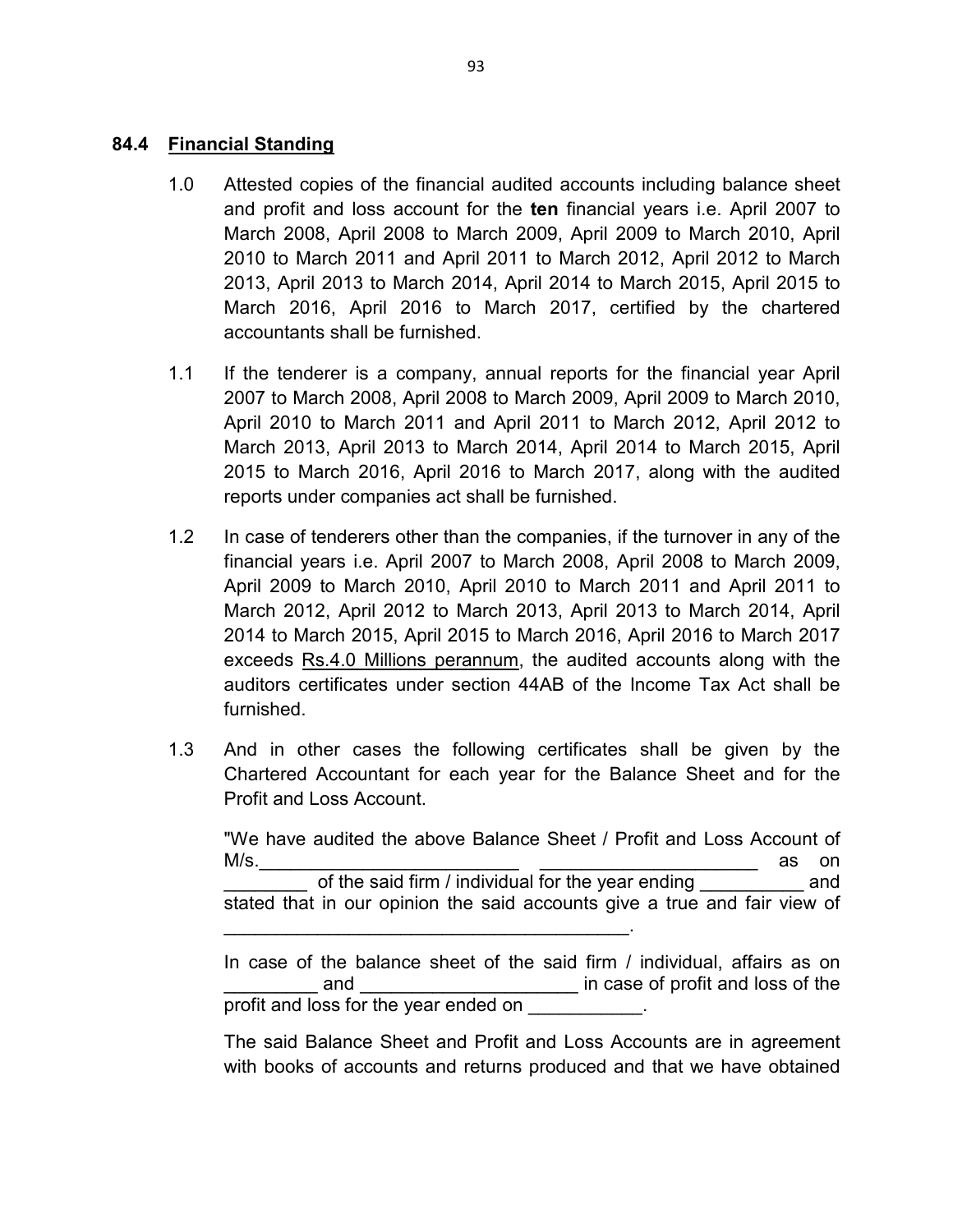all the information and explanations which to the best of our knowledge and belief were necessary for the purpose of the audit".

- 1.4 The Xerox copies of certificates and other documents submitted with the tender should be attested by gazetted officer. The originals of the certificates shall be produced on demand within 3 days. However, originals of the certificates shall invariably be produced at the time of opening of tenders to verify the copies of statements and other information furnished in Cover-A. For in-correctness of the copies of the certificates/ documents when compared with the originals, action will be taken against the officer who attested the copies and also on the Contractor.
- 2. In any one financial year during the **ten** financial years immediately preceding the financial year in which tenders are invited, the Tenderer shall have, and in the case of joint venture the prime partner or any one partner of the JV shall have, satisfactorily executed works similar to the proposed works i.e., should have executed similar nature of works valued at not less than Rs. **3,15,44,544/-**(The value of works completed in any of the years previous to the last financial year (**year 10**) shall be indexed by 10% per year (simple not compounded) to bring the value of works completed to the price level of year 5.)
- 3. **Bidder capacity**: The assessed bid capacity of the Tenderer, as calculated below, shall not be less than the estimated value of the contract **Rs.2,62,87,120/-.** The estimated value of the work(s) is likely to be awarded by the Greater Visakhapatnam Smart City Corporation Limited among the tenders submitted earlier (even though the letter of acceptance has not been approved by the Greater Visakhapatnam Smart City Corporation Limited ) shall also be taken into account while arriving the value of "B". **Assessed Capacity = 2 AN – B;**

## **Where;**

- A = Maximum value of Electrical works executed in any one year during the last five financial years {adjusted at 10% appreciation per annum (simple and not compounded)} taking into account the completed as well as works in progress.
- $N =$  Prescribed period for completion of the work to which these documents pertain (months, weeks and days shall be converted into years)
- B = Value of existing commitments and ongoing works (and the estimated value of work(s) which is likely to be awarded even though the letter of acceptance has not been approved by GVSCCL) to be completed during the period of completion of works for which tenders are invited.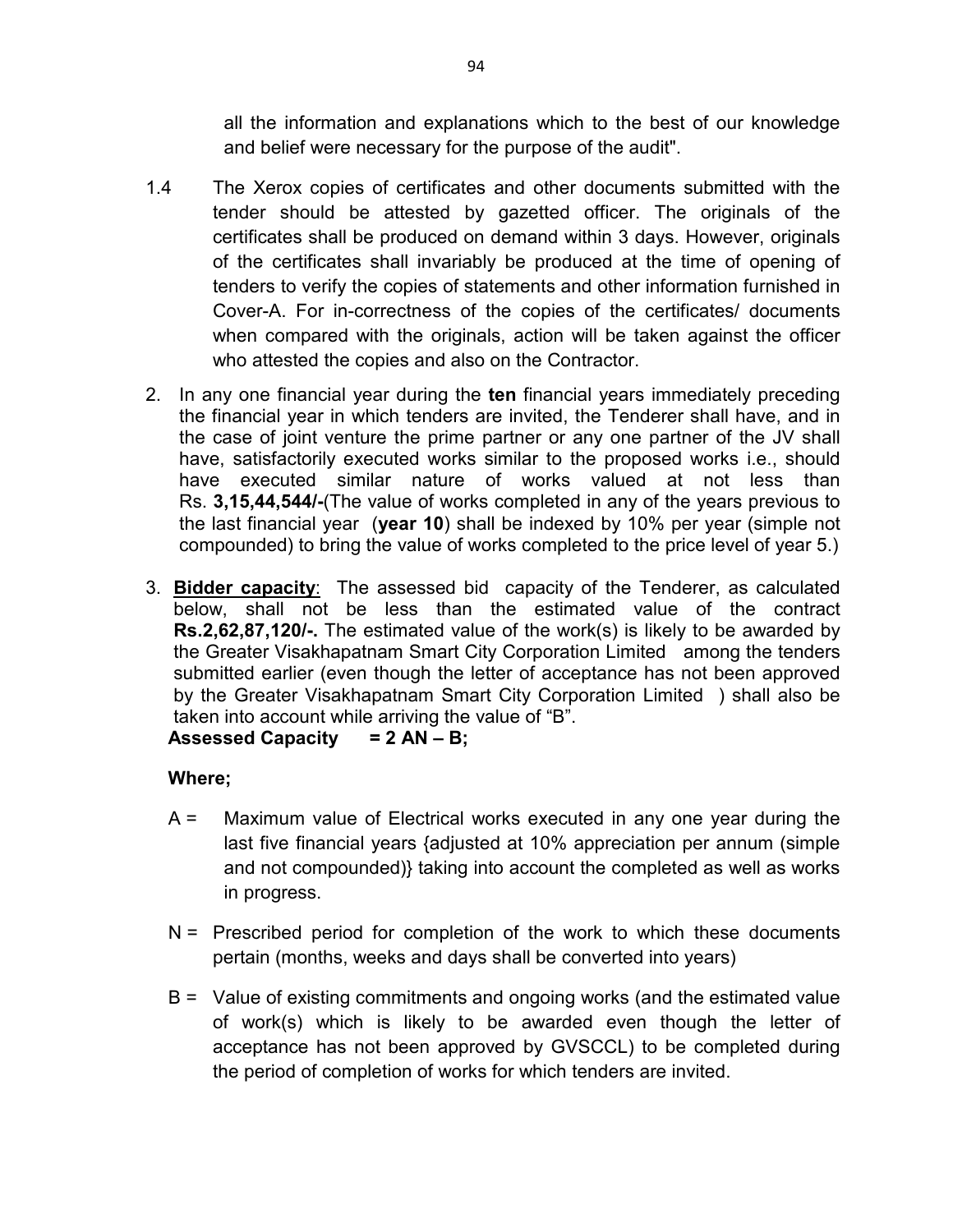In case of tenderers other than companies, if audited reports under section 44AB of Income Tax Act is not furnished for any year it will be deemed that the turnover for that year was less than **Rs.40=00** Lakhs.

## 84.5 Resource Mobilization

Each bidder should further demonstrate the availability of liquid assets and / or credit facilities and/or solvency certificate of not less than Rs. 1,57,72,272/- and the OEM partners nett worth as Rs.100 crores. The Tenderer shall submit Credit lines / Letter of Credit / Net worth / Solvency Certificates etc., from any Scheduled Bank to this effect.

84.6 In the case of Joint Venture tender, the figures pertaining to minimum value of similar works and Bid Capacity, mentioned in Clause-2&3 of 84.4 and Resource Mobilization mentioned at Clause 84.5 for each of the partners of a Joint Venture will be added together to determine the bidder's compliance with the minimum qualifying criteria set out therein. Failure to comply with this requirement will result in rejection of the Joint Ventures bid. Sub-contractors experience will not be taken into account in determining the bidders compliance with the qualifying criteria

## **84.7 Local Standing**

It is necessary that the Tenderer has a sound financial standing with little, if any, history of litigations, arbitrations etc. For this purpose, references and testimonials from bankers and clients with whom the Tenderer has had past association shall be furnished. Their reports and investigations by Greater Visakhapatnam Smart City Corporation Limited (GVSCCL), wherever possible and necessary, will be duly weighted to establish the overall financial capability.

84.8 Tenderers are expected to furnish required details in support of their financial standing as indicated vide Schedule-`E'. The information given in Schedule-E shall be with reference to the audited financial statements given as per Clause No. 84.4.

## **84.9 Past Experience - Quantum & experience of Works executed**

The past performance of the tenderer is established from record of successful execution and completion of similar type of works in time and in workman like manner. For this purpose testimonials etc., from clients for whom the applicant had executed similar type of works during the past **ten** years and having present worth equal to or higher than minimum criteria indicated below will have to be submitted by the tenderer and where necessary reference will be made to previous clients. Tenderers are expected to furnish past performance data for the works referred by them and indicated in Schedule-F (enclosed). Said similar works executed during the past **Ten** financial years i.e. not earlier than April 2007 shall satisfy the following requirements.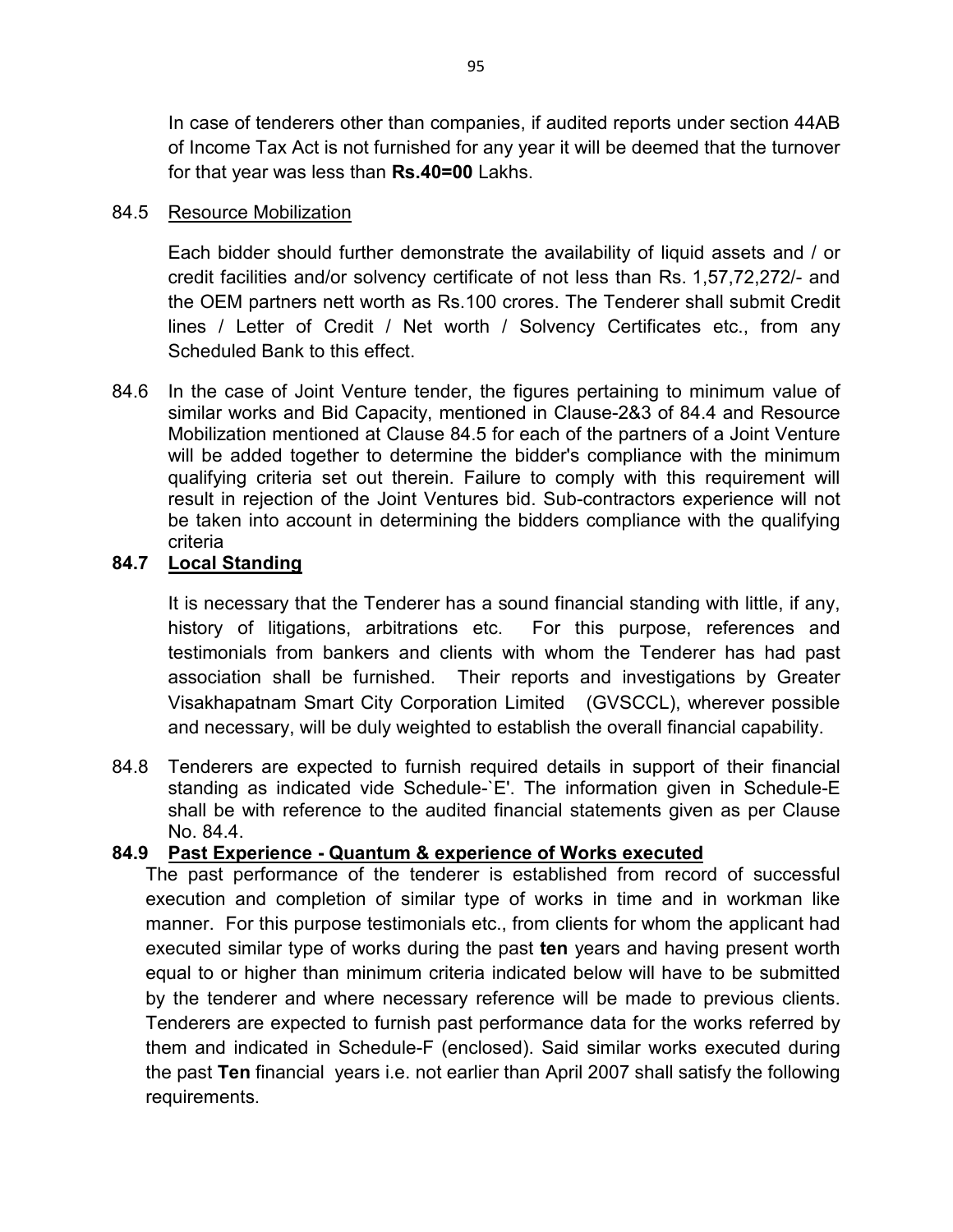j) It is necessary that the tenderer/ in the case of Joint Venture the prime partner or any one of the partners of the joint ventures should have "Executed similar nature of works valued at not less than **Rs. 3,15,44,544/-** in any one financial year during the past **ten** financial years i.e., not earlier than April – 2007. The value of the said works (added together) executed, completed and tested successfully by the tenderer shall be minimum of **Rs. 3,15,44,544/-** for this work, in any one financial year during the past five financial years i.e., not earlier than April – 2007. The present worth of each of these jobs executed and completed by the tenderer in the past will be calculated based on escalation of 10% per annum (simple, not compounded).

## Organisational Capability

Tenderer's organizational capability will be judged based on data furnished by him in respect of personnel, construction plant and equipment for the job/s quoted as past experience vide Form-3 and its appendices. Tenderer is required to confirm that he has adequate number of qualified personnel with relevant experience in his employment and that he also possesses adequate construction equipment in working condition and he would deploy the same in case he is awarded the contract. Tenderer is expected to furnish bio-data of the key personnel proposed for this work.

Tenderer is also expected to give an undertaking that he will deploy adequate supporting staff (i.e. Jr. Engineer / Foreman / Supervisors and other staff) and any additional construction equipment for completing the Contract in scheduled time.

- 84.11 Even though the bidders meet the above qualifying criteria, they will be disqualified if they have;
	- Made misleading or false representations in the forms, statements and attachments submitted in proof of the qualification requirements; and
	- Record of poor performance such as abandoning the works, not properly completing the contract, inordinate delays in completion, litigations history on works or financial failures etc.

### 84.12 Acceptability

a) The Tenderers who meet the specified minimum requirements in respect of financial standing, past experience and organizational capability and IT 29 will only be considered for award of the work.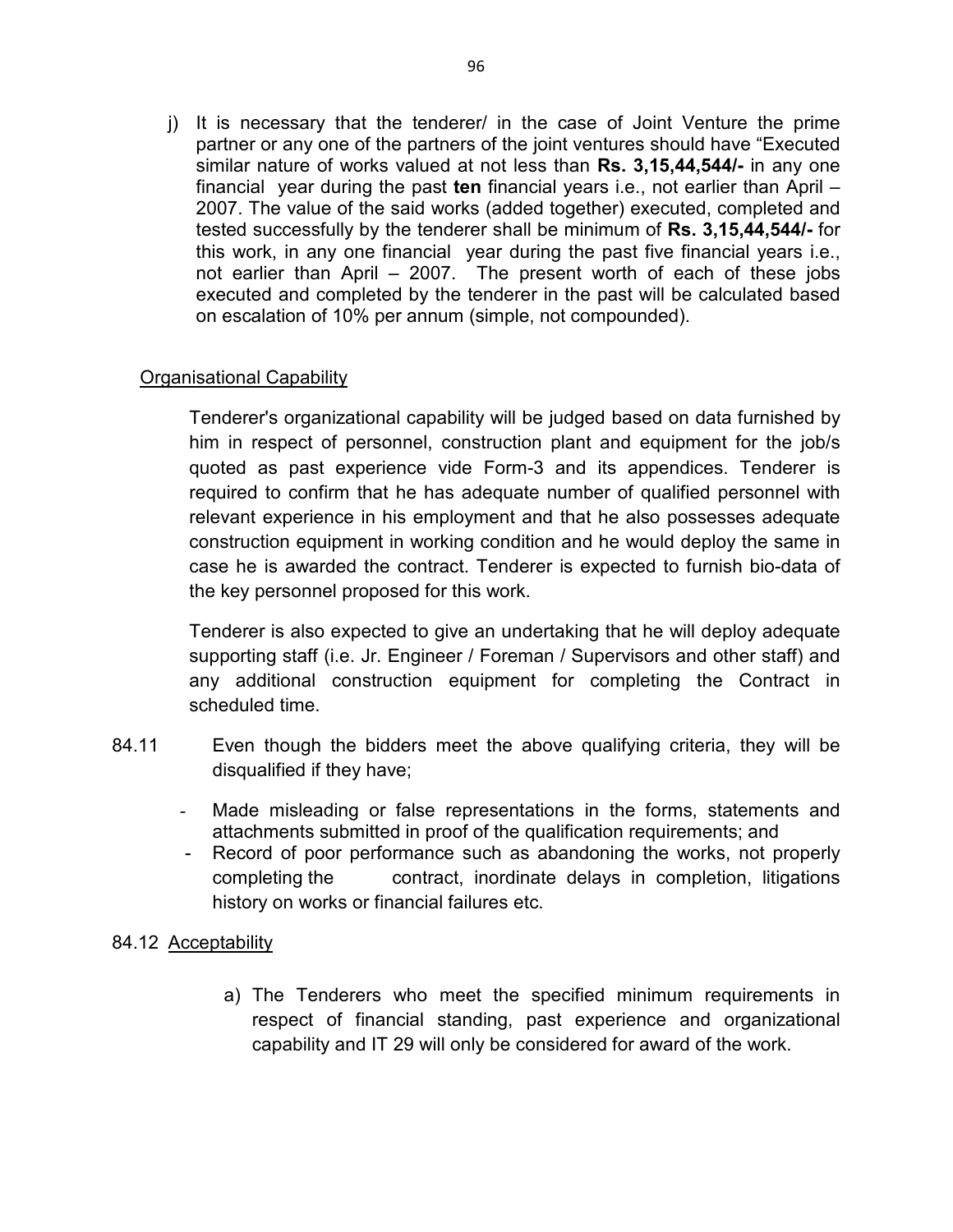- b) In case of a Joint Venture, in addition to above requirements, the individual members will have to satisfy the specified minimum requirements jointly in respect of financial standing and organizational capacity. In respect of past experience atleast one or more partners of a joint venture shall satisfy the specified minimum criteria given in clause 84.9 of the CPA.
- Clause 87 Not Used

### Clause-88 Liquidated Damages

Should the Contractor fails to complete the work as per the programme of work or to complete the whole of the work with in the period specified their in, the Contractor shall pay to the Employer as fixed and agreed Liquidated damages and not as penalty , the sum shown herein below for every day delay

### Clause-89 Defect liability period

The defect liability period under this contract is 60 months from the date of successful commissioning of this work and taken over by the Greater Visakhapatnam Smart City Corporation Limited.

If any defects occur during the defect liability period of 60 months they shall be attended along with the required materials by the Contractor at his expense. The work shall be completed within 24 hours, penalties at the rate of Rs.1,000/- for every day or part thereof beyond thereon be recovered from the contractor.

- Clause 91 The amount quoted by the contractor shall be deemed to be inclusive of taxes and duties on all the materials that the contractor has to purchase for the performance of this contract. The contractor shall also be liable to pay turnover tax under works contract at the prevailing rates under A.P. General Sales Tax Act. The recoveries will be made as per the rates in force under the Act at the time of payment.
- Clause 92 Excise Duty & Sales Tax: Deleted

### Clause 93 **Terms of Payment**:

The payment for **Works** will be made as per Schedule-A (Bill of quantities) in accordance with the progress of work.

Clause 94 The contractor should ensure the safety of the water supply lines, telephone cables, power cables, storm water drains etc., along the pipe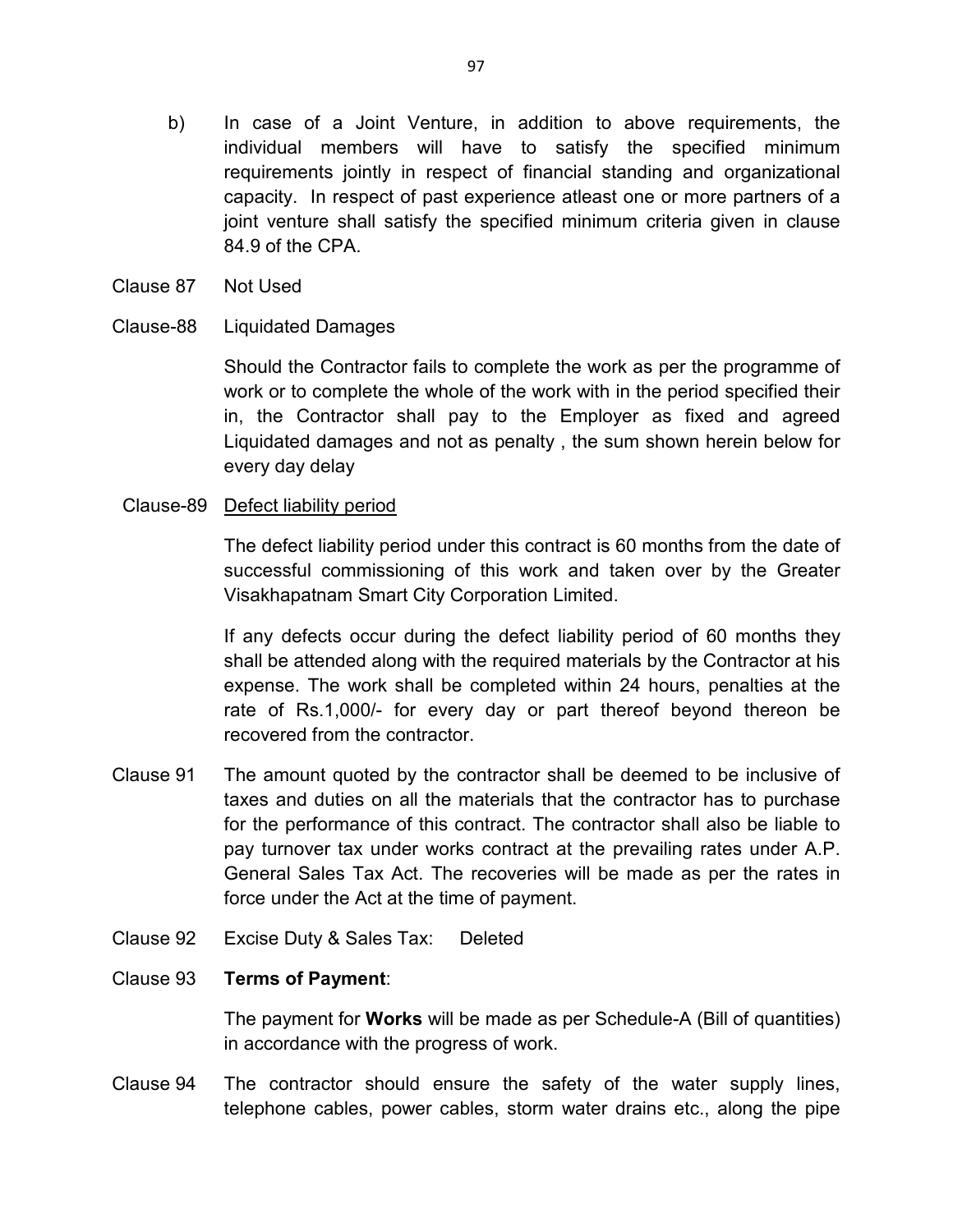laying alignment and, if any damage occurs during execution it should be attended immediately at the cost of the contractors cost. Failing to attend immediately, the same will be got done by the Department at the cost risk of the contractor.

- Clause 95 The payment of 50% on the detailed breakup of costs for **Mechanical and Electrical** equipment which are required at the time of construction of works will be made over after supply of materials after approval of procurement process
- Clause 96 : The payment of 20% for those for **Mechanical and Electrical** equipment which are required to be erected and fixed after completing civil works will be made only after completion of erection and fixing of equipment.
- Clause 97 : The balance 10% of **Mechanical and Electrical** equipment will be released after successful testing and commissioning of the Solar Street lights.
- Clause 98 : The balance 10% of Mechanical **and Electrical** equipment will be released after successful operation for a period of 3 months of the Solar Street lights

The balance 10% of **Mechanical and Electrical** equipment will be released after successful completion of defect liability period of 60 Months.

The payment towards O&M shall be made quarterly from date of commissioning upon satisfactory compliance by the contarctor.

#### Clause-99 **Retention Amount**

- 99.1 The department shall retain from each payment due to the contractor @ the rate of 7.5% of bill amount until completion of the whole of the works.
- 99.2 On completion of the whole of the works half the total amount retained is re-paid to the Contractor and half when the Defects Liability period has passed and the Engineer-in-Charge has certified that all the Defects notified by the Engineer –in- charge to the Contractor before the end of this period have been corrected.
- 99.3 On completion of the whole works, the Contractor may substitute retention money with an "on demand" Bank Guarantee.
- **Clause-100 The successful bidder shall execute the project for a length of 150 meters as pilot length initially and shall ensure to demonstrate to the Authority for a period of 7 continuous days that average lighting level should be maintained at 23 Lux minimum lux should be at least 10 lux in between two poles, with Uniformity minimum lux/average lux should be > 0.4 & minimum lux/maximum lux should be > 0.33. The same shall be validated and certified by the PMC. Upon**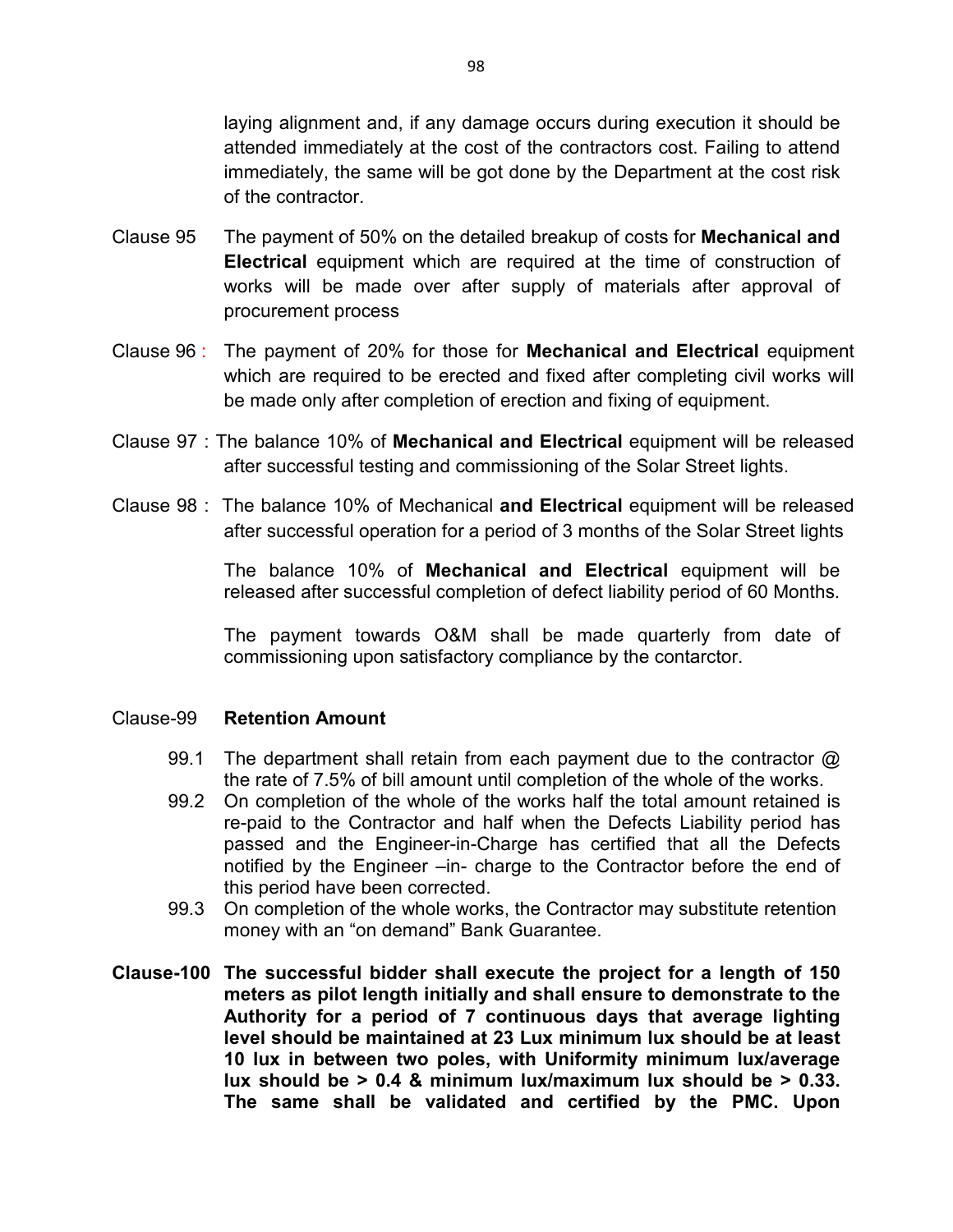**clearance and satisfaction of the authority, the successful bidder shall execute the remaining length of the project. In case, the bidder fail to ensure the average lux level of 23, the execution of the project for the remaining length shall be stopped and the no payments shall be made on account of pilot 150 meter works.**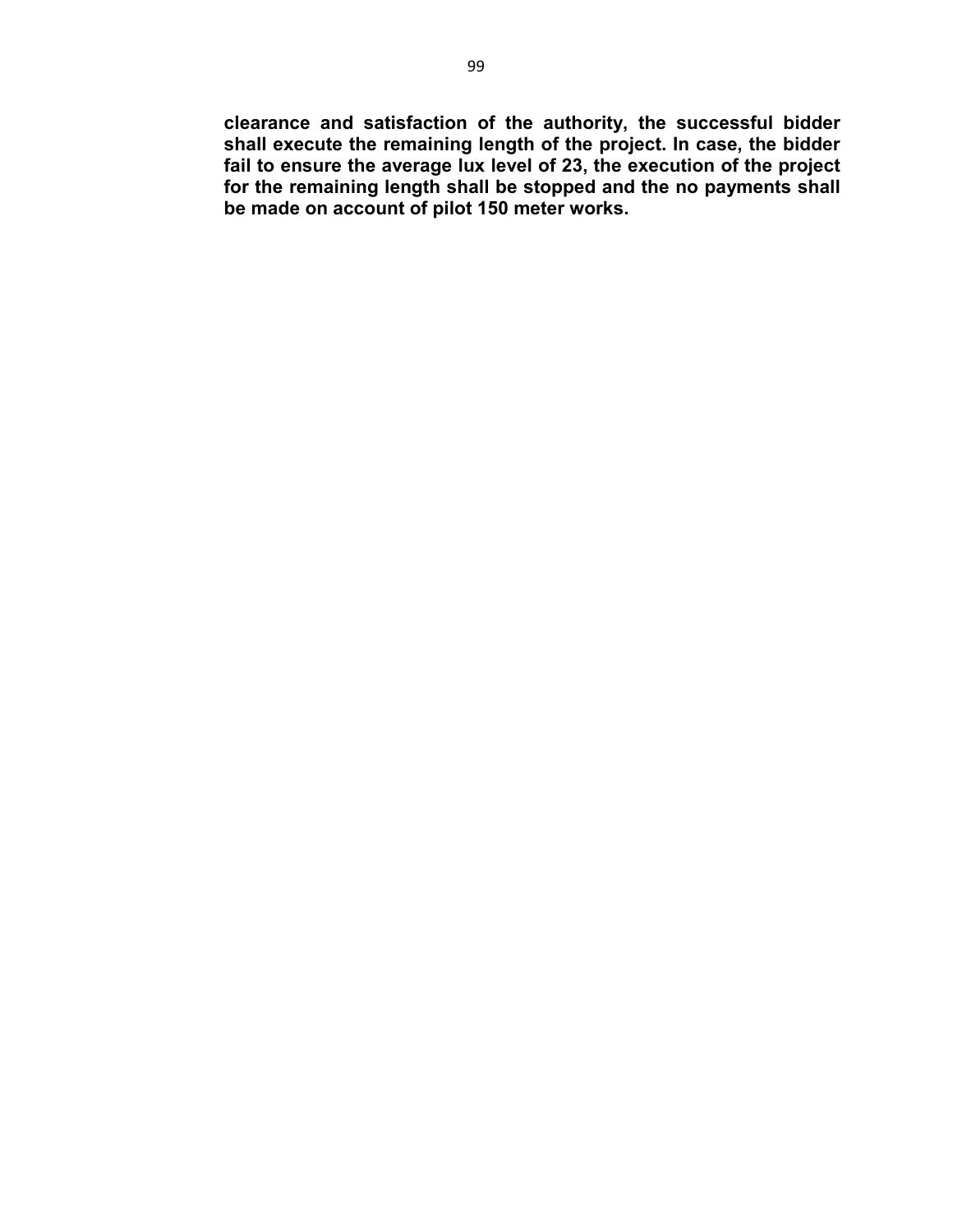#### **SECTION IV**

### **FORM OF TENDER, TENDER APPENDIX, SCHEDULE OF COST AND ADDITIONAL DOCUMENTATION FOR THE SUBMISSION OF TENDER AND AWARD OF CONTRACT FORM OF TENDER**

To: The Managing Director , Greater Visakhapatnam Smart City Corporation Limited Visakhapatnam

Sir,

I / We, ……………………………………………………………… do hereby tender and, if this tender be accepted undertake to execute the following works, " Design, Supply, Installation, Testing, Commissioning of 4 mtr and 6 mtr height Street Lighting Standalone poles of Solar LED integrated Lighting fixtures with Battery complete with all accessories for installation and operation & maintenance from The Park Hotel junction to Kurupam Junction on Beach Road in Visakhapatnam under Smart City Mission." as shown in the Specification Drawings and described in the Specification and method of payment as are provided for in "Conditions of Contract" covered by AP Preliminary Specification (General Conditions of Contract) and Conditions of Particular Application relating to "Payment by measurement at unit prices".

I / We ……………………………… …………………… have completed the tender premium / discount in Schedule - A, annexed, (in words and figures) for which I/We ………………………… …………………………… agree to execute the work.

I / We ………………………………………………….. agree to keep the offer in this tender valid for a period of **120 days** mentioned in the tender notice and not to modify the whole or any part of it for any reason within the above period. We understand that if the tender is withdrawn by me/us for any reason whatsoever, the earnest money deposited by me/us will be forfeited to the Greater Visakhapatnam Smart City Corporation Limited.

I / We ………………………………………………….. hereby distinctly and expressly declare and acknowledge that before the submission of my/our tender, I / We ……………………... ……………………….………………………………have carefully followed the Invitation to Tender and Instructions to Tenderers and have read the AP Preliminary Specifications (General Conditions of Contract) and Conditions of Particular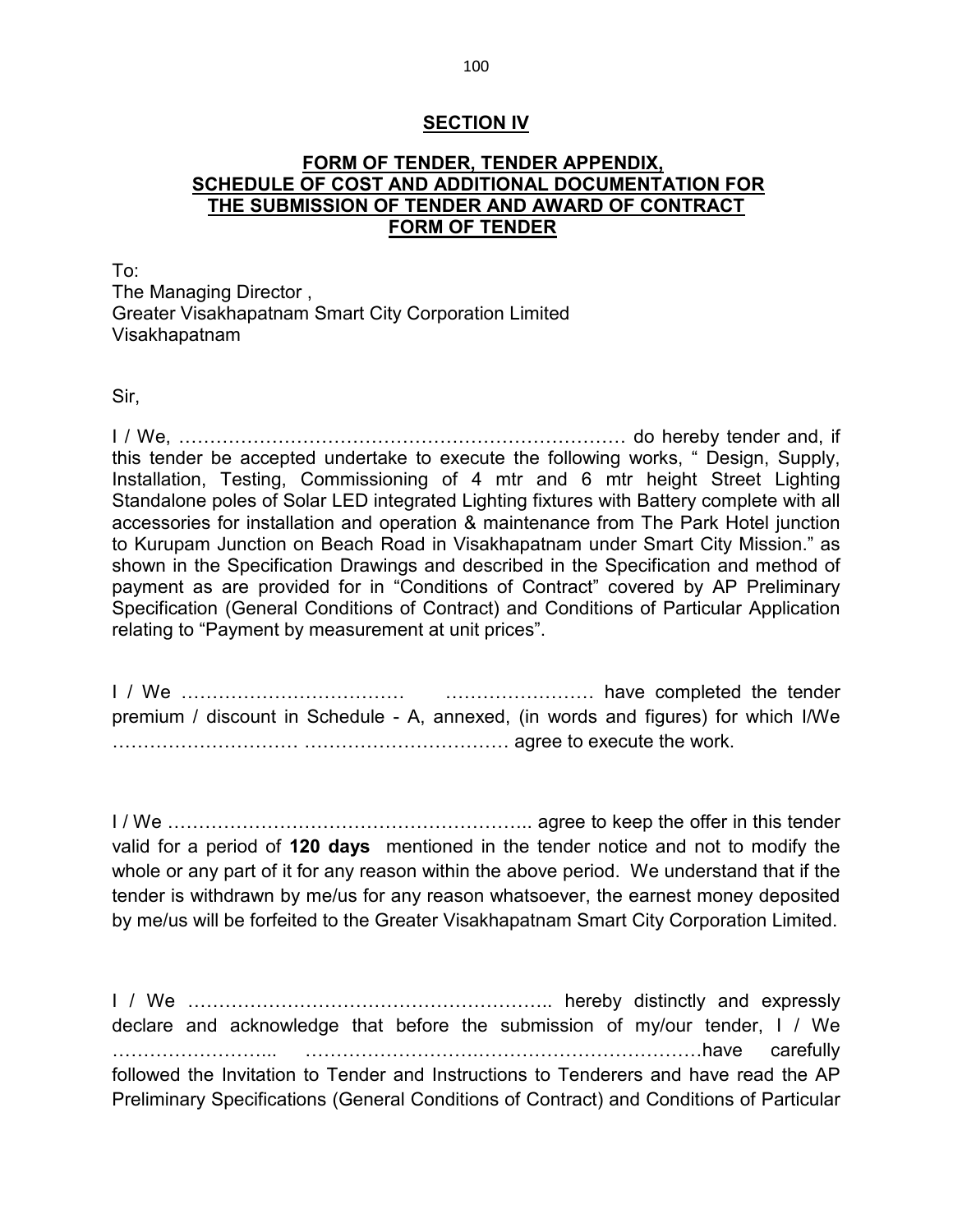Application therein and that I / We ……………………………… …………………. have made such examination of the Contract Documents and of the Specification Drawings, Specifications and quantities and of the location where the said work is to be done, and such investigation of the work required to be done, and in regard to the material required to be furnished as to enable me/us to thoroughly understand the intention of same and the requirements, covenants, agreements, stipulations and restrictions contained in the Contract, and in the said Specification Drawings and Specifications; and distinctly agree that I/We ……………………………………….… will not hereafter make any claim or demand upon the Greater Visakhapatnam Smart City Corporation Limited , based upon or arising out of any alleged misunderstanding or misconception or mistake on my/our part of the said requirements, covenants, agreements, stipulations, restrictions and conditions.

I / We ………………………………………………….. enclose herewith a crossed Demand Draft / Bank Guarantee for the payment of the sum of Rs…………… (Rupees …………..………………………………………………………………………………) as earnest money not to bear interest.

If my / our tender is not accepted, this sum shall be returned to me/us on my/our application when intimation sent to me/us of rejection or at the expiration of **120 days**  after the last date prescribe for the receipt of tenders, whichever is earlier. If my/our tender is accepted, the earnest money shall be retained by the Greater Visakhapatnam Smart City Corporation Limited as security for the due fulfillment of the Contract. If upon written intimation to me/us by the Greater Visakhapatnam Smart City Corporation Limited /Managing Director / Superintending Engineer, I /We ………………………………………………….. fail to attend the said office on the date therein fixed or if upon intimation being given to me/us by the Greater Visakhapatnam Smart City Corporation Limited / Managing Director / Superintending Engineer of acceptance my/our tender, I/We …………….… ….…………………………. fail to make the additional security deposit (where a Bank Guarantee is furnished towards the Earnest Money Deposit, a fresh Bank Guarantee for the total security deposit shall be furnished for the period of completion and defects liability period the original Bank Guarantee furnished along with tender shall be returned after furnishing the fresh Bank Guarantee towards Security) or to enter into the required agreement as defined in the tender documents I / We …………………… …………………………………….. agree to the forfeiture of the earnest money. Any notice required to be served on me/us hereunder shall be sufficiently served on me/us if delivered to me/us personally or forwarded to me/us by post to (registered or ordinary) or left at my/our address given herein. Such notice shall if sent by post be deemed to have been served on me/us at the time when in due course of post it would be delivered at the address to which it is sent.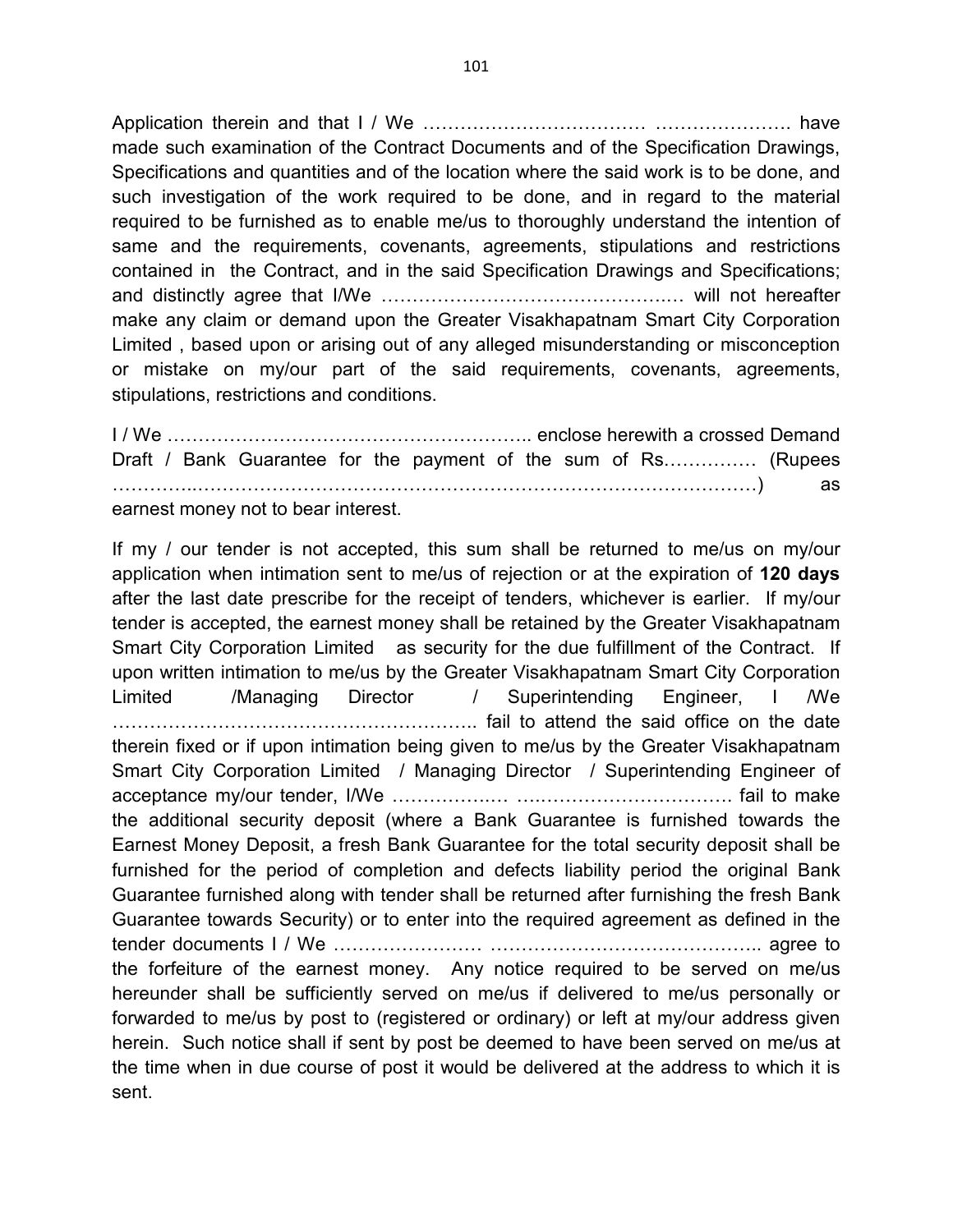I / We ………………………………………………….. fully understand that the written agreement to be entered into between me/us and the Greater Visakhapatnam Smart City Corporation Limited shall be the foundation of the rights of both the parties and the Contract shall not be deemed to be complete until the agreement has first been signed by me/us and then by the proper officer authorized to enter into contracts on behalf of Greater Visakhapatnam Smart City Corporation Limited .

I / We…………………………………………………... understand that you are not bound to

accept the lowest or any tender you may receive.

| Dated this <b>National Property Report Follows</b> |                  |      |     | 20<br>day of $\_\_$ |         |         |    |        |    |
|----------------------------------------------------|------------------|------|-----|---------------------|---------|---------|----|--------|----|
|                                                    |                  |      |     |                     |         | , duly  |    |        |    |
| authorized                                         | to               | sign | the | tender              |         | for and | on | behalf | of |
|                                                    | (Block Capitals) |      |     |                     |         |         |    |        |    |
| Name of witness                                    |                  |      |     |                     | Address |         |    |        |    |
|                                                    |                  |      |     |                     |         |         |    |        |    |
|                                                    |                  |      |     |                     |         |         |    |        |    |
|                                                    |                  |      |     |                     |         |         |    |        |    |
|                                                    |                  |      |     |                     |         |         |    |        |    |

(Signature of Witness)

Greater Visakhapatnam Smart City Corporation Limited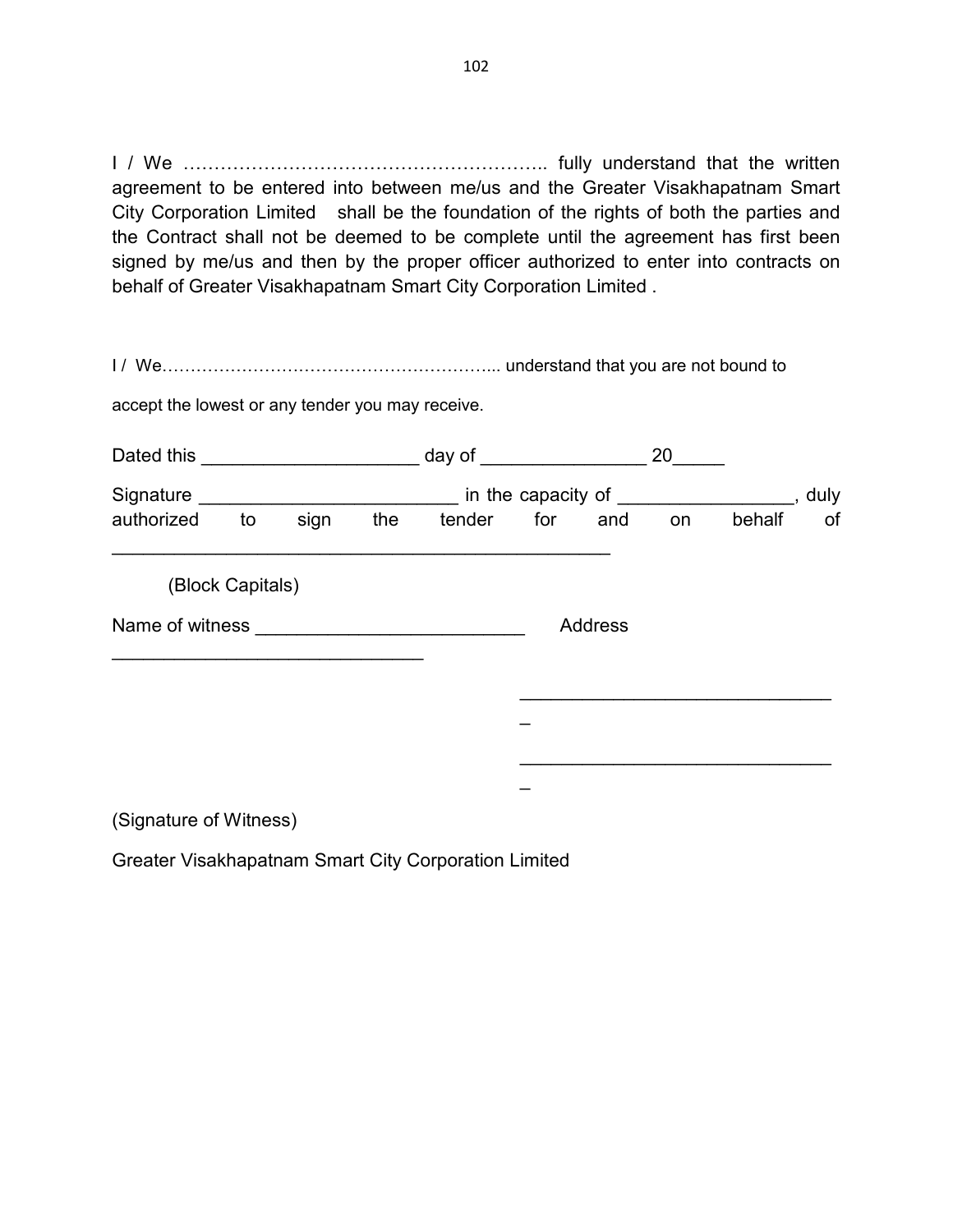## **LETTER OF ACCEPTANCE**

| From               |                       |
|--------------------|-----------------------|
|                    |                       |
|                    |                       |
|                    |                       |
| ------------------ | --------------------- |
| Gentlemen,         |                       |
|                    |                       |

 Kindly refer to your letter No. ........................................... dated ………………........... ......................……………….. forwarding your tender in response to Invitation to Tender No. ..................................................................

\* \* \* \* \* \* \* \* \*

You are hereby informed that the referenced tender is accepted.

You are requested to furnish the security deposit in the form specified in clause 79 of the Conditions of Contract within \_\_\_\_\_\_\_\_\_\_\_\_\_\_\_ days of the receipt of this letter and are also requested to be present at the Managing Director , Greater Visakhapatnam Smart City Corporation Limited Office, \_\_\_\_\_\_\_\_\_\_\_\_\_\_\_\_\_\_\_\_\_\_\_\_\_\_\_\_\_, for execution of Contract documents within \_\_\_\_\_\_\_\_\_\_\_\_\_\_\_\_ days of the date of receipt of this letter along with non judicial stamp paper as per clause no 77 of conditions of contract.

The Contract will be governed by the Conditions of Contract as set out in the Tender Documents subject to modifications accepted by the \_\_\_\_\_\_\_\_\_\_\_\_\_\_\_\_\_\_\_\_\_\_\_ Greater Visakhapatnam Smart City Corporation Limited .

Please return this copy duly accepted and signed.

Yours sincerely,

----------------------------------------

(Signature) Accepted

----------------------------------- -----------------------------------

Signature, Name & Designation Seal of Firm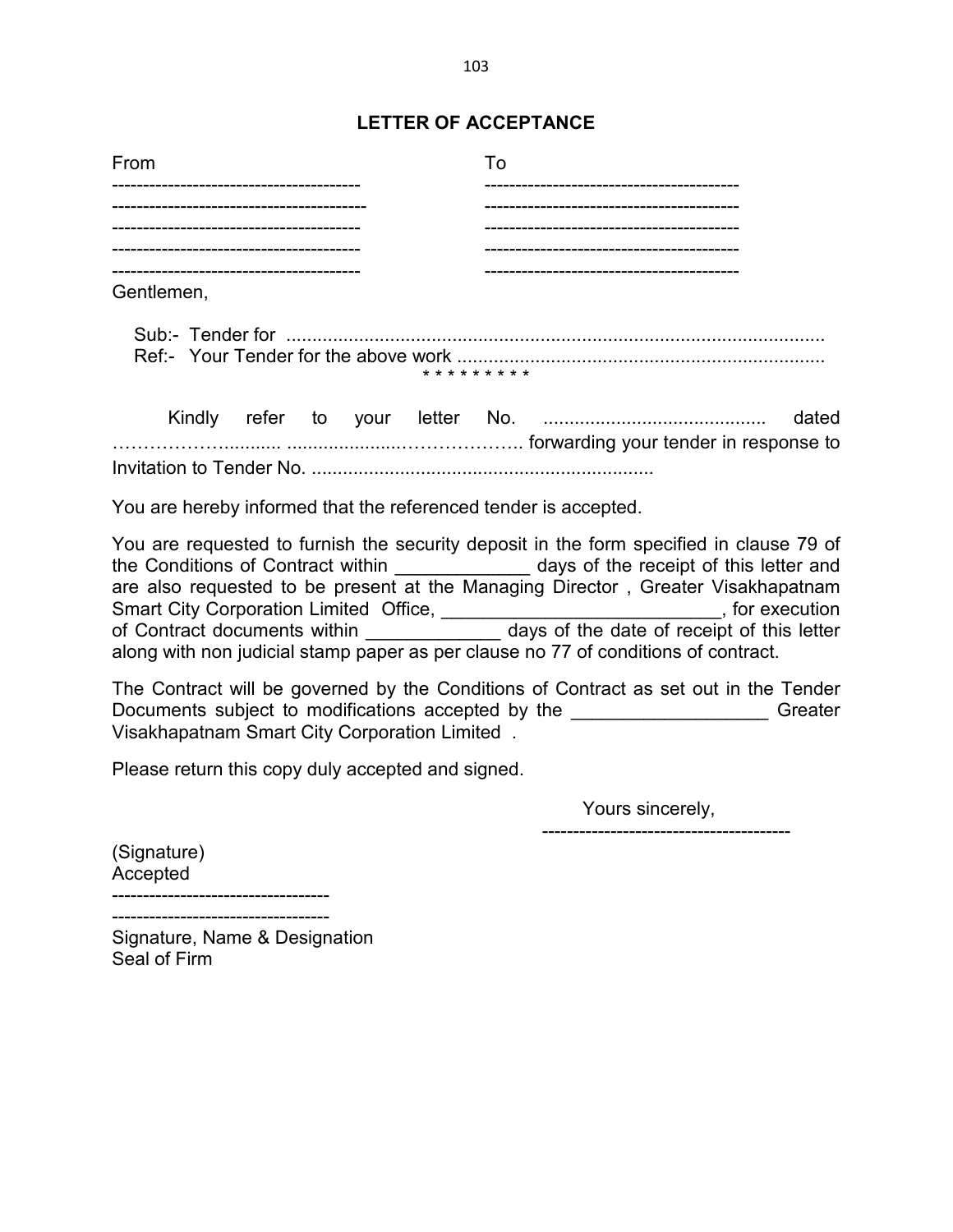### **FORM OF AGREEMENT**

| THIS AGREEMENT is made on the  day of  20 between   |  |                             |  |                  |  |  |
|-----------------------------------------------------|--|-----------------------------|--|------------------|--|--|
| (mailing                                            |  | <b>Example 2018</b> address |  | of the Employer) |  |  |
| Employer", of the one part and (name of Contractor) |  |                             |  |                  |  |  |
| the other part.                                     |  |                             |  |                  |  |  |

WHEREAS the Employer is desirous that certain works should be executed, viz. "Design, Supply, Installation, Testing, Commissioning of 4 mtr and 6 mtr height Street Lighting Standalone poles of Solar LED integrated Lighting fixtures with Battery complete with all accessories for installation and operation & maintenance from The Park Hotel junction to Kurupam Junction on Beach Road in Visakhapatnam under Smart City Mission." and has, by Letter of Acceptance dated (date of Letter of Acceptance) ................................................................., accepted a tender by the Contractor for the execution, completion and maintenance of such Works, NOW THIS AGREEMENT WITNESSETH as follows:

- 1. In this Agreement words and expressions shall have the same meanings as are respectively assigned to them in the Conditions of Contract hereinafter referred to.
- 2. The following documents shall be deemed to form and be read and construed as part of this Agreement, viz:
	- a) this Form of Agreement;
	- b) Security deposit;
	- c) the Letter of Acceptance;
	- d) the said Tender and Appendix
	- e) the Technical Specifications;
	- f) Schedule A (Bill of Quantities);
	- g) The Schedules of Supplementary Information (B to P)
	- h) The Conditions of Particular Application (Section-III Part-II) including Addenda
	- i) The General Conditions of Contract (Section-III Part-I)
	- j) Schedule M
	- k) Schedule N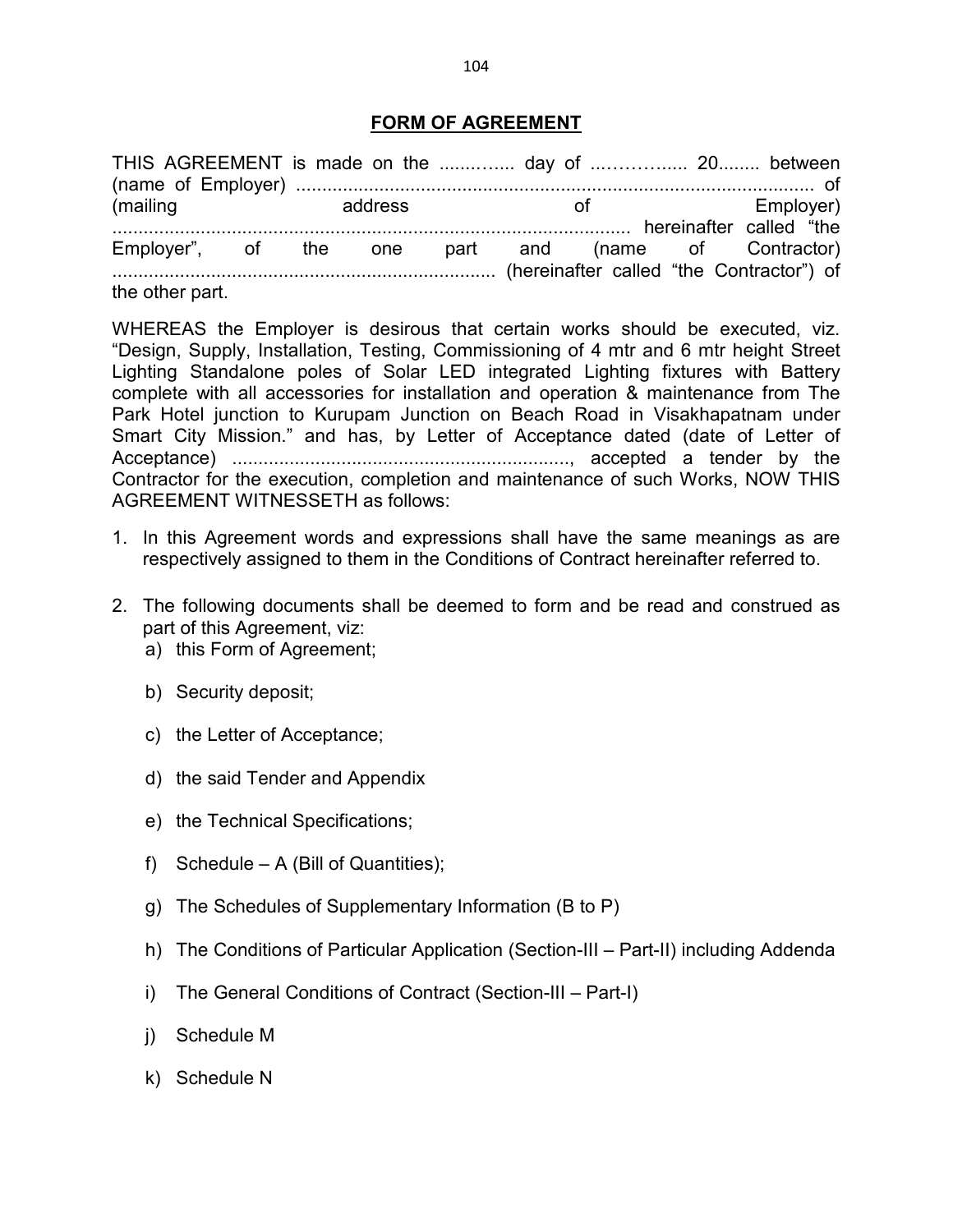- 3. The aforesaid documents shall be taken as complementary and mutually explanatory of one another, but in the case of ambiguities or discrepancies shall take precedence in the order set out above.
- 4. In consideration of the payment to be made by the Employer to the Contractor as hereinafter mentioned, the Contractor hereby covenants with the Employer to execute, complete and maintain the works in conformity in all respects with the provisions of the Contract.
- 5. The Employer hereby covenants to pay the Contractor in consideration of the execution, completion and maintenance of the Works the Contract Price at the times and in the manner prescribed by the Contract.

IN WITNESS WHEREOF the parties hereto have caused their respective Common Seals to be hereunto affixed (or have hereunto set their respective hands and seals) the day and year first above written.

SIGNED, SEALED AND DELIVERED.

|  |  | By the said |
|--|--|-------------|
|--|--|-------------|

|                             | By the said               |
|-----------------------------|---------------------------|
|                             |                           |
| On behalf of the Contractor | On behalf of the Employer |
| In the presence of:         | In the presence of:       |
|                             |                           |
|                             |                           |
|                             |                           |
|                             | Name                      |
|                             |                           |
|                             |                           |
|                             |                           |
|                             |                           |
|                             |                           |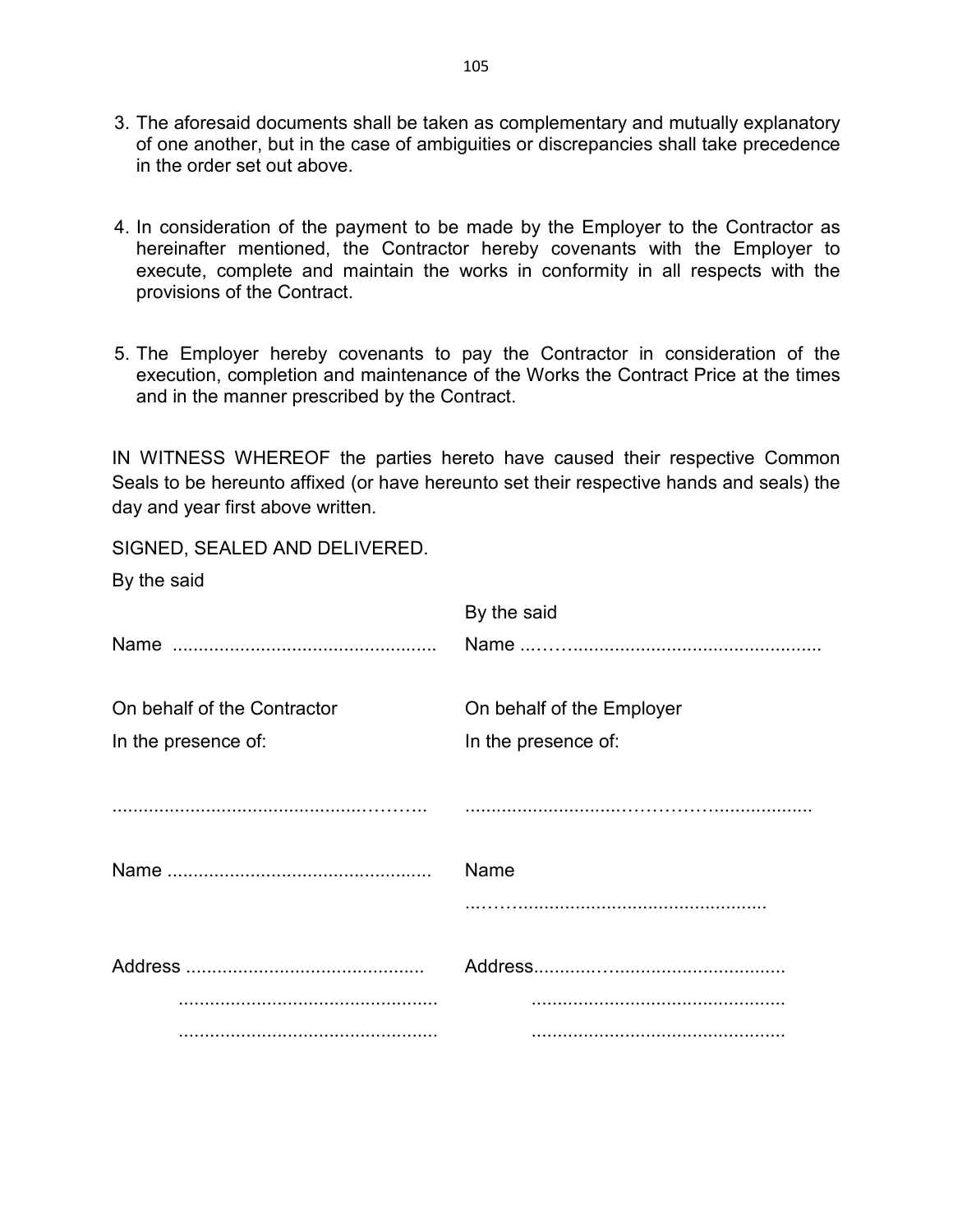# **FORM OF BANK GUARANTEE FOR**

## **SECURITY DEPOSIT**

|              | In consideration of the Greater Visakhapatnam Smart City Corporation Limited,             | hereinafter called "Greater Visakhapatnam Smart City   |                                        |          |                                |         |
|--------------|-------------------------------------------------------------------------------------------|--------------------------------------------------------|----------------------------------------|----------|--------------------------------|---------|
| Corporation  | Limited                                                                                   |                                                        | having agreed                          | to       | accept                         | from    |
|              |                                                                                           |                                                        |                                        |          | "the                           | said    |
|              | Contractor(s)", a security deposit as may be modified from time to time wherever          |                                                        |                                        |          |                                |         |
|              | necessary under the terms and Conditions of the Contract entered into by the said         |                                                        |                                        |          |                                |         |
|              | Contractor(s) in respect of work                                                          |                                                        |                                        |          |                                |         |
|              |                                                                                           |                                                        |                                        | Contract |                                | No.     |
|              |                                                                                           | under the Greater Visakhapatnam Smart City Corporation |                                        |          |                                |         |
|              | Limited for the due fulfillment of the terms and conditions of the said Contracts under   |                                                        |                                        |          |                                |         |
|              | the said Engineer, on production of a Bank Guarantee for Rs. __ (Rupees                   |                                                        |                                        |          |                                |         |
|              |                                                                                           |                                                        |                                        |          |                                |         |
|              | only), we $\overline{\phantom{a}}$                                                        |                                                        |                                        |          |                                |         |
| <b>Bank</b>  |                                                                                           | branch, hereby undertake the guarantee to pay          |                                        |          |                                |         |
|              | immediately to the Greater Visakhapatnam Smart City Corporation Limited                   |                                                        |                                        |          |                                | , on    |
|              | demand in writing by the Greater Visakhapatnam Smart City Corporation Limited, an         |                                                        |                                        |          |                                |         |
| amount<br>οf | Rs.                                                                                       | (Rupees                                                |                                        |          |                                |         |
|              |                                                                                           |                                                        | ) without any reservation and recourse |          |                                |         |
|              | against any loss or damage caused to or suffered by the ________________________          |                                                        |                                        |          |                                | Greater |
|              | Visakhapatnam Smart City Corporation Limited by reason of any breach by the said          |                                                        |                                        |          |                                |         |
|              | contractor(s) of any of the terms and conditions of the said contact under the said       |                                                        |                                        |          |                                |         |
|              | Greater Visakhapatnam Smart City Corporation Limited.                                     |                                                        |                                        |          |                                |         |
|              |                                                                                           |                                                        |                                        |          |                                |         |
| We           |                                                                                           |                                                        | Bank,                                  |          | <b>Example 1</b> Further agree |         |
|              | that the guarantee hereby contained shall remain in full force and effect during the      |                                                        |                                        |          |                                |         |
|              | period that will be taken for the performance of the said Agreement under the said        |                                                        |                                        |          |                                |         |
|              | Engineer and that it shall be in enforcement until all the dues of the                    |                                                        |                                        |          |                                |         |
|              | Greater Visakhapatnam Smart City Corporation Limited under or by virtue of the said       |                                                        |                                        |          |                                |         |
|              | Contract under the said Engineer have been fully paid and their claims satisfied or       |                                                        |                                        |          |                                |         |
|              | discharged or until the said Engineer certifies that the terms and conditions of the said |                                                        |                                        |          |                                |         |
|              | Agreement under the said Engineer have been fully and properly carried out by the said    |                                                        |                                        |          |                                |         |
|              | Contractor(s) and accordingly discharges the guarantee subject, however, that the         |                                                        |                                        |          |                                |         |
|              |                                                                                           | Greater Visakhapatnam Smart City Corporation Limited   |                                        |          |                                | shall   |
|              | have no rights under this guarantee after (date). __ We                                   |                                                        |                                        |          |                                |         |
|              |                                                                                           | Bank Ltd., lastly undertake not to revoke this         |                                        |          |                                |         |
|              |                                                                                           |                                                        |                                        |          |                                |         |
|              | guarantee during its currency except with the previous consent of the Greater             |                                                        |                                        |          |                                |         |
|              | Visakhapatnam Smart City Corporation Limited in writing.                                  |                                                        |                                        |          |                                |         |
|              |                                                                                           |                                                        |                                        |          |                                |         |
|              |                                                                                           |                                                        |                                        |          |                                |         |
| For          |                                                                                           |                                                        |                                        |          | <b>Bank Ltd.</b>               |         |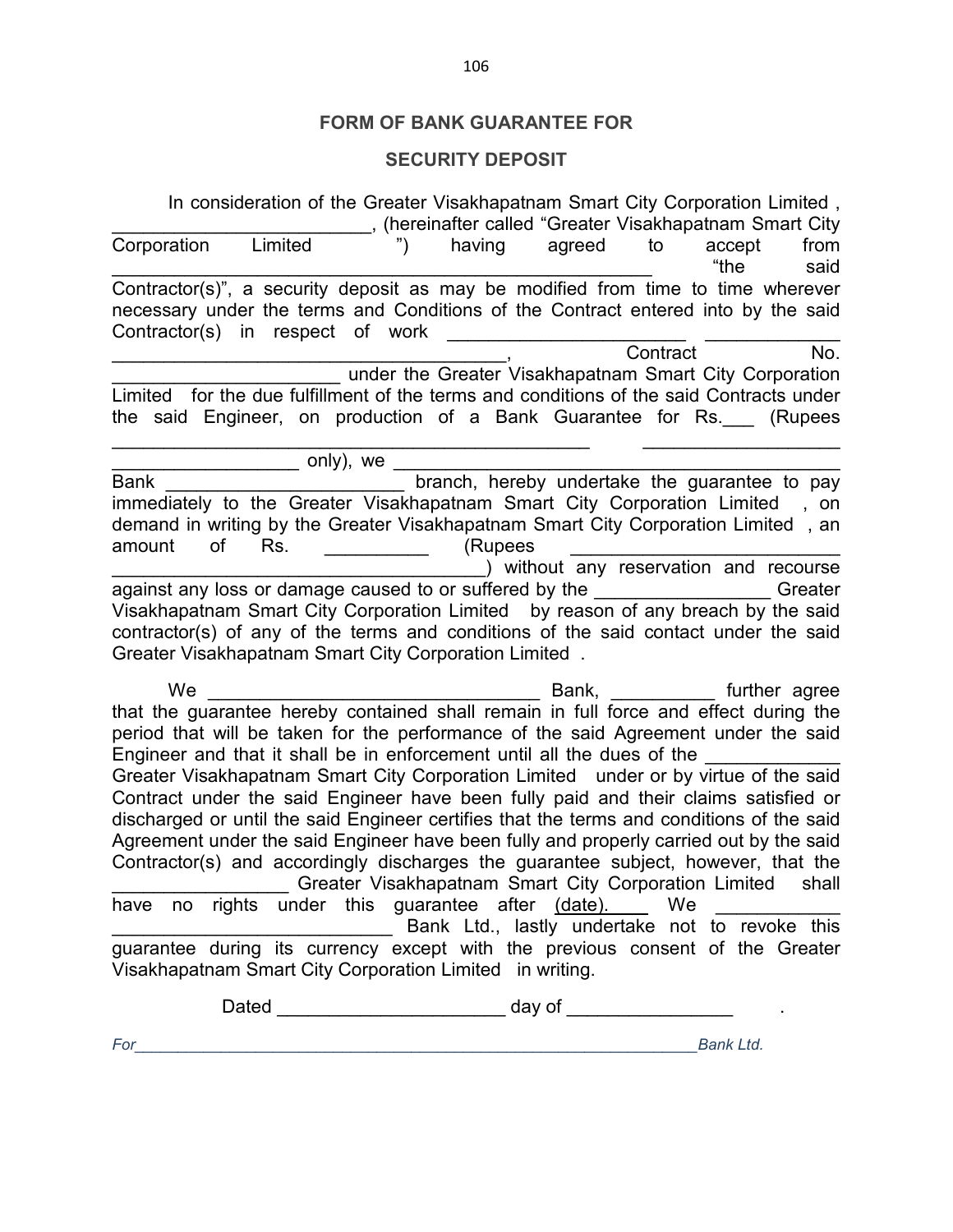## **SCHEDULE - B FORM OF BANK GUARANTEE FOR EARNEST MONEY DEPOSIT**

#### WHEREAS

(name of firm (hereinafter called 'TENDERER') wish to participate in tender enquiry No.of Managing Director , Greater Visakhapatnam Smart City Corporation Limited (hereinafter called the 'Greater Visakhapatnam Smart City Corporation Limited ) for (Name of work) "Design, Supply, Installation, Testing, Commissioning of 4 mtr and 6 mtr height Street Lighting Standalone poles of Solar LED integrated Lighting fixtures with Battery complete with all accessories for installation and operation & maintenance from The Park Hotel junction to Kurupam Junction on Beach Road in Visakhapatnam under Smart City Mission." AND WHEREAS in terms of the tender conditions the Tenderer is required to furnish to the Greater Visakhapatnam Smart City Corporation Limited a Bank Guarantee for a sum of Rs \_\_\_\_\_\_\_\_\_\_\_\_(Rupees\_

) as earnest money against the

Tenderer's offer aforesaid.

AND WHEREAS We, the contract of the Bank, branch have at the request of the Tenderer agreed to give to the GVSCCL this guarantee as hereinafter contained.

We, \_\_\_\_\_\_\_\_\_\_\_\_\_\_\_\_\_\_\_\_\_\_\_\_\_\_\_\_\_\_\_\_\_\_\_\_\_\_\_\_\_\_\_\_\_\_\_\_\_\_\_\_\_\_\_\_\_\_\_ Bank, **Bank**, **Bank**, **Bank**, **Bank**, **Bank**, **Bank**, **Bank**, **Bank**, **Bank**, **Bank**, **Bank**, **Bank**, **Bank**, **Bank**, **Bank**, **Bank**, **Bank**, **Bank**, **Bank**, **Bank**, **Bank**, **Bank**, **Bank**, **Bank**, **Bank**, **Bank**, **Bank**, immediately to the Greater Visakhapatnam Smart City Corporation Limited , on demand in writing by the Greater Visakhapatnam Smart City Corporation Limited , an amount of Rs. \_\_\_\_\_\_\_\_\_\_\_\_\_ (Rupees \_\_\_\_\_\_\_\_\_\_\_\_\_\_\_\_\_\_\_\_\_

) without any reservation and recourse if the Tenderer shall for any reason withdraw whether expressly or implied their said tender during the period of its validity or any extension thereof or the Tenderer fails to execute the agreement for the work awarded to them by the Greater Visakhapatnam Smart City Corporation Limited .

We, The **Example 20** and  $\mathbf{B}$  Bank,  $\mathbf{B}$ further agree to that our liability to pay the aforesaid amount is not dependent or conditional on the Greater Visakhapatnam Smart City Corporation Limited proceeding against the Tenderer and we shall be liable to pay the amount without any demur, merely on a claim raised by the Greater Visakhapatnam Smart City Corporation Limited . The guarantee herein contained shall not be determined or affected by the liquidation or winding up or dissolution of change of constitution or insolvency of the said bidder but shall in all respects and for all purposes be binding and operative until payment all money(s) due to the Municipal Corporation Visakhapatnam, in respect of such liability under the guarantee is restricted to Rs.\_\_\_\_\_\_\_\_\_\_\_\_\_\_\_\_\_\_\_\_(Rs\_\_\_\_\_\_\_\_\_\_\_\_\_\_\_\_\_\_\_\_\_\_\_\_\_\_\_\_\_\_\_\_). Our guarantee shall remain in force until \_\_\_\_\_. We shall be relieved and discharged from all our liability there under.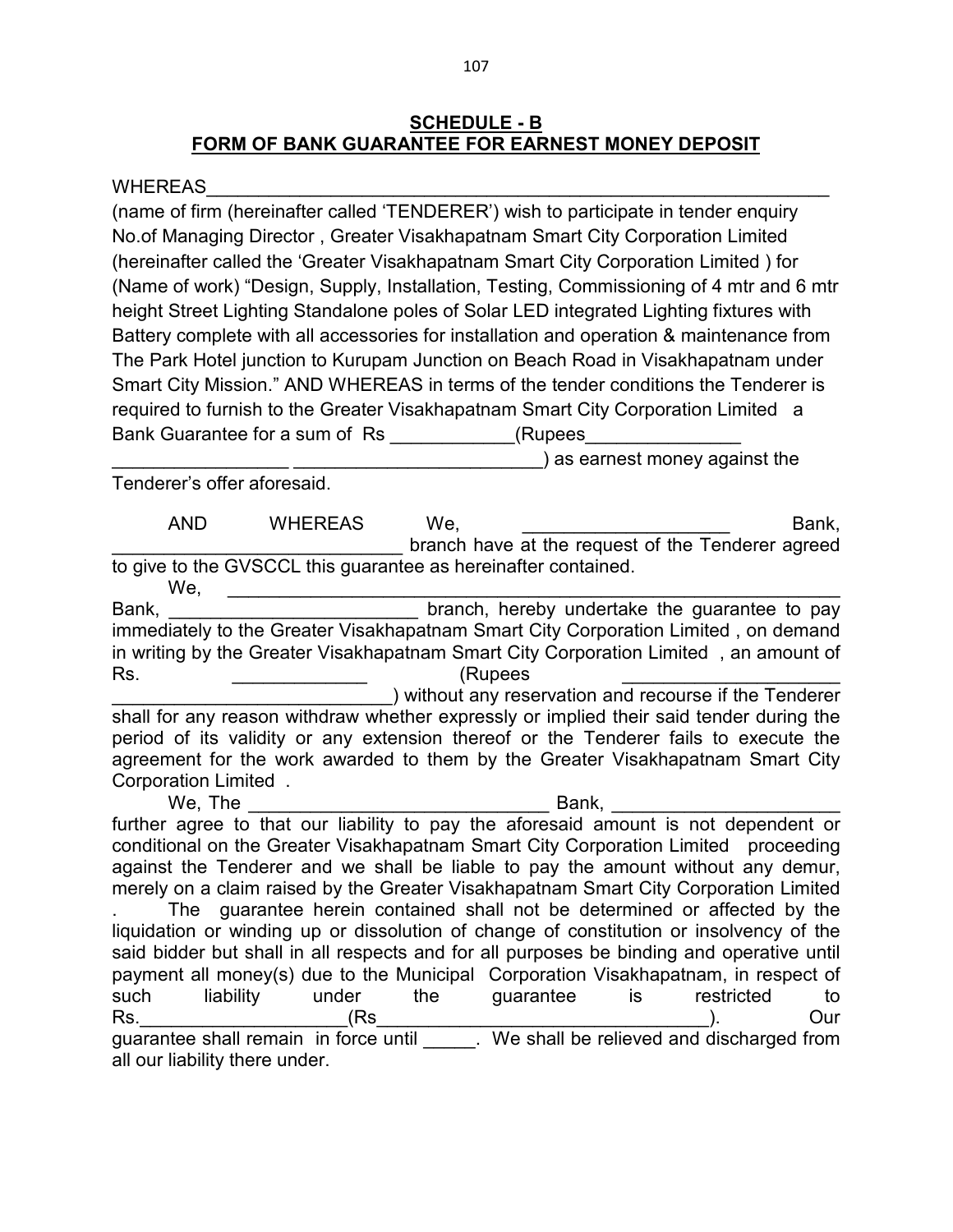We, the \_\_\_\_\_\_\_\_\_\_\_\_\_\_\_\_\_\_\_\_\_\_\_ undertake not to revoke this guarantee during its pendency/Currency except with the previous consents of the Municipal Corporation Visakhapatnam in writing. Name of the Bank: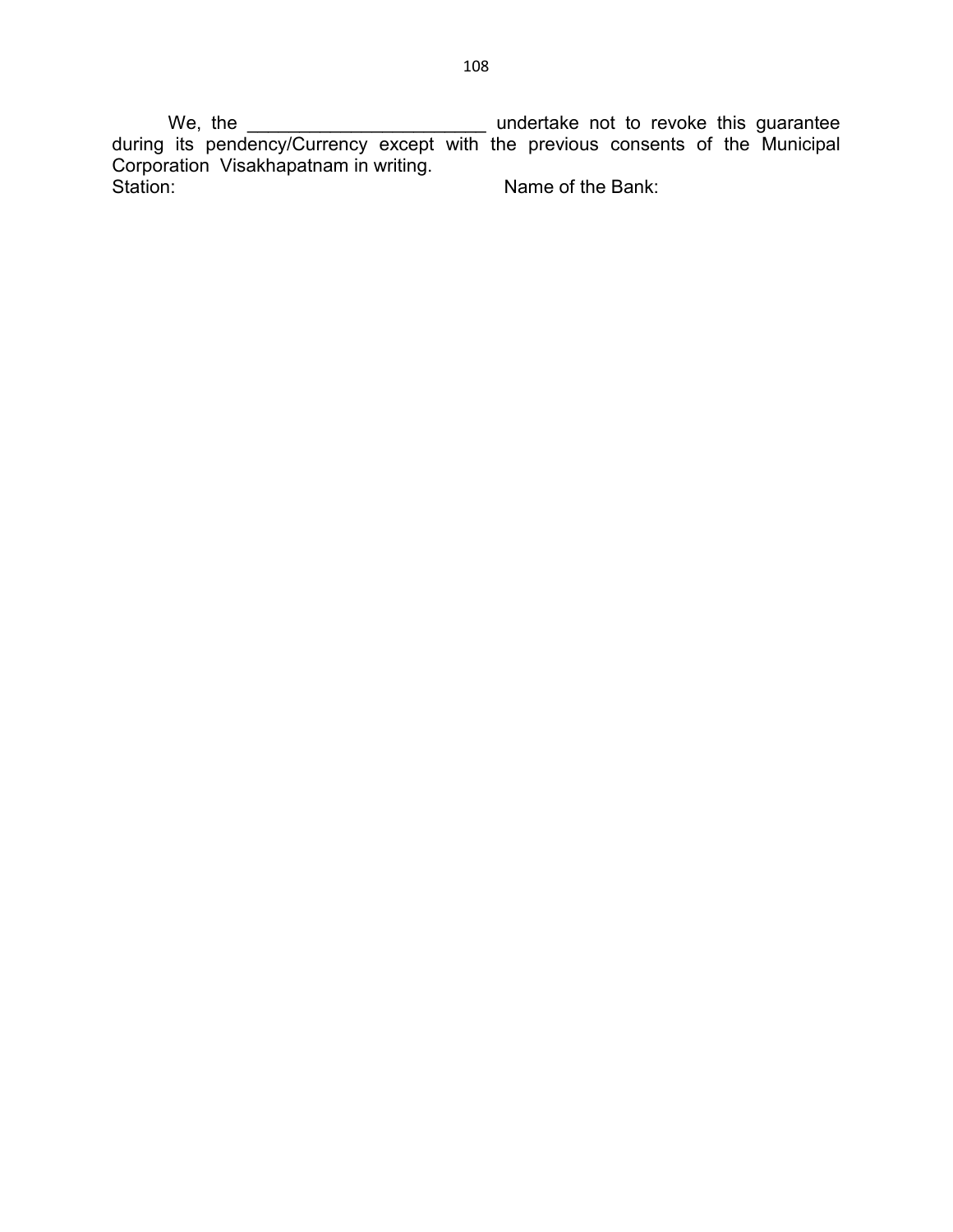# **SCHEDULE - C INCOME TAX CLEARANCE CERTIFICATE**

#### **F O R M – 'I'**

- 1. Name and style (of the Co., Firm, HUF or Individual) in which the applicant is assessed or assessable to Income-Tax and address for the purpose of assessment
- 2. Names and addresses of all companies firms, Associations or persons in which the applicant is substantially interested in his individual or fiduciary capacity

 Note: For the purpose of Clause (2) above the words 'substantially interested' would have

the same meaning as in explanation to section 40A(2).

3. (a) The Income-Tax Circle/Ward/District in which the applicant is assessed and the

Permanent Account No. (d) In case of partnership firm:

| Name of the | Address | Permanent   | Income-tax circle/  |
|-------------|---------|-------------|---------------------|
| Partner     |         | Account No. | ward where assessed |
|             |         | ت ∙         |                     |

4. The following particulars are to be furnished concerning the Income-Tax Assessments for the preceding five years:

| Year | Total income | Tax demanded | Tax paid | Balance due |
|------|--------------|--------------|----------|-------------|
|      |              |              |          |             |

- 5. (a) Has any penalty for concealment been imposed under the provisions of the Income-Tax Act, 1961 or Wealth-tax Act, 1957 on or after 1<sup>st</sup> April 1975?
	- (i) If answer is affirmative, the date, amount of penalty imposed and the section under which imposed.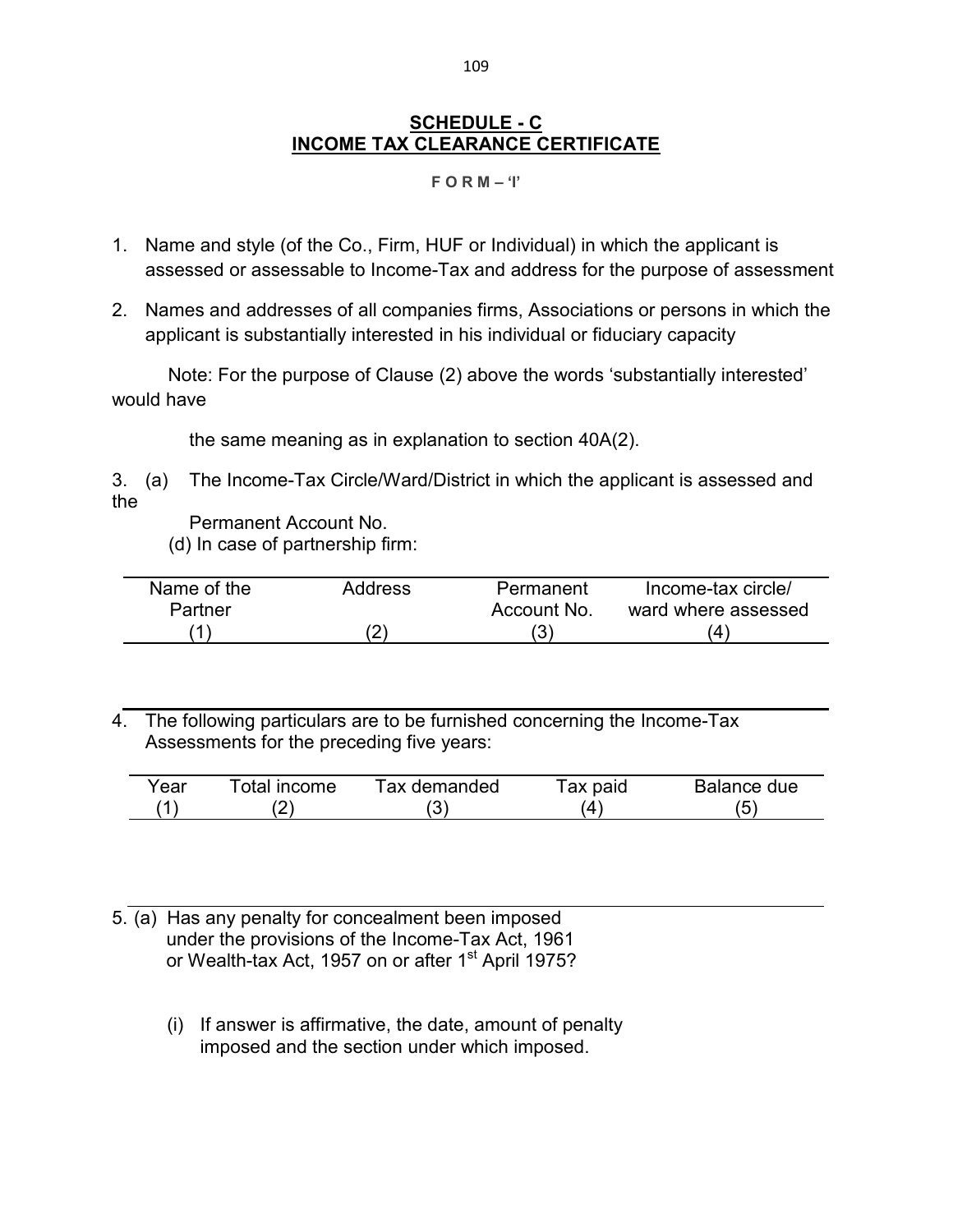- (ii) Has any appeal has been filed against the Penalty Order before the Appellate Assistant Managing Director of Income-Tax or before the Income Tax Appellate Tribunal? If so, what was the result thereof along with date of the appellate order?
- (b) Has there been any conviction for an offence within the meaning of section 277 of the Income-tax Act, 1961 or under section 36(2) of the Wealth-tax Act, 1957 or under section 199/200 of the Indian Penal Code? If so, the date of conviction orders.
	- c) Details of total contract amount received by the applicant, whose name is mentioned against (1) above, during the preceding five accounting years.

| Date of<br>previous | Assessment | <b>Total Contract</b> | The name of the<br>authority                 |
|---------------------|------------|-----------------------|----------------------------------------------|
| year ending         | Year       | amount received       | or persons from whom<br>amounts are received |
|                     |            | ΄3                    | (4                                           |

6. In case there has been no I.T. Assessment for any year, whether returns have been submitted under section 139(2) and 133 of the Income-tax Act, 1961 or tax has been paid in advance under section 210(3) of the Income-tax, 1961 and if so, the amount of income returned for each year and tax of each of the five years mentioned above and the I.T Circle/Ward/District concerned where such returns have been filed, give reasons for the same.

| Assessm | Income   | Tax paid on self- | Tax paid in     | Date of |
|---------|----------|-------------------|-----------------|---------|
| ent     |          |                   |                 |         |
| Year    | returned | assessment        | advance u/s.210 | payment |
|         |          | u/s.140A          |                 |         |
|         | 2        | $\left(3\right)$  | $\overline{4}$  | '5)     |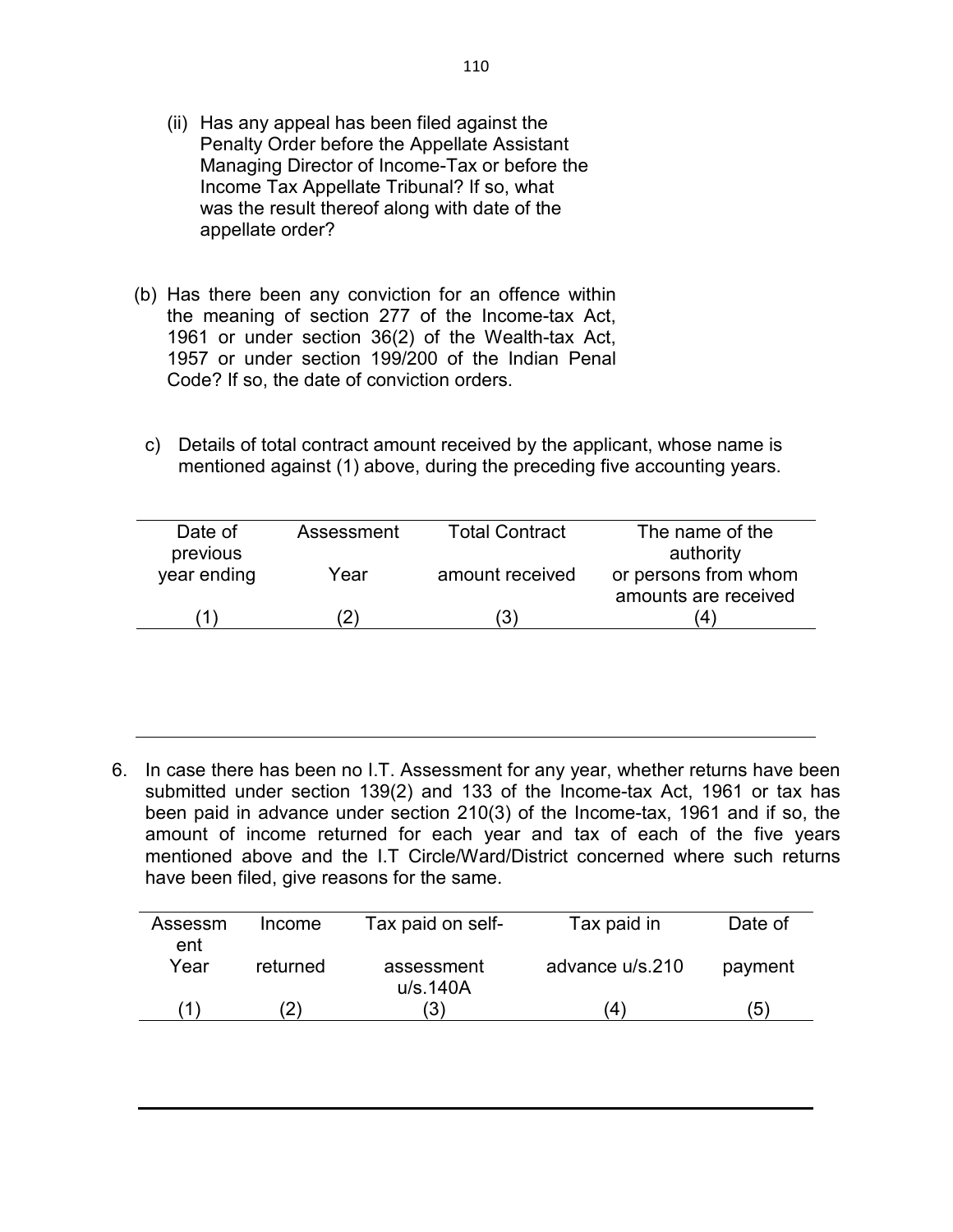7. Whether any attachment certificate or proceedings are pending in respect of the arrears and the name and address of the branch(es) if any.

I declare that the above information is correct and complete to the best of my information and belief.

Signature of the Tenderer / Contractor Date : \_\_\_\_\_\_\_\_\_\_\_\_\_\_\_\_ 20\_\_ P A N : Address :

Note: 1) Tax in Column 3 and 4 of para 4 include all items viz., I.T., S.T., Surcharge, etc.

# **CERTIFICATE**

I hereby certify that:-

- i) information contained in this application has been verified from the assessment records and found correct.
- ii) The assessee has paid all tax demands due other than those which have been stayed by the competent authority.
- iii) The assessee has been co-operating with the Department in facilitating the completion of the pending assessments.
	- a) The period of three year has expired from the date of the appellate order of the Income-tax Appellate Tribunal confirming or partially confirming the penalty levied on or after 1-4-75 u/s.271(1)(c) of the Income-tax Act, 1961 or u/s. 18(1)(c) of the Wealth-tax Act, 1957.

Or

In cases where no appeal has been filed by the assessee against the penalty imposed on or after 1-4-75 under section 271(1)(c) of the Income-tax Act, 1961 or u/s.18(1)(c) of the Wealth-tax Act, 1957, the period of three years has expired from the date of imposition of the penalty.

b) The period of three years has expired from the date of the order of conviction on or after 1-4-75 u/s.277 of the Income-tax Act or u/s.36(1) of the Wealth-tax At, 1957 or u/s.199/200 of the Indian Penal Code.

Note:- Delete whichever is inapplicable in the above certificate.

| Date : | Signature of the I.T.O. |
|--------|-------------------------|
| Seal : | Circle/Ward/District    |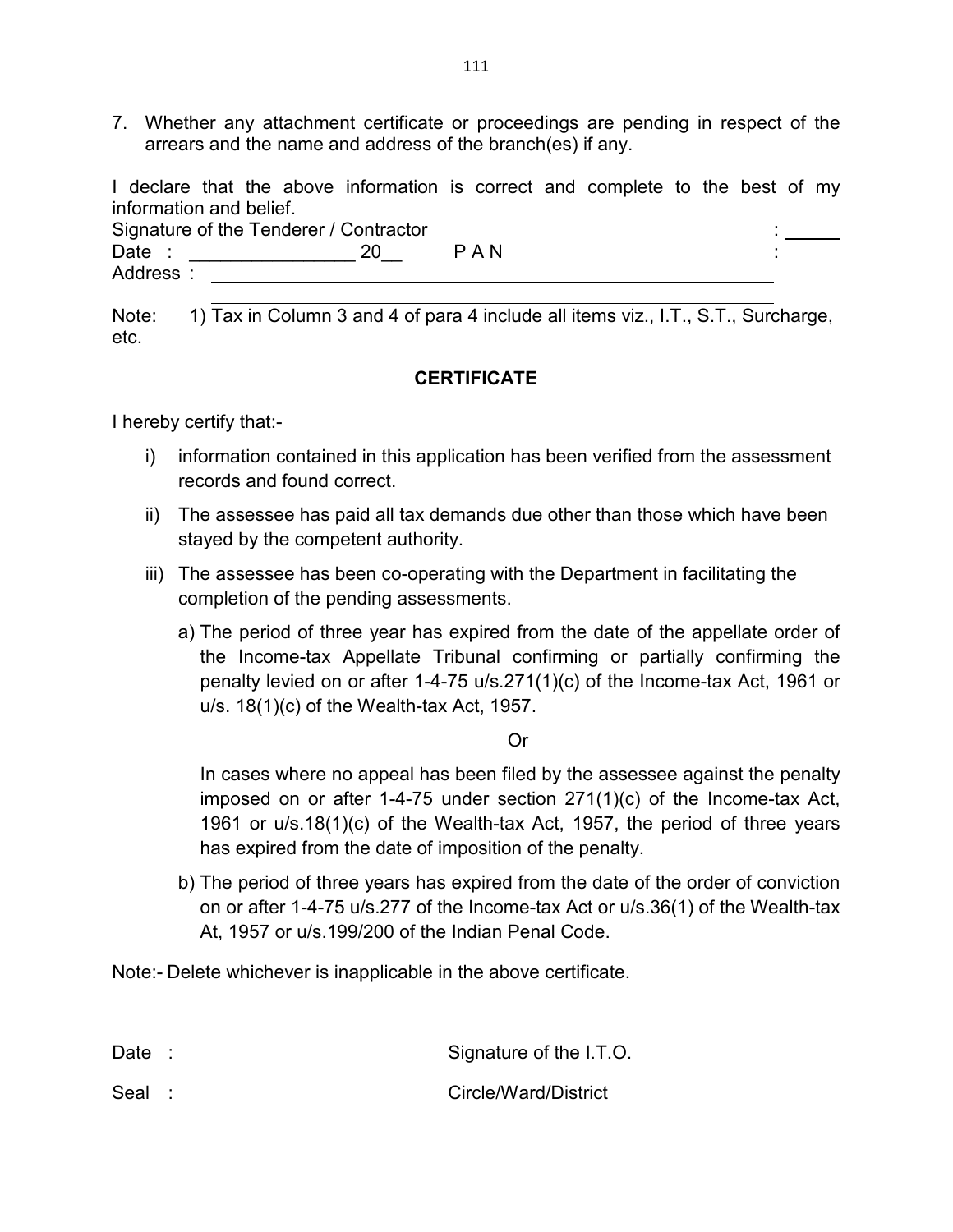#### *SCHEDULE OF SUPPLEMENTARY INFORMATION - D*

#### **SALES TAX CLEARANCE CERTIFICATE**

Office of the Commercial Tax Officer, \_\_\_\_\_\_\_\_\_\_\_\_\_\_\_\_\_ Circle  $\overline{\phantom{a}}$  , where  $\overline{\phantom{a}}$ Gl.No. Dated : **CERTIFICATE**  This is to certify that M/s. extending their Regd. Office at address \_\_\_\_\_\_\_\_\_\_\_\_\_\_\_\_\_\_\_\_\_\_\_\_\_\_\_\_\_\_\_\_\_\_\_\_\_\_\_\_\_\_\_\_\_\_\_\_\_ \_\_\_\_\_\_\_\_\_\_\_\_\_\_\_\_\_\_\_\_\_\_\_\_\_\_\_\_\_\_\_\_\_\_\_\_\_\_\_\_\_\_\_\_\_\_\_ are on the rolls of the Commercial Tax Officer, \_\_\_\_\_\_\_\_\_\_\_\_\_\_\_\_\_\_\_\_\_Circle, \_\_\_\_\_\_\_\_\_\_\_\_\_\_\_\_\_\_\_\_\_\_\_\_\_\_\_\_ with the following registration number(s):- APGST No. \_\_\_\_\_\_\_\_\_\_\_\_\_\_\_\_\_\_\_\_\_\_\_\_\_\_\_\_\_\_\_\_\_\_\_\_\_\_\_\_\_\_\_\_\_ CST No. \_\_\_\_\_\_\_\_\_\_\_\_\_\_\_\_\_\_\_\_\_\_\_\_\_\_\_\_\_\_\_\_\_\_\_\_\_\_\_\_\_\_\_\_\_ They have filed their monthly A-2 returns and have paid tax up to \_\_\_\_\_\_\_\_\_\_\_\_\_\_\_\_\_\_\_\_\_\_\_ under the APGST and CST Act and the assessment has been completed for the Financial Year \_\_\_\_\_\_\_\_\_. Commercial Tax Officer, \_\_\_\_\_\_\_\_\_\_\_\_\_\_\_\_\_ Circle

 $\overline{\phantom{a}}$  , we can assume that the contract of  $\overline{\phantom{a}}$ 

 $\overline{\phantom{a}}$  , we can assume that the contract of  $\overline{\phantom{a}}$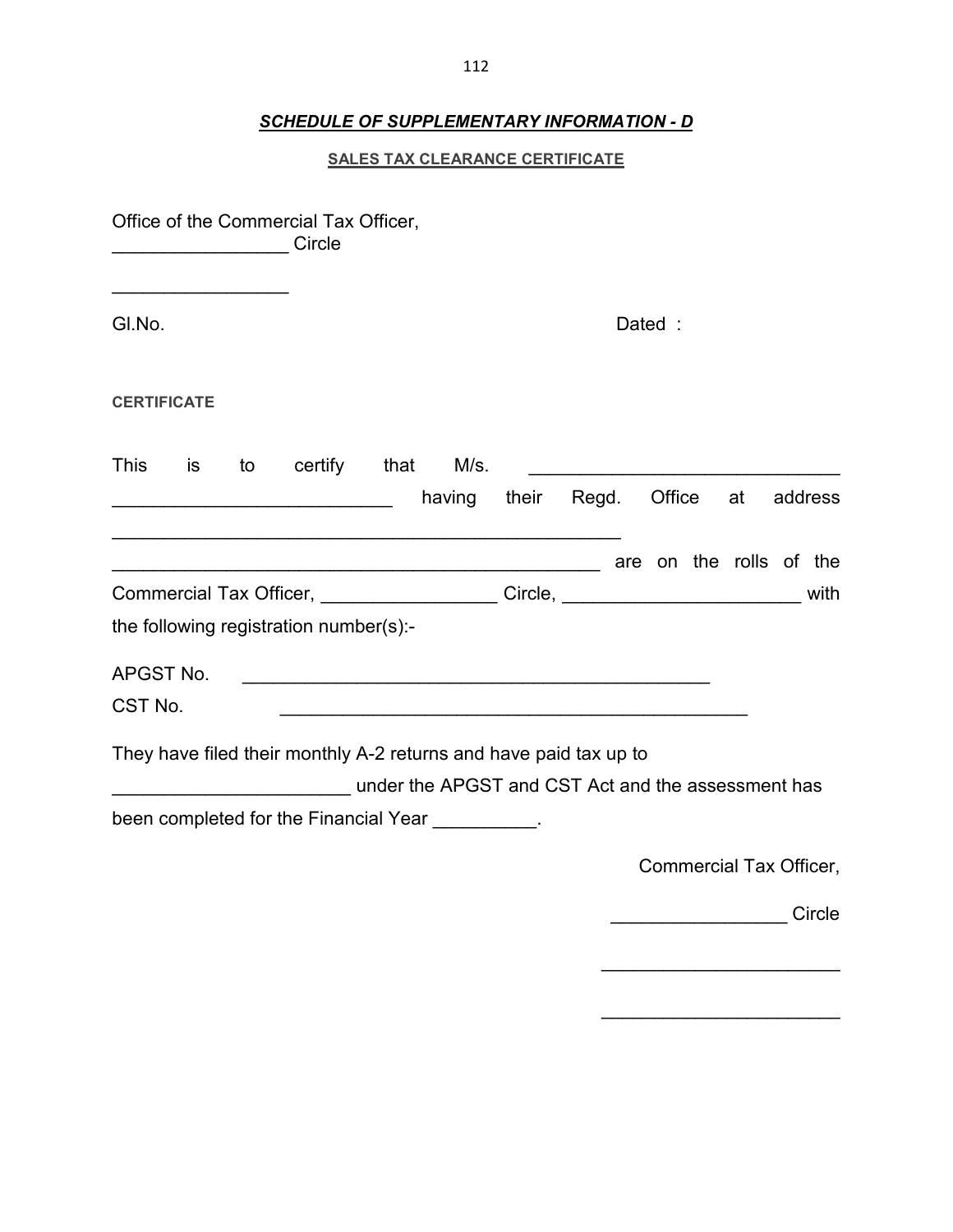#### **SCHEDULE OF SUPPLEMENTARY INFORMATION-E**

#### **IDENTIFICATION AND FINANCIAL DATA SHEET**

- 1. Audited Financial Statements (Balance Sheet and Profit and loss account) for the last five years (Preceding last financial year) including Contingent Liabilities and Projects in progress duly certified by the Charted Accountant in the format enclosed.( Illustrative example is also enclosed for guidance).
- 2. Financial statement (Balance Sheet and Profit and loss account) for the previous financial year including liabilities and Contingent Liabilities and Projects in progress in the same format as above (in case audited accounts are not available)
- 3. Financial statement (balance sheet and Profit & Loss account) for the latest financial position (2 to 3 months prior to tender date ) including liabilities, Contingent liabilities in the same format as above.
- 4. Solvency Certificate for each of the five years from Bank.
- 5. Certificate for credit limits from Bank.

#### **Note**:

1. If the tenderer is a company, Annual reports of the financial years 2010-11 to 2016-

17, along with the audited reports under the Companies Act shall be furnished.

- 2. In case of tenderers other than the companies, if the turnover in any of the above financial years exceeds Rs. 40/- Lakhs per annum, the audited accounts along with the auditor's certificates under section 44 AB of the Income Tax Act shall be furnished. If the audited reports under section 44AB of Income Tax are not furnished for every year, it will be deemed that the turn over for that year was less than Rs.40 lakhs.
- 3. In case of tenderers other than the companies, if the turnover in any of the above financial years does not exceed Rs. 40 Lakhs per annum, the following certificate shall be given by the Chartered Accountant for each year for the Profit and Loss Account and the Balance sheet.

" We have audited the above Profit and Loss Account / Balance Sheet of

as on for the financial year ending and in our opinion the said accounts give a true and fair view. The said balance sheet and Profit & Loss Account are in agreement with books of accounts and returns produced and that we have obtained all the information and explanations which to the best of our knowledge and belief were necessary for the purpose of the audit.

4. Originals of the certificates shall be produced at the time of opening tenders.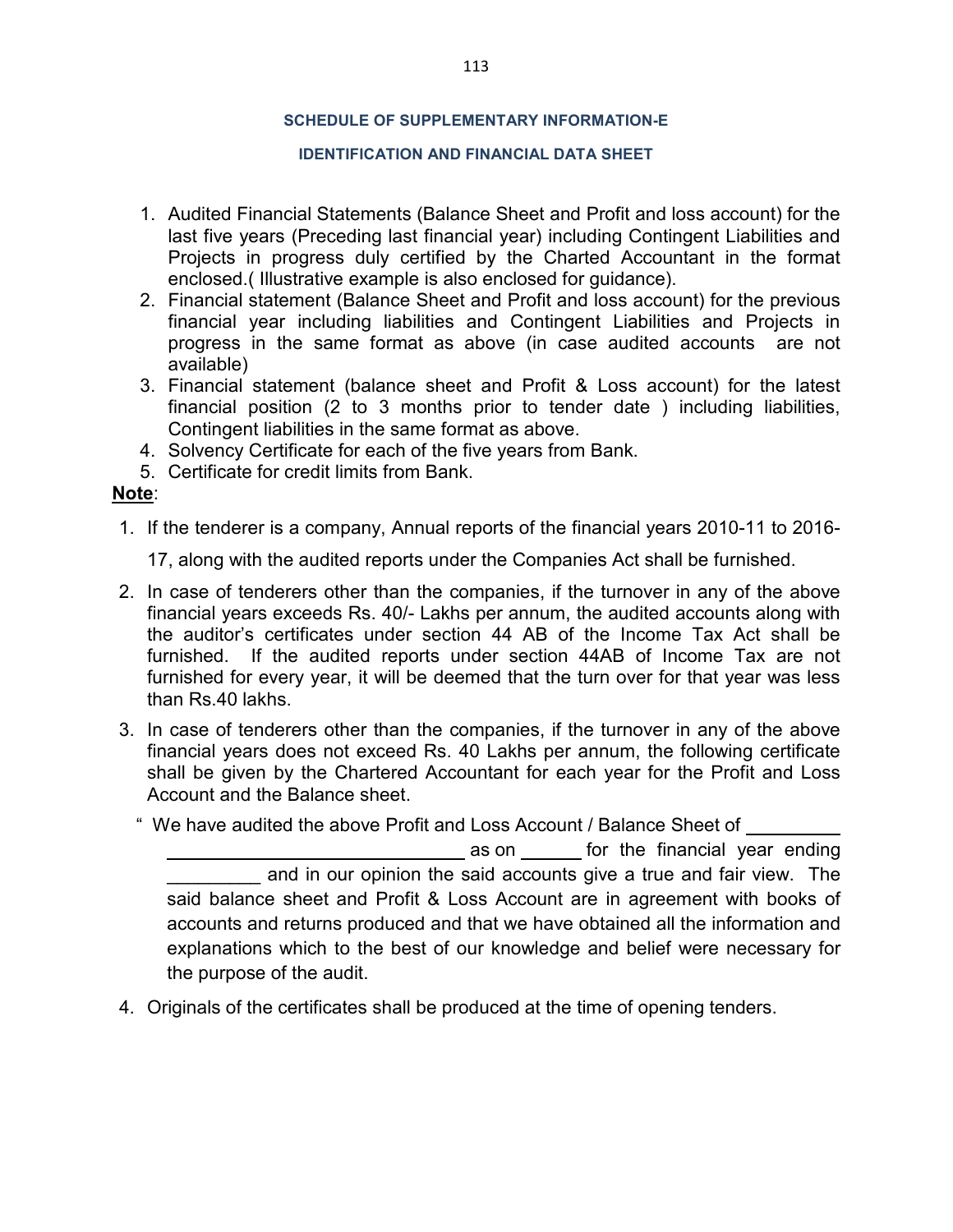|                                        |          |            |          | <b>BALANCE SHEET</b> |          |  |          |          |          |          |
|----------------------------------------|----------|------------|----------|----------------------|----------|--|----------|----------|----------|----------|
|                                        |          | (Rs.Lakhs) |          |                      |          |  |          |          |          |          |
| <b>Liabilities</b>                     | 31.03.07 | 31.03.08   | 31.03.09 | 31.03.10             | 31.03.12 |  | 31.03.13 | 31.03.15 | 31.03.16 | 31.03.17 |
| 1. Paid up Capital                     |          |            |          |                      |          |  |          |          |          |          |
| 2. Reserves and Surplus                |          |            |          |                      |          |  |          |          |          |          |
| 3. Borrowings:                         |          |            |          |                      |          |  |          |          |          |          |
| 3.1Term loan from<br>Fis               |          |            |          |                      |          |  |          |          |          |          |
| 3.2Working Capital<br>Loans            |          |            |          |                      |          |  |          |          |          |          |
| 3.30ther Loans                         |          |            |          |                      |          |  |          |          |          |          |
| 3.4Interest Accrued<br>& Due on Loans  |          |            |          |                      |          |  |          |          |          |          |
| Sub - total                            |          |            |          |                      |          |  |          |          |          |          |
| 4. Current Liabilities &<br>Provisions |          |            |          |                      |          |  |          |          |          |          |
| 4.1Creditors for<br><b>Materials</b>   |          |            |          |                      |          |  |          |          |          |          |
| 4.2Advances on<br>Contracts            |          |            |          |                      |          |  |          |          |          |          |
| 4.3 Provisions                         |          |            |          |                      |          |  |          |          |          |          |
| <b>Sub Total</b>                       |          |            |          |                      |          |  |          |          |          |          |
| <b>TOTAL</b>                           |          |            |          |                      |          |  |          |          |          |          |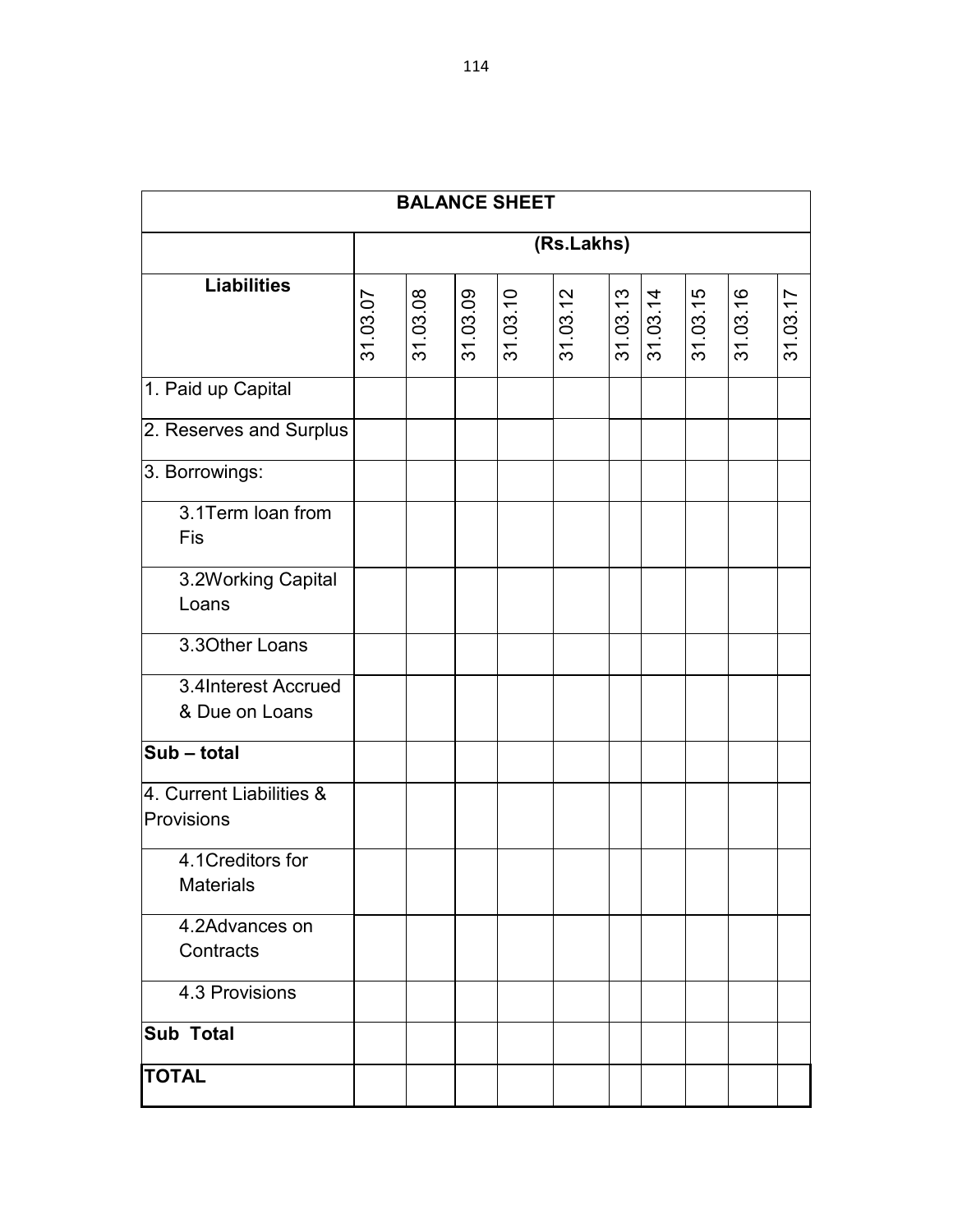| <b>Assets</b>                           |  |  |  |  |  |
|-----------------------------------------|--|--|--|--|--|
| 5. Fixed Assets - Gross<br><b>Block</b> |  |  |  |  |  |
| Less Cumulative                         |  |  |  |  |  |
| Depreciation                            |  |  |  |  |  |
| <b>Net Fixed Assets</b>                 |  |  |  |  |  |
| 6. Capital Work-in-<br>Progress         |  |  |  |  |  |
| 7. Investments                          |  |  |  |  |  |
| 8. Current Assets,<br>Loans, Advances   |  |  |  |  |  |
| 8.1 Inventories                         |  |  |  |  |  |
| 8.2 Sundry Debtors                      |  |  |  |  |  |
| 8.3 Cash and Bank<br><b>Balance</b>     |  |  |  |  |  |
| 8.4 Loans and<br>Advances               |  |  |  |  |  |
| <b>Sub-Total</b>                        |  |  |  |  |  |
| 9. Expenses and losses<br>to the        |  |  |  |  |  |
| extent not written off                  |  |  |  |  |  |
| <b>TOTAL</b>                            |  |  |  |  |  |
| <b>Financial Indicators:</b>            |  |  |  |  |  |
| * Networth                              |  |  |  |  |  |
| * Current Ratio                         |  |  |  |  |  |
| * Liquid Ratio                          |  |  |  |  |  |
| * Capital Employed                      |  |  |  |  |  |
| * Debt : Equity Ratio                   |  |  |  |  |  |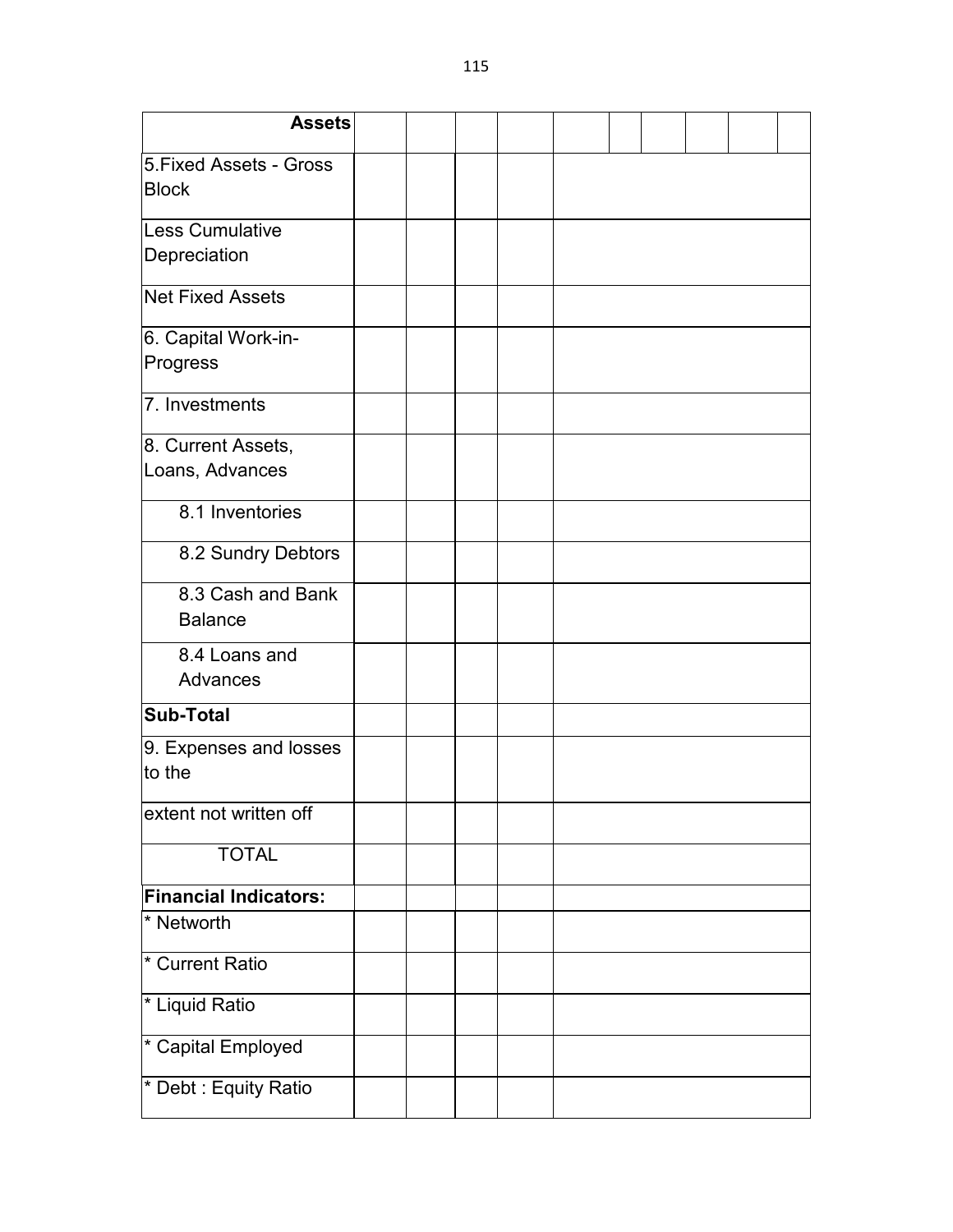# **PROFIT & LOSS ACCOUNT (Rs.Lakh)**

|                              | 2007-08 | 2008-09 | 2009-10 | $2010-11$ | $2011 - 12$ | 2012-13 | $2013 - 14$ | 2014-15 | 2015-16 | 2016-17 |
|------------------------------|---------|---------|---------|-----------|-------------|---------|-------------|---------|---------|---------|
| <b>INCOME</b>                |         |         |         |           |             |         |             |         |         |         |
| 1. Income From               |         |         |         |           |             |         |             |         |         |         |
| Operations                   |         |         |         |           |             |         |             |         |         |         |
| 2. Other Income              |         |         |         |           |             |         |             |         |         |         |
| <b>TOTAL</b>                 |         |         |         |           |             |         |             |         |         |         |
| <b>EXPENDITURE</b>           |         |         |         |           |             |         |             |         |         |         |
| 3. Materials                 |         |         |         |           |             |         |             |         |         |         |
| 4. Salaries and Wages        |         |         |         |           |             |         |             |         |         |         |
| 5. Administrative and        |         |         |         |           |             |         |             |         |         |         |
| Other Exp.                   |         |         |         |           |             |         |             |         |         |         |
| 6. Interest                  |         |         |         |           |             |         |             |         |         |         |
| 7. Depreciation              |         |         |         |           |             |         |             |         |         |         |
| 8. Deferred Revenue          |         |         |         |           |             |         |             |         |         |         |
| Exp. w/o                     |         |         |         |           |             |         |             |         |         |         |
| 9. Other Expenses w/o        |         |         |         |           |             |         |             |         |         |         |
| <b>10. Total Expenditure</b> |         |         |         |           |             |         |             |         |         |         |
| 11. Profit Before Tax        |         |         |         |           |             |         |             |         |         |         |
| 12. Less Income tax          |         |         |         |           |             |         |             |         |         |         |
| 13. Profit After Tax         |         |         |         |           |             |         |             |         |         |         |
| 14 Prior Period              |         |         |         |           |             |         |             |         |         |         |
| Adjustments                  |         |         |         |           |             |         |             |         |         |         |
| 15. Extra - ordinary Items   |         |         |         |           |             |         |             |         |         |         |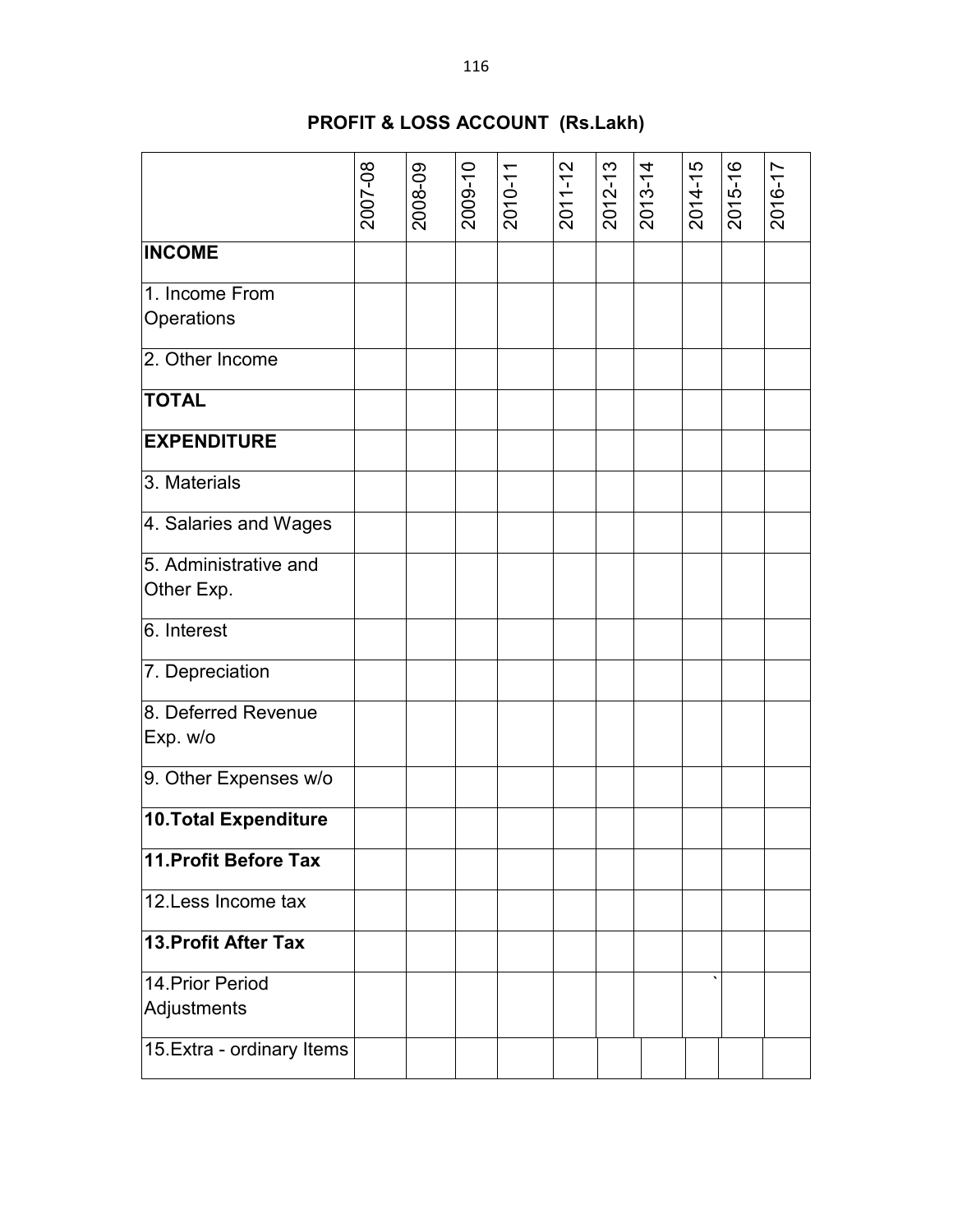| 16. Profit Available For         |  |  |  |  |  |
|----------------------------------|--|--|--|--|--|
| Appropriations                   |  |  |  |  |  |
| 17. Less Dividend                |  |  |  |  |  |
| 18. Retained Profit              |  |  |  |  |  |
| <b>Financial Indicators:</b>     |  |  |  |  |  |
| * Profit Before Tax To:          |  |  |  |  |  |
| Capital Employed (%)             |  |  |  |  |  |
| Net Worth (%)                    |  |  |  |  |  |
| Sales (%)                        |  |  |  |  |  |
| Earning Per Share (Rs.)          |  |  |  |  |  |
| <sup>*</sup> Cash Generated from |  |  |  |  |  |
| Operations                       |  |  |  |  |  |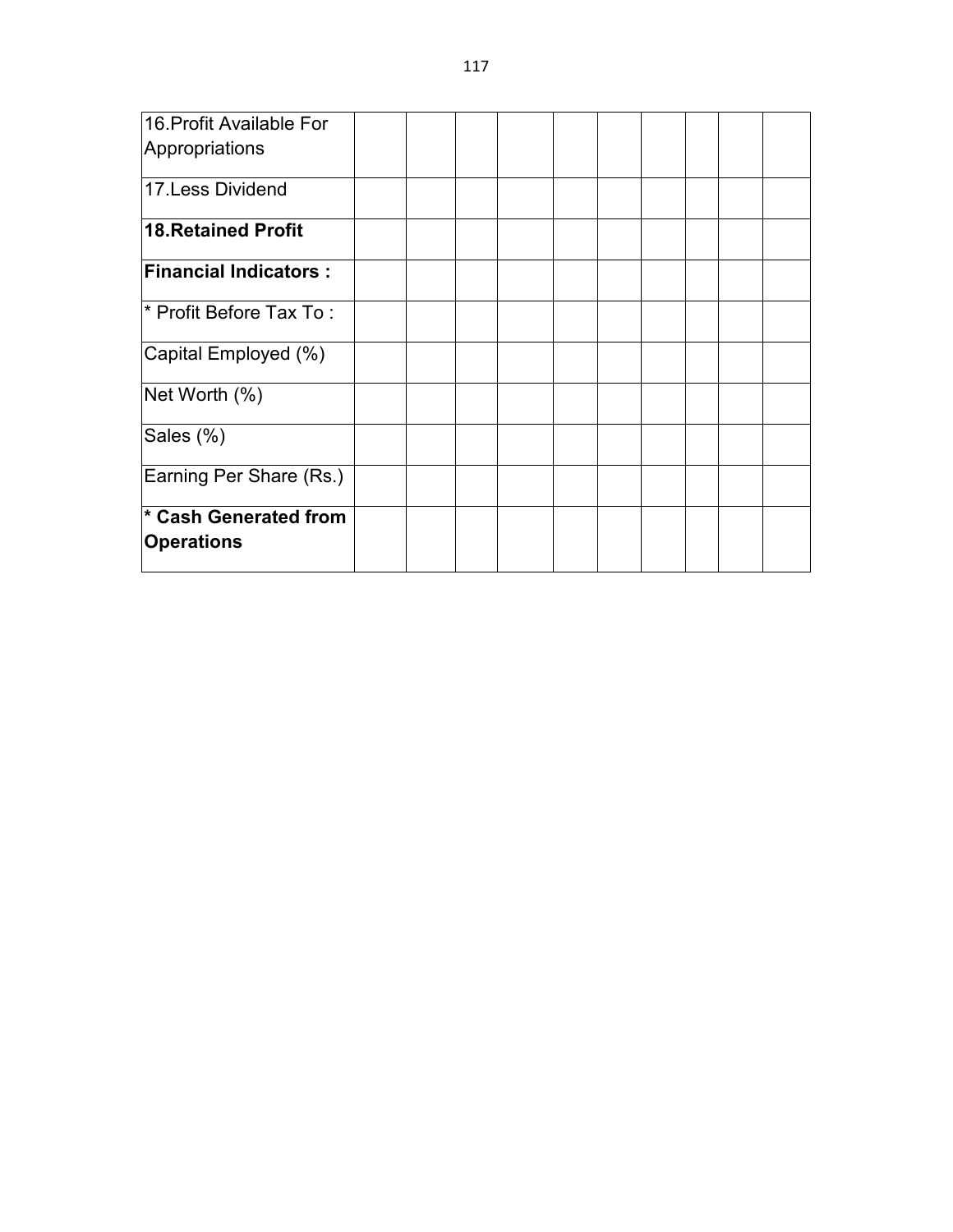|                                                  |                                |                                          |                           |                                                                                   |                                                    |                                         |                    |                  | ZL-910Z        |  |  |
|--------------------------------------------------|--------------------------------|------------------------------------------|---------------------------|-----------------------------------------------------------------------------------|----------------------------------------------------|-----------------------------------------|--------------------|------------------|----------------|--|--|
|                                                  |                                |                                          |                           |                                                                                   |                                                    |                                         |                    |                  | <b>2015-16</b> |  |  |
|                                                  |                                |                                          |                           |                                                                                   |                                                    |                                         |                    |                  | 2014-15        |  |  |
|                                                  |                                |                                          |                           |                                                                                   |                                                    | first year or part year of the project) |                    |                  | 2013-14        |  |  |
|                                                  |                                |                                          |                           | Quantity of work completed in each financial<br>year of the project (lakh Rupees) |                                                    |                                         |                    |                  | 2012-13        |  |  |
| <b>SCHEDULE OF SUPPLEMENTARY INFORMATION - F</b> |                                |                                          |                           |                                                                                   |                                                    |                                         |                    | 2011-12          |                |  |  |
|                                                  |                                |                                          |                           |                                                                                   |                                                    |                                         |                    | LL-010Z          |                |  |  |
|                                                  | <b>PROJECT WISE EXPERIENCE</b> | PHYSICAL ACHIEVEMENTS OF COMPLETED WORKS |                           |                                                                                   |                                                    | Last Five Years (Year 1 being the       |                    |                  | 2009-10        |  |  |
|                                                  |                                |                                          |                           |                                                                                   |                                                    |                                         |                    | 60-800Z          |                |  |  |
|                                                  |                                |                                          |                           |                                                                                   |                                                    |                                         |                    |                  | 80-700S        |  |  |
|                                                  |                                |                                          | Total value of<br>project |                                                                                   | e.g. 14.475)<br>(Rupees in<br>Crores,              |                                         | ted                |                  |                |  |  |
|                                                  |                                |                                          |                           |                                                                                   |                                                    |                                         | Contra Comple<br>ಕ |                  |                |  |  |
|                                                  |                                |                                          |                           | completion<br>Period of                                                           |                                                    | (in years, e.g 12<br>months = $1.00$ )  |                    | Specified Actual |                |  |  |
|                                                  |                                |                                          |                           |                                                                                   |                                                    |                                         |                    |                  |                |  |  |
|                                                  |                                |                                          |                           |                                                                                   |                                                    |                                         |                    |                  |                |  |  |
|                                                  |                                | PART-A                                   | <b>Brief</b>              | description of<br>work                                                            |                                                    | qualification<br>criteria)              |                    |                  |                |  |  |
|                                                  |                                |                                          | Name and                  | address of<br>client,                                                             | location telephone, fax (as relevant to<br>numbers |                                         |                    |                  |                |  |  |
|                                                  |                                |                                          | Name of                   | project<br>and                                                                    |                                                    |                                         |                    |                  |                |  |  |

Note : Certificates from the clients signed by an Executive Engineer (or equivalent) shall be furnished in proof of the<br>above particulars. The certificates shall be countersigned by a serving Superintending **Note : Certificates from the clients signed by an Executive Engineer (or equivalent) shall be furnished in proof of the above particulars. The certificates shall be countersigned by a serving Superintending Engineer or equivalent**.

Seal Designature Signature Name **Date** Name<br>Signature

Date<br>Designation

Seal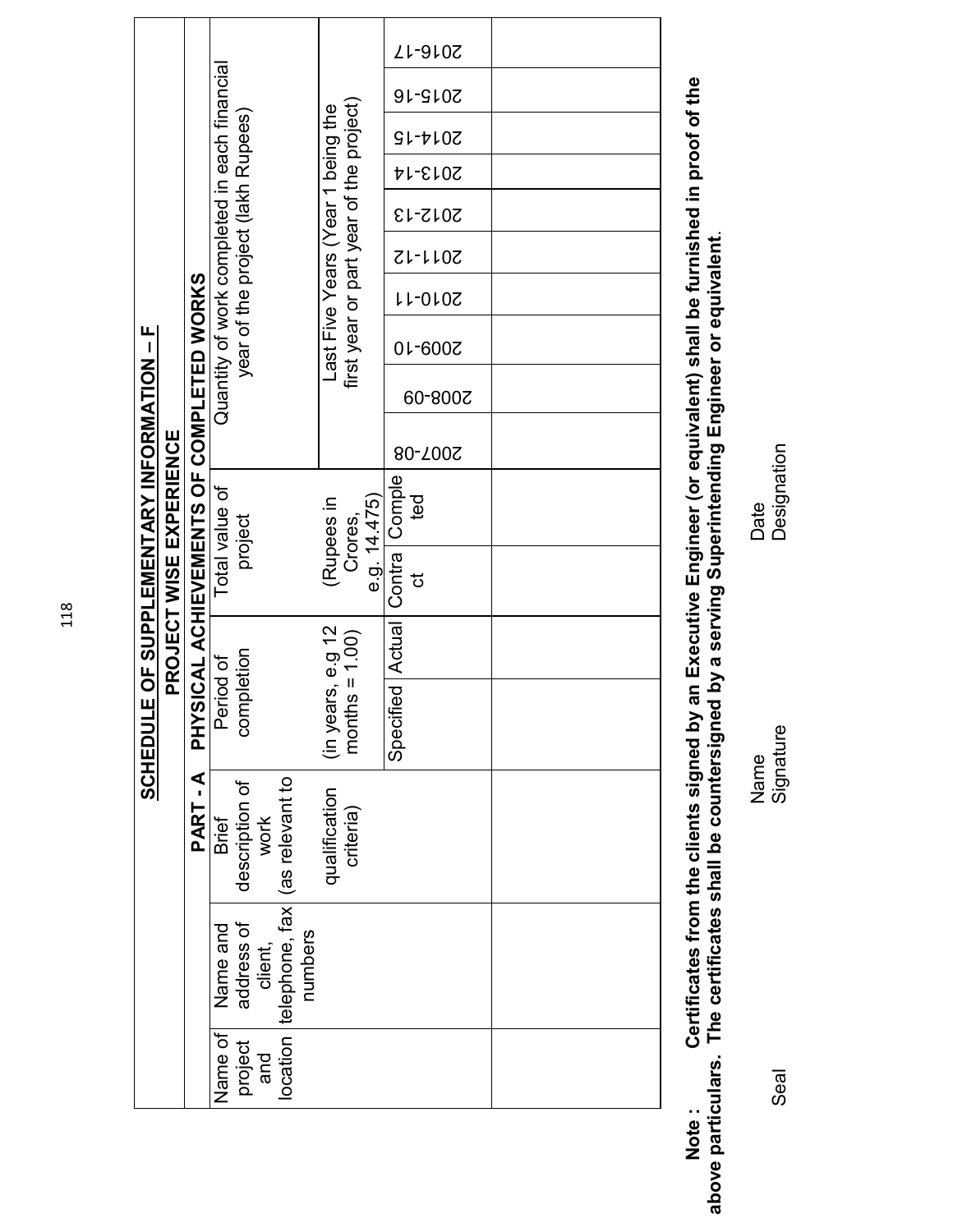|                                                  |                                                                           |                                                           |                                                              | ZL-910Z             |      |
|--------------------------------------------------|---------------------------------------------------------------------------|-----------------------------------------------------------|--------------------------------------------------------------|---------------------|------|
|                                                  |                                                                           |                                                           |                                                              | <b>2015-16</b>      |      |
|                                                  |                                                                           |                                                           |                                                              | $S1-t10Z$           |      |
|                                                  |                                                                           |                                                           |                                                              | 2013-14             |      |
|                                                  |                                                                           |                                                           |                                                              | 2012-13             |      |
|                                                  |                                                                           |                                                           | years                                                        | <b>SU-1102</b>      | Date |
|                                                  |                                                                           |                                                           | Quantity of work completed in each of the last five financia | <b>11-0107</b>      |      |
|                                                  |                                                                           |                                                           |                                                              | 01-600Z             |      |
|                                                  |                                                                           |                                                           |                                                              | 60-800Z             |      |
|                                                  |                                                                           |                                                           |                                                              | 80-700S             |      |
|                                                  | PROJECT EXPERIENCE                                                        |                                                           | Minimum<br>quantity                                          | required<br>of work | Name |
| <b>SCHEDULE OF SUPPLEMENTARY INFORMATION - F</b> | ABSTRACT OF PHYSICAL ACHIEVEMENTS OF COMPLETED WORKS<br>ï<br><b>PARTB</b> | Description of work item as per<br>Qualification Criteria |                                                              |                     |      |
|                                                  |                                                                           |                                                           | N<br>S<br>$\dot{\circ}$                                      |                     |      |

Signature

Designation Signature Designation

119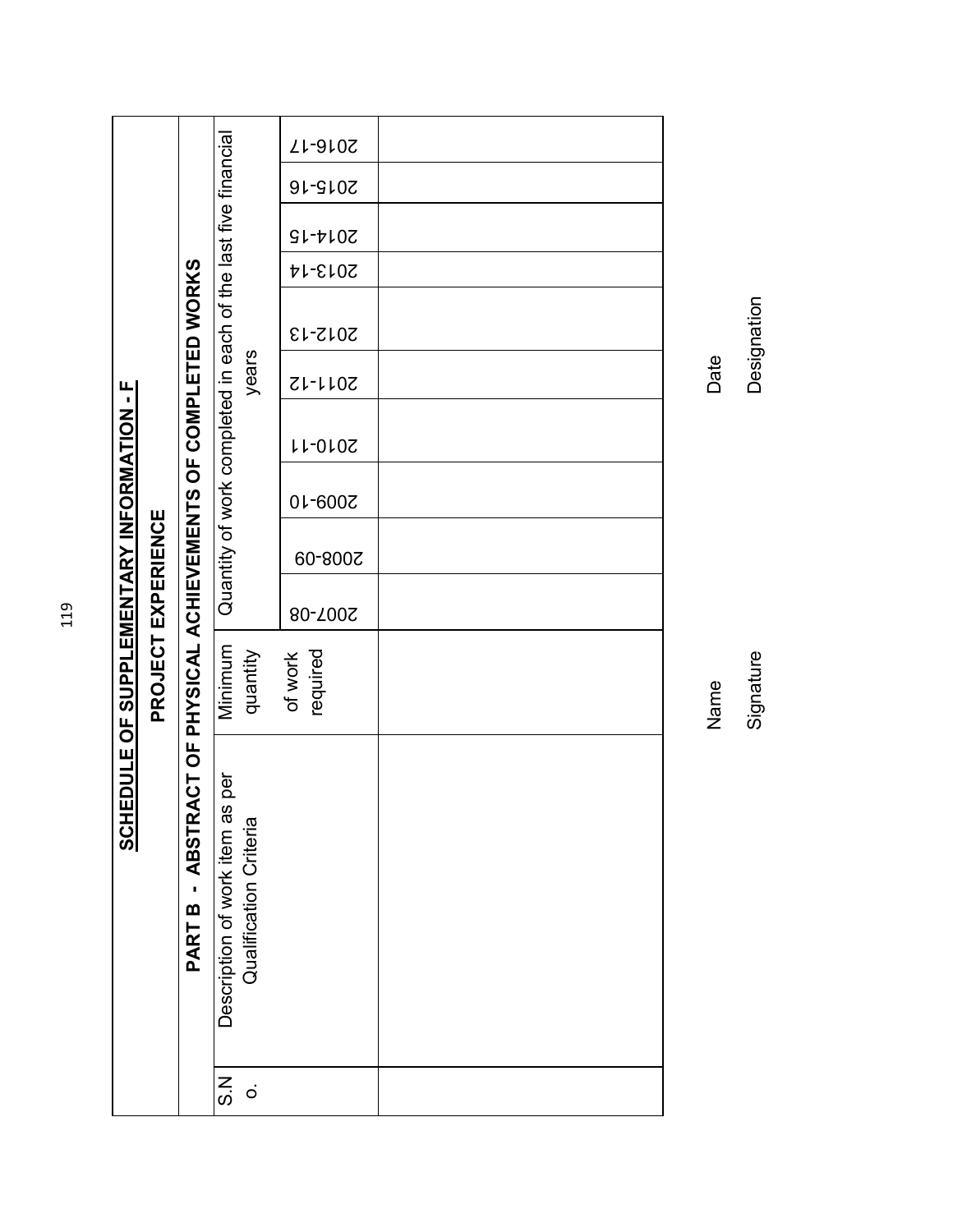| <b>SCHEDULE OF SUPPLEMENTARY INFORMATION - F</b> |                         |                                                                                                                                                 | Value of works to be executed during the<br>period of completion of the work under<br>consideration (lakh Rs) | balance of ongoing<br>works |  |
|--------------------------------------------------|-------------------------|-------------------------------------------------------------------------------------------------------------------------------------------------|---------------------------------------------------------------------------------------------------------------|-----------------------------|--|
|                                                  | PROJECT WISE EXPERIENCE |                                                                                                                                                 |                                                                                                               | peplewa                     |  |
|                                                  |                         | PART D - FINANCIAL DETAILS OF WORKS AWARDED AND ONGOING WORKS TO BE EXECUTED BY<br>CONTRACTOR DURING THE PERIOD OF THE WORK UNDER CONSIDERATION | Name and address of client<br>(telephone & fax)                                                               |                             |  |
|                                                  |                         |                                                                                                                                                 | Name of Project and Location                                                                                  |                             |  |
|                                                  |                         |                                                                                                                                                 | あ                                                                                                             |                             |  |

Note: Certificates from the clients signed by an Executive Engineer (or equivalent) shall be furnished in proof of the above Note : Certificates from the clients signed by an Executive Engineer (or equivalent) shall be furnished in proof of the above particulars. particulars.

The certificates shall be countersigned by a Superintending Engineer or equivalent. The certificates shall be countersigned by a Superintending Engineer or equivalent.

Name

Signature

Date

Designation (Seal) Designation

120

(Seal)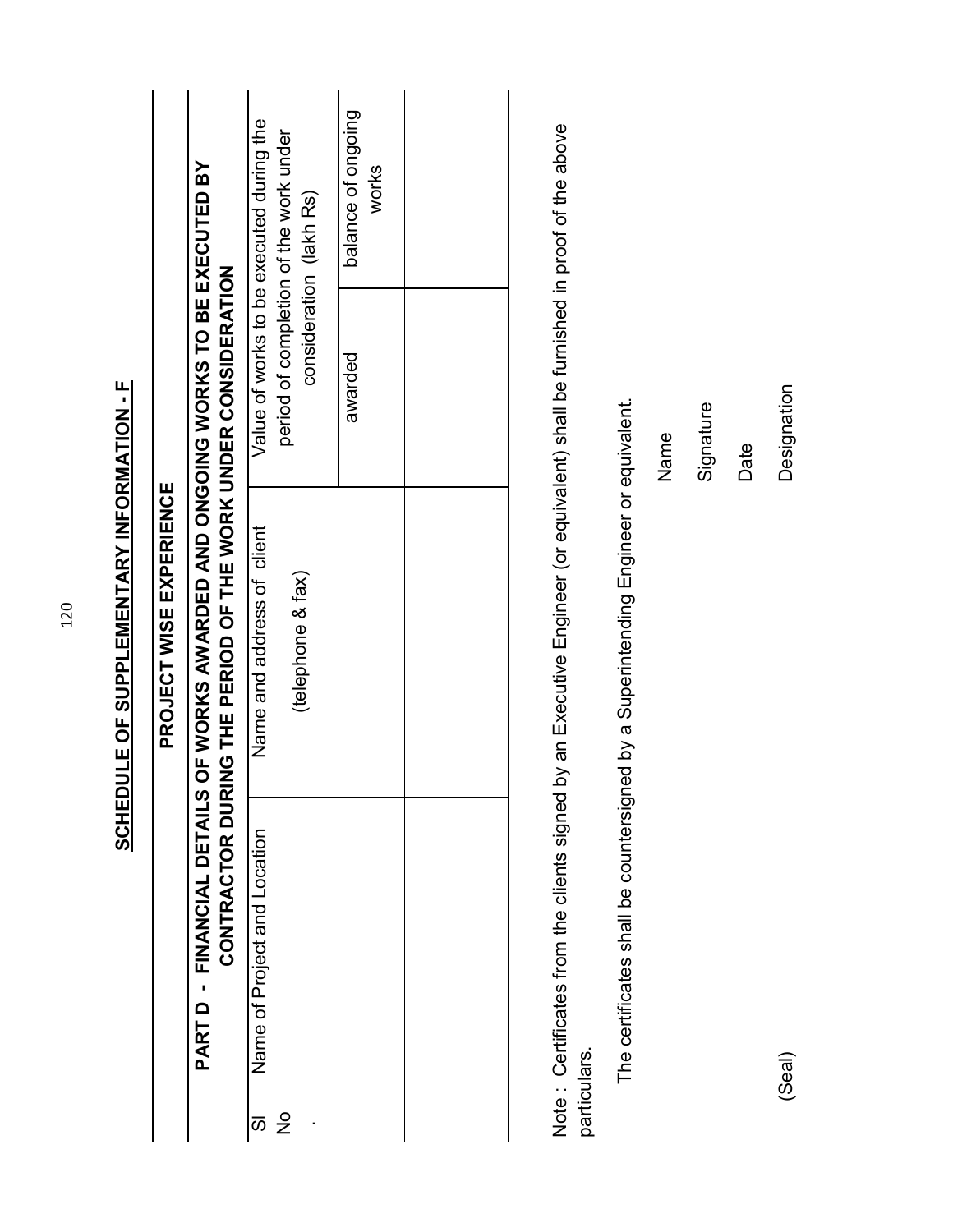# **BIO-DATA OF TECHNICAL PERSONNEL OF THE TENDERER WHO SCHEDULE OF SUPPLEMENTARY INFORMATION – G**  SCHEDULE OF SUPPLEMENTARY INFORMATION - G **WILL BE AVAILABLE FOR THE EXECUTION**

(furnish data separately for each of the personnel) (furnish data separately for each of the personnel)

> a) S.No. : a) S.No.

b) Name : b) Name

 $\ddot{\phantom{1}}$  .

c) Designation : c) Designation :

d) Qualifications : d) Qualifications

e) Duration of employment with Tenderer : e) Duration of employment with Tenderer

 $\ddot{\phantom{0}}$ 

f) Years of professional experience : f) Years of professional experience :

g) Experience on works of similar nature during employment with Tenderer, and previous employment, if any. Details to g) Experience on works of similar nature during employment with Tenderer, and previous employment, if any. Details to be furnished in reverse order starting with present project : be furnished in reverse order starting with present project :

 $\ddot{\phantom{0}}$ Name :  $\ddot{\phantom{0}}$ Signature : Date<br>Date  $\ddot{\phantom{1}}$ Designation: Signature Name Date

Seal of Company Designation: Seal of Company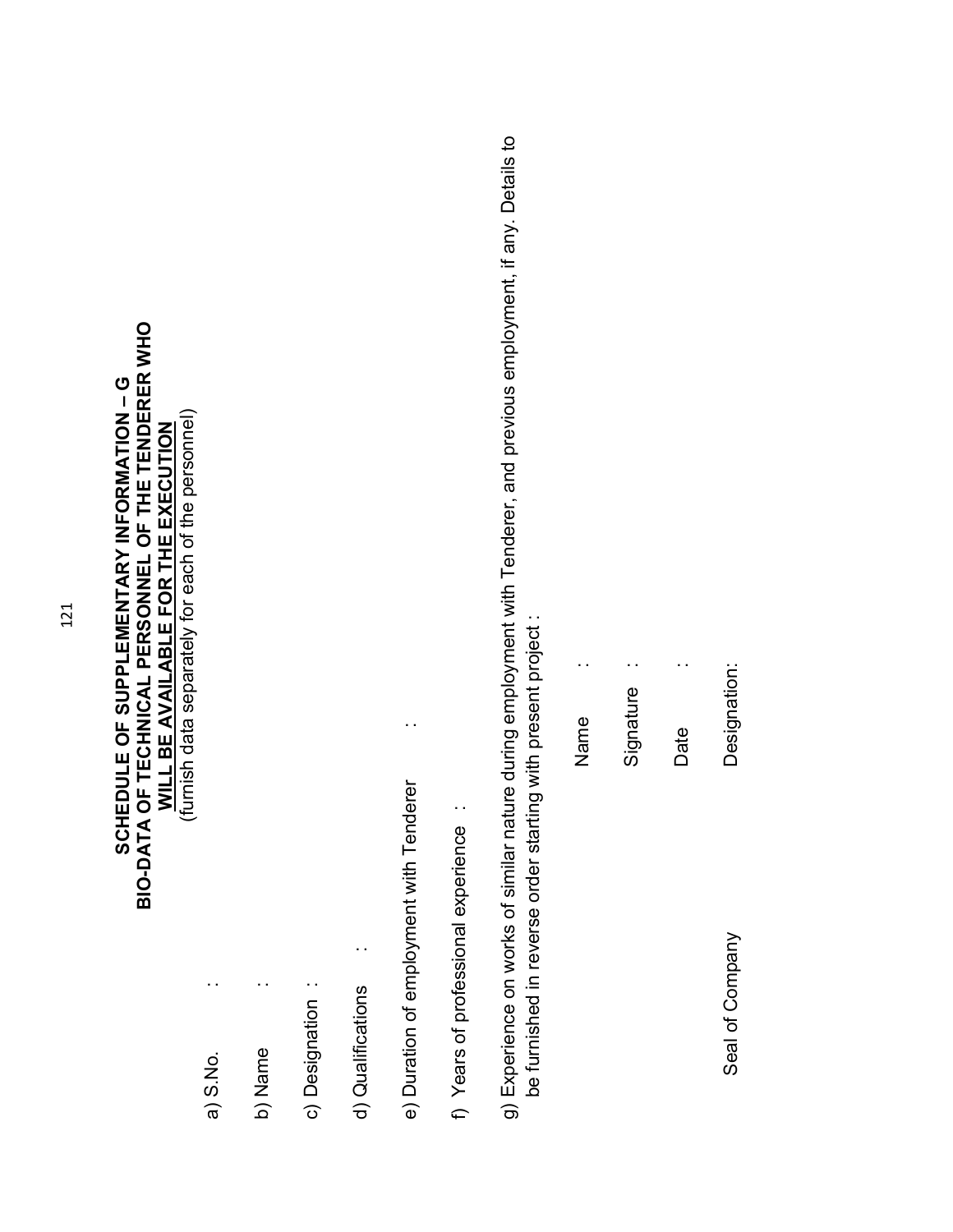**SCHEDULE OF SUPPLEMENTARY INFORMATION - H SCHEDULE OF SUPPLEMENTARY INFORMATION – H**

# **RECORD OF ARBITRATION & LITIGATION RECORD OF ARBITRATION & LITIGATION**

The Tenderer shall record chronologically any disputes he has had with any of his previous Clients during the last 10 The Tenderer shall record chronologically any disputes he has had with any of his previous Clients during the last 10 years, indicate whether Arbitration or Litigation, the nature, approximate duration and amount of claim involved in years, indicate whether Arbitration or Litigation, the nature, approximate duration and amount of claim involved in respective cases. respective cases.

|                             | of                                      | Client          | Contractor    |  |
|-----------------------------|-----------------------------------------|-----------------|---------------|--|
|                             |                                         |                 |               |  |
|                             | Arbit'n/ Period Amount Result In favour | Claimed         | (lakh<br>Rs). |  |
| Nature of Dispute           |                                         | Po              |               |  |
|                             |                                         | Litigat'n From- |               |  |
|                             | Description                             |                 |               |  |
| Name and Address of         | & fax<br>Client, tel &                  |                 |               |  |
| S no Project Identification | and Location                            |                 |               |  |
|                             |                                         |                 |               |  |

Date: Name : Date : Designation:

Signature : Designation : Signature:

 $\ddot{\phantom{0}}$ 

Name

Seal of Company Seal of Company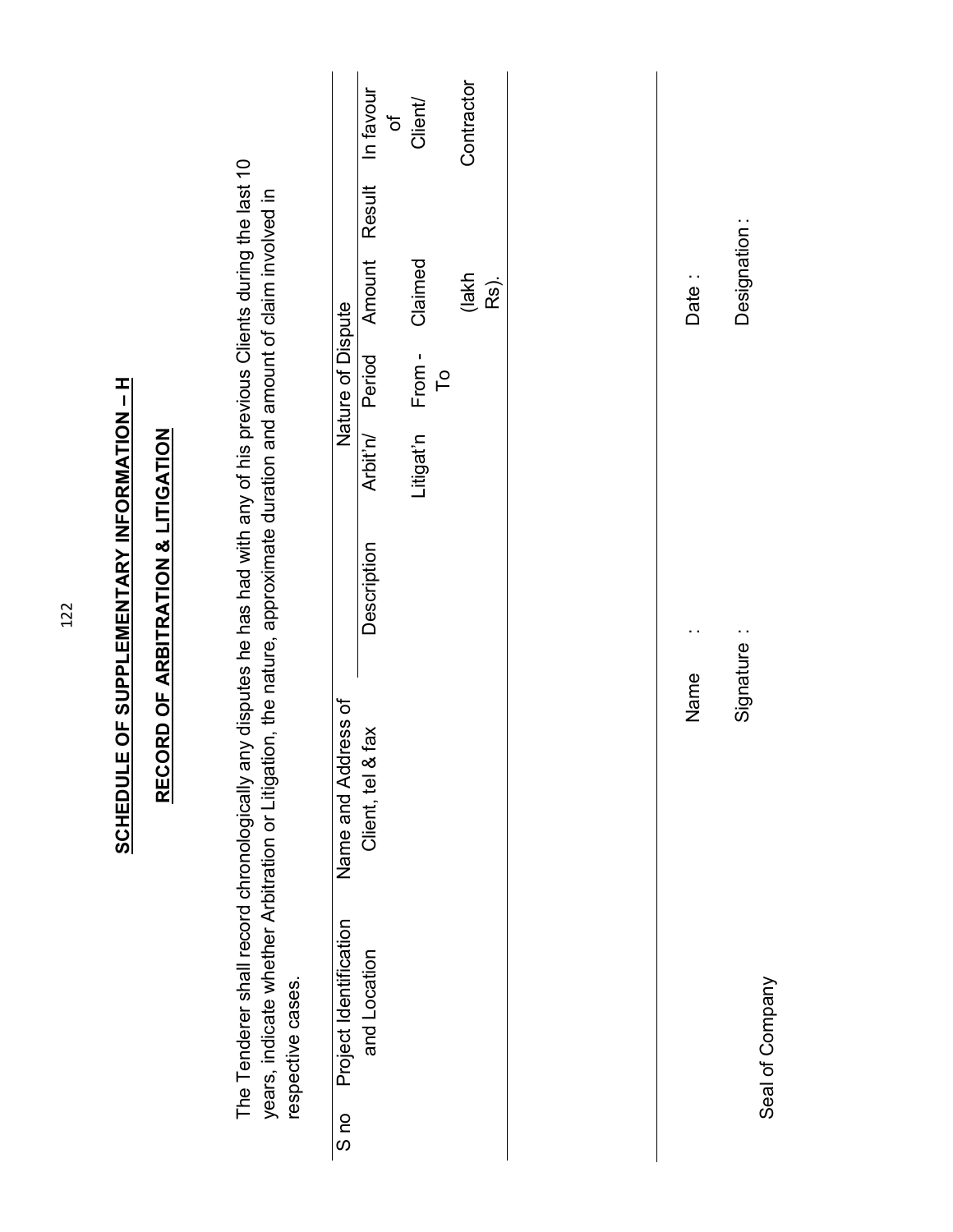|                                  | Stage of the case/<br><b>Result</b> |       |              |  |
|----------------------------------|-------------------------------------|-------|--------------|--|
|                                  | Details of the<br>charges           | Date: | Designation: |  |
| <u>HISTORY OF CRIMINAL CASES</u> | FIR No &<br>Date                    |       | Signature:   |  |
|                                  | Town or Village<br>and District     | Name  |              |  |
|                                  | Name of Police<br>Station           |       |              |  |
|                                  | S No                                |       |              |  |

**SCHEDULE OF SUPPLEMENTARY INFORMATION - I**<br>HISTORY OF CRIMINAL CASES **SCHEDULE OF SUPPLEMENTARY INFORMATION – I**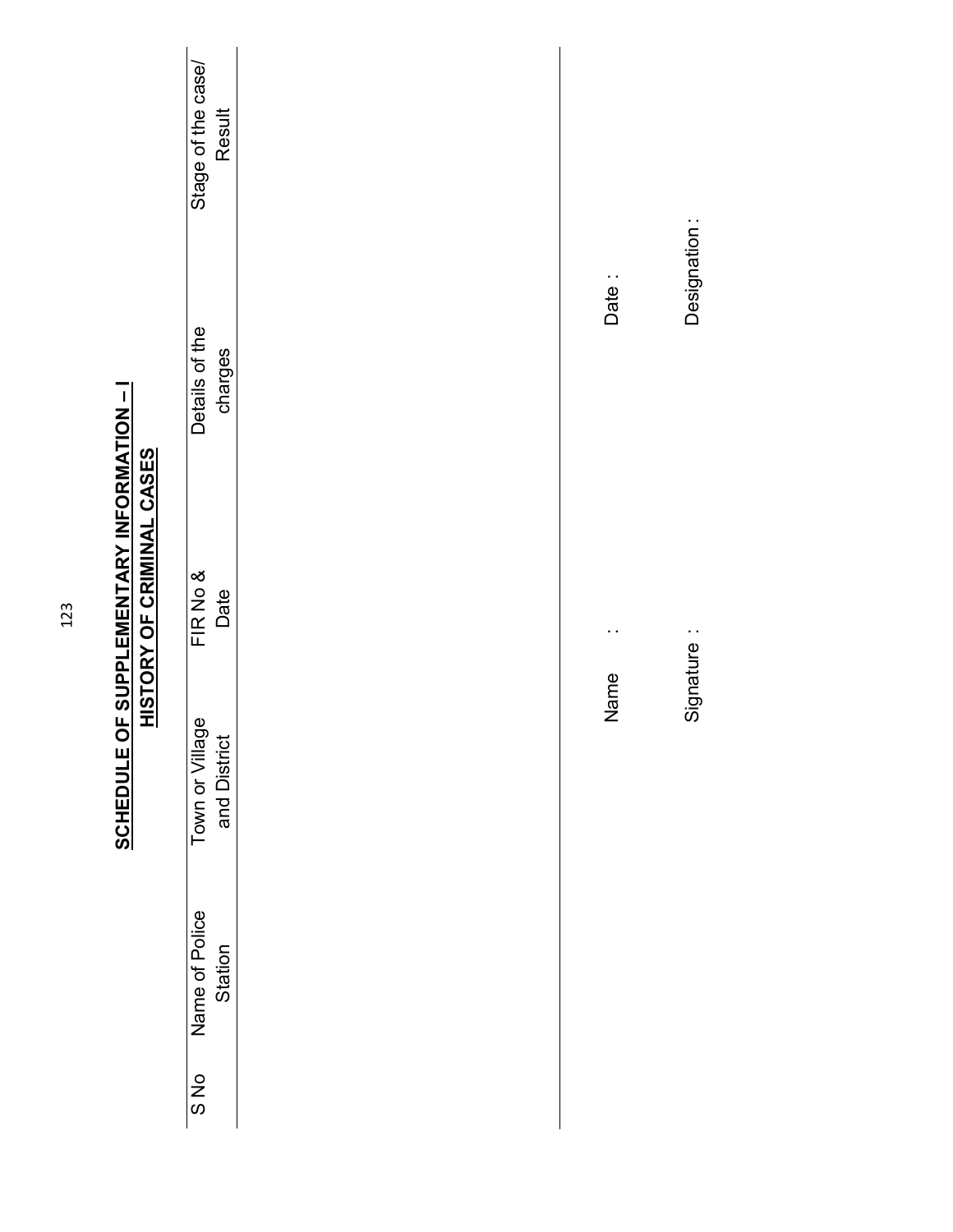# **SCHEDULE OF SUPPLEMENTARY INFORMATION – J**

# **GENERAL POWER OF ATTORNEY**

|    | as our lawful attorney on behalf of the company, to do and execute all or any of the                                                                                    |
|----|-------------------------------------------------------------------------------------------------------------------------------------------------------------------------|
|    | following acts, deed and things, that is to say:                                                                                                                        |
|    | 1) To apply for, obtain and renew all licenses, permits, etc., that are necessary for<br>carrying on the said business.                                                 |
| 2) | To submit all statements, returns, etc., to proper authorities as required by any law<br>or rule in force and to verify the same by production of documents and papers. |
| 3) | To appoint, employ, dismiss or discharge any agent, broker, office, clerk, peon or                                                                                      |
|    | any other person at such remuneration, commission, or salary, as the said attorney                                                                                      |
|    | thinks fit.                                                                                                                                                             |
| 4) | To draw, accept, endorse, negotiate or pay any bill of exchange, hundi, promissory                                                                                      |
|    | note, cheque, draft, railway receipt, bill of lading or other instrument which may be                                                                                   |
|    | deemed necessary for carrying on the said business.                                                                                                                     |
| 5) | To open and operate bank accounts in any bank or banks in the name of the firm                                                                                          |
|    | and/or to authorize any person or persons to operate the above bank account.                                                                                            |
| 6) | To borrow or raise loans from time to time, such sums of money, from any                                                                                                |
|    | individuals, recognized financial institutions such as Banks, Andhra Pradesh State                                                                                      |
|    | Financial Corporation, Industrial Development Corporation etc., and upon such                                                                                           |
|    | terms as the said attorney may think fit upon the security of any of the properties of                                                                                  |
|    |                                                                                                                                                                         |
|    | purpose to execute such document or documents as may be necessary for securing                                                                                          |
|    | the repayment of such loan or loans.                                                                                                                                    |
| 7) | To negotiate, enter into any bargain, do all acts, things or execute any deeds or<br>documents or other instruments or assurances as may be necessary for selling,      |
|    | mortgaging or purchasing any movable or immovable property, from any individual,                                                                                        |
|    | recognized financial institutions such as Banks, Andhra Pradesh State Financial                                                                                         |
|    | Corporation, Industrial Development Corporation etc., and upon such terms as the                                                                                        |
|    | said attorney may thinks fit.                                                                                                                                           |
| 8) | To institute contest, compound, submit to arbitration all suits proceedings, claims,                                                                                    |
|    | demands etc., arising in course of or in relation to the aforesaid business.                                                                                            |
| 9) | To execute and sign in our name individually or collectively and on our behalf any                                                                                      |
|    |                                                                                                                                                                         |
|    | on the business effectively.                                                                                                                                            |

And I/We hereby agree to ratify and confirm all and whatsoever our said attorney shall lawfully do or cause to be done by virtue of this deed.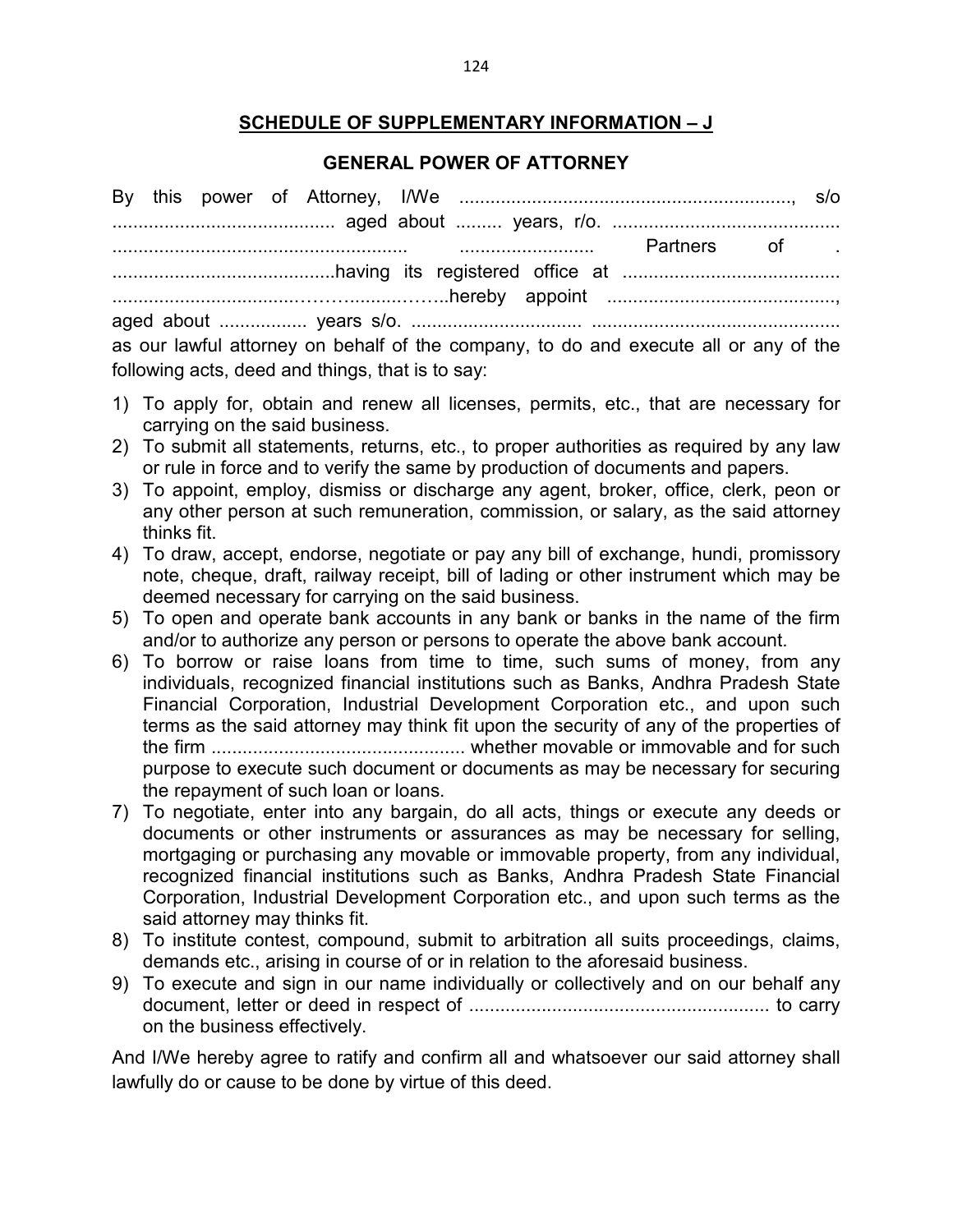# In witness whereof, I/We the said partners has hereto signed at ............................................... on this the ...................................................

| <b>WITNESSES:-</b> | Name of Partner | <b>Signatures</b> |        |
|--------------------|-----------------|-------------------|--------|
| $\mathbf 1$ .      |                 |                   |        |
| $\overline{2}$     | 2.              | 2.                |        |
| 3.                 |                 | 3.                | Date : |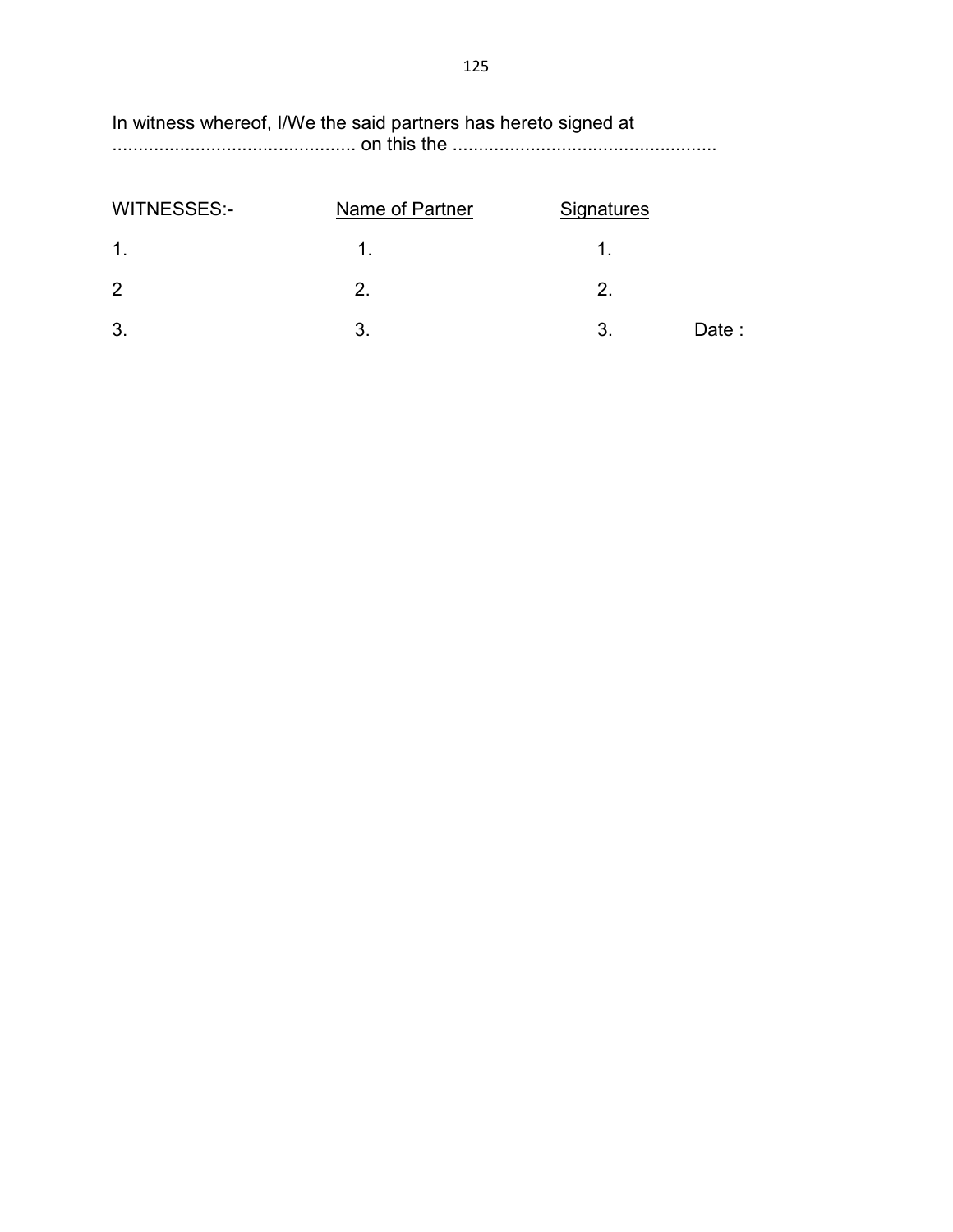# **SCHEDULE OF SUPPLEMENTARY INFORMATION - K**

#### **JOINT VENTURE AGREEMENT (Format)**

|               | The Joint Venture Agreement made at                                                                                                                                                                                                                                             |                                                       | on this day                                                                                                                                                                                              |
|---------------|---------------------------------------------------------------------------------------------------------------------------------------------------------------------------------------------------------------------------------------------------------------------------------|-------------------------------------------------------|----------------------------------------------------------------------------------------------------------------------------------------------------------------------------------------------------------|
| of            | $th$ and $\sim$ $th$ and $\sim$ $th$ and $\sim$ $th$ and $\sim$ $th$ and $\sim$ $th$ and $\sim$ $th$ and $\sim$ $th$ and $\sim$ $th$ and $\sim$ $th$ and $\sim$ $th$ and $\sim$ $th$ and $\sim$ $th$ and $\sim$ $th$ and $\sim$ $th$ and $\sim$ $th$ and $\sim$ $th$ and $\sim$ | 20                                                    |                                                                                                                                                                                                          |
| $\mathbf 1$ . | M/s.<br>office at                                                                                                                                                                                                                                                               | <u> 1989 - Johann Stein, frysk politiker (* 1958)</u> | a Registered partnership firm /<br>Construction company / Contractor / Manufacturer etc., having its registered<br>represented by its<br>hereinafter called and referred as the party of the First Part. |
| 2.            | M/s.<br>registered office at<br>by its                                                                                                                                                                                                                                          |                                                       | a Manufacturer etc., having its<br>represented<br>example of the represented<br>hereinafter called and referred as the party of the                                                                      |

WHEREAS the party of the First Part is a Construction Company / Contractor / Partnership Firm / Manufacturer / Undertaking major Civil Works / Supply of goods and equipment such as CI / DI / RCC / PSC / MS Pipes / Pumps / Motors / Water Meters etc.

WHEREAS the party of the Second Part is a Manufacturer / Supply of goods and equipment such as Solar Parts with integreted on poles, LED Light fixtures etc

WHEREAS the parties, hereto have associated themselves into a Joint Venture for the purpose of preparing and submitting Pre-qualification / Post-qualification / Tender for and successfully executing the works of

\_\_\_\_\_\_\_\_\_\_\_\_\_\_\_\_\_\_\_\_\_\_\_\_\_\_\_\_\_\_\_\_\_\_\_\_\_\_\_\_\_\_\_\_\_\_\_\_\_\_\_\_\_\_\_\_\_\_\_\_\_\_\_\_\_\_\_\_\_\_ **The Transform which tenders have been** invited by the Greater Visakhapatnam Smart City Corporation Limited (GVSCCL) vide Tender Notice No. \_\_\_\_\_\_\_\_\_\_\_\_\_\_\_\_\_\_\_\_ \_\_\_\_\_\_\_\_\_\_\_\_\_\_\_\_\_\_\_\_\_\_\_\_\_\_,dated:

WHEREAS it is mutually decided by the parties hereto that the Joint Venture will be known as **Example 2** and that the part of the First Part viz., and submitting of tender on behalf of the Joint Venture.

Now therefore, it is hereby agreed and declared by and between the parties hereto as follows:

#### **1. Definitions:**

 $\overline{\phantom{a}}$ 

**Second Part**.

In this Agreement the following expression shall have the following meaning. JOINT VENTURE – for the purpose of this agreement shall mean acting in collaboration by the parties hereto in a Joint Venture.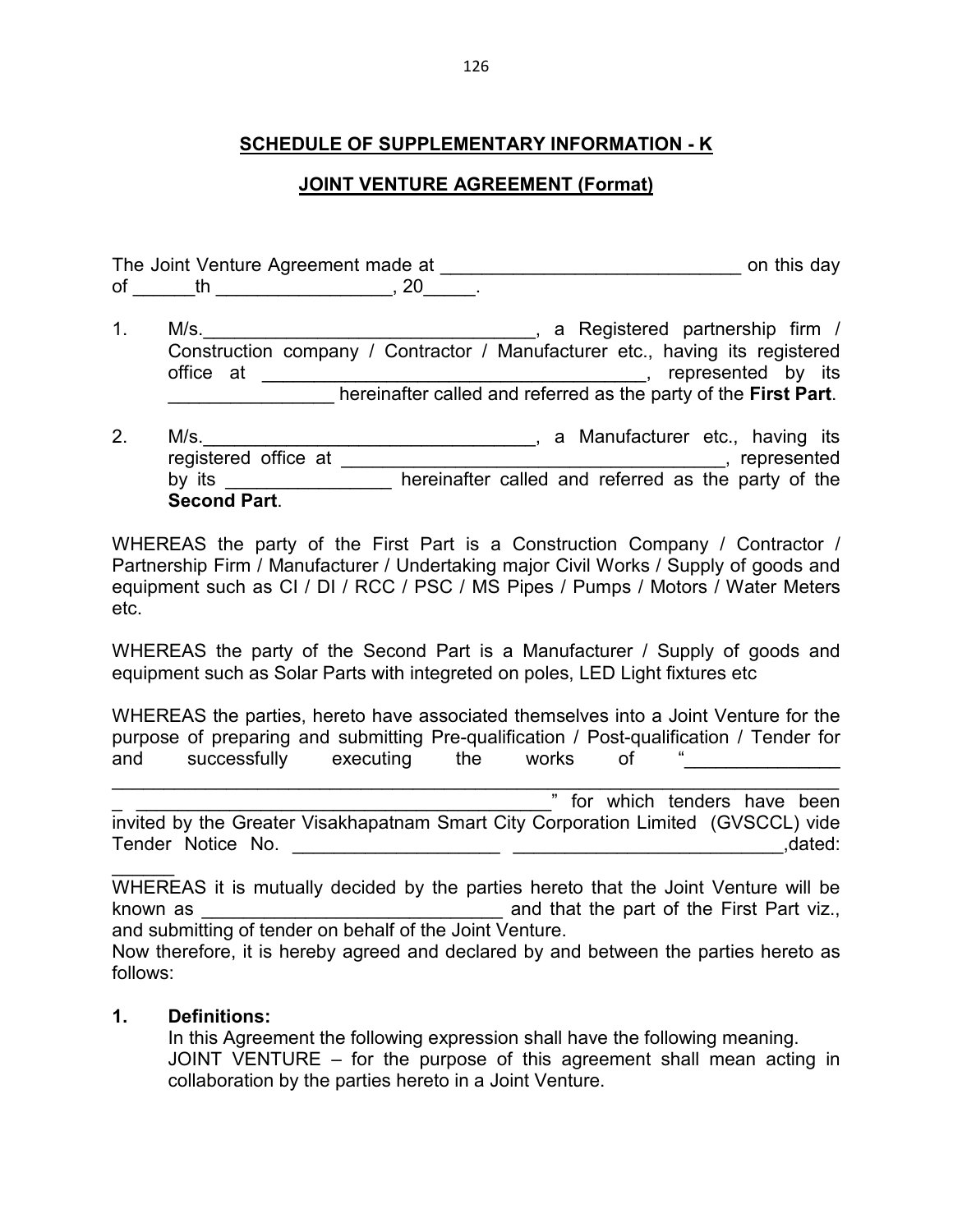JOINT VENTURE – shall mean all the parties to this Agreement acting jointing and/or severally to execute the "Works".

The extent of such acting jointly and/or severally shall be as enumerated below.

THE WORKS – shall mean, the works as described in the Schedule hereunder written and any sanctioned venations thereto.

THE CONTRACT – shall mean any contracts entered into by the Joint Venture with the Employer for the execution of the works.

THE EMPLOYER – shall means, the Managing Director , GVSCCL, Visakhapatnam for the work as per Contract.

# **2. Preparation & Submission of Tender:**

The parties of the Joint Venture (JV) shall jointly prepare and submit the prequalifications / post-qualification / tender documents in the name of the Joint Venture which shall be in such form and shall contain such items and conditions as the employer shall require. After its preparation and submission as aforesaid, the Joint Venture shall be jointly and severally bound by the provision of the tender or tenders and none of the party of the Joint Venture can vary or seek to vary the same without previous written consent of the other.

Any bond, Guarantees or Indemnities required by or arising out of the terms and conditions of the tender or contract shall be procured by the parties proportionate to their share of participation or as agreed by mutual consent.

In connection with submission of the tenders and the execution of the works, no party of this Joint Venture shall in any way act either alone or jointly with, by or through any other party in a manner likely to be detrimental to the tender and/or execution of the work(s).

# **3. The Acceptance of Tender:**

If the employer accepts the tender it shall be joint binding on the Joint Venture. In that event, the Leader of the Joint Venture shall for an on behalf of the Joint Venture enter into a contract in consultation with the parties herein, with the employer to execute the works and the members of the Joint Venture do hereby jointly and severally bind themselves to fulfill the contract and execute the work faithfully and perform and observe all the terms and conditions thereon of both as to one another and to the employer. If the said Joint Venture is successful in procuring and executing and completing the said works, the parties of the Joint Venture will discharge the responsibilities of each as required for proper execution of work.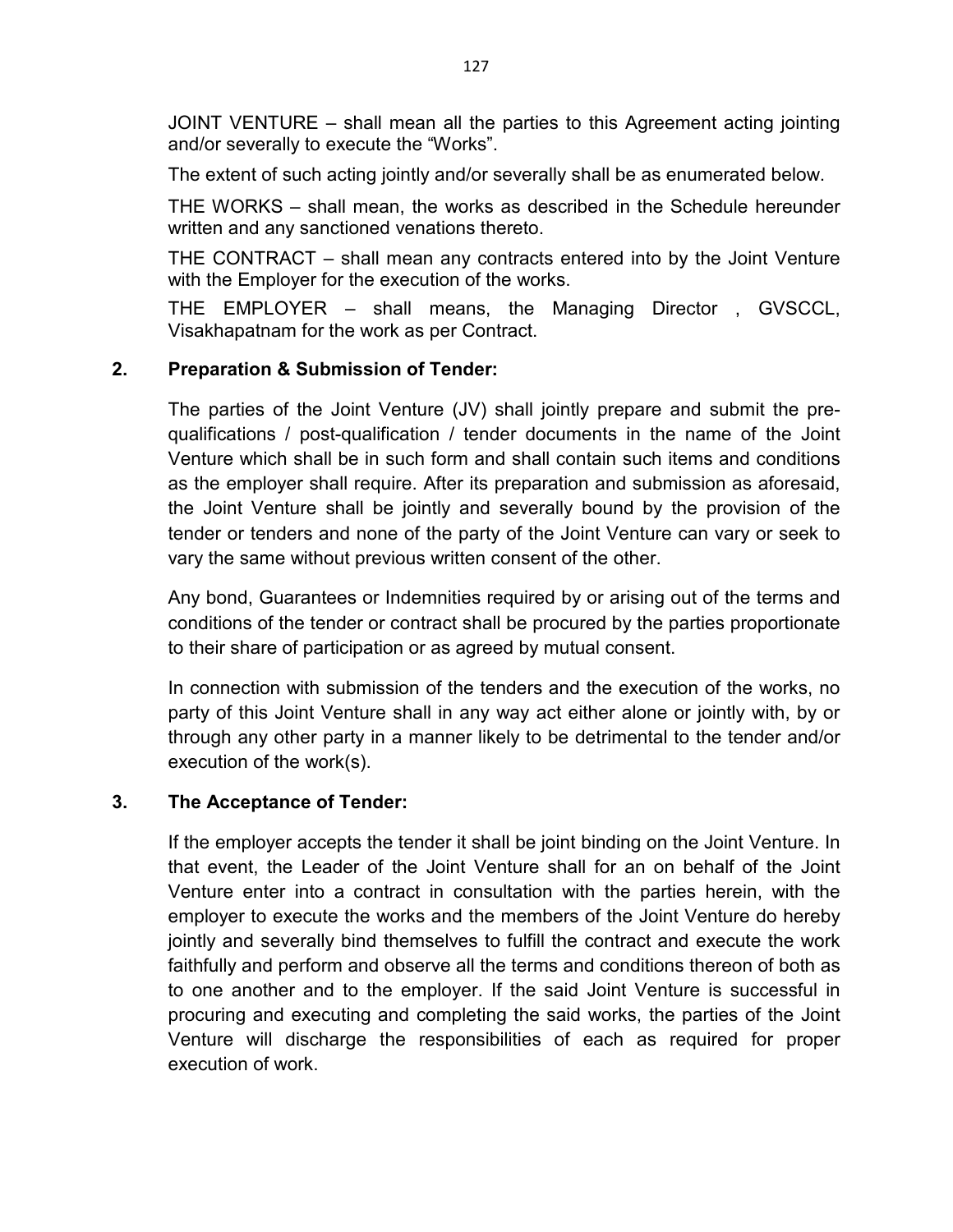# **4. Participation:**

Each member of the Joint Venture agrees to place at the disposal of the Joint Venture, the benefit of all its experience, technical knowledge and skill and shall in all respects bear its share of responsibility and burden of completing the contract. The parties herein shall be responsible for physical and financial distribution of work as under:

|    | Name of the Company | Physical & Financial Distribution of<br><b>Work</b> |
|----|---------------------|-----------------------------------------------------|
| 1. |                     |                                                     |
| 2. |                     |                                                     |
| 3. |                     |                                                     |
| 4. |                     |                                                     |
| 5. |                     |                                                     |

# **5. Execution and Control of Works:**

The performance of the contracts and execution of the works will be subject to the overall control of a Supervisory Board, which will consist of representatives of all the parties hereto, holding Power of Attorney. Subject to the overriding authority of the supervisory board, execution and carrying out works, coordinated, managed and directed by the project manager appointed by the Leader of the Joint Venture.

#### **6. Working Capital and Banking Accounts:**

As soon as necessary after acceptance of the tender, the Leader of the Jointing Venture shall open a separate Bank Accounts with the concurrence of the parties with such bankers and at such places. The members of the Joint Venture shall contribute such sums commensurate to their value of works to the said accounts as required for proper performance of the contract. The said Banking Accounts shall be operated in accordance with the instructions of the Supervisory Board.

#### **7. Assignment:**

No parties to this Agreement shall have the right to assign or its benefits or liabilities under this Agreement to any other, firm or person without obtaining the prior written consent of the other parties.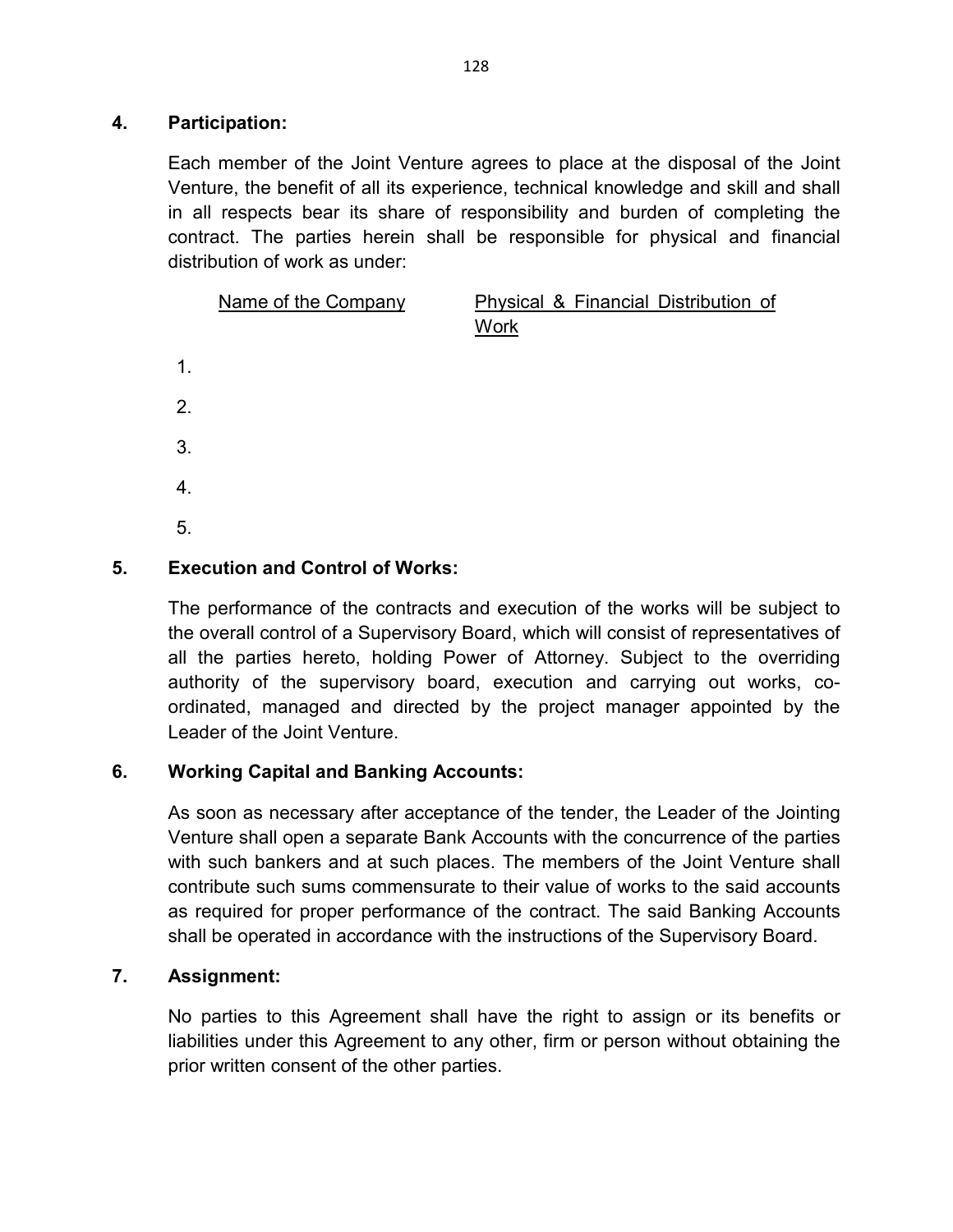# **8. Law:**

All the disputes under this Agreement shall be subject to the jurisdiction of the Visakhapatnam Courts only.

IN WITNESS WHEREOF the parties hereto have set the subscribed their respective hands hereinto on the day month and year first herein above written.

SIGNED AND DELIVERED BY

- 1. 2. 3. 4.
- 5.

# **Witness:**

1.

2.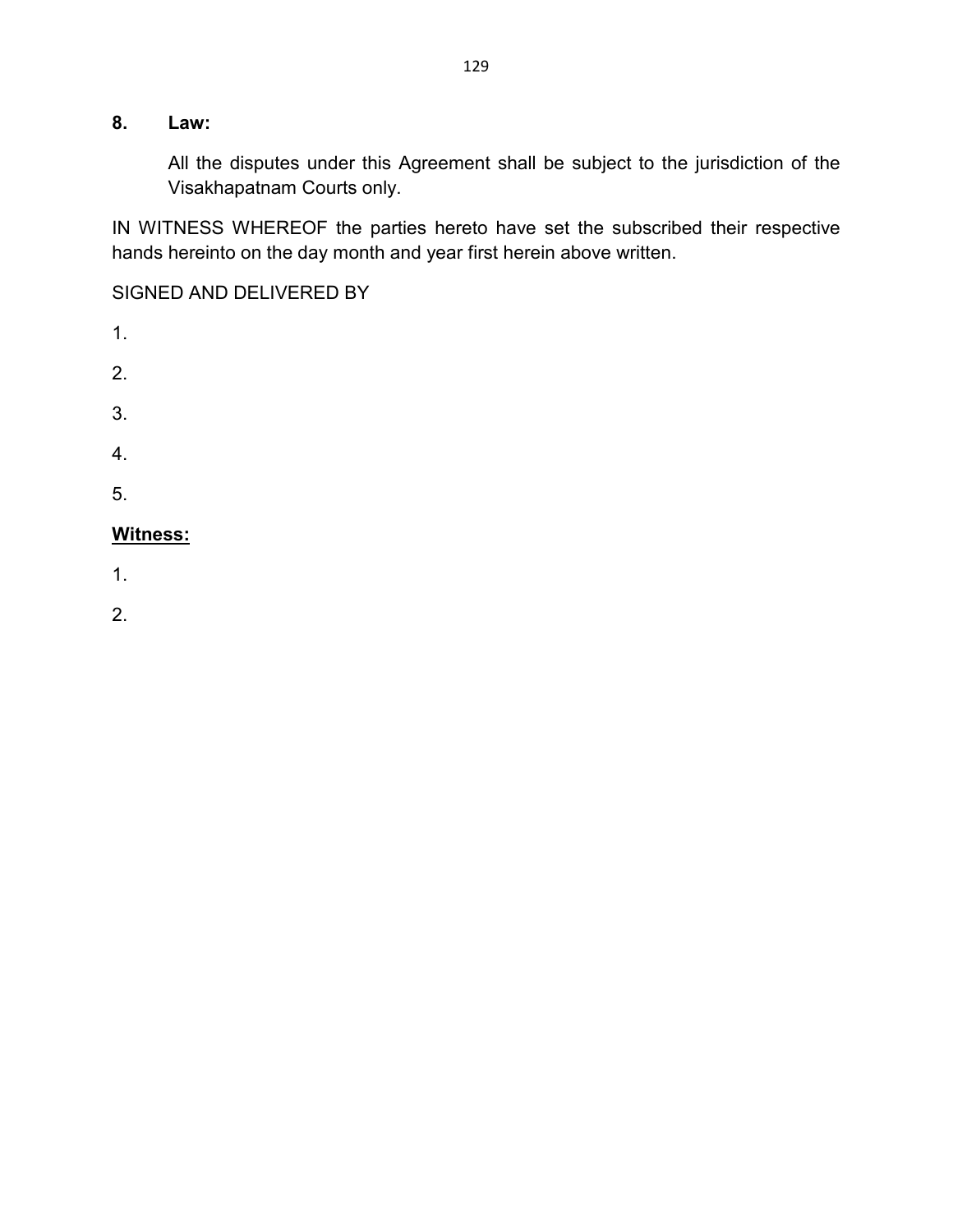#### 130

# **SCHEDULE OF SUPPLEMENTARY INFORMATION – L**

**Contractor's Registration** 

1. Copy of Contractor's Registration in the required class and above shall be enclosed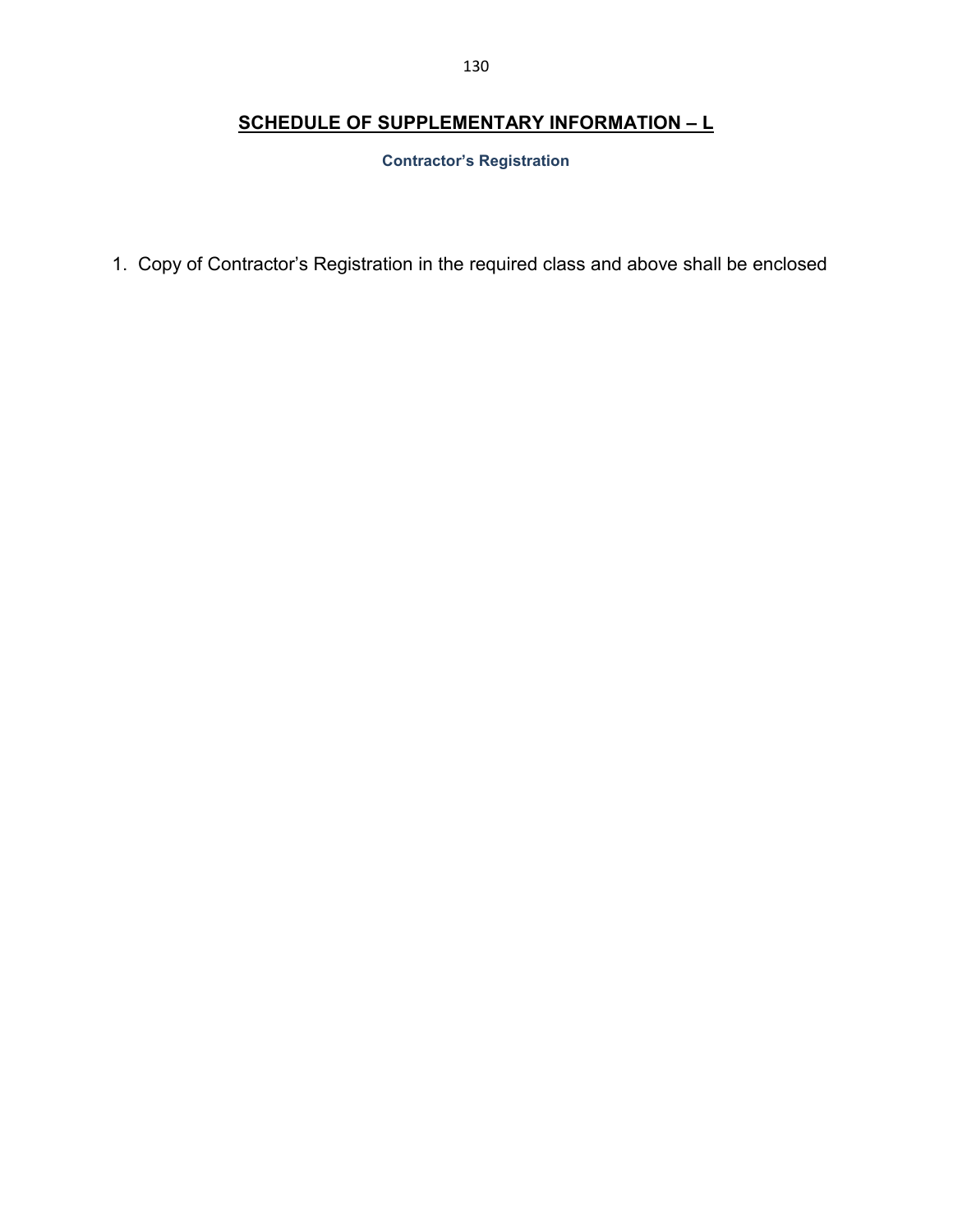#### **SCHEDULE OF SUPPLEMENTARY INFORMATION – M**

#### **AFFIDAVIT**

- 1. I/We **EXECUTE:** 1. I/We certify that the information furnished by me/us in the Schedules of Supplementary information F, G, H, N, J, K, L and M is true and agree that my / our tender shall be rejected if I/We am/are found to have misled or made false representation in the form of any of the Schedules of Supplementary information and/or statements submitted in proof of the eligibility and qualification requirements or if I/We have a record of poor performance such as absconding from work, works not properly completed as per contract, in ordinate delays in completion, financial failure and/or has/have participated in previous tendering for the same work/s and had quoted unreasonable high tender premium. In addition, I/We shall be blacklisted and the work be taken over invoking clause no 60(a) of the General conditions of contract and Conditions of particular application.
- 2. I/We \_\_\_\_\_\_\_\_\_\_\_\_\_\_\_\_\_\_\_\_\_\_\_\_\_\_\_\_\_\_ agree to be disqualified for tendering further works in the GVSCCL if I/We \_\_\_\_\_\_\_\_\_\_\_\_\_\_\_\_\_\_\_\_\_\_withdraw my/Our tender without a valid reason (to be decided by the Authority competent to accept the tender).
- 3. I/We \_\_\_\_\_\_\_\_\_\_\_\_\_\_\_\_\_\_\_\_\_\_\_\_\_\_\_\_\_\_\_ certify that no criminal cases are pending against me/us partners at the time of submitting the tender.
- 4. I/We accept that my/our tender shall be rejected if any criminal cases are pending against me/us/partners of the firm at the time of submitting the tender.
- 5. I/We \_\_\_\_\_\_\_\_\_\_\_\_\_\_\_\_\_\_\_\_\_\_\_\_\_\_\_\_\_\_\_ agree that if the history of litigation, criminal cases pending against me/us/Partners furnished by me/us is false, I/We will abide by the action taken by the GVSCCL / Andhra Pradesh Government without approaching any court whatsoever for redress. However, I/We shall be given suitable opportunity to offer my/our explanation before action is taken against me / us.
- 6. I/We \_\_\_\_\_\_\_\_\_\_\_\_\_\_\_\_\_\_\_\_\_\_\_\_\_\_\_\_\_\_ certify that the following addenda issued by the GVSCCL have been received by me/us and incorporated in my /our tender.

|              |                                             | dated |
|--------------|---------------------------------------------|-------|
| -2           |                                             | dated |
| $\mathbf{3}$ | (Add if the addenda issued are more than 3) | dated |
|              |                                             |       |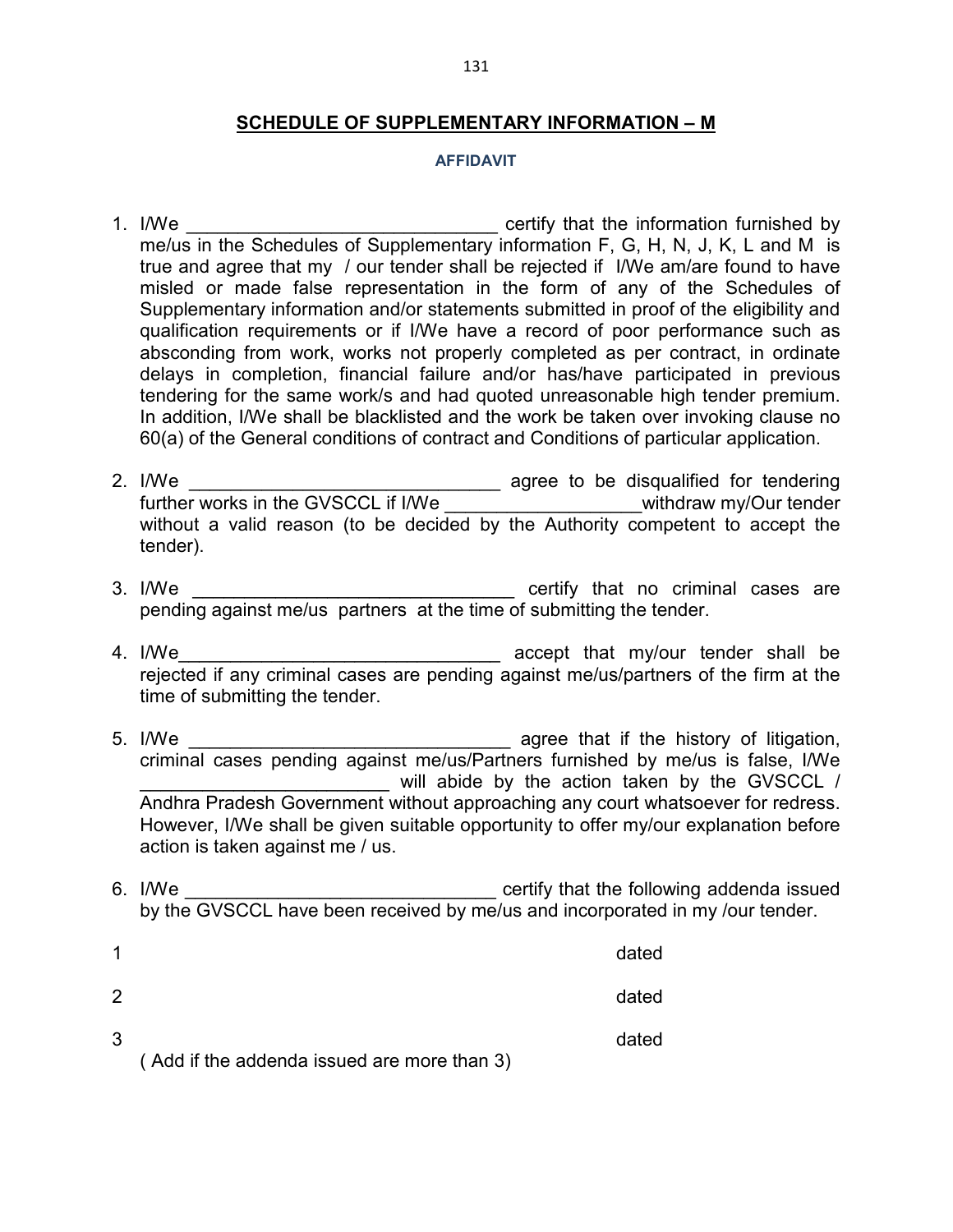7. Further I / We \_\_\_\_\_\_\_\_\_\_\_\_\_\_\_\_\_\_\_\_\_\_\_\_\_\_\_\_\_\_\_ certify that no near relatives(as defined in  $IT = 3.3(e)$ ) are working in the GVSCCL.

8. I / We accurate and system of accounts, records and furnish the same ( including that of sub-contractor) and agree to reimburse GVSCCL any excess amount claimed by me / us over and above my / our entitlement as per Clause- 68 of the General Conditions of contract.

Dated this ……………………………… day of ……………. 20…

Signature ………………………………. in the capacity of ………………… duly authorised to sign the

Tender for and on behalf of

……………………………………………… (Block Capitals)

Signature of Witness : The Signature of Witness and the Signature of Witness and Signal Signal Signal Signal S

Name of Witness : The state of Witness in the state of  $\sim$ 

Address of Witness in the state of the state of  $\sim$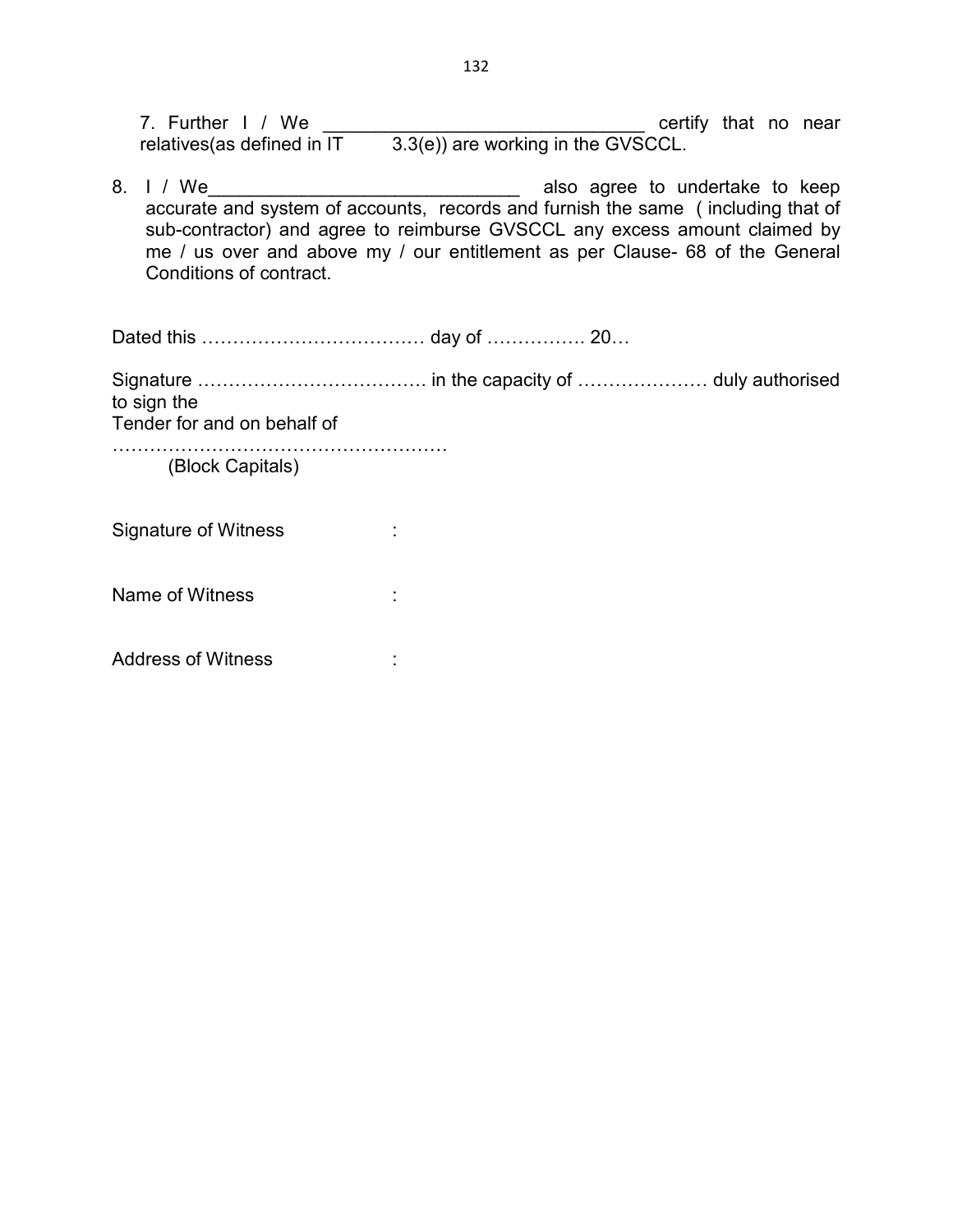#### **SCHEDULE – N FAIR WAGES CLAUSE AS PER G.O.Ms.No.1763/P.W.D.DATED:22-3-1963**

- A) The Contractor shall pay not less than fair wages notified by the Government from time to tome to the labour engaged by him on the work. No claim will be entertained on account of any revision of minimum wages which may be ordered by the Government.
- B) "Fair Wages" means wages whether for time or place work, notified by the Government from time to time in the area in which the work is situated.
- C) The Contractor shall notwithstanding the revisions of any Contract to the contrary cause to be paid to the labour engaged by the Sub-Contractor in connection with the said work as if the labourers had been directly employed by him.
- D) In respect of labour directly or indirectly, employed in the works for the purpose of the Contractor's part of the agreement the Contract or shall comply with the rules and regulations on the maintenance of suitable records prescribed for this purpose from time to time by the Government. He shall maintain his accounts and vouchers on the payment of wages to the labour at the satisfaction of the Executive Engineer
- E) The Executive Engineer shall have the right to call for such records as required to satisfy himself on the payment of fair wages to the labour and shall have the right to deduct from the Contract a suitable amount for making good the loss suffered by the worker or workers by reasons of the "Fair Wages" clause to workers.
- F) The Contractor shall be primarily liable for all payments to be made and for the observance of the regulations framed by the Government from time to time without prejudice to his right to claim indemnity from his Sub-Contractors.
- G) Any violation of the conditions above shall be deemed to be a breach of his Contract.
- H) The Contractor will at all times duly observe the provisions of Employment of children Act XXVI of 1938 and any re-enactment or modification of the same and will not employ or permit any person to do any work for the purpose of under the provision of this agreement in contravention of the provisions of the said Act. The Contractor hereby agrees to indemnify the Greater Visakhapatnam Smart City Corporation Limited against all claims, penalties which may be referred by the Greater Visakhapatnam Smart City Corporation Limited , or any person employed by the Labour Department, Govt of AP by reason of any default on the part of the contractor in observance of the provisions of Employment of Children Act XXXI of 1938 or any re-enactment or modifications of the same.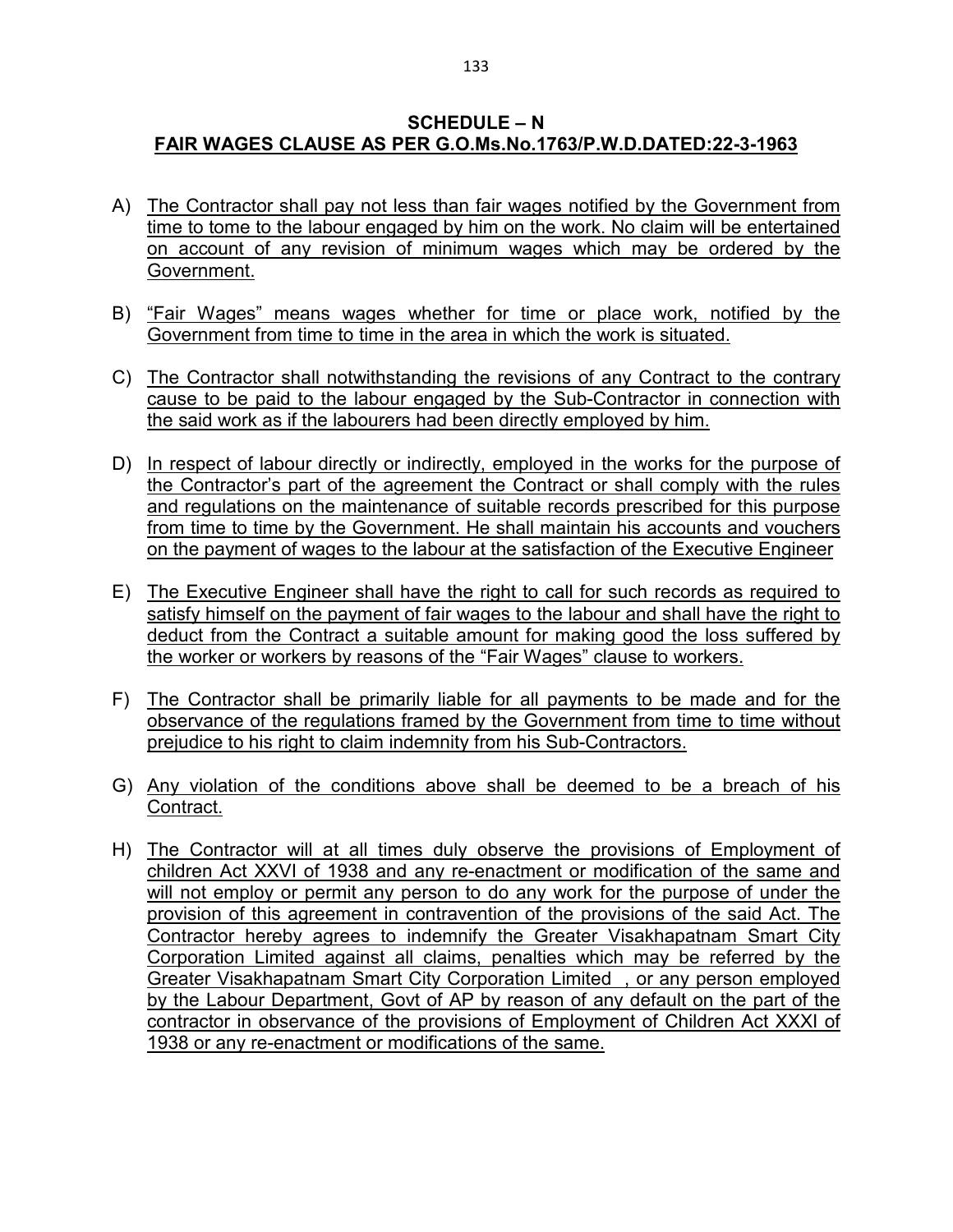# **SCHEDULE – O**

# QUARTERLY REPORT OF THE LABOUR EMPLOYED ON CONSTRUCTION WORK **Return for the quarter ending :**

- 1. Name and Location of the Work :
- 2. Name of the Contractor(s)
- 3. Employed on Government Works / : Greater Visakhapatnam Smart City Corporation Limited Works

|  | 4. Address | Place | District | State |
|--|------------|-------|----------|-------|
|--|------------|-------|----------|-------|

- 5. Employment to Earning :
	- a) Men nos.
	- b) Women nos.
- 6. Total No. of workers employed : during the quarter.
- 7. No. of persons employed by the : Contractor, on the above work.
- 8. Total No. of man hours worked : during the quarter
- 9. Total (Basic) Wages paid (in Rs.) :
- 10. Total Net Earnings (in Rs.) :
- 11. No. of working hours during the quarter :
	- a) On Normal Day \_\_\_\_\_\_\_\_\_ nos
	- b) On Saturday \_\_\_\_\_\_\_\_ nos
- 12 a) No. of man-hours of over-time : worked during the quarter.
	- b) Over-time payment if any : (in Rs.) during the quarter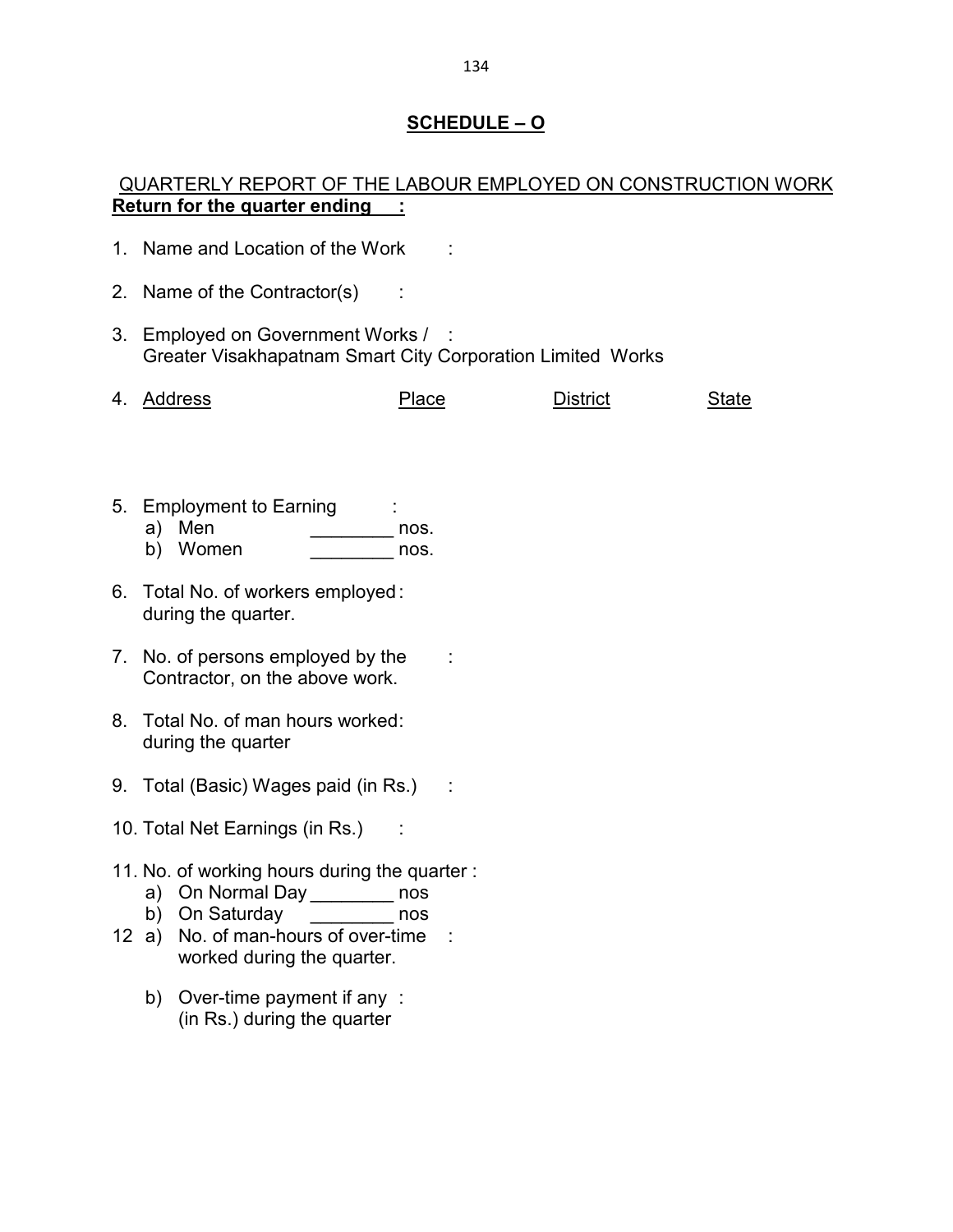- c) Total No.of working days : during the quarter.
- d) Length of the Normal Wages : periods.
- e) Accidents :

| Number of accidents |                         |  | Circumstances under                         |  |  |
|---------------------|-------------------------|--|---------------------------------------------|--|--|
| Fatal               | disablement disablement |  | Permanent Temporary which accident occurred |  |  |

13. Total no. of accidents during the quarter :

- 14. Compensation paid if any (in Rs.) :
- 15. Volume and value of construction : done during the quarter.
- 16. a) Total cost of materials (approx.):
	- b) Total payment of workers :
	- c) Overhead Charges (approx.) :
	- d) Total man hours worked :
	- e) Maternity benefits
		- i) No. of female workers : who have been given maternity benefit.
		- ii) Amount paid. :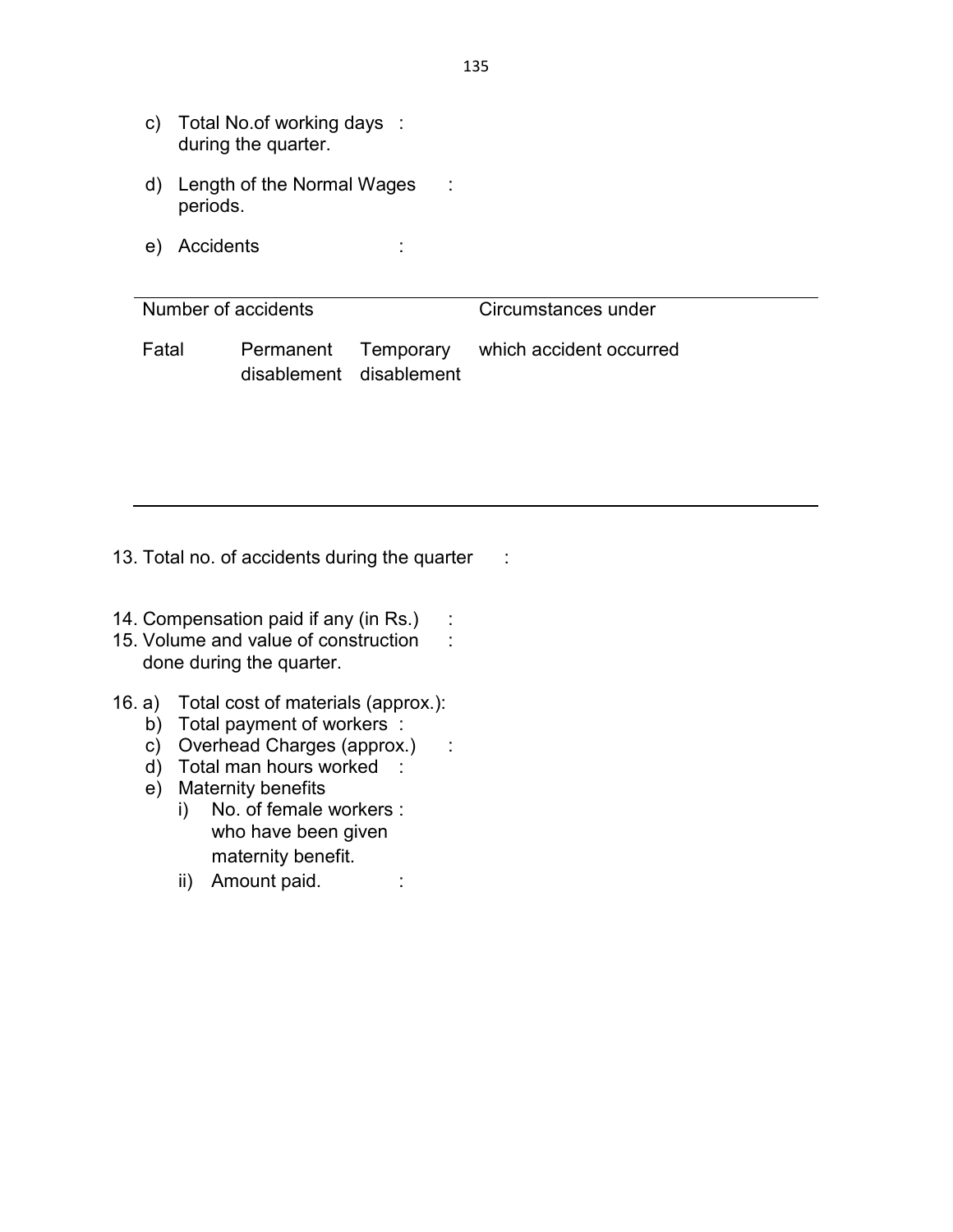### **SECTION-V**

# **TECHNICAL SPECIFICATIONS**

#### 1.0 **SPECIFICATIONS FOR STREET LIGHT FIXTURES**

**DESCRIPTION** : **Design, Supply, Installation, Testing, Commissioning of 4 mtr and 6 mtr height Street Lighting Standalone poles of Solar LED integrated Lighting fixtures with Battery complete with all accessories for installation and operation & maintenance from The Park Hotel junction to Kurupam Junction on Beach Road in Visakhapatnam under Smart City Mission.**

#### **ILLUMINATION LEVELS:**

#### **SPECIFICATIONS**

**Sub:** Design, Supply, Installation, Testing, Commissioning of 4 mtr and 6 mtr height Street Lighting Standalone poles of Solar LED integrated Lighting fixtures with Battery complete with all accessories for installation and operation & maintenance from The Park Hotel junction to Kurupam Junction on Beach Road in Visakhapatnam under Smart City Mission.

#### **Solar Integrated LED Street Light**

Supply, Installation, testing and commissioning of aesthetically designed solar street light luminaire with following technical criteria:

#### **Luminaire:**

The luminaire shall deliver a system lumen  $\geq$  6000 lm by consuming wattage  $\leq$ 44W. The luminaire shall be with 5000K and CRI > 70. The luminaire shall have a rated life of 50,000 burning hours @ L70. The luminaire shall be street light made of pressure diecast aluminum body. The bottom cover shall be polycarbonate with IP 65 and IK 08 rating. The LED shall be SMD type.

#### **Battery:**

The battery used in the system shall be  $LiFePO<sub>4</sub>$ . The battery capacity shall be 100Ah with Life cycles of 2000 cycles @ 90% DOD. The battery shall be integrated inside the sqaure aluminum alloy pole, for which the battery compartment shall be with IP 68 protection. The Operating temperature of the battery shall be -0 to 60 °C. The size of the battery shall be 120x146x470mm and weigh not more than 12.2kg. The system shall carry a battery management system along with the battery.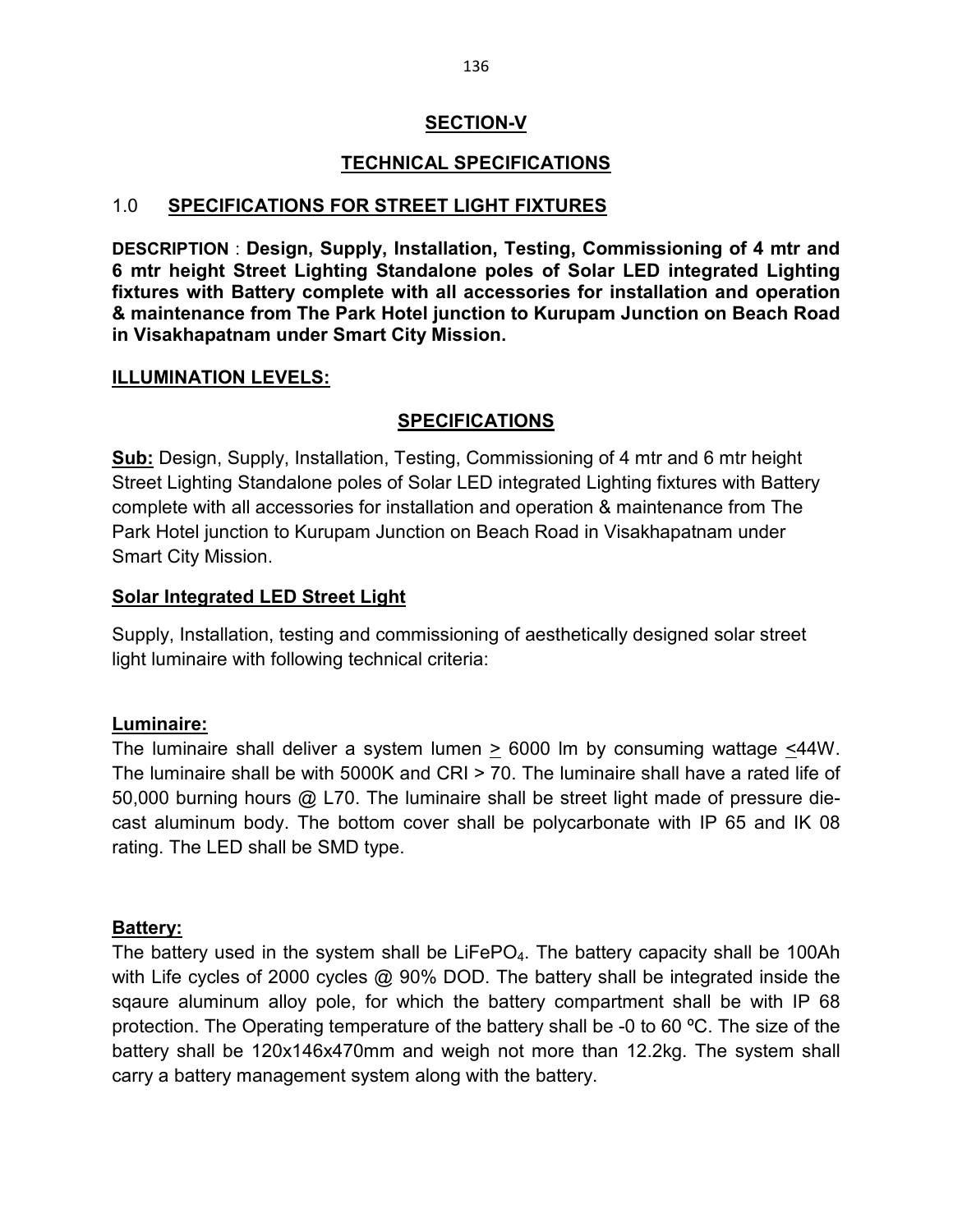#### **PV Module:**

PV cell technology shall be mono-Si, which shall be mounted on four sides of the square aluminum pole. The PV module and the pole shall be an integrated system **(Top mounted solar panel is not accepted).** Watt peak rating per module should be minimum 180 Wp / 23Voc. Solar cell efficiency (under STC) 16.40%. Number of strings on the pole shall be min 8 nos with parallel striping topology. The lifespan of the PV module shall be > 20 years. The dimension of the PV module shall not be less than 172x172x4000mm per string.

#### **Column:**

The total height of the column shall be 6m above ground level. Aluminum alloy bottom part shall be 4m and solar PV module part shall be 2m. Size of the square column shall not be less than 172x172mm. The column shall have a special locking arrangement for the battery compartment. The aluminum shall be powder coated with RAL 7043. Total nominal peak power output shall be 360 Wp. The Light poles shall be EN 40-6 & CE certified. Battery compartment to be provided with Lock and Key mechanism for security purpose.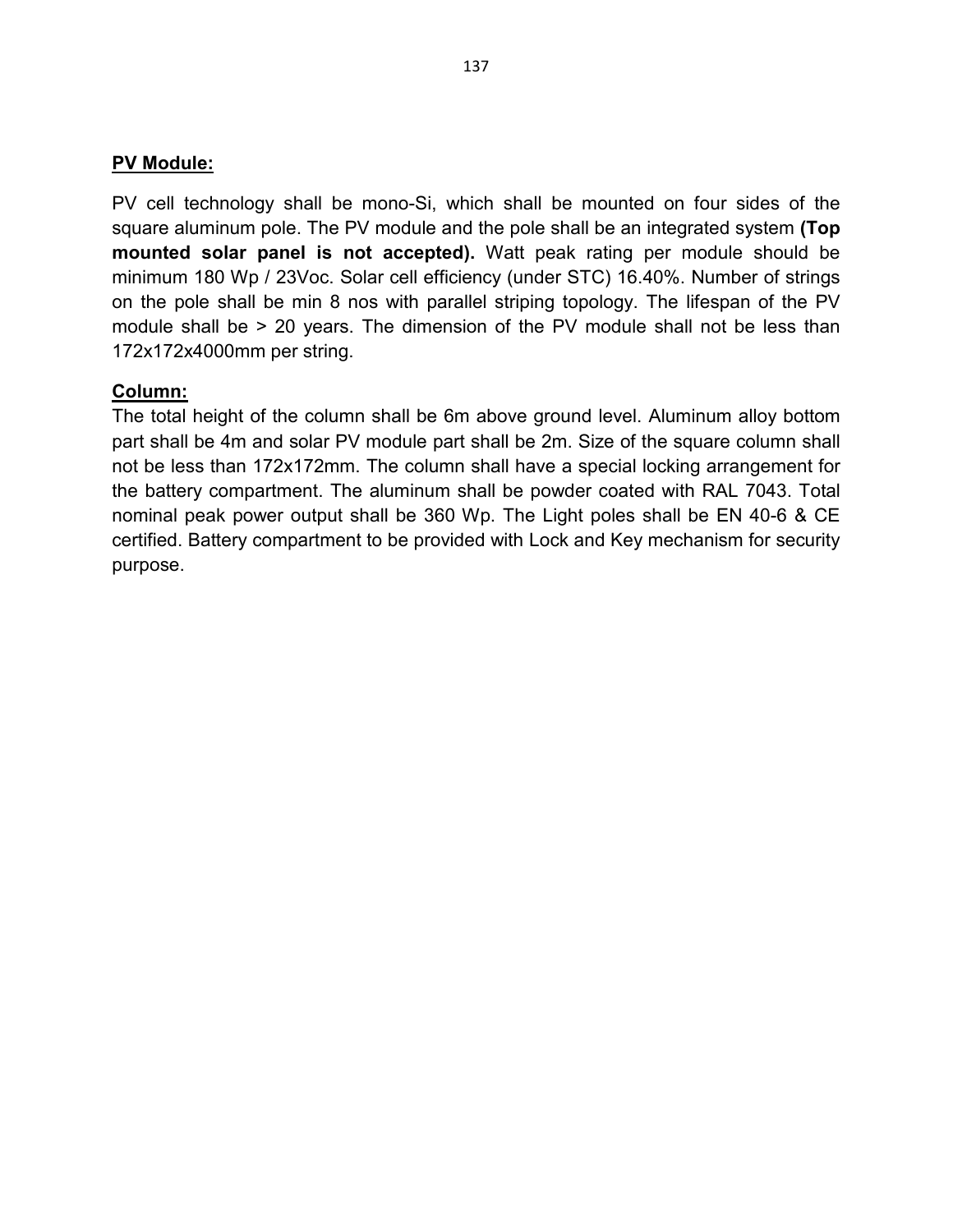

**6 mts height pole**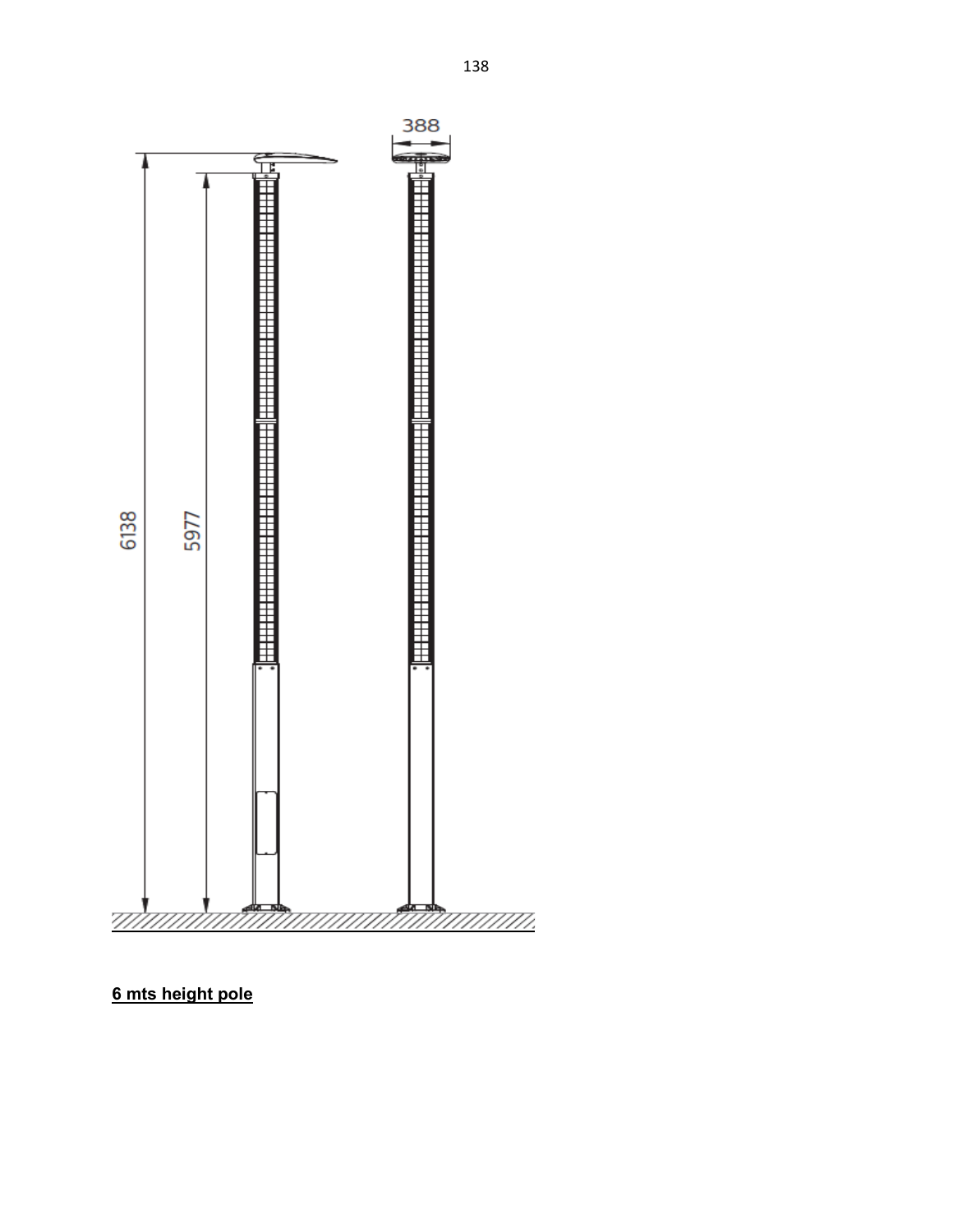# **Solar Integrated LED Post Top Light**

Supply, Installation, testing and commissioning of aesthetically designed solar post top lantern with following technical criteria:

# **Luminaire:**

The luminaire shall deliver a system lumen > 2000 lm by consuming wattage <27W. The luminaire shall be with 5000K and CRI > 70. The luminaire shall have a rated life of 50,000 burning hours @ L70. The luminaire shall be circular in shape made of pressure die-cast aluminium body. The bottom cover shall be polycarbonate with IP 65 and IK 08 rating. The LED shall be SMD type.

# **Battery:**

The battery used in the post top lantern shall be  $LiFePO<sub>4</sub>$ . The battery capacity shall be 60Ah with Life cycles of 2000 cycles @ 90% DOD. The battery shall be integrated inside the square aluminium alloy pole, for which the battery compartment shall be with IP 68 protection. The Operating temperature of the battery shall be -0 to 60 ºC. The size of the battery shall be 120x146x470mm and weigh not more than 8.5kg. The system shall carry a battery management system along with the battery.

# **PV Module:**

PV cell technology shall be mono-Si, which shall be mounted on four sides of the square aluminium pole. The PV module and the pole shall be an integrated system **(Top mounted solar panel is not accepted).** Watt peak rating per module 180 Wp/23Voc. Solar cell efficiency (under STC) 16.40%. Number of strings on the pole shall be 4 nos with parallel striping topology. The lifespan of the PV module shall be > 20 years. The dimension of the PV module shall not be less than 172x172x2000mm per string.

# **Column:**

The total height of the column shall be 4m above ground level. Aluminum alloy bottom part shall be 2m and solar PV module part shall be 2m. Size of the square column shall not be less than 172x172mm. The column shall have a special locking arrangement for the battery compartment. The aluminum shall be powder coated with RAL 7043. Total nominal peak power output shall be 180 Wp. The Light poles shall be EN 40-6 & CE certified. Battery compartment to be provided with Lock and Key mechanism for security purpose.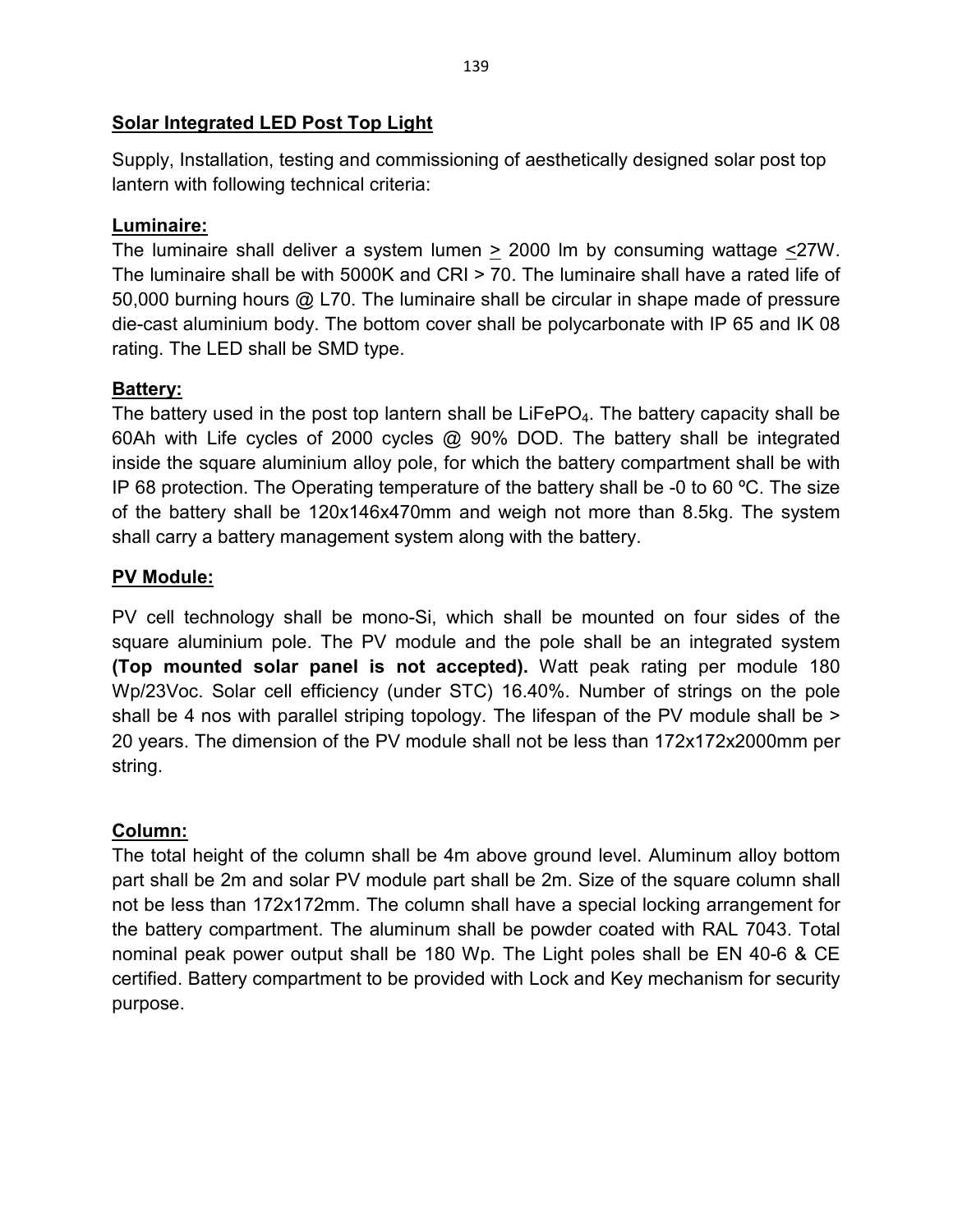

#### **4mts height pole**

#### **Additional Specifications:**

- **1.** Thermal management of LED: Good thermal management system should be provided and LED must be mounting on heat sink conductive aluminum with suitable large areas surface by means of fins to dissipate the heat to ambient air.
- **2.** Application Standard the fixture should confirm to applicable IEC 60598-1, IEC 61000-3-2 and IEC 61547.
- 3. Test Compliance for LED is LM 80 (IS-16105) and Test Compliance for Fixture is LM 79 (IS-16106, IEC 60598/IS:10322). Successful tenderer shall submit test compliance at the time of delivery. However, the tenderer shall submit an undertaking for the same at the time of submission of the bid.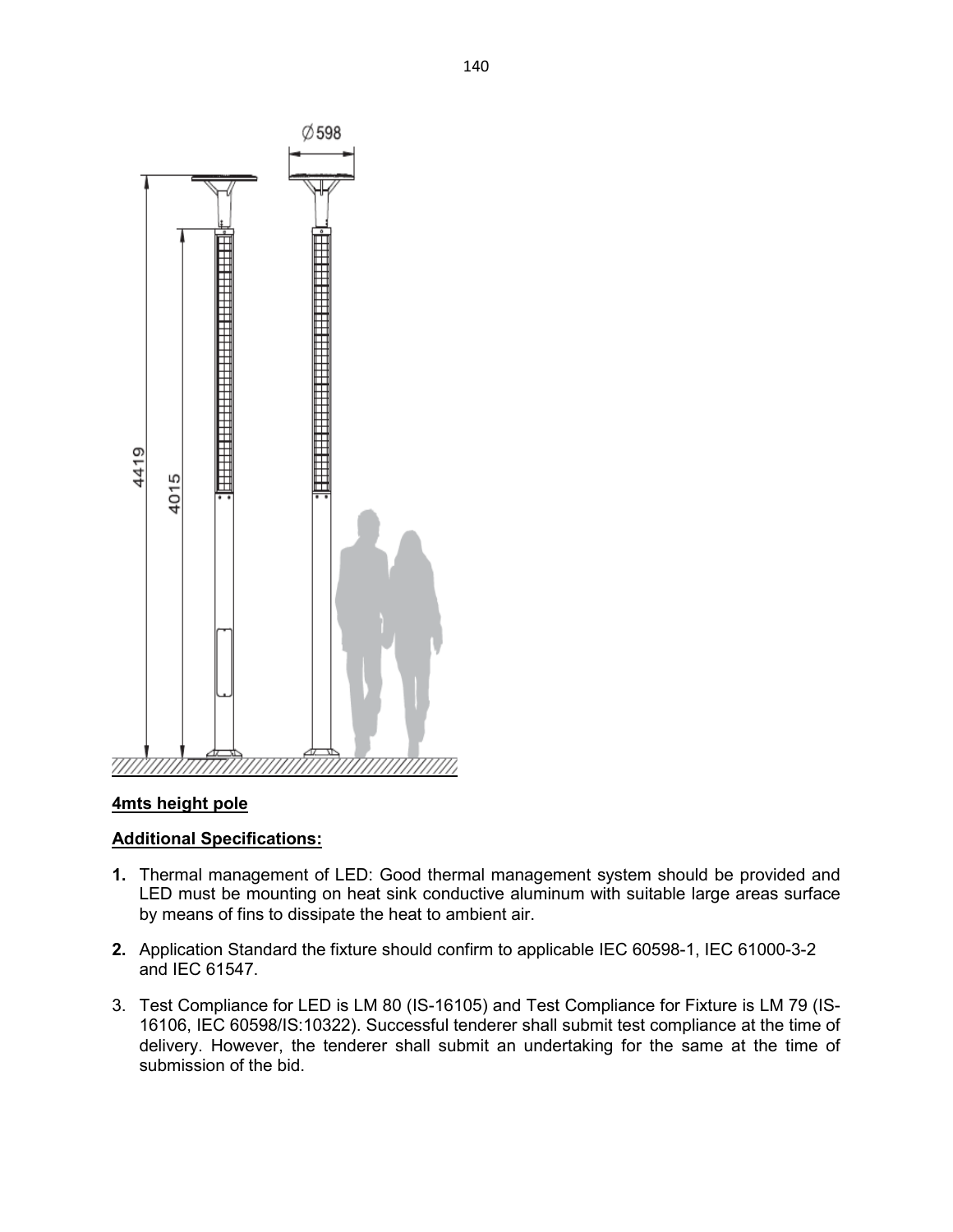**4.** Power Management: programmable per application scenarios, dynamic light profile customer specific, run time extension and Remote monitoring options to be there for future upgrade

#### **Remarks**

- 1. Warranty: 5 Years on manufacturing defects.
- 2. Accessories for installation include suitable size base / foundation plate along with flanges, nuts, bolts etc.
- 3. The firm shall submit BIS/NABL accredited lab report to confirm parameters of LED fittings.
- 4. The successful tenderer shall provide service engineer for supervision of installation & commissioning of solar pole free of cost as & when required.

\*\*\*\*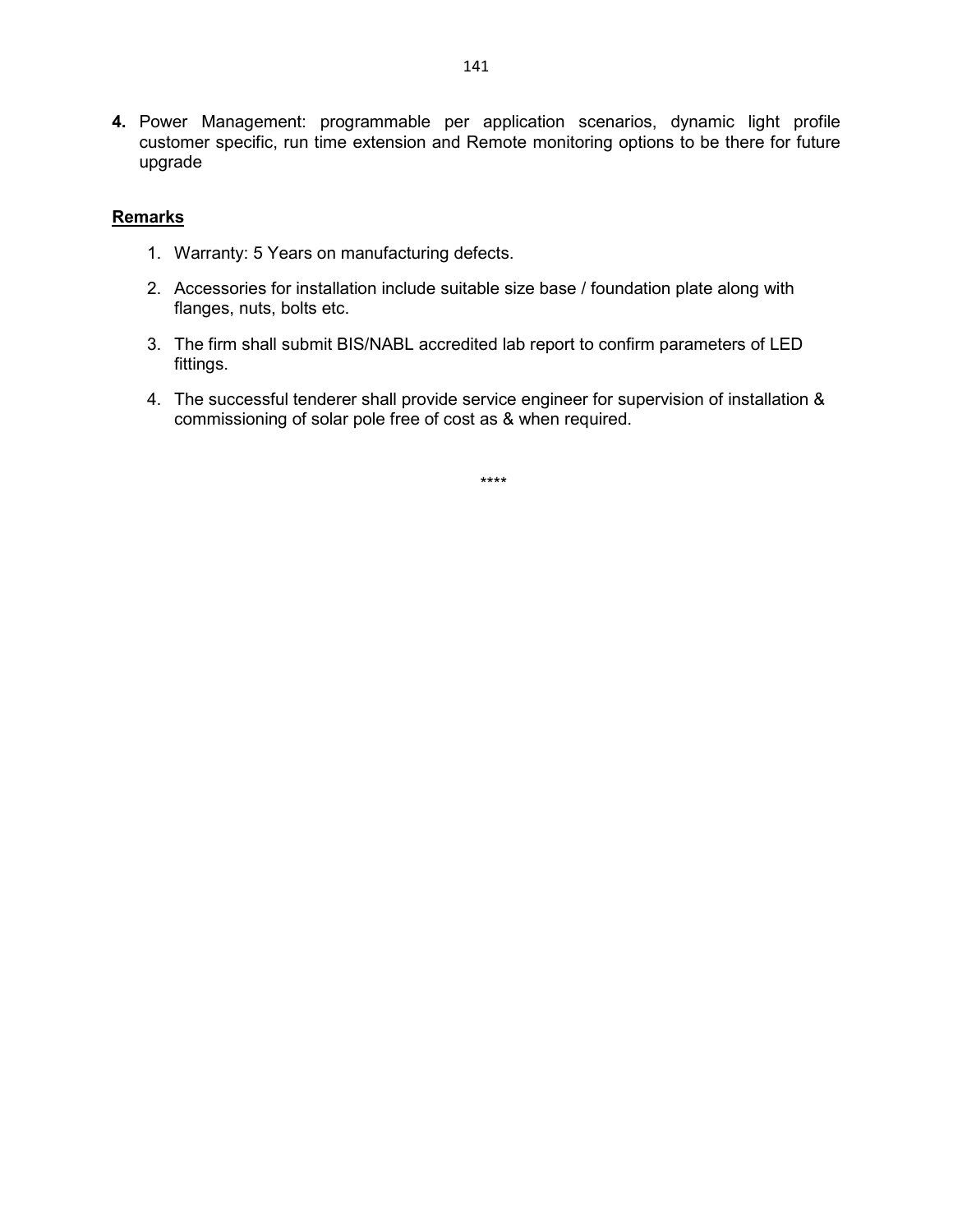# **BILL OF QUANTITIES**

#### PREAMBLE

- 1. The Bill of Quantities shall be read in conjunction with the Instructions to Bidders, General and Special Conditions of Contract, Technical Specifications and Drawings.
- 2. The Quantities given in the Bill of Quantities are estimated and provisional, are given to provide a common basis for bidding. The basis of payment will be actual quantities of work ordered and carried out, as measured by the Contractor and verified by the Engineer and valued at the rates and prices tendered in the priced Bill of Quantities where applicable, and otherwise at such rates and prices as the Engineer may fix within the terms of the Contract.
- 3. The rates and prices tendered in the priced Bill of Quantities shall, except in so far as it is otherwise provided under the Contract, include all constructional plant, labour, supervision, materials, erection, maintenance, insurance, profit taxes and duties, together with all general risks, liabilities and obligations set out or implied in the Contract.
- 4. A rate or price shall be entered against each item in the priced Bill of Quantities, whether quantities are stated or not. The cost of item against which the Contractor has failed to enter a rate or price shall be deemed to be covered by other rates and prices entered in the Bill of Quantities. However the tenderer shall quote the overall tender percentage of the bid.
- 5. The whole cost of complying with the provisions of the Contract shall be included in the terms provided in the priced Bill of Quantities, and where no items are provided the cost shall be deemed to be distributed among the rates and prices entered for the related items of work.
- 6. General directions and descriptions of work and materials are not necessarily repeated nor summarized in the Bill of Quantities. References to the relevant sections of the contract documentation shall be made before entering prices against such item in the priced Bill of Quantities.
- 7. The method of measurement of completed work for payment shall be in accordance with relevant Indian Standard Codes and / or APDSS.
- 8. Errors will be corrected by the Employer for any arithmetic errors in computation of summation as follows:
	- a) Where there is a discrepancy between percentage in figures and in words, the percentage in words will be considered.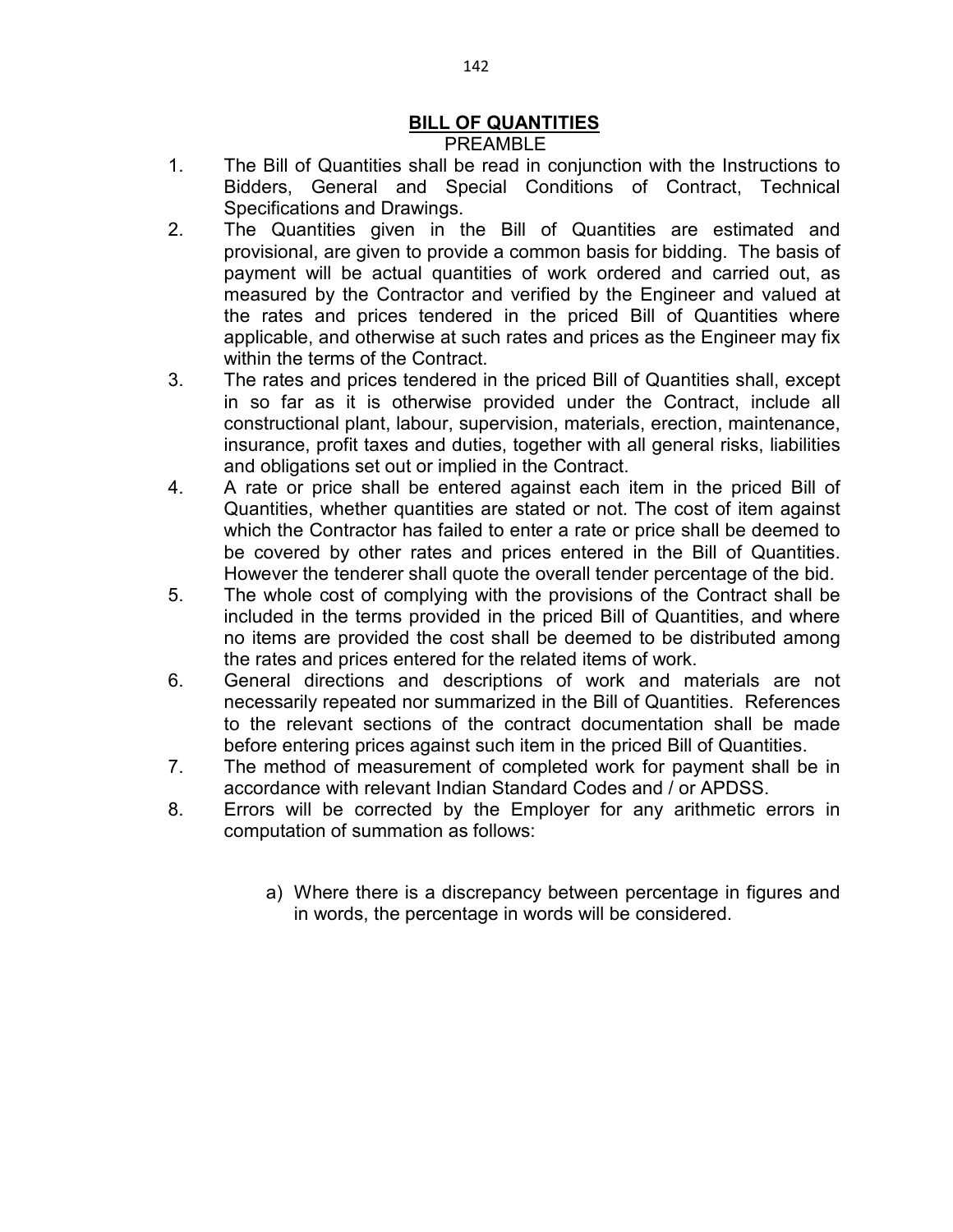# **SCHEDULE – A**

#### **(Schedule of Rates and Approximate Quantities)**

Name of the Work : **Design, Supply, Installation, Testing, Commissioning of 4 mtr and 6 mtr height Street Lighting Standalone poles of Solar LED integrated Lighting fixtures with Battery complete with all accessories for installation and operation & maintenance from The Park Hotel junction to Kurupam Junction on Beach Road in Visakhapatnam under Smart City Mission.** 

- a) The quantities given are those upon which the lumpsum tender cost of the work is based, but they are subject to the alterations, omissions, deductions or additions as provided for the conditions of this contract and do not necessarily show the actual quantities of work to be done. The unit rates noted below are those governing payment of extra or deductions for omissions according to the conditions of the contract put-forth in the preliminary specification of the A.P.S.S. and other conditions or specifications of this contract.
- b) It is to be expressly understood that the measured work is to be taken net (not withstanding any custom or practice to the contrary) according to the actual quantities when in place and finished according to the drawings or as may be ordered from time to time by the Executive Engineer, and the cost calculated by measurement or weight at the respective prices, without any additional charge for any necessary or contingent works connected therewith. The rates quoted for works in sites and complete in every respect.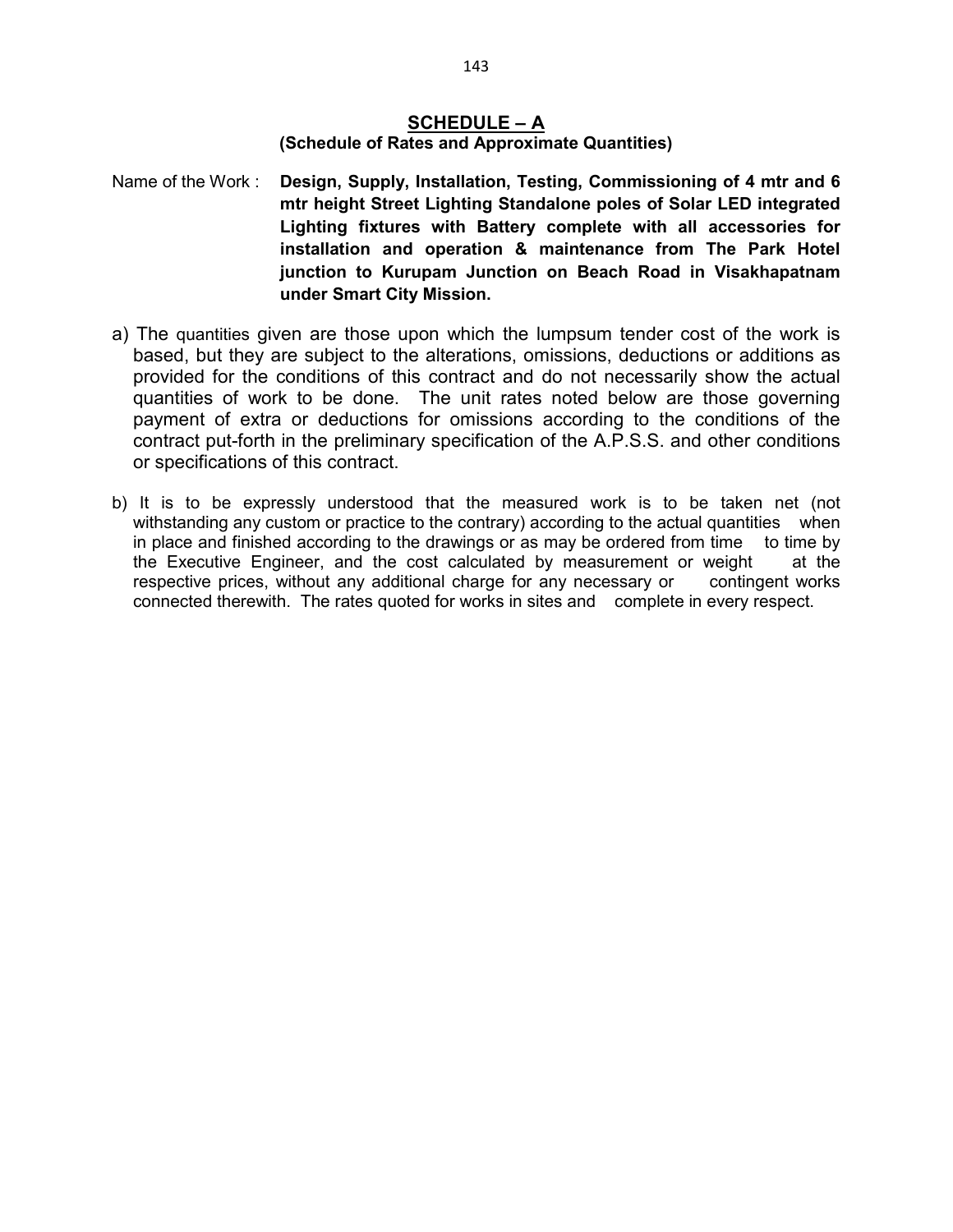#### **BILL OF QUANTITIES**

#### **PART- I**

#### **SCHEDULE - 'A'**

**NAME OF WORK: Design, Supply, Installation, Testing, Commissioning of 4 mtr and 6 mtr height Street Lighting Standalone poles of Solar LED integrated Lighting fixtures with Battery complete with all accessories for installation and operation & maintenance from The Park Hotel junction to Kurupam Junction on Beach Road in Visakhapatnam under Smart City Mission.** 

**Estimate Amount : Rs.2,82,00,000/- T.S.No: 107/2017-18/CE/SE(Projects)/EE(PD-2)/dt: 12-09-2017** 

**Contract Value : Rs.2,62,87,120/-** 

| SI.         | <b>Description</b>                                                                                                                                                                                                                                                                                                                                                                                                                                                                                                                                                                                                                                                                                                                                                                                                                                                                                                                                                                                                                                                                                                                                                                         | Qty | <b>Unit</b> | Rate    | <b>Amount</b>  |
|-------------|--------------------------------------------------------------------------------------------------------------------------------------------------------------------------------------------------------------------------------------------------------------------------------------------------------------------------------------------------------------------------------------------------------------------------------------------------------------------------------------------------------------------------------------------------------------------------------------------------------------------------------------------------------------------------------------------------------------------------------------------------------------------------------------------------------------------------------------------------------------------------------------------------------------------------------------------------------------------------------------------------------------------------------------------------------------------------------------------------------------------------------------------------------------------------------------------|-----|-------------|---------|----------------|
| <b>No</b>   |                                                                                                                                                                                                                                                                                                                                                                                                                                                                                                                                                                                                                                                                                                                                                                                                                                                                                                                                                                                                                                                                                                                                                                                            |     |             |         |                |
| $\mathbf 1$ | Supply, transportation, delivery and installation of<br>44 w Standalone Integrated 6 meter Solar Street<br>Light modular design, plug & play connection lead<br>with (1) Battery (LiFePO4) capacity of 100Ah, IP<br>rating of IP 68, Operating temperature of -0 to 60<br>°C, Life cycles of 2000 cycles @ 90% DOD. (2) PV<br>module of mono-Si Battery technology, Watt peak<br>rating per module of 180 Wp/23Voc, Number of 8<br>strings (3) Luminiaire shall have typical service<br>life of > 50,000 hours, Standard light profile 6H<br>100% + 6H 50%, CCT=5000K; CRI>70<br>Maximum luminous flux of 6000lm, LED Street<br>Light (system lumen 6000) (4) Column of 6 meter<br>, Size of square column size 172x172mm,<br>Construction of Aluminium alloy material with<br>Powder painting surface finish, Special locking<br>mechanism for accessories for outdoor installation<br>as per specifications designed for outdoor use<br>with high quality 6 meter aluminium alloy pole<br>Integrated with vertical PV panel into pole Philips<br>model BRP711 LED60/CW 44W 12V DM SD 6.0M<br>/ Schreder / GE / Transrail or equivalent or as<br>directed by the departmental authorities | 90  | Each        | 178,000 | 1,60,20,000.00 |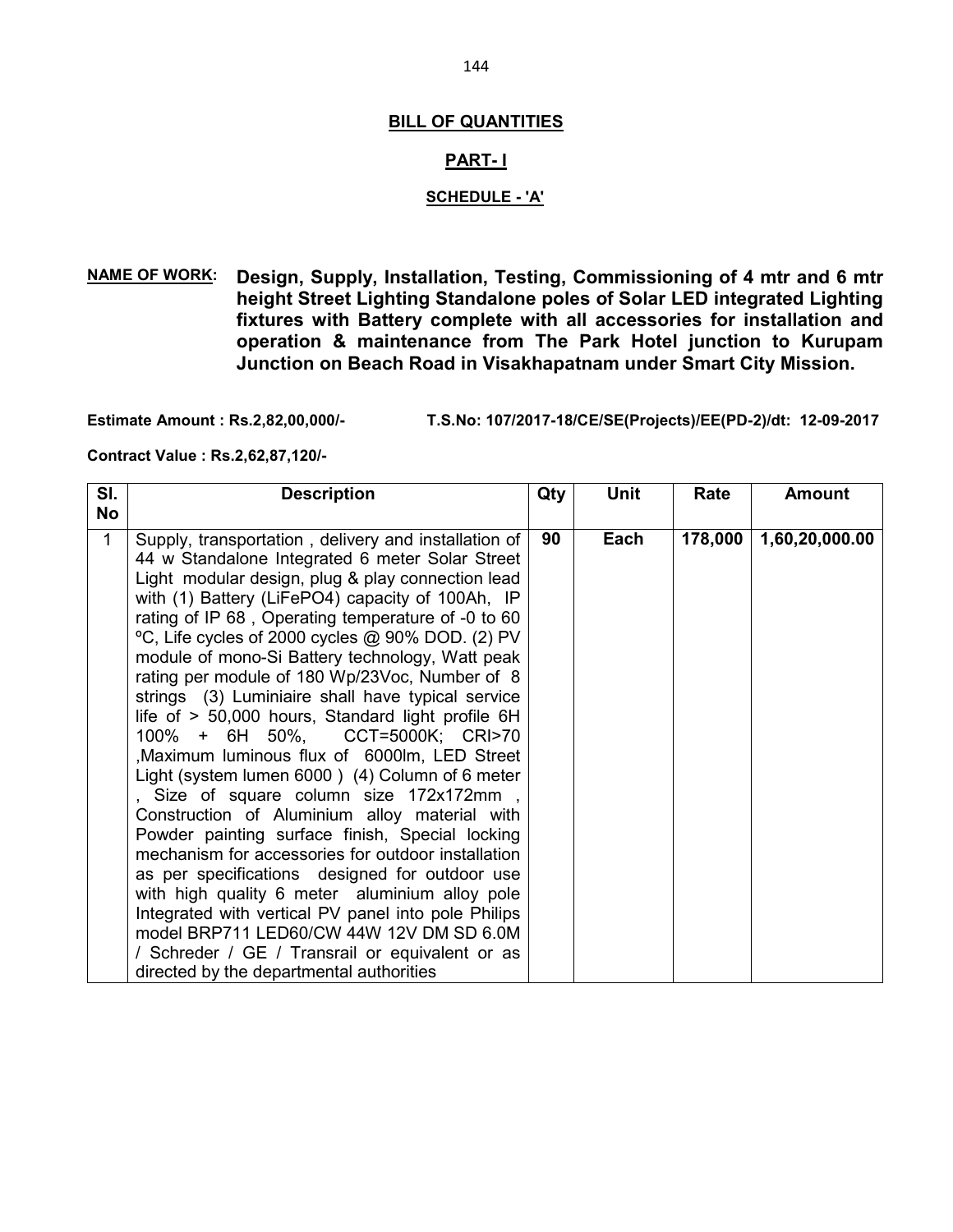| $\overline{2}$ | Supply, transportation, delivery and installation of                                                              | 50  | Each    | 154,000 | 77,00,000.00 |  |
|----------------|-------------------------------------------------------------------------------------------------------------------|-----|---------|---------|--------------|--|
|                | 25 w Standalone Integrated 4 meter Solar Posttop                                                                  |     |         |         |              |  |
|                | Light with modular design, plug & play connection                                                                 |     |         |         |              |  |
|                | lead with (1) Battery (LiFePO4) capacity of 60Ah,                                                                 |     |         |         |              |  |
|                | IP rating of IP 68, Operating temperature of -0 to                                                                |     |         |         |              |  |
|                | 60 °C, Life cycles of 2000 cycles @ 90% DOD. (2)                                                                  |     |         |         |              |  |
|                | PV module of mono-Si Battery technology, Watt                                                                     |     |         |         |              |  |
|                | peak rating per module of 180 Wp/23Voc, Number                                                                    |     |         |         |              |  |
|                | of 4 strings (3) Luminiaire shall have typical                                                                    |     |         |         |              |  |
|                | service life of > 50,000 hours, Standard light                                                                    |     |         |         |              |  |
|                | profile 6H 100% + 6H 50%, CCT=5700K; CRI>70                                                                       |     |         |         |              |  |
|                | Maximum luminous flux of 2500lm, LED posttop                                                                      |     |         |         |              |  |
|                | (4) Column of 4 meter, Size of square<br>Light                                                                    |     |         |         |              |  |
|                | size 172x172mm<br>Construction<br>column<br>of                                                                    |     |         |         |              |  |
|                | Aluminium alloy material with Powder painting                                                                     |     |         |         |              |  |
|                | surface finish, Special locking mechanism for                                                                     |     |         |         |              |  |
|                | accessories for outdoor installation<br>as<br>per                                                                 |     |         |         |              |  |
|                | specifications designed for outdoor use with high                                                                 |     |         |         |              |  |
|                | quality 4 meter aluminium alloy pole Integrated                                                                   |     |         |         |              |  |
|                | with vertical PV panel into pole Philips model                                                                    |     |         |         |              |  |
|                | BGP161 LED2500/NW 12V SD / Schreder / GE /                                                                        |     |         |         |              |  |
|                | Transrail or equivalent or as directed by the                                                                     |     |         |         |              |  |
|                | departmental authorities                                                                                          |     |         |         |              |  |
| 3              | . Foundation and erection charges with special T&P, for                                                           | 140 | Lumpsum | 4,900   | 6,86,000.00  |  |
|                | 7.50 Mtrs long Octagonal /Conical pole duly erecting on                                                           |     |         |         |              |  |
|                | base plate duly providing 4 Nos foundation bolts with                                                             |     |         |         |              |  |
|                | nuts with providing of 0.45Mtr x 0.45Mtrs x1.20 Mtr size<br>M20 cc work vibrated concreting mixing with necessary |     |         |         |              |  |
|                | steel (10kgs) reinforcement and curing for 7 days as                                                              |     |         |         |              |  |
|                | directed by the field engineers during execution                                                                  |     |         |         |              |  |
|                | including excavation of Earth/BT all labour charges and                                                           |     |         |         |              |  |
|                | cost and conveyance of materials etc. complete.                                                                   |     |         |         |              |  |
|                |                                                                                                                   |     |         |         |              |  |
| 4              | Hire charges of Air compressor 7Cmm (Diesel)                                                                      | 140 | 1 Hour  | 1,008   | 1,41,120.00  |  |
|                | including hire charges, fuel charges, crew charges                                                                |     |         |         |              |  |
|                | etc., complete for excavation of hard road top,                                                                   |     |         |         |              |  |
|                | divider cutting for casting of foundations as                                                                     |     |         |         |              |  |
|                | directed by the departmental authorities.                                                                         |     |         |         |              |  |
|                | Maintenance of the above light poles, solar panels                                                                | 60  | 1 Month | 29,000  | 17,40,000.00 |  |
|                | and light fixtures with all workers, tools and                                                                    |     |         |         |              |  |
| 5              | cleaning materials etc for a period of 5 years as                                                                 |     |         |         |              |  |
|                | directed by the departmental authorities for the                                                                  |     |         |         |              |  |
|                | above work.                                                                                                       |     |         |         |              |  |
|                |                                                                                                                   |     |         |         |              |  |
|                | 2,62,87,120.00<br><b>Estimated Cost --</b>                                                                        |     |         |         |              |  |

**( Rupees Two Crores Sixty Two Lakhs Eighty Seven Thousand One Hundred and Twenty only )**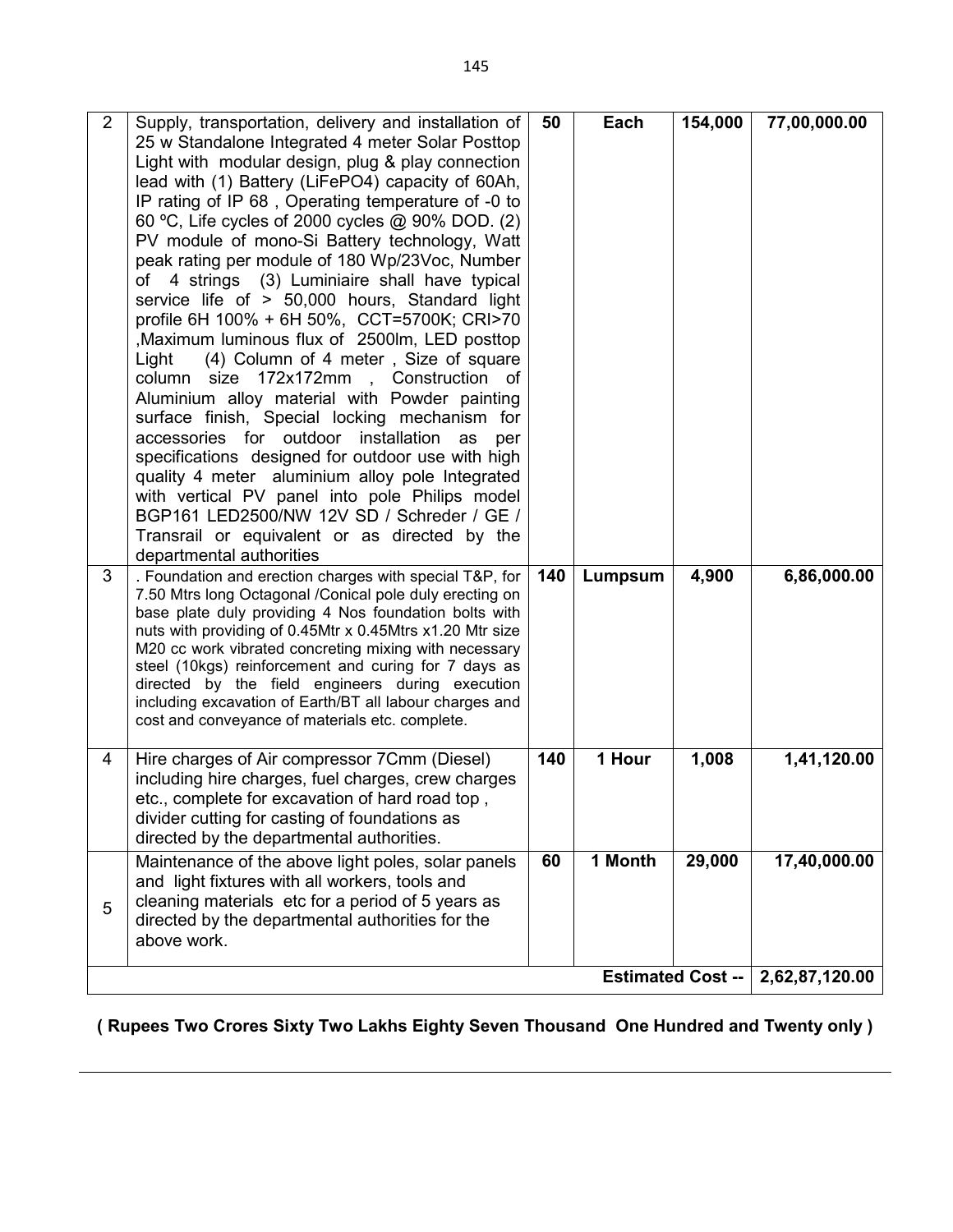## **NB:-**

**1.** The necessary taxes such as I.T, S.C, E.C, NAC, CMRF, ASD, FSD, PT, Goods & Service tax etc,as per rules are as applicable are as fixed by the Govt. at present and in future will be deducted from the Contractor's bills.

**2.** All other incidental charges and taxes shall be borne by the Contractor only.

**3.** The contractor should be registered with PF Dept. ESI Dept. & Labour Dept.

**4.** The contractor should maintain Insurance for the workers, working under this work. This corporation have no responsibility for any contingencies or other wise.

**5.** Conditional tenders are not acceptable.

### **Part-II Details of Maximum amount reimbursable**

1 GST @ 5% for solar items and others @ 18%) Rs: 4,62,082 /-

The tenderers are eligible for reimbursement of amounts, not exceeding the amounts indicated above.

### Note:

1. All the materials shall be manufactured as per the relevant I.S. Specifications.

- 1. Testing of the material shall be made as per the relevant I.S. Specifications before the department officers and the engineers of the GVSCCL consultant.
- 2. The cost of the journey and stay for the inspection of the materials by the departmental officers and Engineers of the GVSCCL consultant should be borne by the contractor / Agency.
- 3. The necessary taxes such as I.T, S.C, E.C, GST, NAC, CMRF, ASD, FSD, PT, Labour cess, Service tax etc,as per rules or as applicable or as fixed by the Govt. at present and in future will be deducted from the Contractor's bills.
- 4. All other incidental charges and taxes shall be borne by the Contractor only.
- 5. The contractor should maintain P.F, ESI and workmen compensatory life Insurance policy for the staff maintained by him. This corporation have no responsibility for any contingencies or other wise.
- 6. Conditional tenders are not acceptable.